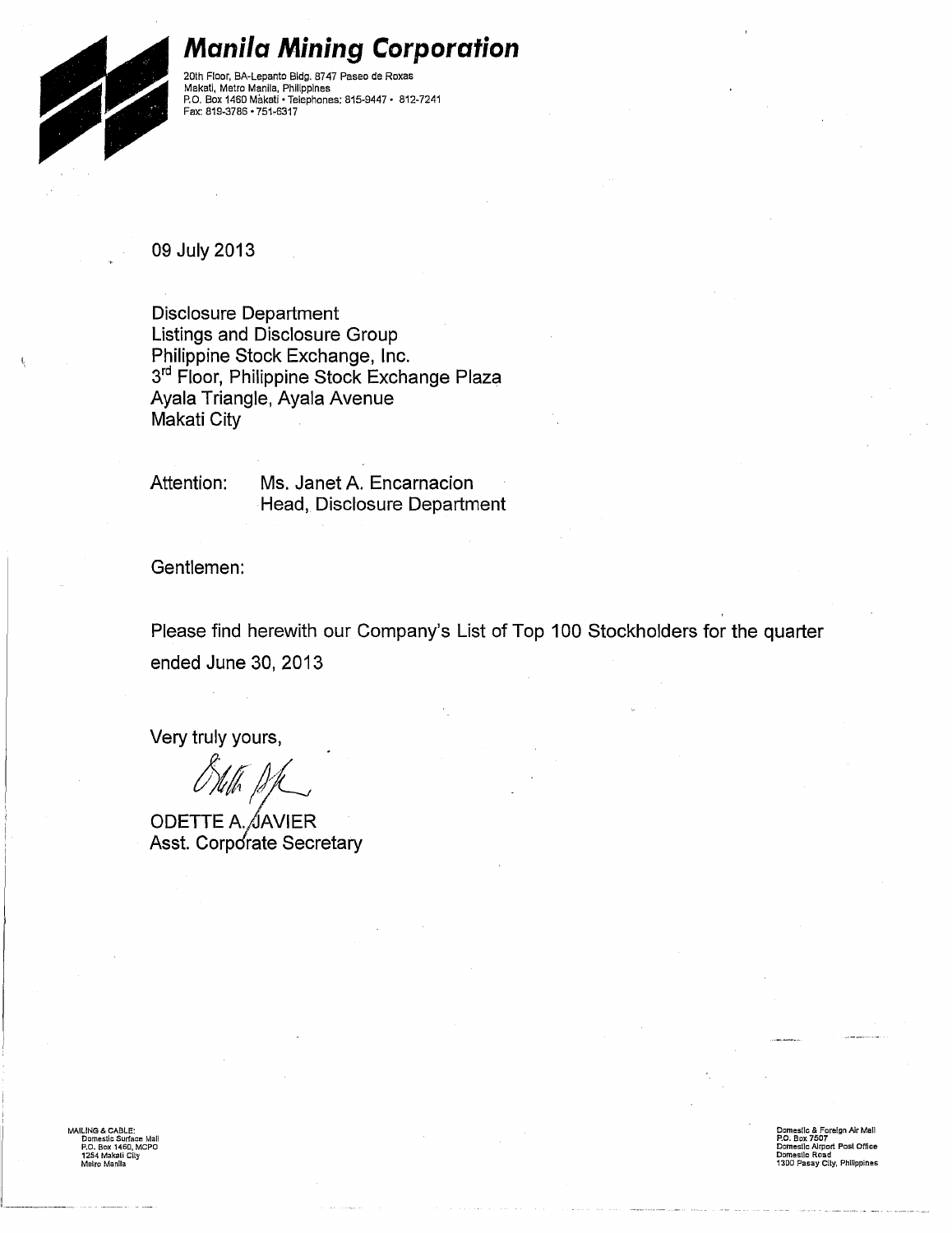| <b>RANK</b>    | <b>STOCKHOLDER NUMBER</b> | STOCKHOLDER NAME                       | <b>NATIONALITY</b> | <b>CERTIFICATE CLASS</b> | <b>OUTSTANDING SHARES</b> | PERCENTAGE | <b>TOTAL</b>   |
|----------------|---------------------------|----------------------------------------|--------------------|--------------------------|---------------------------|------------|----------------|
| <sup>1</sup>   | 16016658                  | PCD NOMINEE CORPORATION (FILIPINO)     | $\mathsf{FIL}$     | A                        | 58,481,363,995            |            |                |
|                |                           | G/F MKSE BLDG.,                        |                    |                          |                           |            |                |
|                |                           | AYALA AVENUE, MAKATI CITY              |                    |                          |                           |            |                |
|                |                           |                                        |                    |                          |                           |            |                |
|                |                           |                                        |                    |                          |                           |            |                |
|                |                           |                                        |                    | в                        | 24,152,670,958            | 40.9101%   | 82,634,034,953 |
| $\overline{2}$ | 12000359                  | LEPANTO CONSOLIDATED MINING COMPANY    | $\mathsf{FIL}$     | A                        | 20,479,027,104            |            |                |
|                |                           | 21ST FLR., BA-LEPANTO BUILDING         |                    |                          |                           |            |                |
|                |                           | PASEO DE ROXAS, MAKATI                 |                    |                          |                           |            |                |
|                |                           | METRO MANILA                           |                    |                          |                           |            |                |
|                |                           |                                        |                    |                          |                           |            |                |
|                |                           |                                        |                    | в                        | 12,045,531,915            | 16.1021%   | 32,524,559,019 |
| 3              | 0600000003                | F. YAP SECURITIES, INC.                | $\mathsf{FL}$      | A                        | 13,526,686,096            |            |                |
|                |                           | 17/F LEPANTO BUILDING,                 |                    |                          |                           |            |                |
|                |                           | 8747 PASEO DE ROXAS,                   |                    |                          |                           |            |                |
|                |                           | MAKATI CITY                            |                    |                          |                           |            |                |
|                |                           |                                        |                    |                          |                           |            |                |
|                |                           |                                        |                    | в                        | 12,437,921,842            |            |                |
| $\overline{4}$ | 06000111                  | F. YAP SECURITIES, INC.                | ${\sf FIL}$        | А                        | 3,505,548,391             | 12.8544%   | 25,964,607,938 |
|                |                           | UNIT 2301/2302 TEKTITE TOWER I         |                    |                          |                           |            |                |
|                |                           | EXCHANGE RD., ORTIGAS CENTER           |                    |                          |                           |            |                |
|                |                           | PASIG, METRO MANILA                    |                    |                          |                           |            |                |
|                |                           |                                        |                    |                          |                           |            |                |
|                |                           |                                        |                    | $\mathsf B$              | 9,645,835,411             |            |                |
|                |                           |                                        |                    |                          |                           | 6.5109%    | 13,151,383,802 |
| 5              | 12000360                  | LEPANTO INVESTMENT & DEV. CORPORATION  | $\mathsf{FIL}$     | A                        | 1,390,313,541             |            |                |
|                |                           | BA-LEPANTO BUILDING                    |                    |                          |                           |            |                |
|                |                           | PASEO DE ROXAS, MAKATI                 |                    |                          |                           |            |                |
|                |                           | METRO MANILA                           |                    |                          |                           |            |                |
|                |                           |                                        |                    |                          |                           |            |                |
|                |                           |                                        |                    | в                        | 5,037,619,533             | 3.1823%    | 6,427,933,074  |
| 6              | 16011312                  | PCD NOMINEE CORPORATION (NON-FILIPINO) | <b>NOF</b>         | в                        | 3,471,596,977             |            |                |
|                |                           | G/F MAKATI STOCK EXCHANGE BLDG         |                    |                          |                           |            |                |
|                |                           | 6767 AYALA AVE., MAKATI CITY           |                    |                          |                           |            |                |
|                |                           |                                        |                    |                          |                           |            |                |
|                |                           |                                        |                    |                          |                           |            |                |
|                |                           |                                        |                    |                          |                           | 1.7187%    | 3,471,596,977  |
| $\overline{7}$ | 25005497                  | BRYAN YAP                              | FIL                | A                        | 1,945,977,139             |            |                |
|                |                           | C/O F. YAP SECURITIES, INC.            |                    |                          |                           |            |                |
|                |                           | UNIT 2301 & 2302                       |                    |                          |                           |            |                |
|                |                           | 23/F PHIL. STOCK EXCHANGE CTR.         |                    |                          |                           |            |                |
|                |                           | ORTIGAS CENTER, PASIG, M. M.           |                    |                          |                           |            |                |
|                |                           |                                        |                    | в                        | 1,124,317,007             | 1.5200%    | 3,070,294,146  |
| 8              | 25005499                  | CHRISTINE YAP                          | $\mathsf{FIL}$     | А                        | 1,861,557,111             |            |                |
|                |                           | C/O F. YAP SECURITIES, INC.            |                    |                          |                           |            |                |
|                |                           | UNIT 2301 & 2302 23/F PHIL.            |                    |                          |                           |            |                |
|                |                           | STOCK EXCH. CENTER, EXCH. ROAD         |                    |                          |                           |            |                |
|                |                           | ORTIGAS CENTER, PASIG, M. M.           |                    |                          |                           |            |                |
|                |                           |                                        |                    | в                        | 461,919,918               |            |                |
| 9              | 25005502                  | PAULINO YAP                            | $\mathsf{FIL}$     | А                        | 1,064,905,731             | 1.1502%    | 2,323,477,029  |
|                |                           |                                        |                    |                          |                           |            |                |
|                |                           | C/O F. YAP SECURITIE, INC.             |                    |                          |                           |            |                |
|                |                           | UNIT 2301 & 232 23/F PHIL.             |                    |                          |                           |            |                |
|                |                           | STOCK EXCHANGE CTR., EXCH. RD.         |                    |                          |                           |            |                |
|                |                           | ORTIGAS CENTER, PASIG, M. M.           |                    | B                        |                           |            |                |
|                |                           |                                        |                    |                          | 1,019,720,824             | 1.0320%    | 2,084,626,555  |
| 10             | 03026095                  | CORONET PROPERTY HOLDINGS CORP         | $\mathsf{FIL}$     | А                        | 833,093,546               |            |                |
|                |                           | C/O F. YAP SECURITIES, INC.            |                    |                          |                           |            |                |
|                |                           | UNIT 2301/2302 PHIL. STOCK             |                    |                          |                           |            |                |
|                |                           | EXCH. CTR. EXCHANGE ROAD               |                    |                          |                           |            |                |
|                |                           | ORTIGAS CENTER, PASIG, M. M.           |                    |                          |                           |            |                |
|                |                           |                                        |                    | $\,$ B                   | 851,662,573               |            | 1,684,756,119  |
| $11\,$         | 25005518                  | PAULINO YAP                            | $\mathsf{FIL}$     | A                        | 890,763,764               | 0.8340%    |                |
|                |                           | C/O F. YAP SECURITIES, INC.            |                    |                          |                           |            |                |
|                |                           | UNIT 2301 & 2302 23/F PSE              |                    |                          |                           |            |                |
|                |                           | EXCHANGE ROAD, ORTIGAS CENTER          |                    |                          |                           |            |                |
|                |                           | PASIG, METRO MANILA                    |                    |                          |                           |            |                |
|                |                           |                                        |                    | в                        | 787,396,304               |            |                |
| 12             | 06017929                  | F. YAP SECURITIES INC.                 | <b>NOF</b>         | B                        | 1,665,206,615             | 0.8308%    | 1,678,160,068  |
|                |                           | UNIT 2301/2302 TEKTITE TOWER 1         |                    |                          |                           |            |                |
|                |                           | EXCHANGE RD., ORTIGAS CENTER           |                    |                          |                           |            |                |
|                |                           |                                        |                    |                          |                           |            |                |
|                |                           | PASIG, METRO MANILA                    |                    |                          |                           |            |                |
|                |                           |                                        |                    |                          |                           | 0.8244%    | 1,665,206,615  |
| 13             | 25005498                  | CHRISTINE KAREN YAP                    | ${\sf FIL}$        | Α                        | 886,334,939               |            |                |
|                |                           | C/O F. YAP SECURITIES, INC.            |                    |                          |                           |            |                |
|                |                           | UNIT 2301 & 2302 23/F PHIL.            |                    |                          |                           |            |                |
|                |                           | STOCK EXCH. CENTER, EXCH. ROAD         |                    |                          |                           |            |                |
|                |                           | ORTIGAS CENTER, PASIG, M. M.           |                    |                          |                           |            |                |
|                |                           |                                        |                    | $\,$ B                   | 492,917,544               |            |                |
|                |                           |                                        |                    |                          |                           | 0.6828%    | 1,379,252,483  |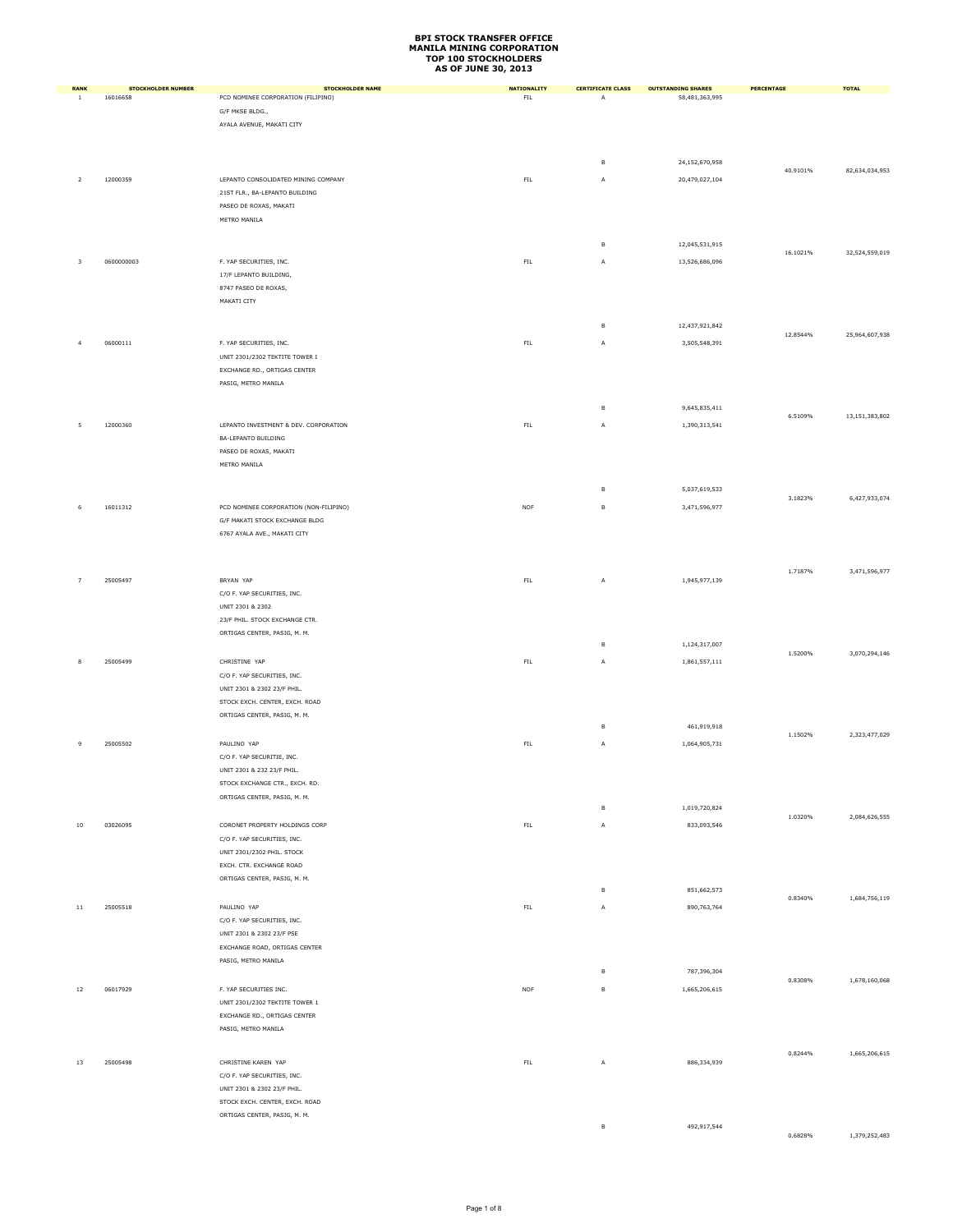| <b>RANK</b> | <b>STOCKHOLDER NUMBER</b> | STOCKHOLDER NAME                              | <b>NATIONALITY</b> | <b>CERTIFICATE CLASS</b> | <b>OUTSTANDING SHARES</b> | PERCENTAGE | <b>TOTAL</b>  |
|-------------|---------------------------|-----------------------------------------------|--------------------|--------------------------|---------------------------|------------|---------------|
| 14          | 25005505                  | EMMA YAP                                      | $\mathsf{FIL}$     | A                        | 799,516,109               |            |               |
|             |                           | C/O F. YAP SECURITIES, INC.                   |                    |                          |                           |            |               |
|             |                           | UNIT 2301 & 2302 23/F PHIL.                   |                    |                          |                           |            |               |
|             |                           | STOCK EXCH. CENTER, EXCH. ROAD                |                    |                          |                           |            |               |
|             |                           | ORTIGAS CENTER, PASIG, M. M.                  |                    | $\,$ B                   | 529,116,591               |            |               |
|             |                           |                                               |                    |                          |                           | 0.6577%    | 1,328,632,700 |
| 15          | 16017012                  | PATRICK RESOURCES CORPORATION                 | $\mathsf{FIL}$     | A                        | 1,301,152,163             |            |               |
|             |                           | UNIT 2302, 23/F PSE CENTRE                    |                    |                          |                           |            |               |
|             |                           | EXCHANGE RD., ORTIGAS CENTER<br>PASIG CITY    |                    |                          |                           |            |               |
|             |                           |                                               |                    |                          |                           |            |               |
|             |                           |                                               |                    |                          |                           | 0.6441%    | 1,301,152,163 |
| 16          | 25005500                  | PACITA YAP                                    | $\mathsf{FIL}$     | A                        | 351,786,420               |            |               |
|             |                           | C/O F. YAP SECURITIES, INC.                   |                    |                          |                           |            |               |
|             |                           | UNIT 2301 & 2302, 23/F PHIL.                  |                    |                          |                           |            |               |
|             |                           | STOCK EXCH. CTR., EXCH. ROAD                  |                    |                          |                           |            |               |
|             |                           | ORTIGAS CENTER, PASIG, M. M.                  |                    | $\,$ B                   |                           |            |               |
|             |                           |                                               |                    |                          | 824,539,227               | 0.5823%    | 1,176,325,647 |
| 17          | 25005516                  | EMMA YAP                                      | ${\sf FIL}$        | A                        | 678,551,292               |            |               |
|             |                           | C/O F. YAP SECURITIES, INC.                   |                    |                          |                           |            |               |
|             |                           | UNIT 2301 & 2302 23/F PHIL.                   |                    |                          |                           |            |               |
|             |                           | STOCK EXCH. CENTER, EXCH. ROAD                |                    |                          |                           |            |               |
|             |                           | ORTIGAS CENTER, PASIG, M. M.                  |                    | $\,$ B                   | 433,448,272               |            |               |
|             |                           |                                               |                    |                          |                           | 0.5505%    | 1,111,999,564 |
| 18          | 25005511                  | CRESENCIO YAP                                 | FIL                | A                        | 107,242,261               |            |               |
|             |                           | C/O F. YAP SECURITIES, INC.                   |                    |                          |                           |            |               |
|             |                           | UNIT 2301 & 2302 23/F, PHIL.                  |                    |                          |                           |            |               |
|             |                           | STOCK. EXCH. CTR. EXCH. ROAD                  |                    |                          |                           |            |               |
|             |                           | ORTIGAS CENTER, PASIG, M. M.                  |                    | $\,$ B                   | 950,612,016               |            |               |
|             |                           |                                               |                    |                          |                           | 0.5237%    | 1,057,854,277 |
| 19          | 04000158                  | DAVID GO SECURITIES CORP.                     | $\mathsf{FIL}$     | Α                        | 438,090,034               |            |               |
|             |                           | R-309 FEDERATION CENTER BLDG.                 |                    |                          |                           |            |               |
|             |                           | MEULLE DE BINONDO                             |                    |                          |                           |            |               |
|             |                           | BINONDO, MANILA                               |                    |                          |                           |            |               |
|             |                           |                                               |                    | в                        | 590,574,844               |            |               |
| 20          | 25005501                  | PAUL YAP JR.                                  | $\mathsf{FIL}$     | A                        | 580,769,812               | 0.5092%    | 1,028,664,878 |
|             |                           | C/O F. YAP SECURITIES, INC.                   |                    |                          |                           |            |               |
|             |                           | UNIT 2301 & 2302 23/F PHIL.                   |                    |                          |                           |            |               |
|             |                           | STOCK EXCH. CENTER, EXCH. ROAD                |                    |                          |                           |            |               |
|             |                           | ORTIGAS CENTER, PASIG, M. M.                  |                    |                          |                           |            |               |
|             |                           |                                               |                    | B                        | 226,723,229               |            |               |
| ${\bf 21}$  | 06000747                  | A/C -CKY FYSI                                 | ${\sf FIL}$        | А                        | 754,994,507               | 0.3997%    | 807,493,041   |
|             |                           | 5TH FLR., FAR EAST ASIA BLDG.                 |                    |                          |                           |            |               |
|             |                           | 416 MARQUINA ST., BINONDO                     |                    |                          |                           |            |               |
|             |                           | MANILA                                        |                    |                          |                           |            |               |
|             |                           |                                               |                    |                          |                           |            |               |
|             |                           |                                               |                    | B                        | 18,454,855                |            |               |
| 22          | 25005515                  | PAUL YAP JR.                                  | FIL                | А                        | 532,907,891               | 0.3829%    | 773,449,362   |
|             |                           | C/O F. YAP SECURITIES, INC.                   |                    |                          |                           |            |               |
|             |                           | UNIT 2301 & 2302 223/F PHIL.                  |                    |                          |                           |            |               |
|             |                           | STOCK EXCH. CENTER, EXCH. ROAD                |                    |                          |                           |            |               |
|             |                           | ORTIGAS CENTER, PASI, M. M.                   |                    |                          |                           |            |               |
|             |                           |                                               |                    | B                        | 208,038,698               |            |               |
| 23          | 22005891                  | VENTURA RESOURCES CORPORATION                 | ${\sf FIL}$        | A                        | 718,565,954               | 0.3668%    | 740,946,589   |
|             |                           | 3/F CORONET BLDG., ANDA ST.,                  |                    |                          |                           |            |               |
|             |                           | DAVAO CITY                                    |                    |                          |                           |            |               |
|             |                           |                                               |                    |                          |                           |            |               |
|             |                           |                                               |                    |                          |                           |            |               |
|             |                           |                                               |                    |                          |                           | 0.3557%    | 718,565,954   |
| 24          | 26000925                  | ZAMCORE RESOURCES CORPORATION                 | $\mathsf{FIL}$     | A                        | 707,395,421               |            |               |
|             |                           | 3/F CORONET BLDG.,<br>86 ANDA ST., DAVAO CITY |                    |                          |                           |            |               |
|             |                           |                                               |                    |                          |                           |            |               |
|             |                           |                                               |                    |                          |                           |            |               |
|             |                           |                                               |                    |                          |                           | 0.3502%    | 707,395,421   |
| 25          | 12016061                  | LINDSAY RESOURCES CORPORATION                 | $\mathsf{FIL}$     | Α                        | 651, 542, 763             |            |               |
|             |                           | UNIT 2504C, EAST TOWER PSE CTR                |                    |                          |                           |            |               |
|             |                           | EXCHANGE ROAD, ORTIGAS CENTER                 |                    |                          |                           |            |               |
|             |                           | PASIG CITY                                    |                    |                          |                           |            |               |
|             |                           |                                               |                    |                          |                           |            |               |
| 26          | 19000695                  | SHIPSIDE, INC.                                | ${\sf FIL}$        | A                        | 360,082,672               | 0.3225%    | 651, 542, 763 |
|             |                           | BA-LEPANTO BLDG.                              |                    |                          |                           |            |               |
|             |                           | #8747 PASEO DE ROXAS, MAKATI                  |                    |                          |                           |            |               |
|             |                           | METRO MANILA                                  |                    |                          |                           |            |               |
|             |                           |                                               |                    |                          |                           |            |               |
|             |                           |                                               |                    | в                        | 232,893,997               | 0.2935%    | 592,976,669   |
| 27          | 25005522                  | CRESENCIO YAP                                 | ${\sf FIL}$        | А                        | 45,574,972                |            |               |
|             |                           | C/O F. YAP SECURITIES, INC.                   |                    |                          |                           |            |               |
|             |                           | UNIT 2301 & 2302, 23F, PHIL.                  |                    |                          |                           |            |               |
|             |                           | STOCK EXCH. CTR., EXCH. ROAD                  |                    |                          |                           |            |               |

ORTIGAS CENTER, PASIG, M. M.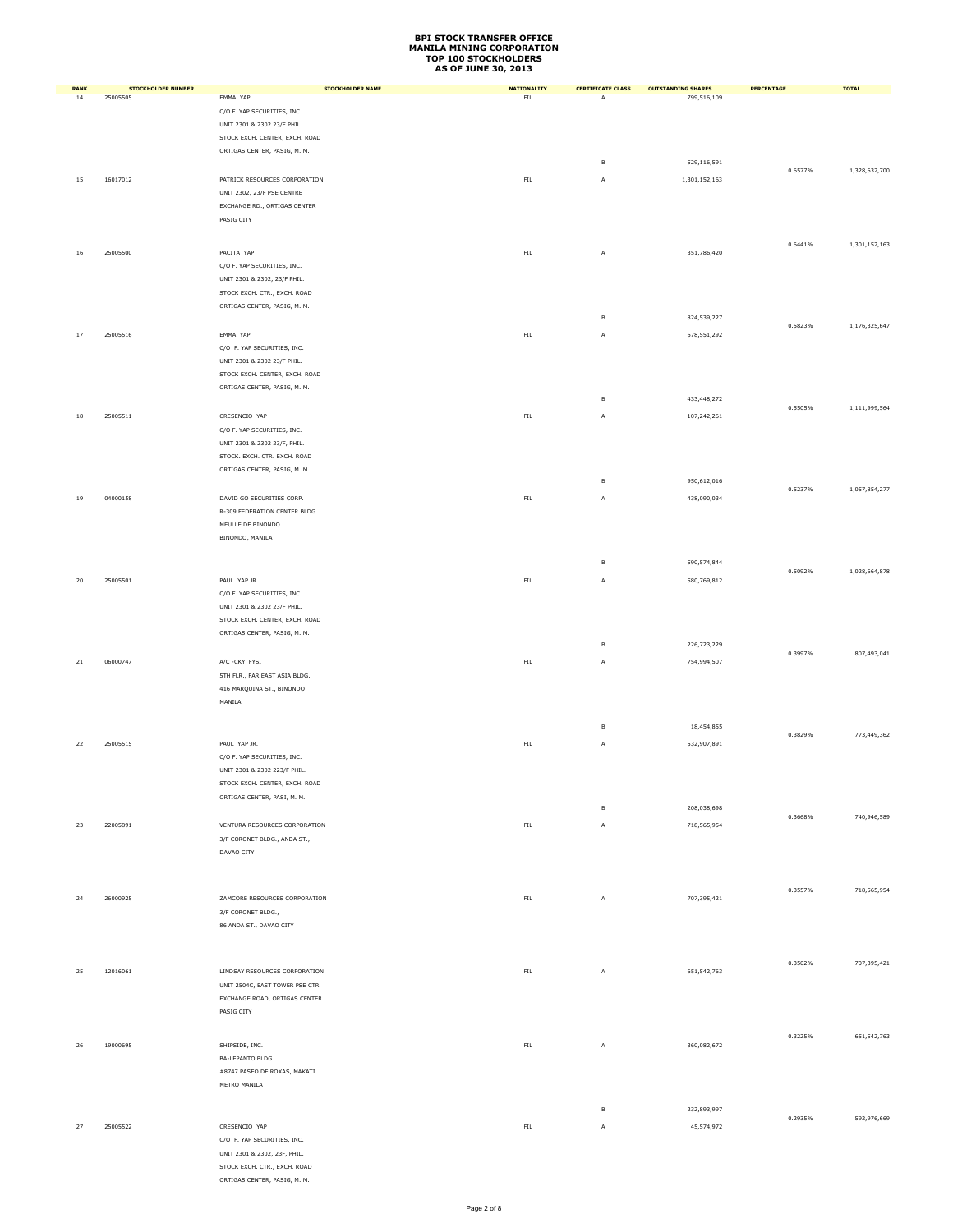| <b>RANK</b> | STOCKHOLDER NUMBER | <b>STOCKHOLDER NAME</b>                                        | <b>NATIONALITY</b> | <b>CERTIFICATE CLASS</b> | <b>OUTSTANDING SHARES</b> | PERCENTAGE | <b>TOTAL</b>  |
|-------------|--------------------|----------------------------------------------------------------|--------------------|--------------------------|---------------------------|------------|---------------|
|             |                    |                                                                |                    | в                        | 504,155,049               | 0.2721%    | 549,730,021   |
| 28          | 25005496           | ARLENE K. YAP<br>C/O F. YAP SECURITIES, INC.                   | ${\sf FIL}$        | A                        | 457,065,671               |            |               |
|             |                    | UNIT 2301 & 2302, 23/F PHIL.                                   |                    |                          |                           |            |               |
|             |                    | STOCK EXCH. CTR., EXCH. ROAD                                   |                    |                          |                           |            |               |
|             |                    | ORTIGAS CENTER, PASIG, M. M.                                   |                    | $\,$ B                   | 90,152,434                |            |               |
| 29          | 01030049           | FLORENTINO ALMACEN JR.                                         | $\mathsf{FIL}$     | A                        | 369,000,000               | 0.2709%    | 547,218,105   |
|             |                    | P.O. BOX 952                                                   |                    |                          |                           |            |               |
|             |                    | CEBU CITY                                                      |                    |                          |                           |            |               |
|             |                    |                                                                |                    |                          |                           |            |               |
|             |                    |                                                                |                    | $\,$ B                   | 160,500,000               |            |               |
| 30          | 06000749           | A/C B.Y. FYSI                                                  | $\mathsf{FIL}$     | A                        | 524,193,274               | 0.2621%    | 529,500,000   |
|             |                    | 1921 KAMIAS ST., DASMARIÑAS                                    |                    |                          |                           |            |               |
|             |                    | VILLAGE MAKATI, METRO MANILA                                   |                    |                          |                           |            |               |
|             |                    |                                                                |                    |                          |                           |            |               |
|             |                    |                                                                |                    | в                        | 295,321                   | 0.2596%    | 524,488,595   |
| 31          | 1600000001         | MARTESIO C. PEREZ                                              | ${\sf FIL}$        | A                        | 281,181,934               |            |               |
|             |                    | 2256 AVOCADO STREET<br>DASMARIÑAS VILLAGE, MAKATI CITY         |                    |                          |                           |            |               |
|             |                    |                                                                |                    |                          |                           |            |               |
|             |                    |                                                                |                    |                          |                           |            |               |
|             |                    |                                                                |                    | $\,$ B                   | 134,099,084               | 0.2055%    | 415,281,018   |
| 32          | 06017901           | F. YAP SECURITIES, INC. (PCD)                                  | $\mathsf{FIL}$     | A                        | 337,240,974               |            |               |
|             |                    | UNIT 2301, PSE CENTRE,<br>EXCHANGE RD., PASIG CITY             |                    |                          |                           |            |               |
|             |                    |                                                                |                    |                          |                           |            |               |
|             |                    |                                                                |                    |                          |                           |            |               |
| 33          | 25005508           | ANNABELLE K. YAP                                               | ${\sf FIL}$        | Α                        | 330,939,900               | 0.1669%    | 337,240,974   |
|             |                    | C/O F. YAP SECURITIES, INC.                                    |                    |                          |                           |            |               |
|             |                    | UNIT 2301 & 2302 23/F, PHIL.<br>STOCK EXCH. CTR. EXCHANGE ROAD |                    |                          |                           |            |               |
|             |                    | ORTIGAS CENTER, PASIG, M. M.                                   |                    |                          |                           |            |               |
| 34          | 16000522           | MARTESIO PEREZ                                                 | ${\sf FIL}$        | A                        | 9,069,370                 | 0.1638%    | 330,939,900   |
|             |                    | #2256 AVOCADO STREET                                           |                    |                          |                           |            |               |
|             |                    | DASMARINAS VILLAGE MAKATI                                      |                    |                          |                           |            |               |
|             |                    | METRO MANILA                                                   |                    |                          |                           |            |               |
|             |                    |                                                                |                    | $\,$ B                   | 309,854,155               |            |               |
| 35          | 16030009           | FAUSTO R. PREYSLER JR.                                         | $\mathsf{FIL}$     | A                        | 270,000,000               | 0.1578%    | 318,923,525   |
|             |                    | SMITHBELL BLDG.                                                |                    |                          |                           |            |               |
|             |                    | 2294 PASONG TAMO EXT.                                          |                    |                          |                           |            |               |
|             |                    | MAKATI CITY                                                    |                    |                          |                           |            |               |
|             |                    |                                                                |                    | в                        | 45,000,000                | 0.1559%    | 315,000,000   |
| 36          | 2500000001         | LUCIO W. YAN AND/OR CLARA YAN                                  | $\mathsf{FIL}$     | А                        | 302,100,000               |            |               |
|             |                    | 537 LAFAYETE STREET                                            |                    |                          |                           |            |               |
|             |                    | GREENHILLS EAST, MANDALUYONG CITY                              |                    |                          |                           |            |               |
|             |                    |                                                                |                    |                          |                           |            |               |
|             |                    |                                                                |                    | в                        | 500,000                   | 0.1498%    | 302,600,000   |
| 37          | 16000515           | JESSAMYN DESIREE B. PEREZ<br>#2256 AVOCADO STREET              | $\mathsf{FIL}$     | A                        | 45,585,000                |            |               |
|             |                    | DASMARINAS VILLAGE MAKATI                                      |                    |                          |                           |            |               |
|             |                    | METRO MANILA                                                   |                    |                          |                           |            |               |
|             |                    |                                                                |                    | $\,$ B                   | 191,561,253               |            |               |
| 38          | 16017010           | PL LIM INVESTMENTS, INC.                                       | $\mathsf{FIL}$     | $\mathsf A$              | 180,000,000               | 0.1174%    | 237, 146, 253 |
|             |                    | 9/F BA LEPANTO BLDG.                                           |                    |                          |                           |            |               |
|             |                    | PASEO DE ROXAS ST.                                             |                    |                          |                           |            |               |
|             |                    | MAKATI CITY                                                    |                    |                          |                           |            |               |
|             |                    |                                                                |                    | $\,$ B                   | 57,000,000                |            |               |
| 39          | 12016259           | LEONARD RESOURCES CORP.                                        | $\mathsf{FIL}$     | A                        | 236,299,716               | 0.1173%    | 237,000,000   |
|             |                    | 3/F CORONET BLDG.,                                             |                    |                          |                           |            |               |
|             |                    | 86 ANDA ST., DAVAO CITY                                        |                    |                          |                           |            |               |
|             |                    |                                                                |                    |                          |                           |            |               |
|             |                    |                                                                |                    |                          |                           | 0.1169%    | 236,299,716   |
| 40          | 08000780           | WILLIAM HOW AND/OR BENITO HOW<br>NO. 5 JOYA STREET             | $\mathsf{FIL}$     | A                        | 220,500,000               |            |               |
|             |                    | CORINTHIAN GARDENS                                             |                    |                          |                           |            |               |
|             |                    | QUEZON CITY                                                    |                    |                          |                           |            |               |
|             |                    |                                                                |                    |                          |                           |            |               |

0.1091% 220,500,000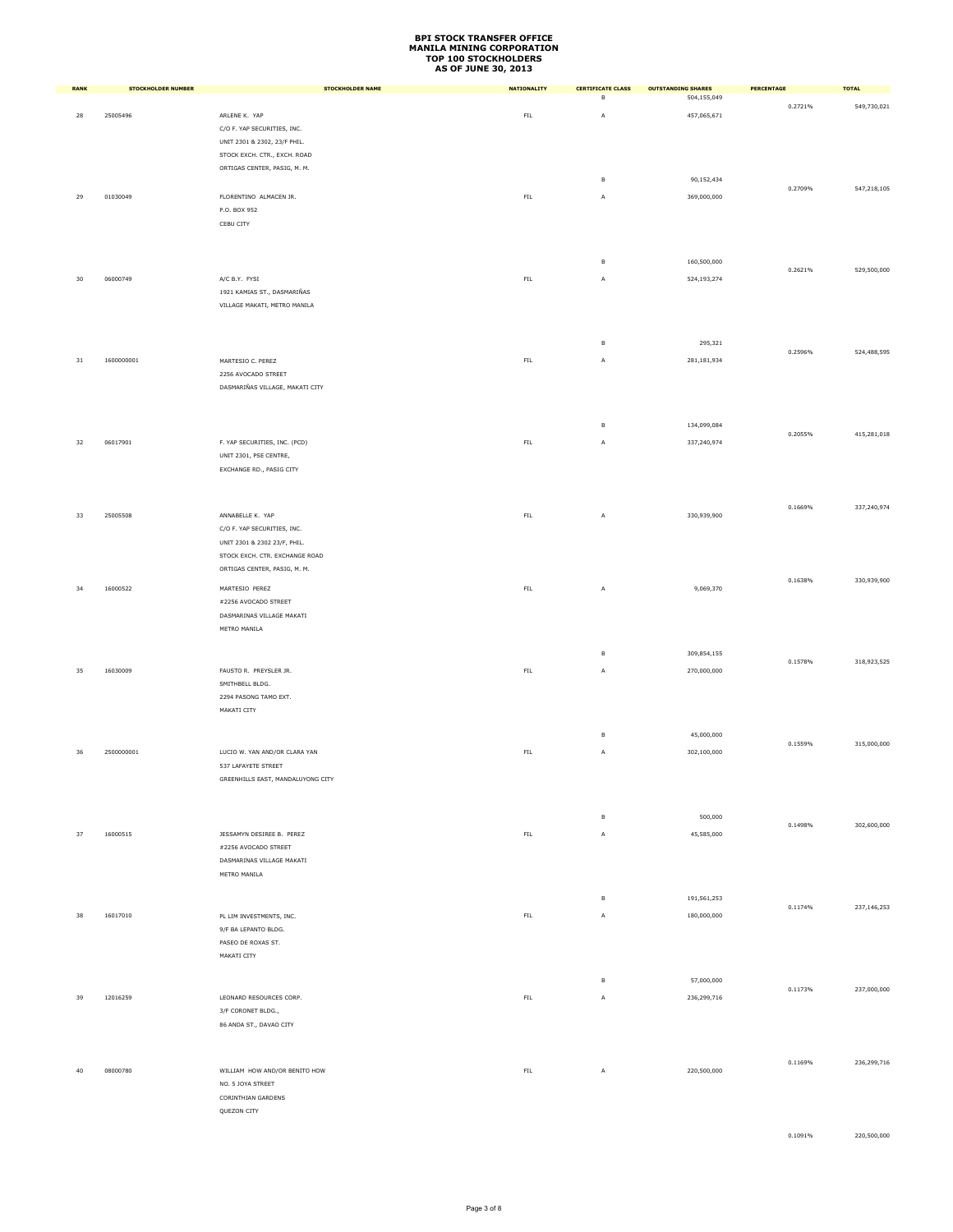| <b>RANK</b> | <b>STOCKHOLDER NUMBER</b> | <b>STOCKHOLDER NAME</b>                                        | <b>NATIONALITY</b> | <b>CERTIFICATE CLASS</b> | <b>OUTSTANDING SHARES</b> | PERCENTAGE | <b>TOTAL</b> |
|-------------|---------------------------|----------------------------------------------------------------|--------------------|--------------------------|---------------------------|------------|--------------|
| 41          | 08000497                  | HIGHLAND SECURITIES, INC.                                      | ${\sf FIL}$        | A                        | 210,023,669               |            |              |
|             |                           | U-E-1604 TEKTITE TOWER                                         |                    |                          |                           |            |              |
|             |                           | TEKTITE ROAD, ORTIGAS CENTER                                   |                    |                          |                           |            |              |
|             |                           | PASIG, METRO MANILA                                            |                    |                          |                           |            |              |
|             |                           |                                                                |                    | $\,$ B                   | 10,269,663                |            |              |
|             |                           |                                                                |                    |                          |                           | 0.1090%    | 220,293,332  |
| 42          | 06000109                  | F Y S I ACCOUNT NO. CKY                                        | ${\sf FIL}$        | Α                        | 196,918,381               |            |              |
|             |                           | UNIT 2301/2302 TEKTITE TOWER I<br>EXCHANGE RD., ORTIGAS CENTER |                    |                          |                           |            |              |
|             |                           | PASIG, METRO MANILA                                            |                    |                          |                           |            |              |
|             |                           |                                                                |                    |                          |                           |            |              |
|             |                           |                                                                |                    |                          |                           | 0.0974%    | 196,918,381  |
| 43          | 18000748                  | HORACIO RODRIGUEZ                                              | ${\sf FIL}$        | A                        | 113,664,029               |            |              |
|             |                           | C/O COLEGIO DE SAN AGUSTIN                                     |                    |                          |                           |            |              |
|             |                           | DASMARINAS VILLAGE, MAKATI                                     |                    |                          |                           |            |              |
|             |                           | METRO MANILA                                                   |                    |                          |                           |            |              |
|             |                           |                                                                |                    | B                        | 70,455,575                |            |              |
|             |                           |                                                                |                    |                          |                           | 0.0911%    | 184,119,604  |
| 44          | 16000517                  | KATERINA TANYA B. PEREZ                                        | ${\sf FIL}$        | A                        | 63,459,000                |            |              |
|             |                           | #2256 AVOCADO STREET                                           |                    |                          |                           |            |              |
|             |                           | DASMARINAS VILLAGE                                             |                    |                          |                           |            |              |
|             |                           | MAKATI, METRO MANILA                                           |                    |                          |                           |            |              |
|             |                           |                                                                |                    | в                        | 113,111,253               |            |              |
|             |                           |                                                                |                    |                          |                           | 0.0874%    | 176,570,253  |
| 45          | 16000511                  | CHARLENE DENISE B. PEREZ                                       | ${\sf FIL}$        | A                        | 62,051,175                |            |              |
|             |                           | #2256 AVOCADO STREET                                           |                    |                          |                           |            |              |
|             |                           | DASMARINAS VILLLAGE MAKATI                                     |                    |                          |                           |            |              |
|             |                           | METRO MANILA                                                   |                    |                          |                           |            |              |
|             |                           |                                                                |                    | в                        | 112,269,072               |            |              |
|             |                           |                                                                |                    |                          |                           | 0.0863%    | 174,320,247  |
| 46          | 16000521                  | MA. CYMBELINE B. PEREZ                                         | ${\sf FIL}$        | A                        | 60,768,000                |            |              |
|             |                           | #2256 AVOCADO STREET                                           |                    |                          |                           |            |              |
|             |                           | DASMARINAS VILLAGE MAKATI                                      |                    |                          |                           |            |              |
|             |                           | METRO MANILA                                                   |                    |                          |                           |            |              |
|             |                           |                                                                |                    | B                        | 113, 111, 253             |            |              |
| 47          | 01029313                  | ABIGAIL RESOURCES CORP.                                        | ${\sf FIL}$        |                          |                           | 0.0860%    | 173,879,253  |
|             |                           |                                                                |                    | A                        | 154,729,479               |            |              |
|             |                           | 23/F EAST TOWER                                                |                    |                          |                           |            |              |
|             |                           | PSE CENTRE, EXCHANGE ROAD<br>PASIG CITY                        |                    |                          |                           |            |              |
|             |                           |                                                                |                    |                          |                           |            |              |
|             |                           |                                                                |                    |                          |                           | 0.0766%    | 154,729,479  |
| 48          | 20004709                  | THE FIRST RESOURCES MANAGEMENT & SECURITIES CORPORATION        | ${\sf FIL}$        | B                        | 150,000,000               |            |              |
|             |                           | RM. 801-802 8/F PSE PLAZA                                      |                    |                          |                           |            |              |
|             |                           | AYALA TRIANGLE, AYALA AVENUE                                   |                    |                          |                           |            |              |
|             |                           | MAKATI CITY                                                    |                    |                          |                           |            |              |
|             |                           |                                                                |                    |                          |                           | 0.0742%    | 150,000,000  |
| 49          | 13000542                  | MERCANTILE INSURANCE CO., INC.                                 | ${\sf FIL}$        | A                        | 96,294,800                |            |              |
|             |                           | MERCANTILE INSURANCE BUILDING                                  |                    |                          |                           |            |              |
|             |                           | 2/F GEN. LUNA CORNER                                           |                    |                          |                           |            |              |
|             |                           | BEATERIO STS. INTRAMUROS, MLA.                                 |                    |                          |                           |            |              |
|             |                           |                                                                |                    |                          |                           |            |              |
|             |                           |                                                                |                    | B                        | 28,910,000                | 0.0619%    | 125,204,800  |
| 50          | 25005517                  | FELIPE YAP                                                     | ${\sf FIL}$        | A                        | 62,989,187                |            |              |
|             |                           | C/O F. YAP SECURITIES, INC.                                    |                    |                          |                           |            |              |
|             |                           | UNTI 2301 & 2302, 23/F PHIL.                                   |                    |                          |                           |            |              |
|             |                           | STOCK EXCHANGE CTR., EXCH. RD.                                 |                    |                          |                           |            |              |
|             |                           | ORTIGAS CENTER, PASIG, M. M.                                   |                    |                          |                           |            |              |
|             |                           |                                                                |                    | B                        | 56,706,107                | 0.0592%    | 119,695,294  |
| 51          | 20014748                  | GUILLERMO N. TANTUCO AND/OR CLARITA C. TANTUCO                 | ${\sf FIL}$        | A                        | 117,225,000               |            |              |
|             |                           | 1120 J.P.RIZAL ST., GUADALUPE VIEJO,                           |                    |                          |                           |            |              |
|             |                           | MAKATI CITY                                                    |                    |                          |                           |            |              |
|             |                           |                                                                |                    |                          |                           |            |              |
|             |                           |                                                                |                    |                          |                           |            |              |
| 52          | 06014171                  | F. YAP SECURITIES, INC. A/C 4035                               | ${\sf FIL}$        | A                        | 112,568,859               | 0.0580%    | 117,225,000  |
|             |                           | <b>UNIT 2301/2302 EAST TOWER</b>                               |                    |                          |                           |            |              |
|             |                           | PSE CENTRE, EXCHANGE ROAD                                      |                    |                          |                           |            |              |
|             |                           | ORTIGAS CENTER, PASIG CITY                                     |                    |                          |                           |            |              |
|             |                           |                                                                |                    |                          |                           |            |              |
| 52          | 06014173                  | F. YAP SECURITIES, INC. A/C 3305                               | ${\sf FIL}$        | A                        | 112,568,859               | 0.0557%    | 112,568,859  |
|             |                           | UNIT 2301/2302 EAST TOWER PSE                                  |                    |                          |                           |            |              |
|             |                           | CENTRE, EXCHANGE ROAD                                          |                    |                          |                           |            |              |
|             |                           | ORTIGAS CENTER, PASIG CITY                                     |                    |                          |                           |            |              |
|             |                           |                                                                |                    |                          |                           |            |              |
|             |                           |                                                                |                    |                          |                           | 0.0557%    | 112,568,859  |
| 53          | 03001065                  | MARIANO CHUA                                                   | ${\sf FIL}$        | A                        | 61,312,921                |            |              |
|             |                           | 901 9TH FLR. TYTANA PLAZA                                      |                    |                          |                           |            |              |
|             |                           | PLAZA LORENZO RUIZ                                             |                    |                          |                           |            |              |
|             |                           | BINONDO, MANILA                                                |                    |                          |                           |            |              |
|             |                           |                                                                |                    | $\,$ B                   | 44,344,840                |            |              |

0.0523% 105,657,761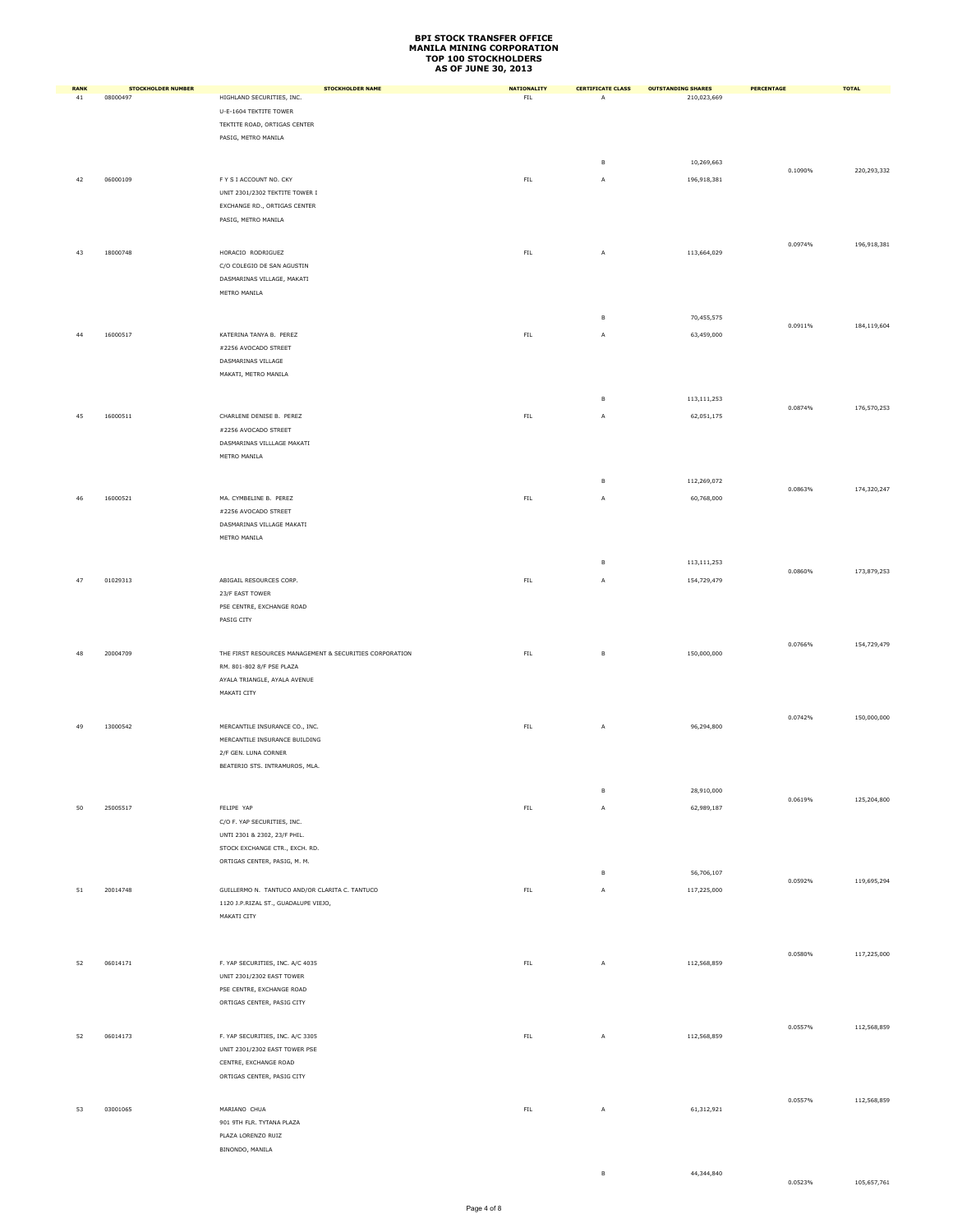| <b>RANK</b> | <b>STOCKHOLDER NUMBER</b> | <b>STOCKHOLDER NAME</b>                            | <b>NATIONALITY</b> | <b>CERTIFICATE CLASS</b> | <b>OUTSTANDING SHARES</b> | PERCENTAGE | <b>TOTAL</b> |
|-------------|---------------------------|----------------------------------------------------|--------------------|--------------------------|---------------------------|------------|--------------|
| 54          | 25000278                  | FELIPE YAP                                         | ${\sf FIL}$        | Α                        | 77,010,503                |            |              |
|             |                           | 21ST FLR., BA-LEPANTO BUILDING                     |                    |                          |                           |            |              |
|             |                           | 8747 PASEO DE ROXAS, MAKATI<br>METRO MANILA        |                    |                          |                           |            |              |
|             |                           |                                                    |                    |                          |                           |            |              |
|             |                           |                                                    |                    | в                        | 18,927,503                |            |              |
| 55          | 12014597                  | LEPANTO INVESTMENT & DEV. CORPORATION              | ${\sf FIL}$        | Α                        | 91,661,649                | 0.0474%    | 95,938,006   |
|             |                           | BA-LEPANTO BUILDING                                |                    |                          |                           |            |              |
|             |                           | PASEO DE ROXAS, MAKATI                             |                    |                          |                           |            |              |
|             |                           | METRO MANILA                                       |                    |                          |                           |            |              |
|             |                           |                                                    |                    |                          |                           |            |              |
| 56          | 18000792                  | PAUL ROSENBERG                                     | AMN                | в                        | 85,494,935                | 0.0453%    | 91,661,649   |
|             |                           | MCPO BOX 2220                                      |                    |                          |                           |            |              |
|             |                           | MAKATI, METRO MANILA                               |                    |                          |                           |            |              |
|             |                           |                                                    |                    |                          |                           |            |              |
|             |                           |                                                    |                    |                          |                           |            |              |
| 57          | 02000475                  | BRAIN FOUNDATION OF THE PHILS.                     | $\mathsf{FL}$      | А                        | 77,286,489                | 0.0423%    | 85,494,935   |
|             |                           | C/O MAKATI MEDICAL CENTER,                         |                    |                          |                           |            |              |
|             |                           | MAKATI CITY                                        |                    |                          |                           |            |              |
|             |                           |                                                    |                    |                          |                           |            |              |
|             |                           |                                                    |                    |                          |                           |            |              |
| 58          | 16000512                  | DENIS PEREZ                                        | ${\sf FIL}$        | Α                        | 66,678,540                | 0.0382%    | 77,286,489   |
|             |                           | #2256 AVOCADO STREET                               |                    |                          |                           |            |              |
|             |                           | DASMARINAS VILLAGE MAKATI                          |                    |                          |                           |            |              |
|             |                           | METRO MANILA                                       |                    |                          |                           |            |              |
|             |                           |                                                    |                    |                          |                           |            |              |
|             |                           |                                                    | ${\sf FIL}$        |                          | 63,560,000                | 0.0330%    | 66,678,540   |
| 59          | 13000323                  | ARACELI A. MACARAIG<br>47 CABILDO STREET           |                    | A                        |                           |            |              |
|             |                           | URDANETA VILLAGE                                   |                    |                          |                           |            |              |
|             |                           | MAKATI, METRO MANILA                               |                    |                          |                           |            |              |
|             |                           |                                                    |                    |                          |                           |            |              |
|             |                           |                                                    |                    |                          |                           | 0.0314%    | 63,560,000   |
| 60          | 13000520                  | ALBERTO MENDOZA AND/OR JEANIE C. MENDOZA           | $\mathsf{FIL}$     | A                        | 46,844,045                |            |              |
|             |                           | #1145 AGUILAR ST.,<br>TONDO, MANILA                |                    |                          |                           |            |              |
|             |                           |                                                    |                    |                          |                           |            |              |
|             |                           |                                                    |                    |                          |                           |            |              |
|             |                           |                                                    |                    | в                        | 16,494,382                |            |              |
| $61\,$      | 23000056                  | WHITE ELEPHANTS, INC.                              | $\mathsf{FL}$      | А                        | 52,500,000                | 0.0313%    | 63,338,427   |
|             |                           | 730 PABLO OCAMPO                                   |                    |                          |                           |            |              |
|             |                           | MALATE, MANILA                                     |                    |                          |                           |            |              |
|             |                           |                                                    |                    |                          |                           |            |              |
|             |                           |                                                    |                    |                          |                           |            |              |
|             |                           |                                                    |                    | в                        | 10,500,000                | 0.0311%    | 63,000,000   |
| 62          | 19001343                  | JANICE C. SY                                       | $\mathsf{FL}$      | А                        | 54,382,022                |            |              |
|             |                           | #5 HARMONY STREET                                  |                    |                          |                           |            |              |
|             |                           | GRACE VILLAGE, QUEZON CITY                         |                    |                          |                           |            |              |
|             |                           |                                                    |                    |                          |                           |            |              |
|             |                           |                                                    |                    |                          |                           | 0.0269%    | 54,382,022   |
| 63          | 25005514                  | FELIPE YAP                                         | ${\sf FIL}$        | в                        | 49,401,596                |            |              |
|             |                           | C/O MANILA MINING CORP.                            |                    |                          |                           |            |              |
|             |                           | 20/F BA-LEPANTO BLDG.                              |                    |                          |                           |            |              |
|             |                           | PASEO DE ROXAS, MAKATI                             |                    |                          |                           |            |              |
|             |                           | METRO MANILA                                       |                    |                          |                           | 0.0244%    | 49,401,596   |
| 64          | 02000370                  | BLUE RIDGE MINERAL CORP.                           | $\mathsf{FIL}$     | А                        | 38,400,000                |            |              |
|             |                           | 2255 CHINO ROCES AVE.                              |                    |                          |                           |            |              |
|             |                           | MAKATI CITY                                        |                    |                          |                           |            |              |
|             |                           |                                                    |                    |                          |                           |            |              |
|             |                           |                                                    |                    |                          |                           |            |              |
|             |                           |                                                    |                    | в                        | 9,600,000                 | 0.0237%    | 48,000,000   |
| 65          | 1600000005                | MA. CYMBELINE PEREZ                                | $\mathsf{FIL}$     | A                        | 40,564,704                |            |              |
|             |                           | C/O DR. MARTESIO C. PEREZ                          |                    |                          |                           |            |              |
|             |                           | REQUIRE SSC                                        |                    |                          |                           |            |              |
|             |                           |                                                    |                    |                          |                           |            |              |
|             |                           |                                                    |                    | в                        | 5,111,336                 |            |              |
|             | 1600000003                |                                                    | $\mathsf{FIL}$     |                          |                           | 0.0226%    | 45,676,040   |
| 66          |                           | CHARLENE DENISE PEREZ<br>C/O DR. MARTESIO C. PEREZ |                    | А                        | 40,113,364                |            |              |
|             |                           | REQUIRE SSC                                        |                    |                          |                           |            |              |
|             |                           |                                                    |                    |                          |                           |            |              |
|             |                           |                                                    |                    |                          |                           |            |              |
|             |                           |                                                    |                    | в                        | 5,111,336                 |            |              |
| 67          | 14003635                  | FLORA NG SIU KHENG                                 | $\mathsf{FL}$      | А                        | 20,000,000                | 0.0223%    | 45,224,700   |
|             |                           | 23 CAMBRIDGE CIRCLE                                |                    |                          |                           |            |              |
|             |                           | N. FORBES, MAKATI CITY                             |                    |                          |                           |            |              |
|             |                           |                                                    |                    |                          |                           |            |              |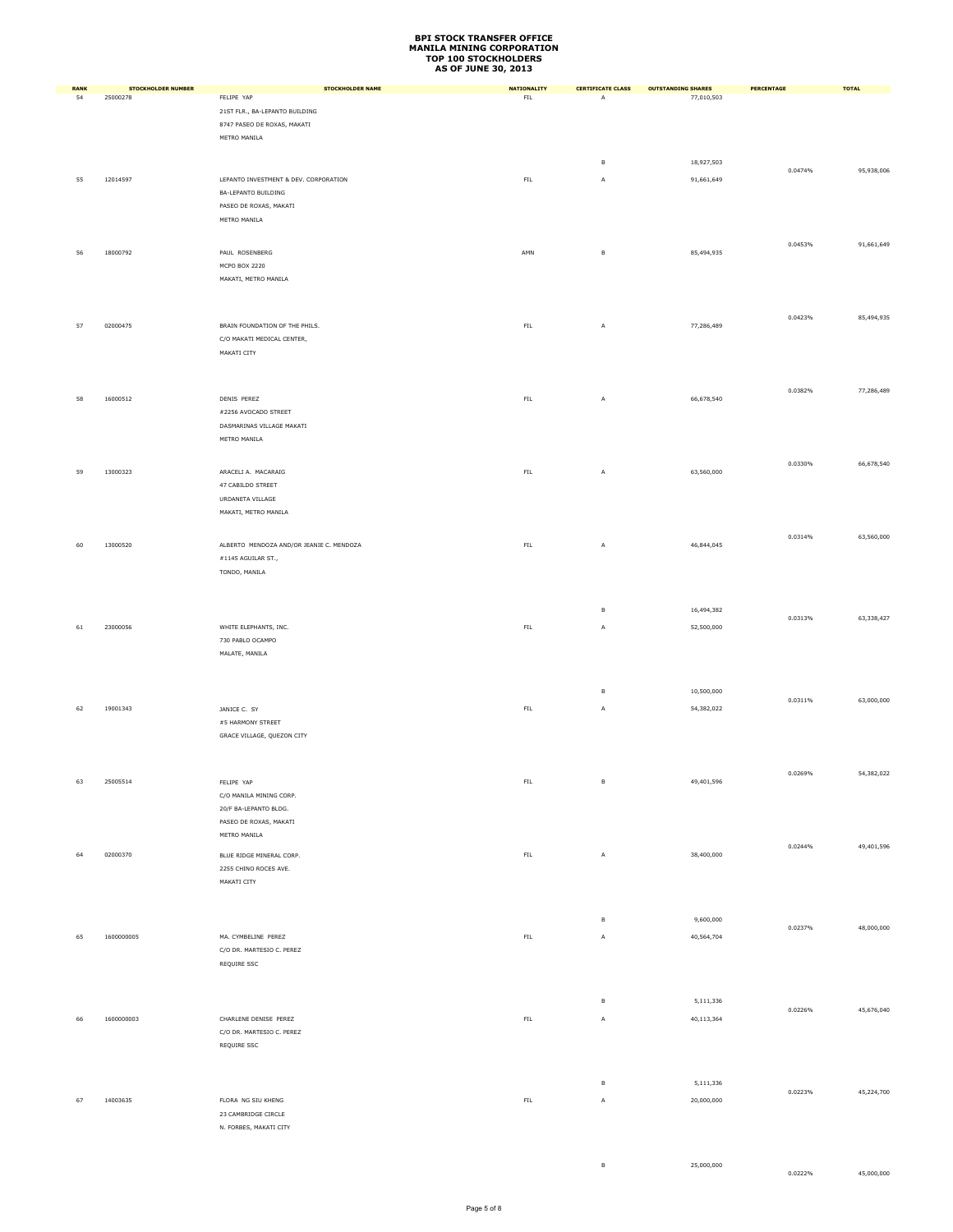| <b>RANK</b> | <b>STOCKHOLDER NUMBER</b> | <b>STOCKHOLDER NAME</b>                                                  | <b>NATIONALITY</b> | <b>CERTIFICATE CLASS</b> | <b>OUTSTANDING SHARES</b> | PERCENTAGE | <b>TOTAL</b> |
|-------------|---------------------------|--------------------------------------------------------------------------|--------------------|--------------------------|---------------------------|------------|--------------|
| 68          | 1600000004                | KATERINE TANYA PEREZ<br>C/O DR. MARTESIO C. PEREZ                        | ${\sf FIL}$        | Α                        | 39,174,817                |            |              |
|             |                           | REQUIRE SSC                                                              |                    |                          |                           |            |              |
|             |                           |                                                                          |                    |                          |                           |            |              |
|             |                           |                                                                          |                    |                          |                           |            |              |
|             |                           |                                                                          |                    | $\,$ B                   | 5,111,336                 | 0.0219%    | 44,286,153   |
| 69          | 19001401                  | NECISTO SYTENGCO<br>37 JUDGE LUNA STREET                                 | ${\sf FIL}$        | $\mathsf A$              | 44,280,000                |            |              |
|             |                           | SAN FRANCISCO DEL MONTE                                                  |                    |                          |                           |            |              |
|             |                           | QUEZON CITY                                                              |                    |                          |                           |            |              |
|             |                           |                                                                          |                    |                          |                           |            | 44,280,000   |
| 70          | 02000209                  | FLORENTINA BANEZ                                                         | ${\sf FIL}$        | A                        | 34,209,289                | 0.0219%    |              |
|             |                           | #2256 AVOCADO ST., DASMARINAS                                            |                    |                          |                           |            |              |
|             |                           | VILLAGE, MAKATI CITY                                                     |                    |                          |                           |            |              |
|             |                           |                                                                          |                    |                          |                           |            |              |
|             |                           |                                                                          |                    | в                        | 7,075,571                 | 0.0204%    | 41,284,860   |
| 71          | 01000959                  | ANSALDO, GODINEZ & CO., INC.                                             | ${\sf FIL}$        | А                        | 40,014,544                |            |              |
|             |                           | #340 NUEVA STREET, MANILA                                                |                    |                          |                           |            |              |
|             |                           |                                                                          |                    |                          |                           |            |              |
|             |                           |                                                                          |                    |                          |                           |            |              |
|             |                           |                                                                          |                    | в                        | 295,500                   | 0.0199%    | 40,310,044   |
| 72          | 16000387                  | PCCI SECURITIES BROKERS CORP.                                            | ${\sf FIL}$        | A                        | 34,129,852                |            |              |
|             |                           | 3/F PCCI BUILDING<br>#118 ALFARO STREET, SALCEDO                         |                    |                          |                           |            |              |
|             |                           | VILLAGE, MAKATI, METRO MANILA                                            |                    |                          |                           |            |              |
|             |                           |                                                                          |                    |                          |                           |            |              |
|             |                           |                                                                          |                    | в                        | 5,625,000                 | 0.0196%    | 39,754,852   |
| 73          | 05000054                  | E. N. MADRAZO CORP.                                                      | ${\sf FIL}$        | A                        | 11,490,000                |            |              |
|             |                           | C. BANGOY ST.<br>DAVAO CITY                                              |                    |                          |                           |            |              |
|             |                           |                                                                          |                    |                          |                           |            |              |
|             |                           |                                                                          |                    |                          |                           |            |              |
|             |                           |                                                                          |                    | в                        | 22,710,000                | 0.0169%    | 34,200,000   |
| 74          | 02000211                  | EDUARDO BANGAYAN                                                         | ${\sf FIL}$        | A                        | 5,907,551                 |            |              |
|             |                           | RM. 218 HOTEL NIKKO<br>MANILA GARDEN AYALA CENTER                        |                    |                          |                           |            |              |
|             |                           | MAKATI CITY                                                              |                    |                          |                           |            |              |
|             |                           |                                                                          |                    |                          |                           |            |              |
|             |                           |                                                                          |                    | в                        | 27,669,589                | 0.0166%    | 33,577,140   |
| 75          | 01000671                  | BENJAMIN ADAPON                                                          | ${\sf FIL}$        | А                        | 31,752,000                |            |              |
|             |                           | CT-MRI DEPARTMENT<br>MAKATI MEDICAL CENTER                               |                    |                          |                           |            |              |
|             |                           | MAKATI CITY                                                              |                    |                          |                           |            |              |
|             |                           |                                                                          |                    |                          |                           |            |              |
|             |                           |                                                                          |                    | в                        | 1,764,000                 | 0.0165%    | 33,516,000   |
| 76          | 03000702                  | CATHAY SECURITIES CO., INC. A/C NO. 1358<br>RM. 621 EQUITABLE BANK BLDG. | ${\sf FIL}$        | $\mathsf A$              | 31,531,760                |            |              |
|             |                           | 262 JUAN LUNA STREET                                                     |                    |                          |                           |            |              |
|             |                           | BINONDO, MANILA                                                          |                    |                          |                           |            |              |
|             |                           |                                                                          |                    |                          |                           |            |              |
| 77          | 04011829                  | HECTOR Y. DIMACALI                                                       | ${\sf FIL}$        | $\mathsf B$              | 31,200,000                | 0.0156%    | 31,531,760   |
|             |                           | FIRST PHILIPPINE IND'L PARK                                              |                    |                          |                           |            |              |
|             |                           | 7TH FLOOR, TAIPAN PLACE<br>ORTIGAS, PASIG CITY                           |                    |                          |                           |            |              |
|             |                           |                                                                          |                    |                          |                           |            |              |
|             |                           |                                                                          |                    |                          | 12,502,755                | 0.0154%    | 31,200,000   |
| 78          | 02000290                  | DANILO G. BAUTISTA<br>C/O MANILA MINING CORPORATION                      | ${\sf FIL}$        | A                        |                           |            |              |
|             |                           | 20/F BA-LEPANTO BUILDING                                                 |                    |                          |                           |            |              |
|             |                           | PASEO DE ROXAS, MAKATI CITY                                              |                    |                          |                           |            |              |
|             |                           |                                                                          |                    | в                        | 16,287,467                |            |              |
| 79          | 17002719                  | QUALITY INVESTMENTS & SECS. CORP. A/C #017003                            | ${\sf FIL}$        | А                        | 16,880,000                | 0.0142%    | 28,790,222   |
|             |                           | SUITE 1602 TYTANA PLAZA BLDG.                                            |                    |                          |                           |            |              |
|             |                           | ORIENTE STREET CORNER                                                    |                    |                          |                           |            |              |
|             |                           | PLAZA LORENZO RUIZ                                                       |                    |                          |                           |            |              |
|             |                           | BINONDO, MANILA                                                          |                    | в                        | 11,680,000                |            |              |
| 80          | 04000244                  | ARTEMIO F. DISINI                                                        | ${\sf FIL}$        | А                        | 16,680,000                | 0.0141%    | 28,560,000   |
|             |                           | C/O LCMC, 21/F BA-LEPANTO BLDG                                           |                    |                          |                           |            |              |
|             |                           | PASEO DE ROXAS, MAKATI, M. M.                                            |                    |                          |                           |            |              |
|             |                           |                                                                          |                    |                          |                           |            |              |
|             |                           |                                                                          |                    | $\,$ B                   | 11,800,000                |            |              |

0.0140% 28,480,000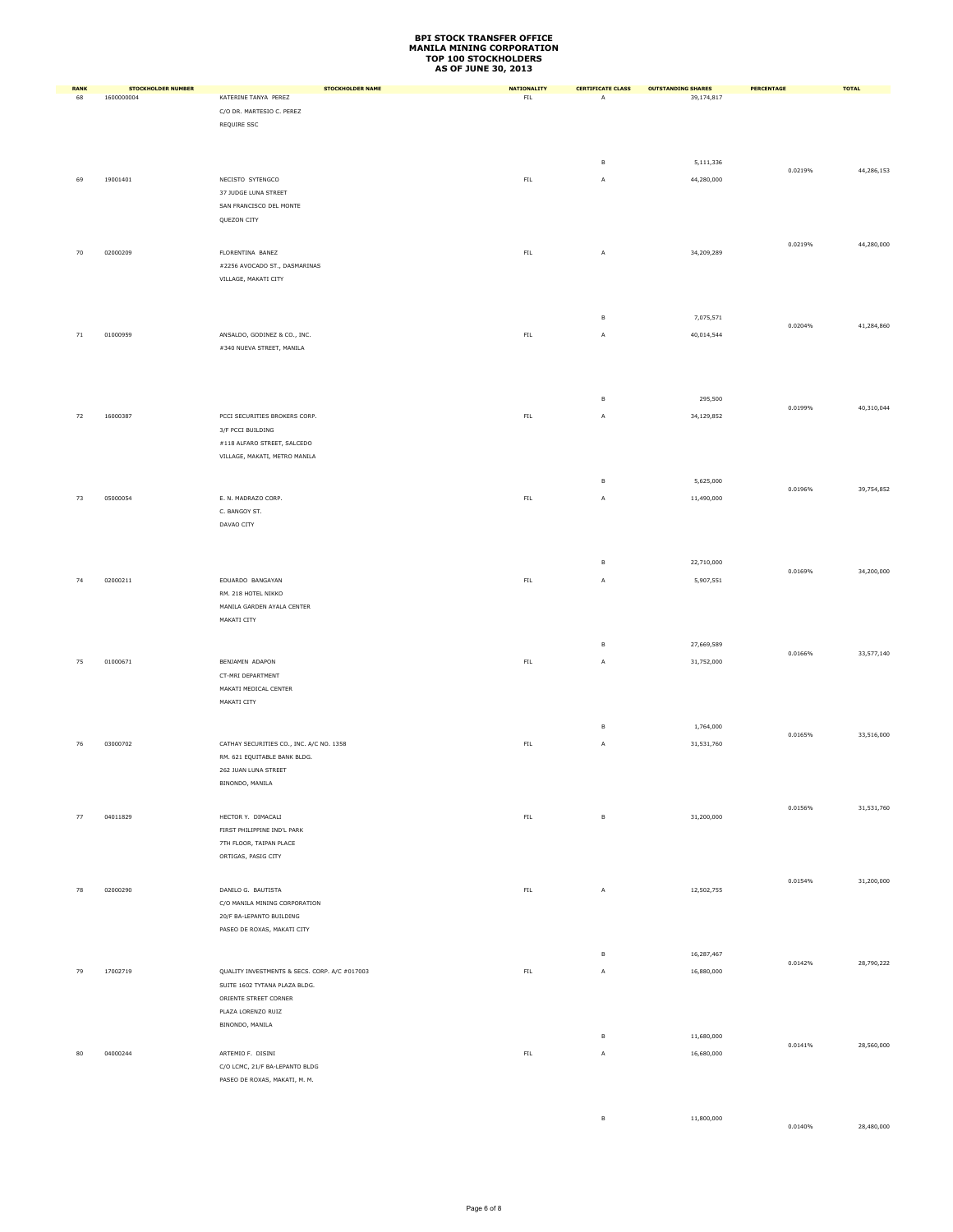| <b>RANK</b> | <b>STOCKHOLDER NUMBER</b> | <b>STOCKHOLDER NAME</b>                                                         | <b>NATIONALITY</b> | <b>CERTIFICATE CLASS</b> | <b>OUTSTANDING SHARES</b> | PERCENTAGE | <b>TOTAL</b> |
|-------------|---------------------------|---------------------------------------------------------------------------------|--------------------|--------------------------|---------------------------|------------|--------------|
| 81          | 20000198                  | JOAQUIN MA. TAMANO                                                              | FL                 | A                        | 26,460,000                |            |              |
|             |                           | #31 VICTONETTA AVENUE<br>ARANETA UNIVERSITY VILLAGE                             |                    |                          |                           |            |              |
|             |                           | MALABON, METRO MANILA                                                           |                    |                          |                           |            |              |
|             |                           |                                                                                 |                    |                          |                           |            |              |
|             |                           |                                                                                 |                    | $\,$ B                   | 1,215,052                 | 0.0137%    | 27,675,052   |
| 82          | 04011832                  | JULIA K. MARIA ALESANDRA K. DE LA CRUZ DE LA CRUZ OR OR MA.ANDREA K. DE LA CRUZ | ${\sf FIL}$        | $\,$ B                   | 27,329,421                |            |              |
|             |                           | 4 LAKANDULA ST., AYALA HEIGHTS                                                  |                    |                          |                           |            |              |
|             |                           | QUEZON CITY                                                                     |                    |                          |                           |            |              |
|             |                           |                                                                                 |                    |                          |                           |            |              |
|             |                           |                                                                                 |                    |                          |                           | 0.0135%    | 27,329,421   |
| 83          | 16000638                  | PLLIM MANAGEMENT & INVESTMENT INC.                                              | $\mathsf{FL}$      | A                        | 11,235,955                |            |              |
|             |                           | 9TH FLR. BA-LEPANTO BLDG.                                                       |                    |                          |                           |            |              |
|             |                           | PASEO DE ROXAS, MAKATI<br>METRO MANILA                                          |                    |                          |                           |            |              |
|             |                           |                                                                                 |                    |                          |                           |            |              |
|             |                           |                                                                                 |                    | $\,$ B                   | 15,486,891                |            |              |
| 84          | 12000543                  | GENARA LIMSON                                                                   | $\mathsf{FL}$      | $\overline{A}$           | 4,200,000                 | 0.0132%    | 26,722,846   |
|             |                           | 8 ABUEVA ST., CORINTHIAN                                                        |                    |                          |                           |            |              |
|             |                           | GARDENS, QUEZON CITY                                                            |                    |                          |                           |            |              |
|             |                           |                                                                                 |                    |                          |                           |            |              |
|             |                           |                                                                                 |                    | $\,$ B                   | 22,050,000                |            |              |
| 85          | 20014739                  | TERESO C. TAN                                                                   | $\mathsf{FL}$      | A                        | 25,000,000                | 0.0129%    | 26,250,000   |
|             |                           | #72-74 F. GONZALES ST.,                                                         |                    |                          |                           |            |              |
|             |                           | TSK MARKETING, CEBU CITY                                                        |                    |                          |                           |            |              |
|             |                           |                                                                                 |                    |                          |                           |            |              |
|             |                           |                                                                                 |                    |                          |                           | 0.0123%    | 25,000,000   |
| 86          | 18000400                  | EDGAR A. RAGASA AND/OR DORIS R. VILLARUZ AND/OR TEODORA A. RAGASA               | ${\sf FIL}$        | A                        | 20,872,552                |            |              |
|             |                           | 8 ST. CATHERINE STREET                                                          |                    |                          |                           |            |              |
|             |                           | PROVIDENT VILLAGE, MARIKINA                                                     |                    |                          |                           |            |              |
|             |                           | METRO MANILA                                                                    |                    |                          |                           |            |              |
|             |                           |                                                                                 |                    | $\,$ B                   | 3,719,816                 |            |              |
| 87          | 03001093                  | ROGELIO CHUA                                                                    | $\mathsf{FIL}$     | A                        | 24, 246, 741              | 0.0121%    | 24,592,368   |
|             |                           | SUITE NO. 03 ANNEX BLDG.                                                        |                    |                          |                           |            |              |
|             |                           | MAKATI MEDICAL CENTER                                                           |                    |                          |                           |            |              |
|             |                           | MAKATI, METRO MANILA                                                            |                    |                          |                           |            |              |
|             |                           |                                                                                 |                    |                          |                           | 0.0120%    | 24, 246, 741 |
| 88          | 06014141                  | BERNARDO A. FRIANEZA                                                            | $\mathsf{FIL}$     | A                        | 24,067,802                |            |              |
|             |                           | 68 YAKAL ST., MONTE VISTA                                                       |                    |                          |                           |            |              |
|             |                           | MARIKINA, METRO MANILA                                                          |                    |                          |                           |            |              |
|             |                           |                                                                                 |                    |                          |                           |            |              |
| 89          | 11000398                  | KEYSER MERCANTILE CO., INC.                                                     | ${\sf FIL}$        | Α                        | 23,814,000                | 0.0119%    | 24,067,802   |
|             |                           | 231 AGUADO ST., SAN MIGUEL                                                      |                    |                          |                           |            |              |
|             |                           | $M$ A N I L A                                                                   |                    |                          |                           |            |              |
|             |                           |                                                                                 |                    |                          |                           |            |              |
|             |                           |                                                                                 |                    |                          |                           | 0.0117%    | 23,814,000   |
| 90          | 08000469                  | HERITAGE PROPERTIES, INC.                                                       | ${\sf FIL}$        | A                        | 18,425,880                |            |              |
|             |                           | 66 UNITED ST., MANDALUYONG                                                      |                    |                          |                           |            |              |
|             |                           | METRO MANILA                                                                    |                    |                          |                           |            |              |
|             |                           |                                                                                 |                    |                          |                           |            |              |
|             |                           |                                                                                 |                    | $\,$ B                   | 5,032,554                 |            |              |
| 91          | 15000177                  | FRANCISCO ONG                                                                   | ${\sf FIL}$        | A                        | 14,700,000                | 0.0116%    | 23,458,434   |
|             |                           | 303 R. DUTERTE ST.                                                              |                    |                          |                           |            |              |
|             |                           | BANAWA, CEBU CITY                                                               |                    |                          |                           |            |              |
|             |                           |                                                                                 |                    |                          |                           |            |              |
|             |                           |                                                                                 |                    | $\,$ B                   | 7,644,000                 |            |              |
| 92          | 08000463                  | SUNDER HEMANDAS                                                                 | ${\sf FIL}$        | A                        | 6,300,000                 | 0.0110%    | 22,344,000   |
|             |                           | <b>GAMES &amp; GARMENTS</b>                                                     |                    |                          |                           |            |              |
|             |                           | 105 MARYLAND STREET                                                             |                    |                          |                           |            |              |
|             |                           | CUBAO, QUEZON CITY                                                              |                    |                          |                           |            |              |
|             |                           |                                                                                 |                    |                          |                           |            |              |
|             |                           |                                                                                 |                    | $\,$ B                   | 15,876,000                | 0.0109%    | 22,176,000   |
| 93          | 03000959                  | CATHERINE CHOA                                                                  | $\mathsf{FIL}$     | A                        | 13,933,773                |            |              |
|             |                           | 3 PALMERA STREET, VALLE VERDE 4,<br>PASIG CITY                                  |                    |                          |                           |            |              |
|             |                           |                                                                                 |                    |                          |                           |            |              |
|             |                           |                                                                                 |                    |                          |                           |            |              |
|             |                           |                                                                                 |                    | $\,$ B                   | 7,600,000                 | 0.0106%    | 21,533,773   |
| 94          | 13000331                  | PEDRO WONG MADARANG                                                             | $\mathsf{FIL}$     | A                        | 10,000,000                |            |              |
|             |                           | 275 A. MABINI ST                                                                |                    |                          |                           |            |              |
|             |                           | CALOOCAN CITY                                                                   |                    |                          |                           |            |              |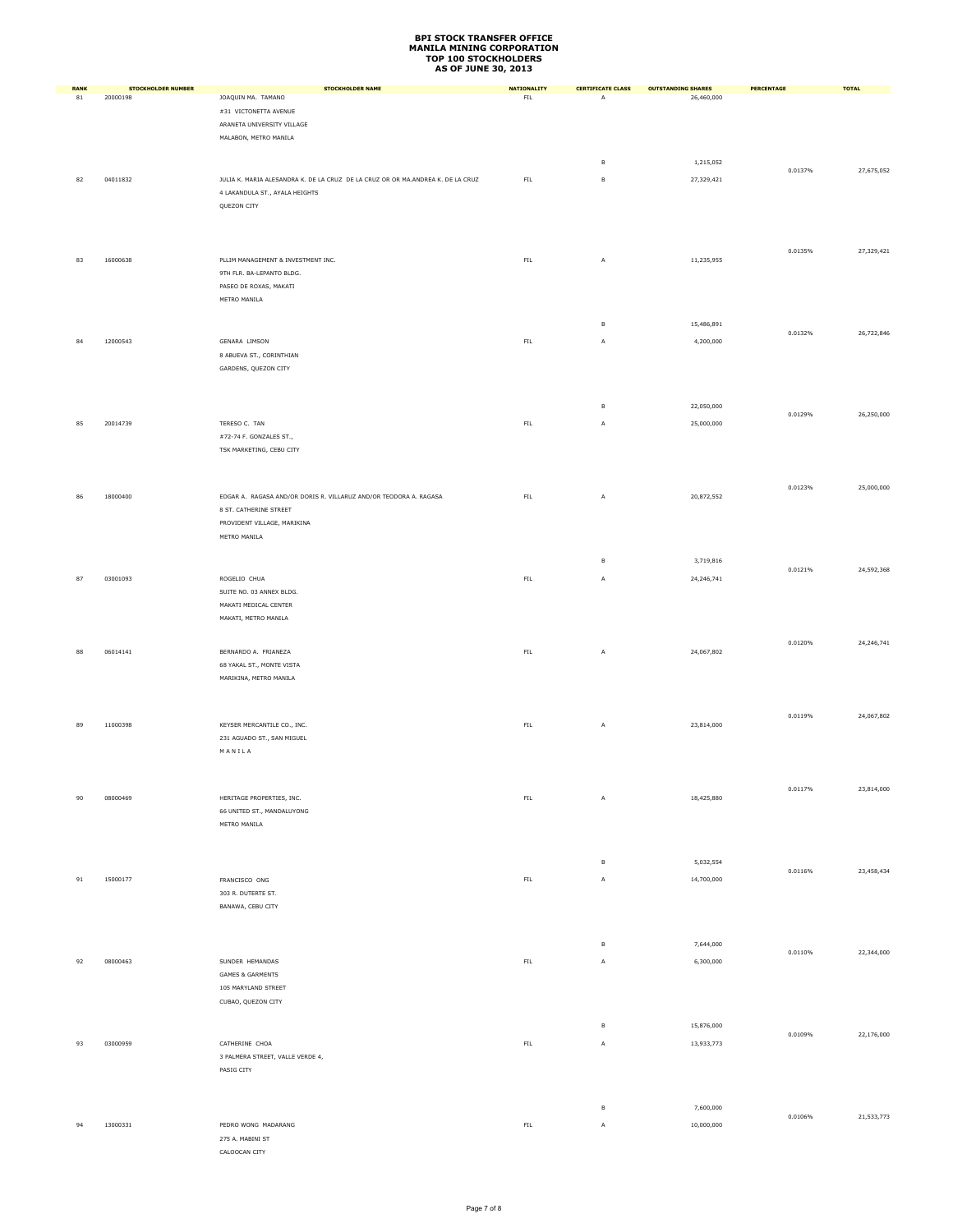| <b>RANK</b> | <b>STOCKHOLDER NUMBER</b> | <b>STOCKHOLDER NAME</b>                          | <b>NATIONALITY</b> | <b>CERTIFICATE CLASS</b> | <b>OUTSTANDING SHARES</b> | PERCENTAGE | <b>TOTAL</b> |
|-------------|---------------------------|--------------------------------------------------|--------------------|--------------------------|---------------------------|------------|--------------|
|             |                           |                                                  |                    | $\,$ B                   | 11,000,000                |            |              |
| 94          | 19023130                  | SMS DEVELOPMENT CORP.                            | ${\sf FIL}$        | $\,$ B                   | 21,000,000                | 0.0103%    | 21,000,000   |
|             |                           | C/O LA SUERTE CIGAR &                            |                    |                          |                           |            |              |
|             |                           | CIGT. FACTORY                                    |                    |                          |                           |            |              |
|             |                           | KM. 14 SOUTH SUPER HIGHWAY                       |                    |                          |                           |            |              |
|             |                           | PARANAQUE, METRO MANILA                          |                    |                          |                           |            |              |
|             |                           |                                                  |                    |                          |                           | 0.0103%    | 21,000,000   |
| 95          | 21000228                  | OF SANTO TOMAS UNIVERSITY                        | $\mathsf{FIL}$     | A                        | 20,580,000                |            |              |
|             |                           | UNIVERSITY OF SANTO TOMAS                        |                    |                          |                           |            |              |
|             |                           | ESPANA, MANILA                                   |                    |                          |                           |            |              |
|             |                           |                                                  |                    |                          |                           |            |              |
|             |                           |                                                  |                    |                          |                           |            |              |
|             |                           |                                                  |                    |                          |                           | 0.0101%    | 20,580,000   |
| 95          | 03000757                  | CATHAY SECURITIES CO., INC. A/C NO. 1868         | $\mathsf{FIL}$     | $\mathsf A$              | 20,580,000                |            |              |
|             |                           | RM. 621 EBC BLDG.                                |                    |                          |                           |            |              |
|             |                           | 262 JUAN LUNA                                    |                    |                          |                           |            |              |
|             |                           | BINONDO, MANILA                                  |                    |                          |                           |            |              |
|             |                           |                                                  |                    |                          |                           |            |              |
|             |                           |                                                  |                    |                          |                           | 0.0101%    | 20,580,000   |
| 96          | 01030103                  | ROGER C. ANG                                     | $\mathsf{FIL}$     | A                        | 10,000,000                |            |              |
|             |                           | 40 DUKE ST., GREENHILLS EAST                     |                    |                          |                           |            |              |
|             |                           | MANDALUYONG CITY                                 |                    |                          |                           |            |              |
|             |                           |                                                  |                    |                          |                           |            |              |
|             |                           |                                                  |                    |                          |                           |            |              |
|             |                           |                                                  |                    | $\,$ B                   | 10,000,000                | 0.0099%    | 20,000,000   |
| 96          | 0300000015                | KAYKEE LIM CHEE                                  | CHN                | $\,$ B                   | 20,000,000                |            |              |
|             |                           | 91-B G. ROXAS STREET, BRGY. MANRESA, QUEZON CITY |                    |                          |                           |            |              |
|             |                           |                                                  |                    |                          |                           |            |              |
|             |                           |                                                  |                    |                          |                           |            |              |
|             |                           |                                                  |                    |                          |                           |            |              |
|             |                           |                                                  |                    |                          |                           | 0.0099%    | 20,000,000   |
| 97          | 06000117                  | F. YAP SECURITIES, INC. ACCOUNT NO. BY           | $\mathsf{FIL}$     | в                        | 19,434,384                |            |              |
|             |                           | UNIT 2301/2302 TEKTITE TOWER I                   |                    |                          |                           |            |              |
|             |                           | EXCHANGE ROAD, ORTIGAS CENTER                    |                    |                          |                           |            |              |
|             |                           | PASIG, M. M.                                     |                    |                          |                           |            |              |
|             |                           |                                                  |                    |                          |                           |            |              |
| 98          | 1500000001                | ERLINDA M. OLEDAN                                | FL                 | A                        | 15,123,214                | 0.0096%    | 19,434,384   |
|             |                           | NO. 1 PARK ROAD, FORBES PARK, MAKATI CITY        |                    |                          |                           |            |              |
|             |                           |                                                  |                    |                          |                           |            |              |
|             |                           |                                                  |                    |                          |                           |            |              |
|             |                           |                                                  |                    |                          |                           |            |              |
|             |                           |                                                  |                    | $\,$ B                   | 3,800,281                 |            |              |
|             |                           |                                                  |                    |                          |                           | 0.0093%    | 18,923,495   |
| 99          | 18012338                  | MANUEL J. RAMOS                                  | FIL                | A                        | 18,726,592                |            |              |
|             |                           | 2982 LORENZO DE LA PAZ                           |                    |                          |                           |            |              |
|             |                           | PANDACAN, MANILA                                 |                    |                          |                           |            |              |
|             |                           |                                                  |                    |                          |                           |            |              |
|             |                           |                                                  |                    |                          |                           |            |              |
| 100         | 03001309                  | LUISA CO                                         | FL                 | в                        | 18,167,337                | 0.0092%    | 18,726,592   |
|             |                           | 627 MADRID STREET, MANILA                        |                    |                          |                           |            |              |
|             |                           |                                                  |                    |                          |                           |            |              |

0.0089% 18,167,337<br>**199,154,542,715 GRAND TOTAL 199,154,542,715**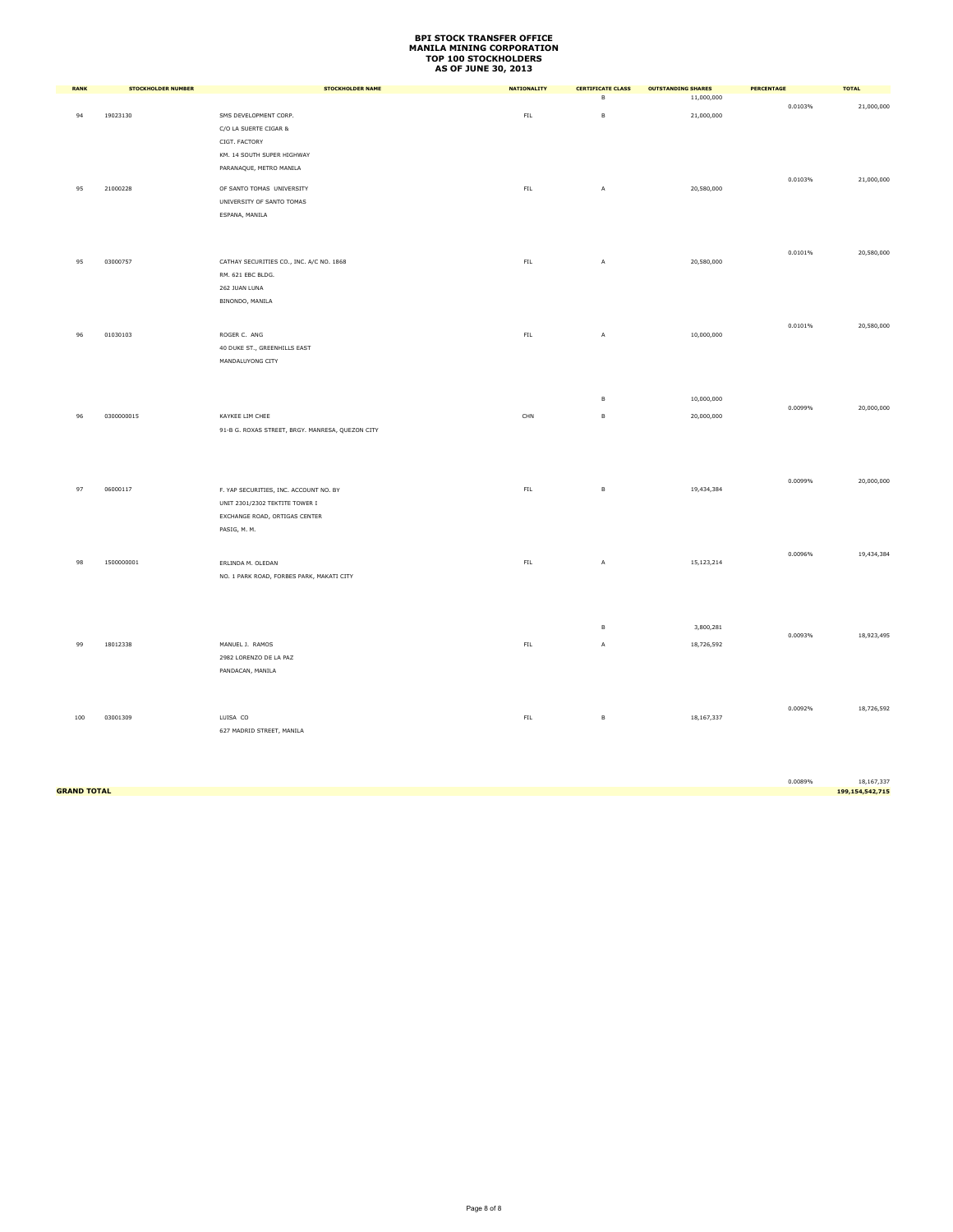

**RBKPS006 PCDUSER1** Philippine Depository & Trust Corp.

#### **OUTSTANDING BALANCES FOR A SPECIFIC COMPANY**

Company Code - MA0000000000 & Company Name - MANILA MINING A

**Business Date** 06/28/2013

| <b>BP ID</b><br><b>ACCOUNT NO.</b> | <b>BP NAME</b><br><b>ADDRESS</b>                                                                                                                                           | <b>ACCOUNT TYPE</b><br><b>TELEPHONE NUMBER</b> | <b>ID TYPE</b><br><b>ID NUMBER</b>    | <b>INVESTOR TYPE</b><br><b>COUNTRY</b> | <b>HOLDINGS</b><br><b>TAXCODE</b> |
|------------------------------------|----------------------------------------------------------------------------------------------------------------------------------------------------------------------------|------------------------------------------------|---------------------------------------|----------------------------------------|-----------------------------------|
| 10000000000<br>5                   | UPCC SECURITIES CORP.<br>UNIT 1202 TOWER ONE AND EXCHANGE PLAZ 8921174<br>AYALA AVENUE, MAKATI CITY<br>Metropolitan Manila<br>0                                            | <b>Omnibus Without Client</b>                  | <b>Tax Identification Number</b>      | Domestic<br><b>PHILIPPINES</b>         | 45,450,000.00<br><b>PH10</b>      |
| 10100000000<br>5                   | A & A SECURITIES, INC.<br>Rm. 1906 Ayala Ave. Condominium 6776 Ayala Ave. 810-54-01<br>Makati City<br>Metropolitan Manila<br>1200                                          | <b>Omnibus Without Client</b>                  | <b>Tax Identification Number</b><br>2 | Domestic<br><b>PHILIPPINES</b>         | 265,704,172.00<br><b>PH10</b>     |
| 10200000000<br>5                   | ABACUS SECURITIES CORPORATION<br>Unit 2904-A East Tower, PSE Centre Exchange Road, 634-2105<br>Ortigas Center Pasig City<br>Metropolitan Manila<br>1600                    | <b>Omnibus Without Client</b>                  | <b>Tax Identification Number</b><br>3 | Domestic<br><b>PHILIPPINES</b>         | 1,448,047,827.00<br><b>PH10</b>   |
| 10200000000                        | ABACUS SECURITIES CORPORATION<br>Unit 2904-A East Tower, PSE Centre Exchange Road, 634-2105<br><b>Ortigas Center Pasig City</b><br>Metropolitan Manila<br>1600             | Own                                            | <b>Tax Identification Number</b><br>3 | Domestic<br><b>PHILIPPINES</b>         | 32,900,000.00<br><b>NWT</b>       |
| 10300000000<br>5                   | ACCORD CAPITAL EQUITIES CORPORATION Omnibus Without Client<br>Unit 1101 Orient Square Building Emerald Avenue<br>Ortigas Center, Pasig City<br>Metropolitan Manila<br>1600 | 687-5071 to 74                                 | <b>Tax Identification Number</b><br>4 | Domestic<br><b>PHILIPPINES</b>         | 657, 654, 890.00<br><b>PH10</b>   |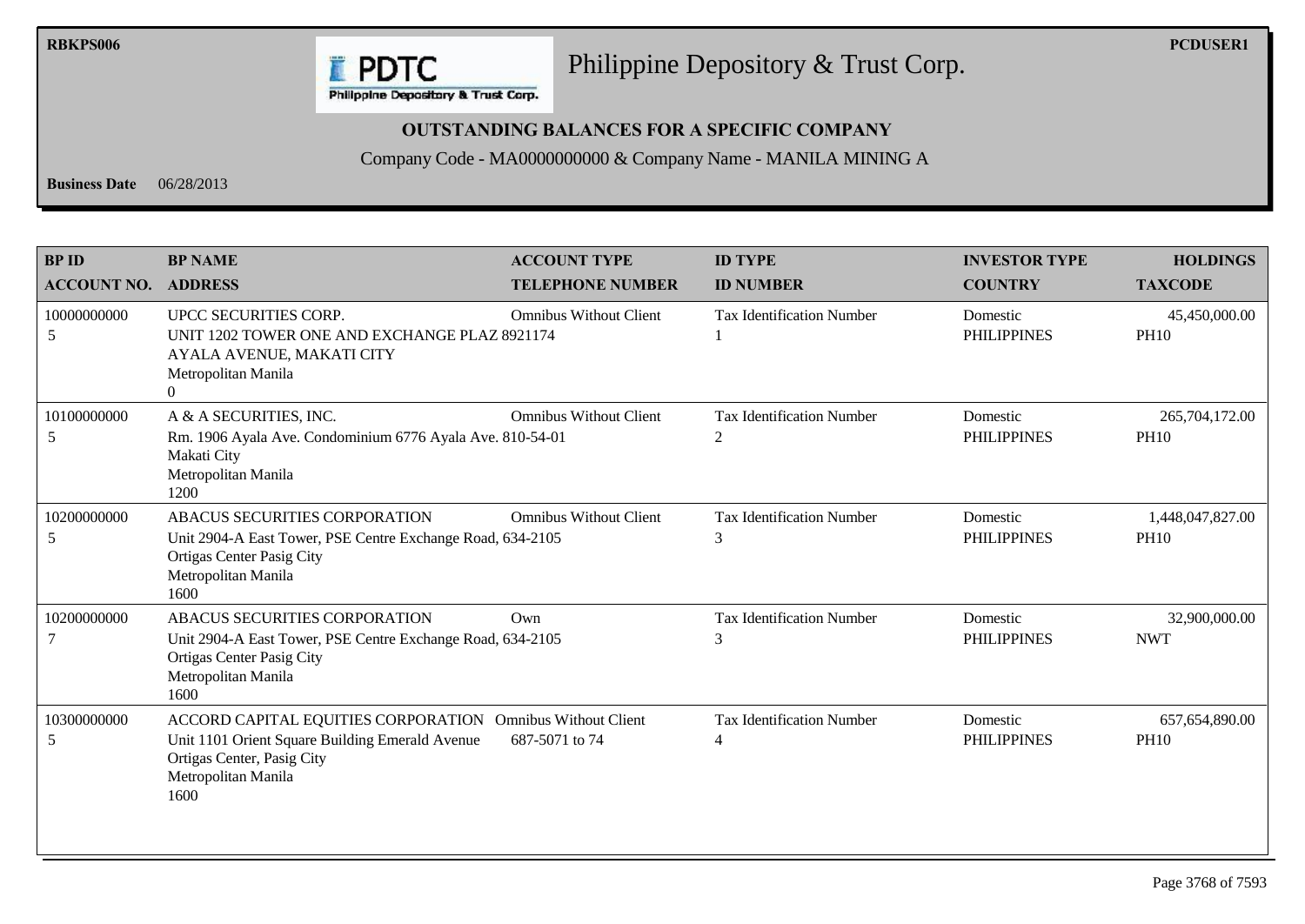| <b>BPID</b>        | <b>BP NAME</b>                                                                                                                                                                      | <b>ACCOUNT TYPE</b>                             | <b>ID TYPE</b>                         | <b>INVESTOR TYPE</b>           | <b>HOLDINGS</b>              |
|--------------------|-------------------------------------------------------------------------------------------------------------------------------------------------------------------------------------|-------------------------------------------------|----------------------------------------|--------------------------------|------------------------------|
| <b>ACCOUNT NO.</b> | <b>ADDRESS</b>                                                                                                                                                                      | <b>TELEPHONE NUMBER</b>                         | <b>ID NUMBER</b>                       | <b>COUNTRY</b>                 | <b>TAXCODE</b>               |
| 10300000000<br>6   | ACCORD CAPITAL EQUITIES CORPORATION<br>Unit 1101 Orient Square Building Emerald Avenue<br>Ortigas Center, Pasig City<br>Metropolitan Manila<br>1600                                 | Settlement<br>687-5071 to 74                    | <b>Tax Identification Number</b><br>4  | Domestic<br><b>PHILIPPINES</b> | 814,923.00<br><b>NWT</b>     |
| 10400000000<br>5   | A. T. DE CASTRO SECURITIES CORP.<br>Suite 701, 7/F Ayala Tower I, Exchange Plaza, Ayala<br>Triangle, Ayala Ave., Makati City<br>Metropolitan Manila<br>1226                         | <b>Omnibus Without Client</b><br>848-7160 to 65 | <b>Tax Identification Number</b><br>5  | Domestic<br><b>PHILIPPINES</b> | 50,668,974.00<br><b>PH10</b> |
| 10400000000<br>6   | A. T. DE CASTRO SECURITIES CORP.<br>Suite 701, 7/F Ayala Tower I, Exchange Plaza, Ayala<br>Triangle, Ayala Ave., Makati City<br>Metropolitan Manila<br>1226                         | Settlement<br>848-7160 to 65                    | <b>Tax Identification Number</b><br>5  | Domestic<br><b>PHILIPPINES</b> | 1,000,000.00<br><b>NWT</b>   |
| 10600000000<br>5   | ALPHA SECURITIES CORP.<br>UNIT 3003, ONE CORPORATE CENTRE, 30TH<br>FLOOR, JULIA VARGAS STREET, COR MERALC<br>AVENUE STREET, ORTIGAS CENTER, PASIG CI<br>Metropolitan Manila<br>1200 | <b>Omnibus Without Client</b><br>6546806        | <b>Tax Identification Number</b><br>7  | Domestic<br><b>PHILIPPINES</b> | 8,475,450.00<br><b>PH10</b>  |
| 10900000000<br>5   | <b>BA SECURITIES, INC.</b><br>Rm 401-403 CLMC Bldg, 256-259 EDSA Greenhills<br>Mandaluyong City<br>Metropolitan Manila<br>1550                                                      | <b>Omnibus Without Client</b><br>727-5374       | <b>Tax Identification Number</b><br>10 | Domestic<br><b>PHILIPPINES</b> | 1,375,000.00<br><b>PH10</b>  |
| 10900000000<br>6   | <b>BA SECURITIES, INC.</b><br>Rm 401-403 CLMC Bldg, 256-259 EDSA Greenhills<br>Mandaluyong City<br>Metropolitan Manila<br>1550                                                      | Settlement<br>727-5374                          | <b>Tax Identification Number</b><br>10 | Domestic<br><b>PHILIPPINES</b> | 72,280,057.00<br><b>NWT</b>  |
| 10900000000<br>14  | BA SECURITIES, INC.<br>Rm 401-403 CLMC Bldg, 256-259 EDSA Greenhills 727-5374<br>Mandaluyong<br>City<br>Metropolitan Manila<br>1550                                                 | Settlement                                      | Tax Identification Number<br>10        | Domestic<br><b>PHILIPPINES</b> | 3,374,934.00<br><b>PH10</b>  |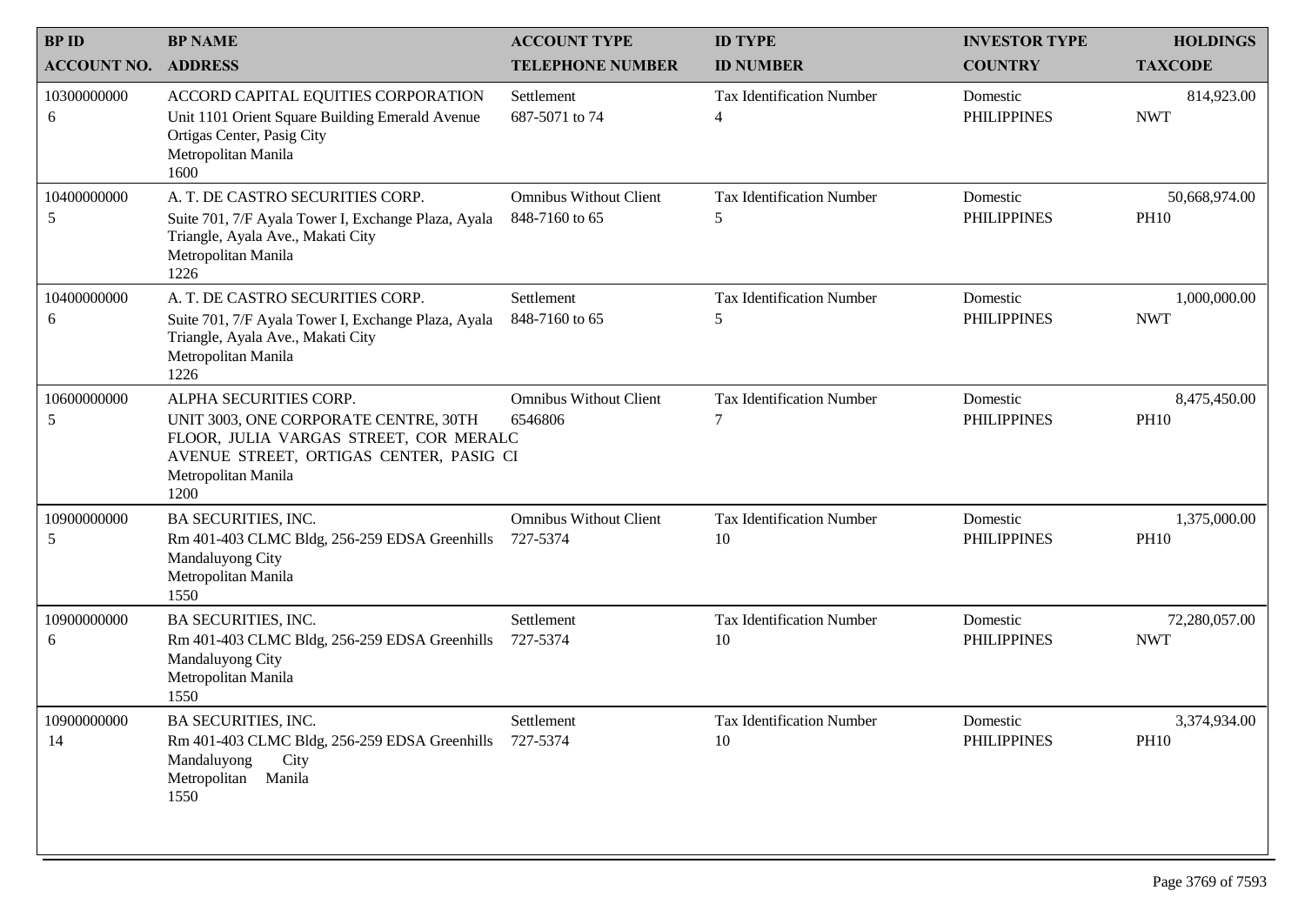| <b>BPID</b>        | <b>BP NAME</b>                                                                                                                                      | <b>ACCOUNT TYPE</b>                       | <b>ID TYPE</b>                         | <b>INVESTOR TYPE</b>           | <b>HOLDINGS</b>                 |
|--------------------|-----------------------------------------------------------------------------------------------------------------------------------------------------|-------------------------------------------|----------------------------------------|--------------------------------|---------------------------------|
| <b>ACCOUNT NO.</b> | <b>ADDRESS</b>                                                                                                                                      | <b>TELEPHONE NUMBER</b>                   | <b>ID NUMBER</b>                       | <b>COUNTRY</b>                 | <b>TAXCODE</b>                  |
| 11000000000<br>5   | ANGPING & ASSOCIATES SECURITIES, INC.<br>Suites 2002/2004, The Peak, 107 Alfaro St., Salcedo<br>Village, Makati City<br>Metropolitan Manila<br>1227 | <b>Omnibus Without Client</b><br>8482915  | <b>Tax Identification Number</b><br>11 | Domestic<br><b>PHILIPPINES</b> | 2,165,903,608.00<br><b>PH10</b> |
| 11000000000<br>6   | ANGPING & ASSOCIATES SECURITIES, INC.<br>Suites 2002/2004, The Peak, 107 Alfaro St., Salcedo<br>Village, Makati City<br>Metropolitan Manila<br>1227 | Settlement<br>8482915                     | <b>Tax Identification Number</b><br>11 | Domestic<br><b>PHILIPPINES</b> | 9,640,000.00<br><b>NWT</b>      |
| 11100000000<br>5   | ANSALDO, GODINEZ & CO., INC.<br>340 Nueva St., Binondo Manila<br>Metropolitan Manila<br>1006                                                        | <b>Omnibus Without Client</b><br>242-5127 | <b>Tax Identification Number</b><br>12 | Domestic<br><b>PHILIPPINES</b> | 160,899,812.00<br><b>PH10</b>   |
| 11200000000<br>5   | AB CAPITAL SECURITIES, INC.<br>8/F Phinma Plaza 39 Plaza Drive, Rockwell Center<br>Makati City<br>Metropolitan Manila<br>1200                       | <b>Omnibus Without Client</b><br>814-5601 | <b>Tax Identification Number</b><br>13 | Domestic<br><b>PHILIPPINES</b> | 455,103,520.00<br><b>PH10</b>   |
| 11200000000<br>6   | AB CAPITAL SECURITIES, INC.<br>8/F Phinma Plaza 39 Plaza Drive, Rockwell Center<br>Makati City<br>Metropolitan Manila<br>1200                       | Settlement<br>814-5601                    | <b>Tax Identification Number</b><br>13 | Domestic<br><b>PHILIPPINES</b> | 51,398,682.00<br><b>NWT</b>     |
| 11200000000<br>14  | AB CAPITAL SECURITIES, INC.<br>8/F Phinma Plaza 39 Plaza Drive, Rockwell Center<br>Makati City<br>Metropolitan Manila<br>1200                       | Settlement<br>814-5601                    | <b>Tax Identification Number</b><br>13 | Domestic<br><b>PHILIPPINES</b> | 17,531,222.00<br><b>PH10</b>    |
| 11500000000        | SB EQUITIES, INC.<br>18/F, Security Bank Centre 6776 Ayala Avenue,<br>Makati City<br>Metropolitan Manila<br>1226                                    | <b>Omnibus Without Client</b><br>8911037  | <b>Tax Identification Number</b><br>15 | Foreign<br><b>PHILIPPINES</b>  | 10,168,669.00<br>FMX1           |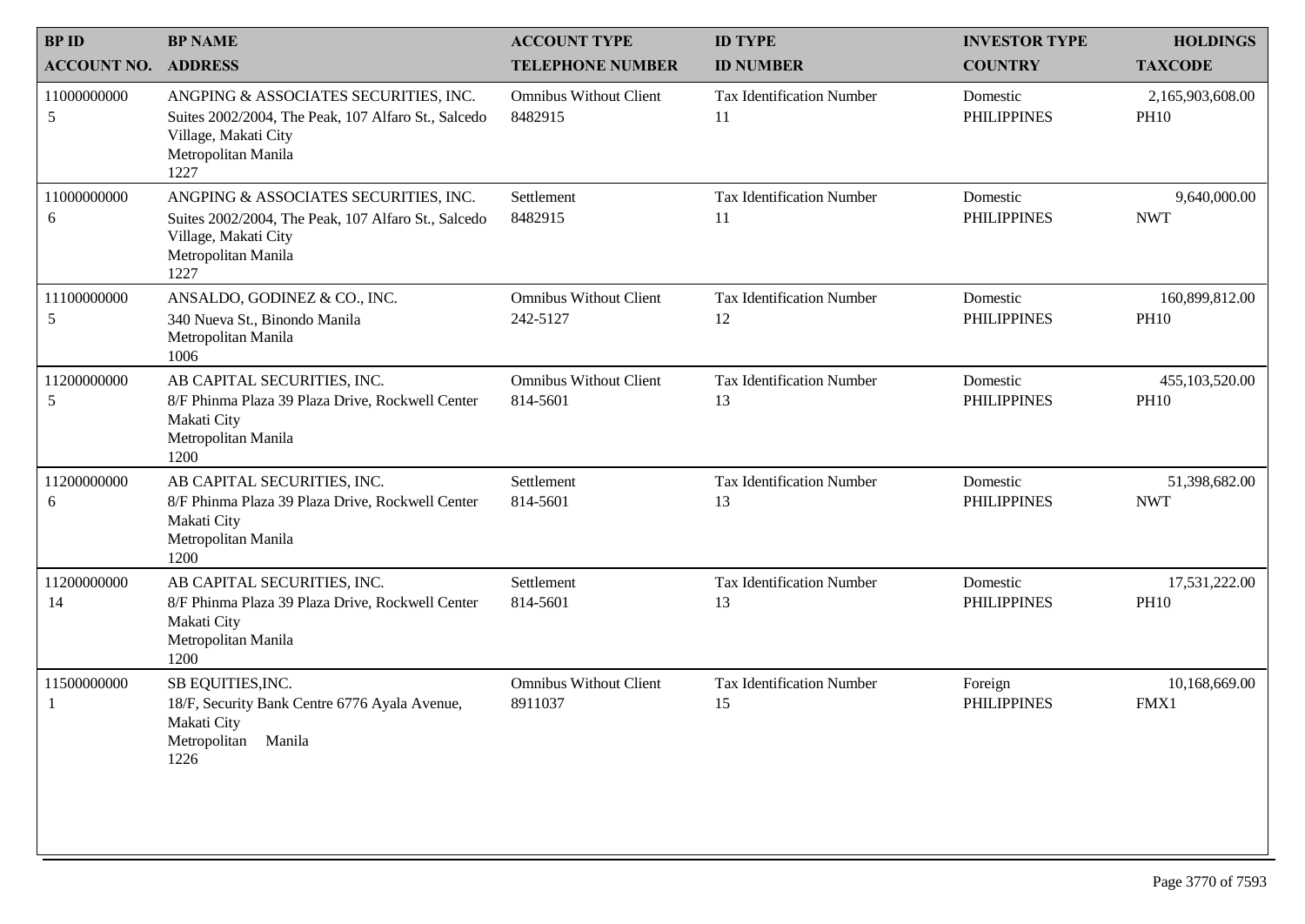| <b>BPID</b>        | <b>BP NAME</b>                                                                                                                                     | <b>ACCOUNT TYPE</b>                            | <b>ID TYPE</b>                         | <b>INVESTOR TYPE</b>           | <b>HOLDINGS</b>                 |
|--------------------|----------------------------------------------------------------------------------------------------------------------------------------------------|------------------------------------------------|----------------------------------------|--------------------------------|---------------------------------|
| <b>ACCOUNT NO.</b> | <b>ADDRESS</b>                                                                                                                                     | <b>TELEPHONE NUMBER</b>                        | <b>ID NUMBER</b>                       | <b>COUNTRY</b>                 | <b>TAXCODE</b>                  |
| 11500000000<br>5   | SB EQUITIES, INC.<br>18/F, Security Bank Centre 6776 Ayala Avenue,<br>Makati City<br>Metropolitan Manila<br>1226                                   | <b>Omnibus Without Client</b><br>8911037       | <b>Tax Identification Number</b><br>15 | Domestic<br><b>PHILIPPINES</b> | 496,130,184.00<br><b>PH10</b>   |
| 11500000000<br>7   | SB EQUITIES, INC.<br>18/F, Security Bank Centre 6776 Ayala Avenue,<br>Makati City<br>Metropolitan Manila<br>1226                                   | Own<br>8911037                                 | <b>Tax Identification Number</b><br>15 | Domestic<br><b>PHILIPPINES</b> | 1,325.00<br><b>NWT</b>          |
| 11600000000        | ASIA PACIFIC CAPITAL EQUITIES & SECURITIEOmnibus Without Client<br>CORP.                                                                           |                                                | <b>Tax Identification Number</b>       | Domestic                       | 8,773,374.00                    |
| 5                  | 24/F Galleria Corporate Center EDSA corner Ortigas<br>Avenue, Pasig City<br>Metropolitan Manila<br>1605                                            | 6345621 to 26                                  | 16                                     | <b>PHILIPPINES</b>             | <b>PH10</b>                     |
| 11800000000<br>5   | ASIASEC EQUITIES, INC.<br>8/F Chatham House<br>116 Valero cor. V.A. Rufino Sts<br>Salcedo Village, Makati City 1227<br>Metropolitan Manila<br>1227 | <b>Omnibus Without Client</b><br>8937981       | <b>Tax Identification Number</b><br>18 | Domestic<br><b>PHILIPPINES</b> | 4,865,745,746.00<br><b>PH10</b> |
| 11900000000<br>5   | ASTRA SECURITIES CORPORATION<br>Units 1204-1205 Ayala Tower One Ayala Ave. cor.<br>Paseo de Roxas Makati City<br>Metropolitan Manila<br>1200       | <b>Omnibus Without Client</b><br>848-6421/27   | <b>Tax Identification Number</b><br>19 | Domestic<br><b>PHILIPPINES</b> | 120,622,400.00<br><b>PH10</b>   |
| 12000000000<br>5   | ATC SECURITIES, INC.<br>Unit 6f, 6th Floor 8101 Pearl Plaza, Pearl Drive Ortiga 687-1768<br>Center, Pasig City<br>Metropolitan Manila<br>12        | <b>Omnibus Without Client</b>                  | <b>Tax Identification Number</b><br>20 | Domestic<br><b>PHILIPPINES</b> | 650,700.00<br><b>PH10</b>       |
| 12200000000<br>5   | BELSON SECURITIES, INC.<br>4th Floor Belson House 271 Edsa, Mandaluyong City<br>Metropolitan Manila<br>1554                                        | <b>Omnibus Without Client</b><br>724-7586loc21 | Tax Identification Number<br>22        | Domestic<br><b>PHILIPPINES</b> | 212,990,185.00<br><b>PH10</b>   |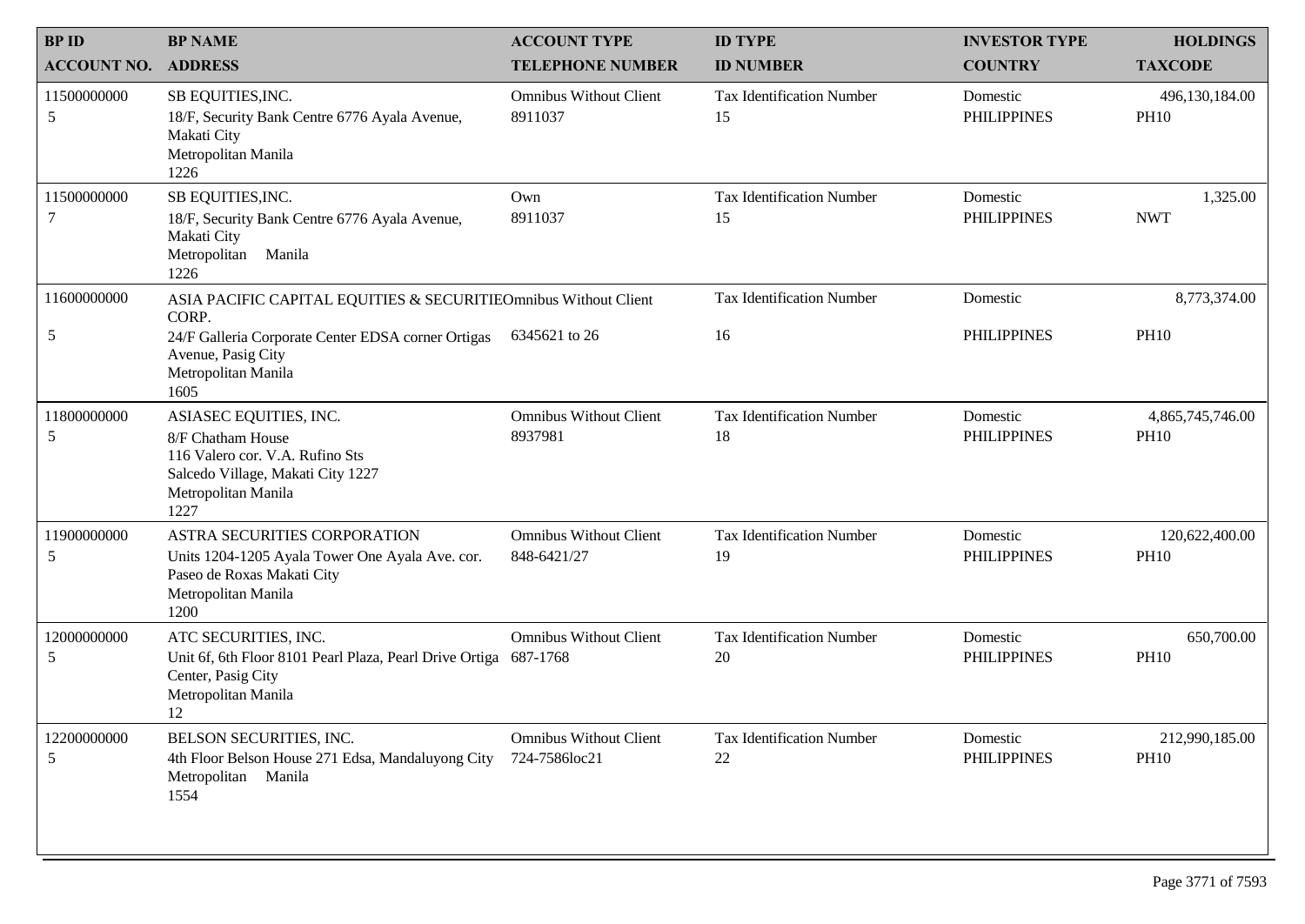| <b>BPID</b>        | <b>BP NAME</b>                                                                                                                                | <b>ACCOUNT TYPE</b>                       | <b>ID TYPE</b>                         | <b>INVESTOR TYPE</b>           | <b>HOLDINGS</b>                 |
|--------------------|-----------------------------------------------------------------------------------------------------------------------------------------------|-------------------------------------------|----------------------------------------|--------------------------------|---------------------------------|
| <b>ACCOUNT NO.</b> | <b>ADDRESS</b>                                                                                                                                | <b>TELEPHONE NUMBER</b>                   | <b>ID NUMBER</b>                       | <b>COUNTRY</b>                 | <b>TAXCODE</b>                  |
| 12200000000<br>7   | BELSON SECURITIES, INC.<br>4th Floor Belson House 271 Edsa, Mandaluyong City<br>Metropolitan Manila<br>1554                                   | Own<br>724-7586loc21                      | <b>Tax Identification Number</b><br>22 | Domestic<br><b>PHILIPPINES</b> | 315,691.00<br><b>NWT</b>        |
| 12300000000<br>5   | BENJAMIN CO CA & CO., INC.<br>Rm. 301 Downtown Ctr Bldg., 516 Quintin Paredes St<br>Binondo, Manila<br>Metropolitan Manila<br>1006            | <b>Omnibus Without Client</b><br>6345186  | <b>Tax Identification Number</b><br>23 | Domestic<br><b>PHILIPPINES</b> | 8,527,300.00<br><b>PH10</b>     |
| 12300000000<br>7   | BENJAMIN CO CA & CO., INC.<br>Rm. 301 Downtown Ctr Bldg., 516 Quintin Paredes St<br>Binondo, Manila<br>Metropolitan Manila<br>1006            | Own<br>6345186                            | <b>Tax Identification Number</b><br>23 | Domestic<br><b>PHILIPPINES</b> | 488,901.00<br><b>NWT</b>        |
| 12400000000<br>5   | <b>B. H. CHUA SECURITIES CORPORATION</b><br>872 G. Araneta Avenue, Quezon City<br>Metropolitan Manila<br>1135                                 | <b>Omnibus Without Client</b><br>412-3444 | <b>Tax Identification Number</b><br>24 | Domestic<br><b>PHILIPPINES</b> | 129,880,975.00<br><b>PH10</b>   |
| 12500000000<br>5   | <b>JAKA SECURITIES CORP.</b><br>Unit 814, Ayala Tower I Ayala Ave., Makati City<br>Metropolitan Manila<br>1226                                | <b>Omnibus Without Client</b><br>8487123  | <b>Tax Identification Number</b><br>25 | Domestic<br><b>PHILIPPINES</b> | 2,680,250.00<br><b>PH10</b>     |
| 12500000000<br>6   | <b>JAKA SECURITIES CORP.</b><br>Unit 814, Ayala Tower I Ayala Ave., Makati City<br>Metropolitan Manila<br>1226                                | Settlement<br>8487123                     | <b>Tax Identification Number</b><br>25 | Domestic<br><b>PHILIPPINES</b> | 300,000.00<br><b>NWT</b>        |
| 12600000000        | <b>BPI SECURITIES CORPORATION</b><br>8/F BPI Head Office Bldg., Ayala Ave., cor. Paseo de<br>Roxas Makati City<br>Metropolitan Manila<br>1226 | <b>Omnibus Without Client</b><br>8196535  | <b>Tax Identification Number</b><br>26 | Foreign<br><b>PHILIPPINES</b>  | 600,000.00<br>FMX1              |
| 12600000000<br>5   | BPI SECURITIES CORPORATION<br>8/F BPI Head Office Bldg., Ayala Ave., cor. Paseo de<br>Roxas Makati City<br>Metropolitan Manila<br>1226        | <b>Omnibus Without Client</b><br>8196535  | Tax Identification Number<br>26        | Domestic<br><b>PHILIPPINES</b> | 3,563,276,094.00<br><b>PH10</b> |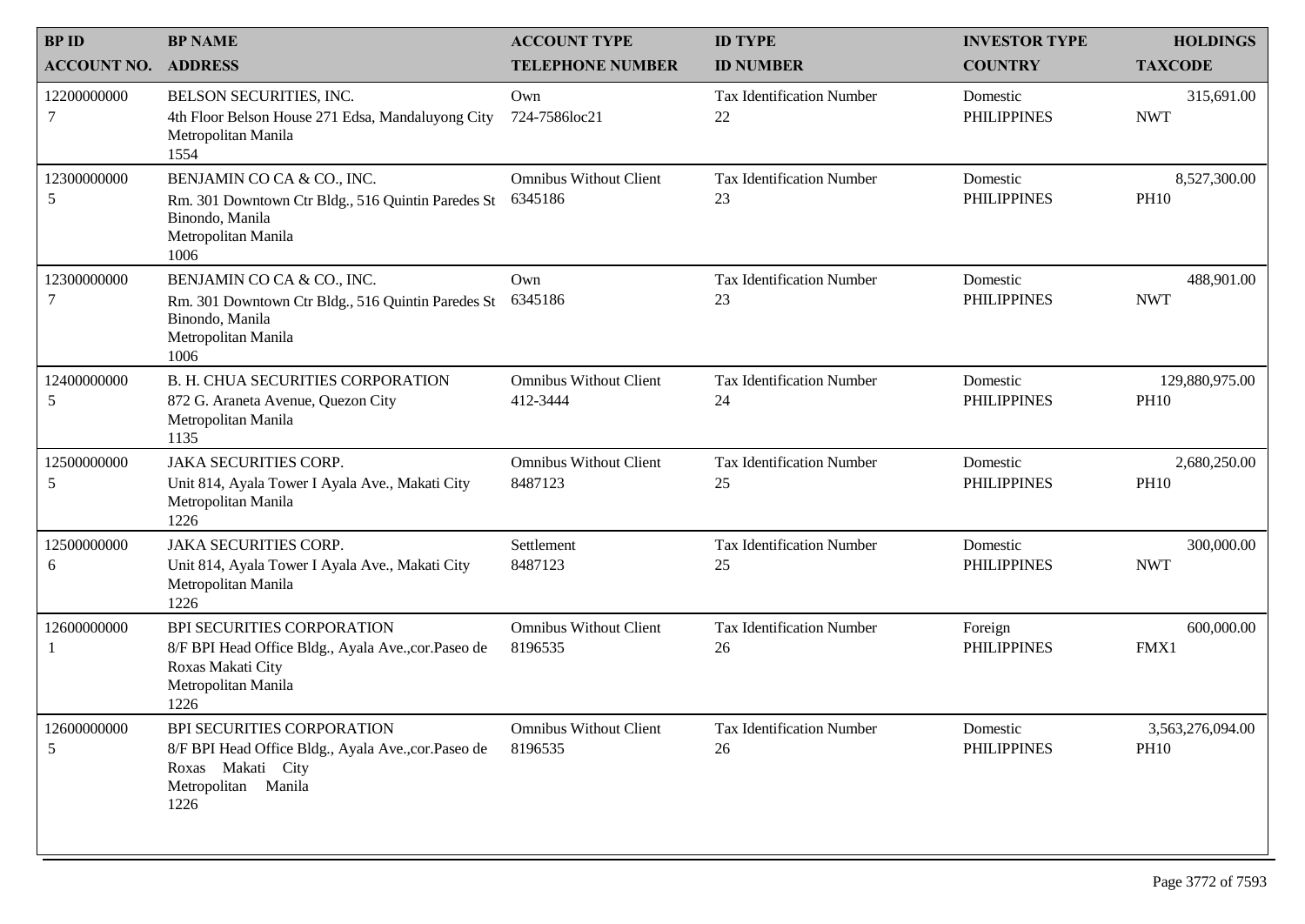| <b>BPID</b>        | <b>BP NAME</b>                                                                                                                                   | <b>ACCOUNT TYPE</b>                          | <b>ID TYPE</b>                         | <b>INVESTOR TYPE</b>           | <b>HOLDINGS</b>               |
|--------------------|--------------------------------------------------------------------------------------------------------------------------------------------------|----------------------------------------------|----------------------------------------|--------------------------------|-------------------------------|
| <b>ACCOUNT NO.</b> | <b>ADDRESS</b>                                                                                                                                   | <b>TELEPHONE NUMBER</b>                      | <b>ID NUMBER</b>                       | <b>COUNTRY</b>                 | <b>TAXCODE</b>                |
| 12800000000<br>5   | CAMPOS, LANUZA & COMPANY, INC.<br>Unit 2003B East Tower, PSE Center Exchange Road,<br>Ortigas Center Pasig City<br>Metropolitan Manila<br>1605   | <b>Omnibus Without Client</b><br>634-6881/87 | <b>Tax Identification Number</b><br>27 | Domestic<br><b>PHILIPPINES</b> | 72,572,653.00<br><b>PH10</b>  |
| 12800000000        | CAMPOS, LANUZA & COMPANY, INC.<br>Unit 2003B East Tower, PSE Center Exchange Road,<br>Ortigas Center Pasig City<br>Metropolitan Manila<br>1605   | Own<br>634-6881/87                           | <b>Tax Identification Number</b><br>27 | Domestic<br><b>PHILIPPINES</b> | 6,110,000.00<br><b>NWT</b>    |
| 12900000000<br>5   | SINCERE SECURITIES CORPORATION<br>1203-A East Tower, PSE Centre, Exchange Road,<br>Ortigas Center, Pasig City<br>Metropolitan Manila<br>$\theta$ | <b>Omnibus Without Client</b><br>638-3549    | <b>Tax Identification Number</b><br>28 | Domestic<br><b>PHILIPPINES</b> | 76,060,000.00<br><b>PH10</b>  |
| 13000000000<br>5   | <b>CENTURY SECURITIES CORPORATION</b><br>1105 Galleria Corporate Center Ortigas Ave., Quezon 633-7044/47<br>City<br>Metropolitan Manila<br>1600  | <b>Omnibus Without Client</b>                | <b>Tax Identification Number</b><br>29 | Domestic<br><b>PHILIPPINES</b> | 2,364,000.00<br><b>PH10</b>   |
| 13100000000<br>5   | PCIB SECURITIES, INC.<br>8/F PCIB Tower 2, Dela Costa St., Makati City<br>Metropolitan Manila<br>1002                                            | <b>Omnibus Without Client</b><br>8912028     | <b>Tax Identification Number</b><br>30 | Domestic<br><b>PHILIPPINES</b> | 87,681,689.00<br><b>PH10</b>  |
| 13100000000<br>6   | PCIB SECURITIES, INC.<br>8/F PCIB Tower 2, Dela Costa St., Makati City<br>Metropolitan Manila<br>1002                                            | Settlement<br>8912028                        | <b>Tax Identification Number</b><br>30 | Domestic<br><b>PHILIPPINES</b> | 500,000.00<br><b>NWT</b>      |
| 13100000000<br>18  | PCIB SECURITIES, INC.<br>8/F PCIB Tower 2, Dela Costa St., Makati City<br>Metropolitan Manila<br>1002                                            | Settlement<br>8912028                        | <b>Tax Identification Number</b><br>30 | Foreign<br><b>PHILIPPINES</b>  | 500,000.00<br><b>RA10</b>     |
| 13300000000<br>5   | CITISECURITIES, INC.<br>Rm. 2701-B Tektite Tower Center Exchange Rd, Pasi<br>City<br>Metropolitan<br>Manila<br>1600                              | <b>Omnibus Without Client</b><br>635-5735    | <b>Tax Identification Number</b><br>31 | Domestic<br><b>PHILIPPINES</b> | 317,633,630.00<br><b>PH10</b> |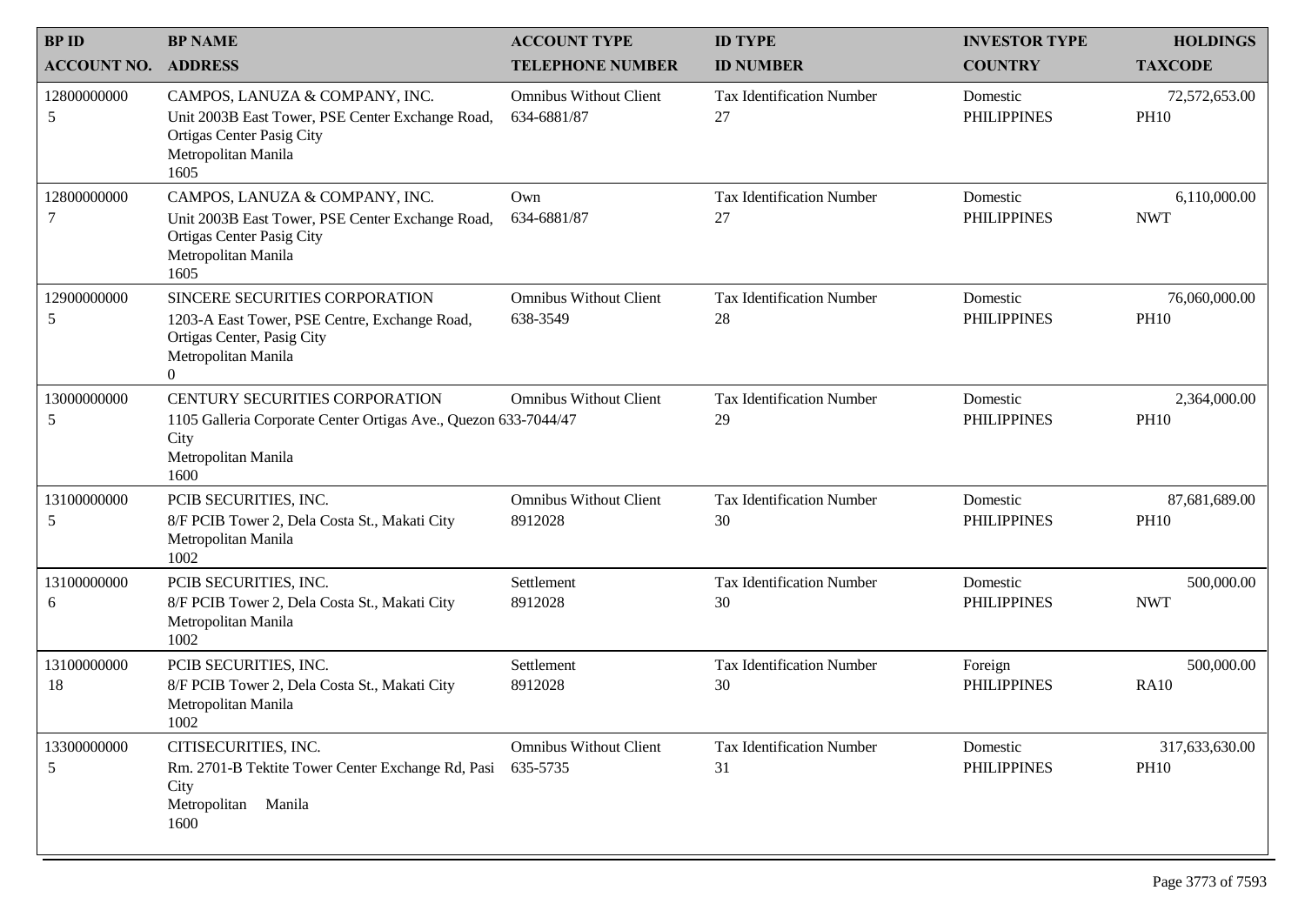| <b>BPID</b>        | <b>BP NAME</b>                                                                                                                                                   | <b>ACCOUNT TYPE</b>                       | <b>ID TYPE</b>                         | <b>INVESTOR TYPE</b>           | <b>HOLDINGS</b>               |
|--------------------|------------------------------------------------------------------------------------------------------------------------------------------------------------------|-------------------------------------------|----------------------------------------|--------------------------------|-------------------------------|
| <b>ACCOUNT NO.</b> | <b>ADDRESS</b>                                                                                                                                                   | <b>TELEPHONE NUMBER</b>                   | <b>ID NUMBER</b>                       | <b>COUNTRY</b>                 | <b>TAXCODE</b>                |
| 13300000000<br>7   | CITISECURITIES, INC.<br>Rm. 2701-B Tektite Tower Center Exchange Rd, Pasi<br>City<br>Metropolitan Manila<br>1600                                                 | Own<br>635-5735                           | <b>Tax Identification Number</b><br>31 | Domestic<br><b>PHILIPPINES</b> | 14,705,540.00<br><b>NWT</b>   |
| 13500000000<br>5   | VSEC.COM, INC.<br>UNITS 1009-1011 TOWER ONE & EXCHANGE<br>PLAZA, AYALA TRIANGLE, AYALA AVE.,<br><b>MAKATI CITY</b><br>Metropolitan Manila<br>1200                | <b>Omnibus Without Client</b><br>856-5801 | <b>Tax Identification Number</b><br>33 | Domestic<br><b>PHILIPPINES</b> | 10,000,000.00<br><b>PH10</b>  |
| 13600000000<br>5   | TRITON SECURITIES CORP.<br>26/F LKG Tower, 6801 Ayala Avenue Makati City<br>Metropolitan Manila<br>$\theta$                                                      | <b>Omnibus Without Client</b><br>5238311  | <b>Tax Identification Number</b><br>34 | Domestic<br><b>PHILIPPINES</b> | 783,011,013.00<br><b>PH10</b> |
| 14000000000<br>5   | IGC SECURITIES INC.<br>Suite 1006, Tower I & Exchange Plaza Ayala Triangle 816-39-86<br>Ayala Avenue Makati City<br>Metropolitan Manila<br>1200                  | <b>Omnibus Without Client</b>             | <b>Tax Identification Number</b><br>38 | Domestic<br><b>PHILIPPINES</b> | 418,188,969.00<br><b>PH10</b> |
| 14000000000<br>7   | IGC SECURITIES INC.<br>Suite 1006, Tower I & Exchange Plaza Ayala Triangle 816-39-86<br>Ayala Avenue Makati City<br>Metropolitan Manila<br>1200                  | Own                                       | <b>Tax Identification Number</b><br>38 | Domestic<br><b>PHILIPPINES</b> | 8,535,395.00<br><b>NWT</b>    |
| 14100000000<br>5   | <b>CUALOPING SECURITIES CORPORATION</b><br>Suite 1801 Tytana Centre Condominium Plaza Lorenz 241-0262<br>Ruiz, Binondo, Manila<br>Metropolitan<br>Manila<br>1006 | <b>Omnibus Without Client</b>             | <b>Tax Identification Number</b><br>39 | Domestic<br><b>PHILIPPINES</b> | 151,803.00<br><b>PH10</b>     |
| 14200000000        | DBP-DAIWA CAPITAL MARKETS PHILPPINES,<br>INC.                                                                                                                    | Settlement                                | <b>Tax Identification Number</b>       | Domestic                       | 7,310,765.00                  |
| 14                 | 18/F Citibank Tower 8741 Paseo de Roxas Makati Cit 813-73-44<br>Metropolitan Manila<br>1200                                                                      |                                           | 40                                     | <b>PHILIPPINES</b>             | <b>PH10</b>                   |
|                    |                                                                                                                                                                  |                                           |                                        |                                |                               |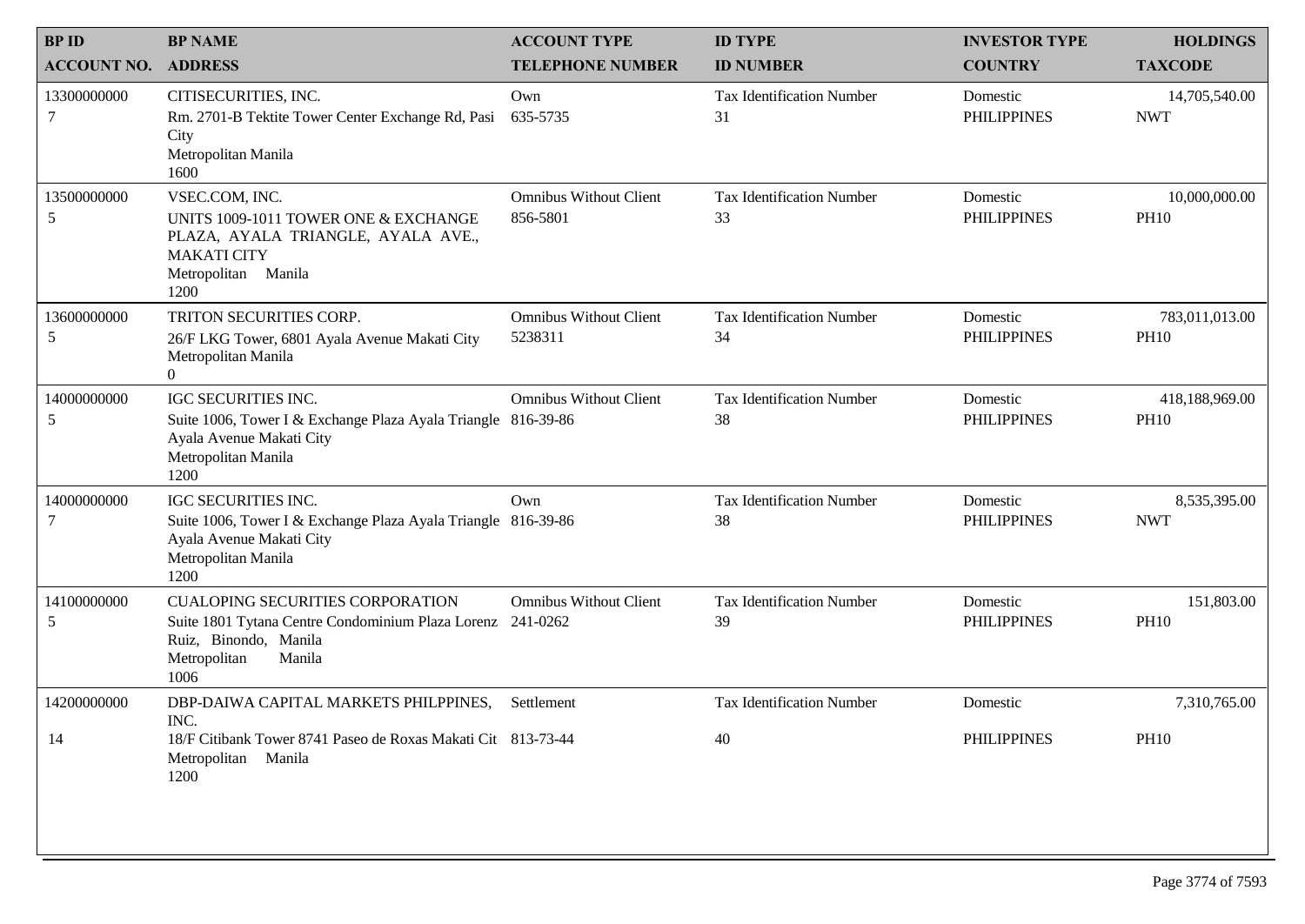| <b>BPID</b>        | <b>BP NAME</b>                                                                                                                                          | <b>ACCOUNT TYPE</b>                          | <b>ID TYPE</b>                                        | <b>INVESTOR TYPE</b>           | <b>HOLDINGS</b>               |
|--------------------|---------------------------------------------------------------------------------------------------------------------------------------------------------|----------------------------------------------|-------------------------------------------------------|--------------------------------|-------------------------------|
| <b>ACCOUNT NO.</b> | <b>ADDRESS</b>                                                                                                                                          | <b>TELEPHONE NUMBER</b>                      | <b>ID NUMBER</b>                                      | <b>COUNTRY</b>                 | <b>TAXCODE</b>                |
| 14300000000<br>5   | DAVID GO SECURITIES CORP.<br>Rm. 309 Federation Center Bldg. Muelle de Binondo,<br>Binondo, Manila<br>Metropolitan Manila<br>1006                       | <b>Omnibus Without Client</b><br>242-2379    | <b>Tax Identification Number</b><br>41                | Domestic<br><b>PHILIPPINES</b> | 282,837,488.00<br><b>PH10</b> |
| 14300000002<br>1   | FLT PRIME INSURANCE CORPORATION<br>RM. 309 FEDERATION CTR. BLDG., MUELLE DE<br>BINONDO, BINONDO, MANILA<br>Metropolitan Manila<br>1006                  | Client<br>242-2379                           | <b>Tax Identification Number</b><br>000-320-855-000xc | Domestic<br><b>PHILIPPINES</b> | 24,000,000.00<br><b>NWT</b>   |
| 14500000000<br>5   | DIVERSIFIED SECURITIES, INC.<br>5/F PDCP Bank Centre, Herrera cor. Alfaro Sts.,<br>Salcedo Village, Makati City<br>Metropolitan Manila<br>1600          | <b>Omnibus Without Client</b><br>634-6630/31 | <b>Tax Identification Number</b><br>43                | Domestic<br><b>PHILIPPINES</b> | 136,876,500.00<br><b>PH10</b> |
| 14500000000<br>6   | DIVERSIFIED SECURITIES, INC.<br>5/F PDCP Bank Centre, Herrera cor. Alfaro Sts.,<br>Salcedo Village, Makati City<br>Metropolitan Manila<br>1600          | Settlement<br>634-6630/31                    | <b>Tax Identification Number</b><br>43                | Domestic<br><b>PHILIPPINES</b> | 38,661,235.00<br><b>NWT</b>   |
| 14500000000<br>8   | DIVERSIFIED SECURITIES, INC.<br>5/F PDCP Bank Centre, Herrera cor. Alfaro Sts.,<br>Salcedo Village, Makati City<br>Metropolitan Manila<br>1600          | Settlement<br>634-6630/31                    | <b>Tax Identification Number</b><br>43                | Domestic<br><b>PHILIPPINES</b> | 653.00<br><b>NWT</b>          |
| 14700000000<br>5   | E. CHUA CHIACO SECURITIES, INC.<br>113 Renta St., Binondo, Manila<br>Metropolitan Manila<br>1006                                                        | <b>Omnibus Without Client</b><br>242-5145    | <b>Tax Identification Number</b><br>45                | Domestic<br><b>PHILIPPINES</b> | 314,822,023.00<br><b>PH10</b> |
| 14700000000<br>7   | E. CHUA CHIACO SECURITIES, INC.<br>113 Renta St., Binondo, Manila<br>Metropolitan Manila<br>1006                                                        | Own<br>242-5145                              | <b>Tax Identification Number</b><br>45                | Domestic<br><b>PHILIPPINES</b> | 93,407.00<br><b>NWT</b>       |
| 14800000000<br>5   | EQUITABLE SECURIITES (PHILS.) INC.<br>3/F Cacho-Gonzalez Bldg, Aguirre cor. Trasierra St,<br>Legaspi Village Makati City<br>Metropolitan Manila<br>1229 | <b>Omnibus Without Client</b><br>810-4801/04 | <b>Tax Identification Number</b><br>46                | Domestic<br><b>PHILIPPINES</b> | 1,605,375.00<br><b>PH10</b>   |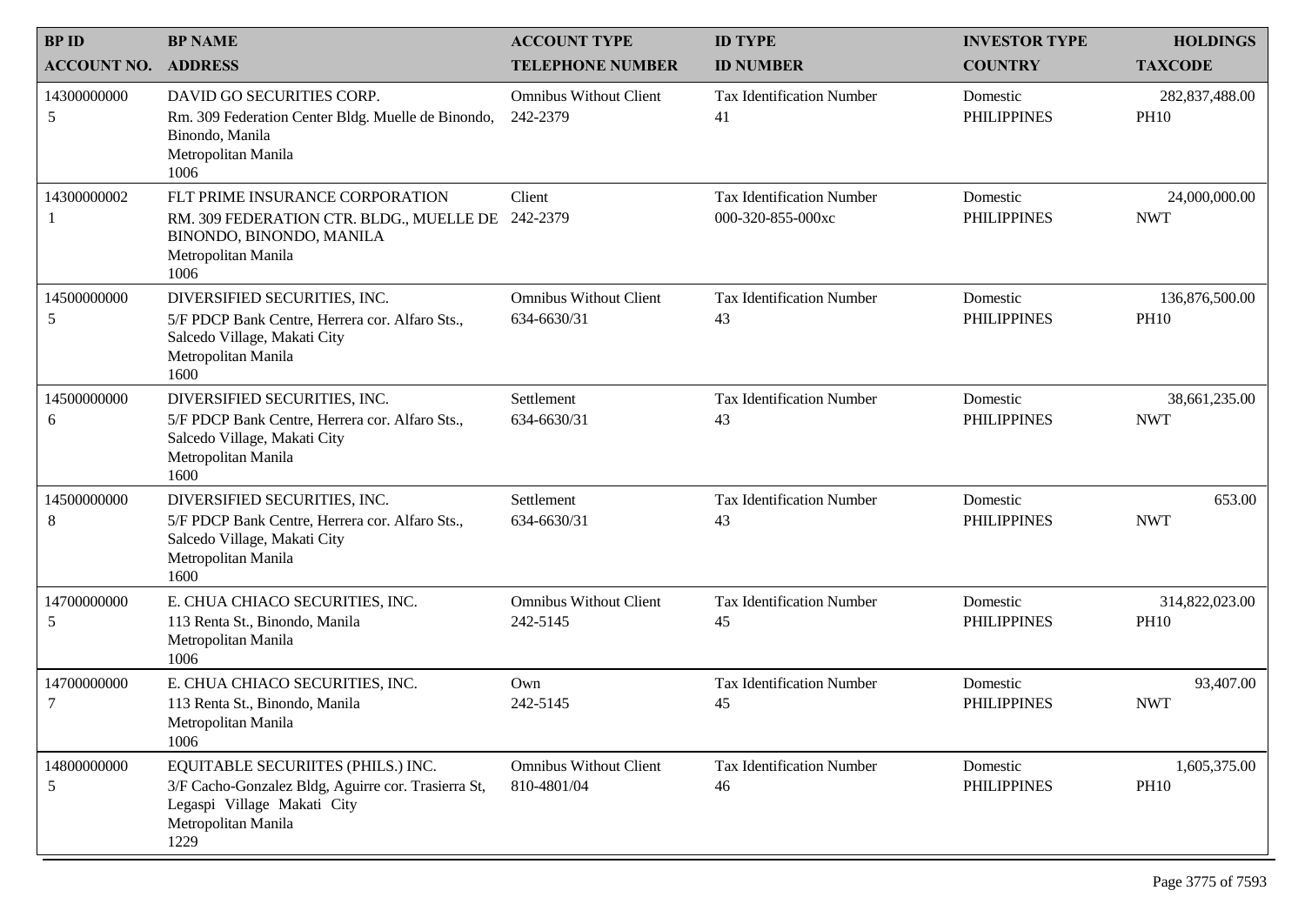| <b>BPID</b>        | <b>BP NAME</b>                                                                                                                                                                                                    | <b>ACCOUNT TYPE</b>                          | <b>ID TYPE</b>                         | <b>INVESTOR TYPE</b>           | <b>HOLDINGS</b>               |
|--------------------|-------------------------------------------------------------------------------------------------------------------------------------------------------------------------------------------------------------------|----------------------------------------------|----------------------------------------|--------------------------------|-------------------------------|
| <b>ACCOUNT NO.</b> | <b>ADDRESS</b>                                                                                                                                                                                                    | <b>TELEPHONE NUMBER</b>                      | <b>ID NUMBER</b>                       | <b>COUNTRY</b>                 | <b>TAXCODE</b>                |
| 15000000000        | EASTERN SECURITIES DEVELOPMENT<br><b>CORPORATION</b>                                                                                                                                                              | <b>Omnibus Without Client</b>                | <b>Tax Identification Number</b>       | Domestic                       | 579,844,598.00                |
| 5                  | 1701 Tytana Ctr. Bldg, Binondo, Manila<br>Metropolitan Manila<br>1006                                                                                                                                             | 242-4006/11                                  | 48                                     | <b>PHILIPPINES</b>             | <b>PH10</b>                   |
| 15300000000<br>5   | EQUITIWORLD SECURITIES, INC.<br>807-809 Philippine Stock Exchange Ayala Tower 1,<br>Ayala Avenue Makati City<br>Metropolitan Manila<br>1226                                                                       | <b>Omnibus Without Client</b><br>848-5401/09 | <b>Tax Identification Number</b><br>51 | Domestic<br><b>PHILIPPINES</b> | 134,091,700.00<br><b>PH10</b> |
| 15300000000<br>7   | EQUITIWORLD SECURITIES, INC.<br>807-809 Philippine Stock Exchange Ayala Tower 1,<br>Ayala Avenue Makati City<br>Metropolitan Manila<br>1226                                                                       | Own<br>848-5401/09                           | <b>Tax Identification Number</b><br>51 | Domestic<br><b>PHILIPPINES</b> | 10,000.00<br><b>NWT</b>       |
| 15400000000<br>5   | EVERGREEN STOCK BROKERAGE & SEC., INC. Omnibus Without Client<br>Suite 606 - 607, 6th Floor, Tower One Phil. Stock<br>Exchange Plaza, Ayala Triangle, Ayala Ave. Makati<br>City<br>Manila<br>Metropolitan<br>1200 | 891-9451                                     | <b>Tax Identification Number</b><br>52 | Domestic<br><b>PHILIPPINES</b> | 293,671,442.00<br><b>PH10</b> |
| 15400000000<br>6   | EVERGREEN STOCK BROKERAGE & SEC., INC. Settlement<br>Suite 606 - 607, 6th Floor, Tower One Phil. Stock<br>Exchange Plaza, Ayala Triangle, Ayala Ave. Makati<br>City<br>Manila<br>Metropolitan<br>1200             | 891-9451                                     | <b>Tax Identification Number</b><br>52 | Domestic<br><b>PHILIPPINES</b> | 29,400.00<br><b>NWT</b>       |
| 15400000000<br>7   | EVERGREEN STOCK BROKERAGE & SEC., INC. Own<br>Suite 606 - 607, 6th Floor, Tower One Phil. Stock<br>Exchange Plaza, Ayala Triangle, Ayala Ave. Makati<br>City<br>Metropolitan Manila<br>1200                       | 891-9451                                     | <b>Tax Identification Number</b><br>52 | Domestic<br><b>PHILIPPINES</b> | 4,296.00<br><b>NWT</b>        |
| 15700000000<br>5   | FIRST ORIENT SECURITIES, INC.<br>Unit 1201 Ayala Triangle Tower One Ayala Avenue,<br>Makati City<br>Metropolitan<br>Manila<br>1226                                                                                | <b>Omnibus Without Client</b><br>891-9240/45 | Tax Identification Number<br>55        | Domestic<br><b>PHILIPPINES</b> | 33,717,558.00<br><b>PH10</b>  |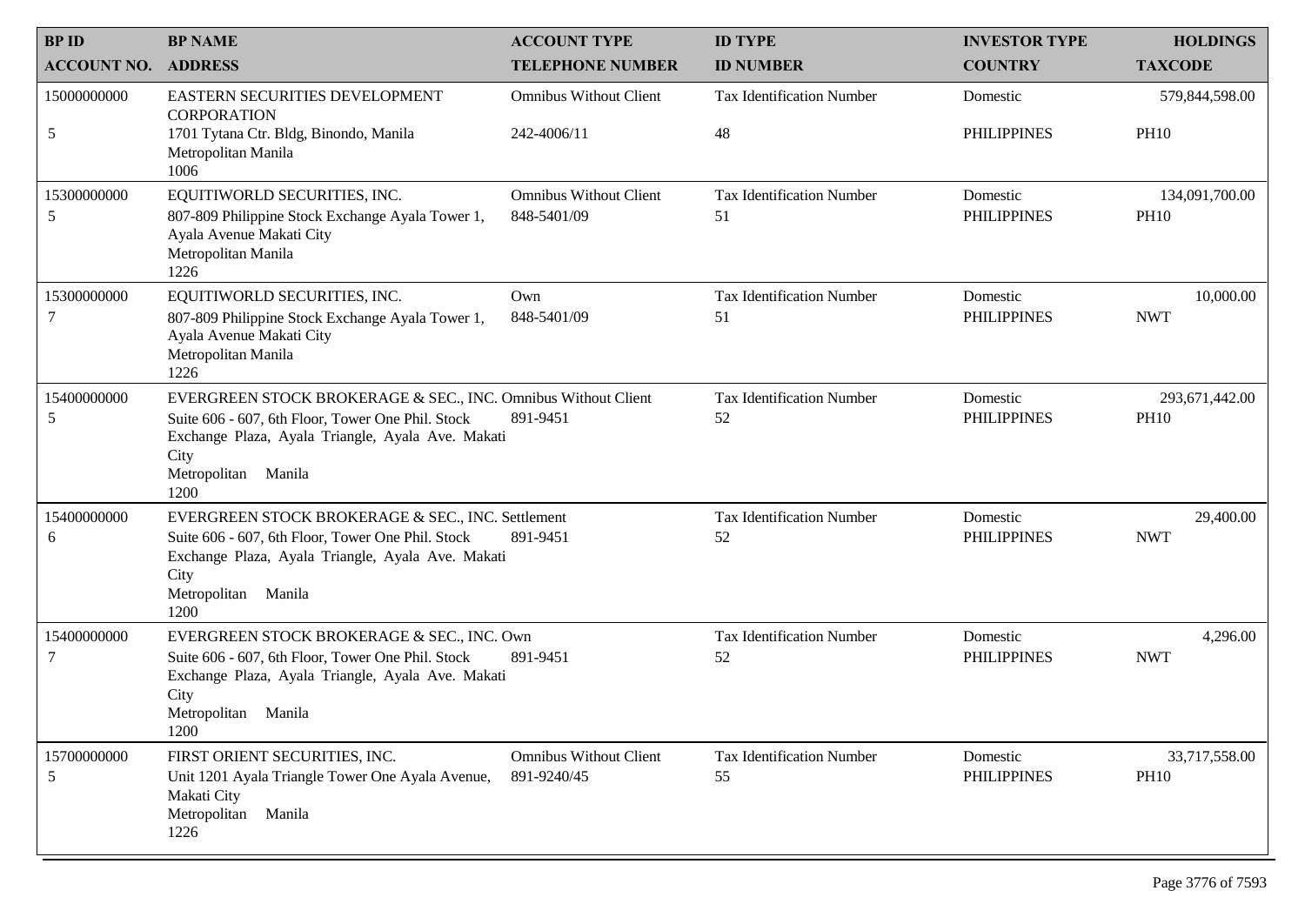| <b>BP NAME</b>                                                                                                                                     | <b>ACCOUNT TYPE</b>                        | <b>ID TYPE</b>                                                  | <b>INVESTOR TYPE</b>           | <b>HOLDINGS</b>               |
|----------------------------------------------------------------------------------------------------------------------------------------------------|--------------------------------------------|-----------------------------------------------------------------|--------------------------------|-------------------------------|
| <b>ADDRESS</b>                                                                                                                                     | <b>TELEPHONE NUMBER</b>                    | <b>ID NUMBER</b>                                                | <b>COUNTRY</b>                 | <b>TAXCODE</b>                |
| Units 1211-1212 Tower I & Exchange Plaza, Ayala<br>Ave. Cor. Paseo de Roxas, Makati City<br>Metropolitan Manila<br>1200                            | 759-4320 to 23                             | <b>Tax Identification Number</b><br>57                          | Domestic<br><b>PHILIPPINES</b> | 92,250.00<br><b>PH10</b>      |
| FRANCISCO ORTIGAS SECURITIES, INC.<br>10/F Ortigas Bldg. Ortigas Ave, Pasig City<br>Metropolitan Manila<br>1600                                    | <b>Omnibus Without Client</b><br>631-26-74 | <b>Tax Identification Number</b><br>59                          | Domestic<br><b>PHILIPPINES</b> | 45,356,432.00<br><b>PH10</b>  |
| F. YAP SECURITIES, INC.<br>Unit 2301 PSE Center (East Tower) Exchange Rd.,<br><b>Ortigas Center Pasig City</b><br>Metropolitan Manila<br>1603      | <b>Omnibus Without Client</b><br>635-4126  | <b>Tax Identification Number</b><br>60                          | Domestic<br><b>PHILIPPINES</b> | 508,548,764.00<br><b>PH10</b> |
| F. YAP SECURITIES, INC.<br>Unit 2301 PSE Center (East Tower) Exchange Rd.,<br><b>Ortigas Center Pasig City</b><br>Metropolitan Manila<br>1603      | Settlement<br>635-4126                     | <b>Tax Identification Number</b><br>60                          | Domestic<br><b>PHILIPPINES</b> | 1,000,000.00<br><b>NWT</b>    |
| AURORA SECURITIES, INC.<br>UNIT 2405A WEST TOWER PHILIPPINE STOCK<br>EXCHANGE CENTRE ORTIGAS, PASIG CITY<br>Metropolitan Manila<br>1605            | <b>Omnibus Without Client</b><br>633-5892  | <b>Tax Identification Number</b><br>64                          | Foreign<br><b>PHILIPPINES</b>  | 36,329.00<br>FMX1             |
| AURORA SECURITIES, INC.<br>UNIT 2405A WEST TOWER PHILIPPINE STOCK<br>EXCHANGE CENTRE ORTIGAS, PASIG CITY<br>Metropolitan Manila<br>1605            | <b>Omnibus Without Client</b><br>633-5892  | <b>Tax Identification Number</b><br>64                          | Domestic<br><b>PHILIPPINES</b> | 9,890,100.00<br><b>PH10</b>   |
| GLOBALINKS SECURITIES & STOCKS, INC.<br>#706 Ayala Tower One Ayala Avenue Cor. Paseo de<br>Roxas St. Makati City<br>Metropolitan<br>Manila<br>1226 | <b>Omnibus Without Client</b><br>759-4136  | <b>Tax Identification Number</b><br>65                          | Domestic<br><b>PHILIPPINES</b> | 223,400,309.00<br><b>PH10</b> |
|                                                                                                                                                    |                                            | FIRST INTEGRATED CAPITAL SECURITIES, INC Omnibus Without Client |                                |                               |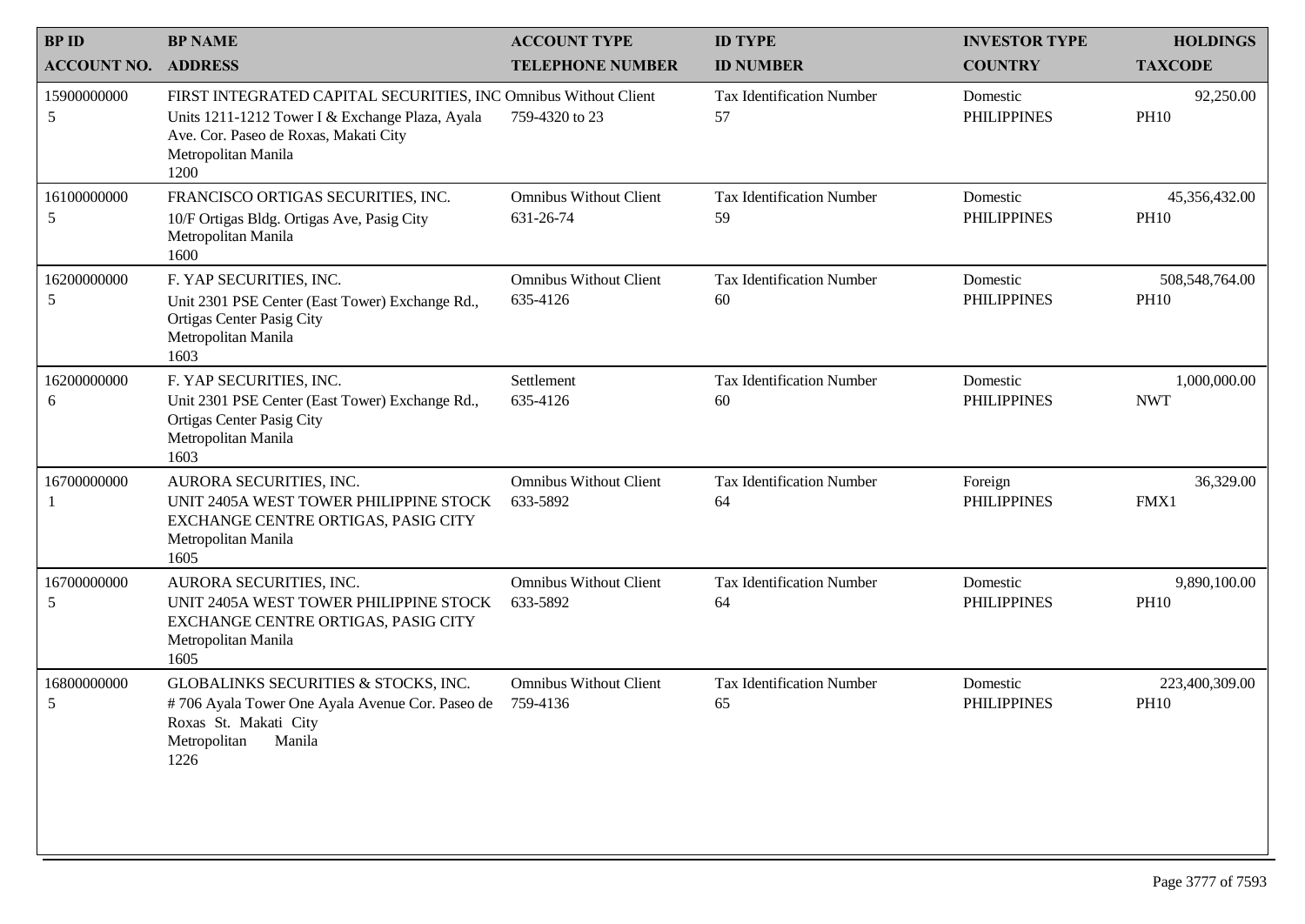| <b>BPID</b>           | <b>BP NAME</b>                                                                                                                                  | <b>ACCOUNT TYPE</b>                          | <b>ID TYPE</b>                          | <b>INVESTOR TYPE</b>           | <b>HOLDINGS</b>               |
|-----------------------|-------------------------------------------------------------------------------------------------------------------------------------------------|----------------------------------------------|-----------------------------------------|--------------------------------|-------------------------------|
| <b>ACCOUNT NO.</b>    | <b>ADDRESS</b>                                                                                                                                  | <b>TELEPHONE NUMBER</b>                      | <b>ID NUMBER</b>                        | <b>COUNTRY</b>                 | <b>TAXCODE</b>                |
| 16800000000<br>6      | GLOBALINKS SECURITIES & STOCKS, INC.<br>#706 Ayala Tower One Ayala Avenue Cor. Paseo de<br>Roxas St. Makati City<br>Metropolitan Manila<br>1226 | Settlement<br>759-4136                       | <b>Tax Identification Number</b><br>65  | Domestic<br><b>PHILIPPINES</b> | 300,000.00<br><b>NWT</b>      |
| 16800000000<br>7      | GLOBALINKS SECURITIES & STOCKS, INC.<br>#706 Ayala Tower One Ayala Avenue Cor. Paseo de<br>Roxas St. Makati City<br>Metropolitan Manila<br>1226 | Own<br>759-4136                              | <b>Tax Identification Number</b><br>65  | Domestic<br><b>PHILIPPINES</b> | 5,434.00<br><b>NWT</b>        |
| 16900000000<br>5      | JSG SECURITIES, INC.<br>4th Floor, A&T Building, 244 Escolta Street, Binondo<br>Manila<br>Metropolitan Manila<br>1006                           | <b>Omnibus Without Client</b><br>2429414     | <b>Tax Identification Number</b><br>66  | Domestic<br><b>PHILIPPINES</b> | 238,654,044.00<br><b>PH10</b> |
| 16900000004           | PIONEER INSURANCE & SURETY CORP.<br>4th Floor, A&T Building, 244 Escolta Street, Binondo 817-1461<br>Manila<br>Metropolitan Manila<br>1006      | Client                                       | <b>Tax Identification Number</b><br>332 | Domestic<br><b>PHILIPPINES</b> | 10,000,000.00<br><b>NWT</b>   |
| 17000000000<br>5      | GOLDSTAR SECURITIES, INC.<br>2201-B East Tower, PSE Centre Exchange Rd, Ortiga<br>Center Pasig City<br>Metropolitan Manila<br>1600              | <b>Omnibus Without Client</b><br>633-7485/86 | <b>Tax Identification Number</b><br>67  | Domestic<br><b>PHILIPPINES</b> | 43,214,377.00<br><b>PH10</b>  |
| 17000000000<br>14     | GOLDSTAR SECURITIES, INC.<br>2201-B East Tower, PSE Centre Exchange Rd, Ortiga<br>Center Pasig City<br>Metropolitan Manila<br>1600              | Settlement<br>633-7485/86                    | <b>Tax Identification Number</b><br>67  | Domestic<br><b>PHILIPPINES</b> | 10,620,000.00<br><b>PH10</b>  |
| 17200000000<br>$\leq$ | GUILD SECURITIES, INC.<br>Unit 1215 Tower One & Exchange Plaza Ayala Ave., 8919232<br>Makati City<br>Metropolitan<br>Manila<br>1226             | <b>Omnibus Without Client</b>                | <b>Tax Identification Number</b><br>69  | Domestic<br><b>PHILIPPINES</b> | 58,462,689.00<br><b>PH10</b>  |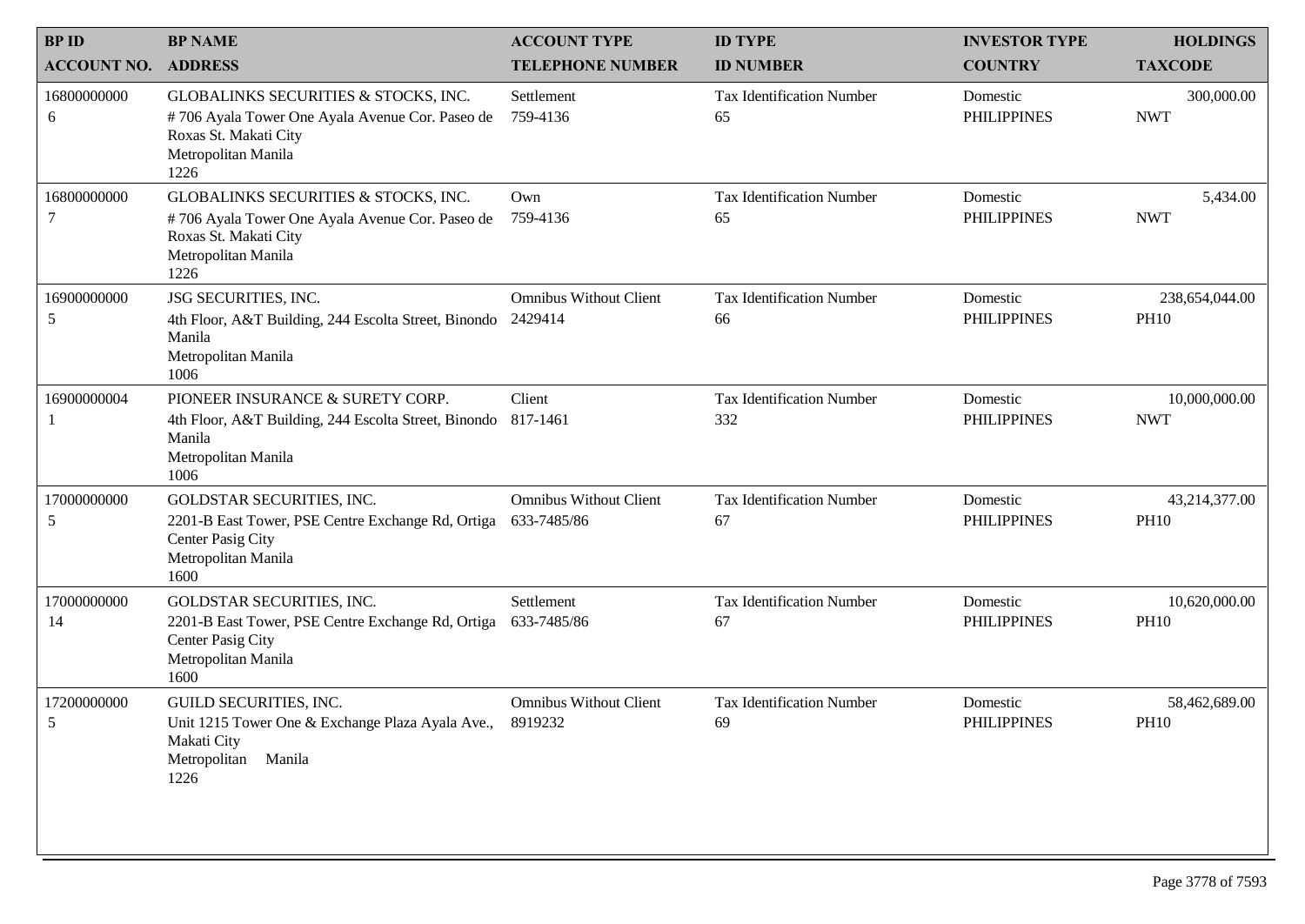| <b>BPID</b>        | <b>BP NAME</b>                                                                                                                                               | <b>ACCOUNT TYPE</b>                            | <b>ID TYPE</b>                         | <b>INVESTOR TYPE</b>           | <b>HOLDINGS</b>               |
|--------------------|--------------------------------------------------------------------------------------------------------------------------------------------------------------|------------------------------------------------|----------------------------------------|--------------------------------|-------------------------------|
| <b>ACCOUNT NO.</b> | <b>ADDRESS</b>                                                                                                                                               | <b>TELEPHONE NUMBER</b>                        | <b>ID NUMBER</b>                       | <b>COUNTRY</b>                 | <b>TAXCODE</b>                |
| 17400000000<br>5   | HDI SECURITIES, INC.<br>UNIT 2305-B 23/F ORIENT SQUARE BLDG., F.<br>ORTIGAS, JR. ROAD, ORTIGAS CENTRE, PASIG<br>CITY, 1605<br>Metropolitan<br>Manila<br>1605 | <b>Omnibus Without Client</b><br>891-9598      | <b>Tax Identification Number</b><br>71 | Domestic<br><b>PHILIPPINES</b> | 160,409,447.00<br><b>PH10</b> |
| 17500000000<br>5   | H. E. BENNETT SECURITIES, INC.<br>Rm. 1704 World Trade Exchange Bldg., 215 Juan Lun 242-5733<br>St., Binondo, Manila<br>Metropolitan Manila<br>1006          | <b>Omnibus Without Client</b>                  | <b>Tax Identification Number</b><br>72 | Domestic<br><b>PHILIPPINES</b> | 30,607,326.00<br><b>PH10</b>  |
| 17500000000<br>7   | H. E. BENNETT SECURITIES, INC.<br>Rm. 1704 World Trade Exchange Bldg., 215 Juan Lun 242-5733<br>St., Binondo, Manila<br>Metropolitan Manila<br>1006          | Own                                            | <b>Tax Identification Number</b><br>72 | Domestic<br><b>PHILIPPINES</b> | 32,522.00<br><b>NWT</b>       |
| 17800000000<br>5   | HK SECURITIES, INC.<br>Suite 102 Columbia Tower, Ortigas Ave.,<br>Mandaluyong City<br>Metropolitan Manila<br>1600                                            | <b>Omnibus Without Client</b><br>6336991 to 96 | <b>Tax Identification Number</b><br>75 | Domestic<br><b>PHILIPPINES</b> | 11,268.00<br><b>PH10</b>      |
| 17800000000<br>7   | HK SECURITIES, INC.<br>Suite 102 Columbia Tower, Ortigas Ave.,<br>Mandaluyong City<br>Metropolitan Manila<br>1600                                            | Own<br>6336991 to 96                           | <b>Tax Identification Number</b><br>75 | Domestic<br><b>PHILIPPINES</b> | 19,119.00<br><b>NWT</b>       |
| 17900000000<br>5   | I. ACKERMAN & CO., INC.<br>Suite 705, Tower I Bldg. PSE Plaza, Ayala Triangle<br>Ayala Ave., Makati City<br>Metropolitan Manila<br>1226                      | <b>Omnibus Without Client</b><br>891-9071      | <b>Tax Identification Number</b><br>76 | Domestic<br><b>PHILIPPINES</b> | 57,399,609.00<br><b>PH10</b>  |
| 18000000000<br>5   | I. B. GIMENEZ SECURITIES, INC.<br>NO. 42 3/F NEW ROSARIO ORTIGAS ARCADE,<br>ROSARIO ORTIGAS EXTENSION, PASIG CITY<br>Metropolitan Manila<br>1600             | <b>Omnibus Without Client</b><br>634-2344/48   | Tax Identification Number<br>77        | Domestic<br><b>PHILIPPINES</b> | 139,293,267.00<br><b>PH10</b> |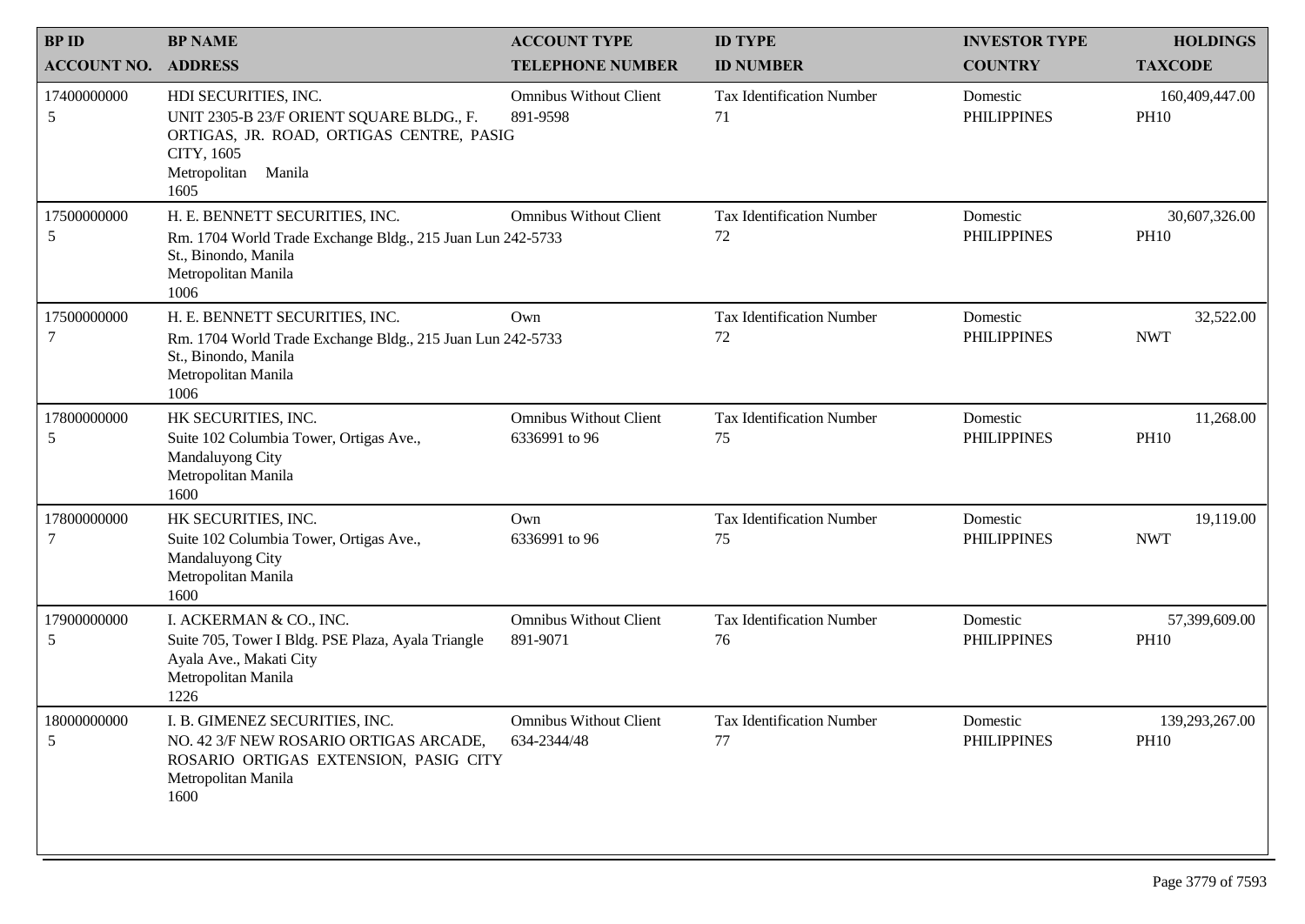| <b>BPID</b>                | <b>BP NAME</b>                                                                                                                                                           | <b>ACCOUNT TYPE</b>                      | <b>ID TYPE</b>                         | <b>INVESTOR TYPE</b>           | <b>HOLDINGS</b>               |
|----------------------------|--------------------------------------------------------------------------------------------------------------------------------------------------------------------------|------------------------------------------|----------------------------------------|--------------------------------|-------------------------------|
| <b>ACCOUNT NO. ADDRESS</b> |                                                                                                                                                                          | <b>TELEPHONE NUMBER</b>                  | <b>ID NUMBER</b>                       | <b>COUNTRY</b>                 | <b>TAXCODE</b>                |
| 18100000000<br>5           | <b>INVESTORS SECURITIES, INC.</b><br>Unit 604-605 Tower One & Exchange Plaza Ayala<br>Triangle, Ayala Ave. cor Paseo de Roxas Makati City<br>Metropolitan Manila<br>1200 | <b>Omnibus Without Client</b><br>8431210 | <b>Tax Identification Number</b><br>78 | Domestic<br><b>PHILIPPINES</b> | 215,624,213.00<br><b>PH10</b> |
| 18100000000<br>7           | INVESTORS SECURITIES, INC,<br>Unit 604-605 Tower One & Exchange Plaza Ayala<br>Triangle, Ayala Ave. cor Paseo de Roxas Makati City<br>Metropolitan Manila<br>1200        | Own<br>8431210                           | <b>Tax Identification Number</b><br>78 | Domestic<br><b>PHILIPPINES</b> | 24,400.00<br><b>NWT</b>       |
| 18200000000<br>5           | IMPERIAL, DE GUZMAN, ABALOS & CO., INC.<br>Ground Floor, EDSA Central Square Shaw Boulevard<br>Mandaluyong City<br>Metropolitan Manila<br>1552                           | <b>Omnibus Without Client</b><br>6332686 | <b>Tax Identification Number</b><br>79 | Domestic<br><b>PHILIPPINES</b> | 64,025,837.00<br><b>PH10</b>  |
| 18300000000<br>5           | INTRA-INVEST SECURITIES, INC.<br>11/F ACT Tower, 135 Sen. Gil Puyat Ave., Salcedo<br>Vill., Makati City<br>Metropolitan Manila<br>1200                                   | <b>Omnibus Without Client</b><br>8106934 | <b>Tax Identification Number</b><br>80 | Domestic<br><b>PHILIPPINES</b> | 131,115,200.00<br><b>PH10</b> |
| 18700000000<br>5           | ASIAN CAPITAL EQUITIES, INC.<br>6/F Tower 1 & Exchange Plaza Ayala Ave., cor Paseo<br>de Roxas, Makati City<br>Metropolitan Manila<br>1226                               | <b>Omnibus Without Client</b><br>8485126 | <b>Tax Identification Number</b><br>84 | Domestic<br><b>PHILIPPINES</b> | 3,966,400.00<br><b>PH10</b>   |
| 18800000000<br>5           | J.M. BARCELON & CO., INC.<br>#5 PENNSYLVANNIA STREET, BRGY. MARIANA661-8396<br>NEW MANILA, QUEZON CITY<br>Metropolitan Manila<br>1100                                    | <b>Omnibus Without Client</b>            | <b>Tax Identification Number</b><br>85 | Domestic<br><b>PHILIPPINES</b> | 1,900,000.00<br><b>PH10</b>   |
| 18800000000<br>6           | J.M. BARCELON & CO., INC.<br>#5 PENNSYLVANNIA STREET, BRGY. MARIANA661-8396<br>NEW MANILA, QUEZON CITY<br>Metropolitan Manila<br>1100                                    | Settlement                               | <b>Tax Identification Number</b><br>85 | Domestic<br><b>PHILIPPINES</b> | 1,177,360.00<br><b>NWT</b>    |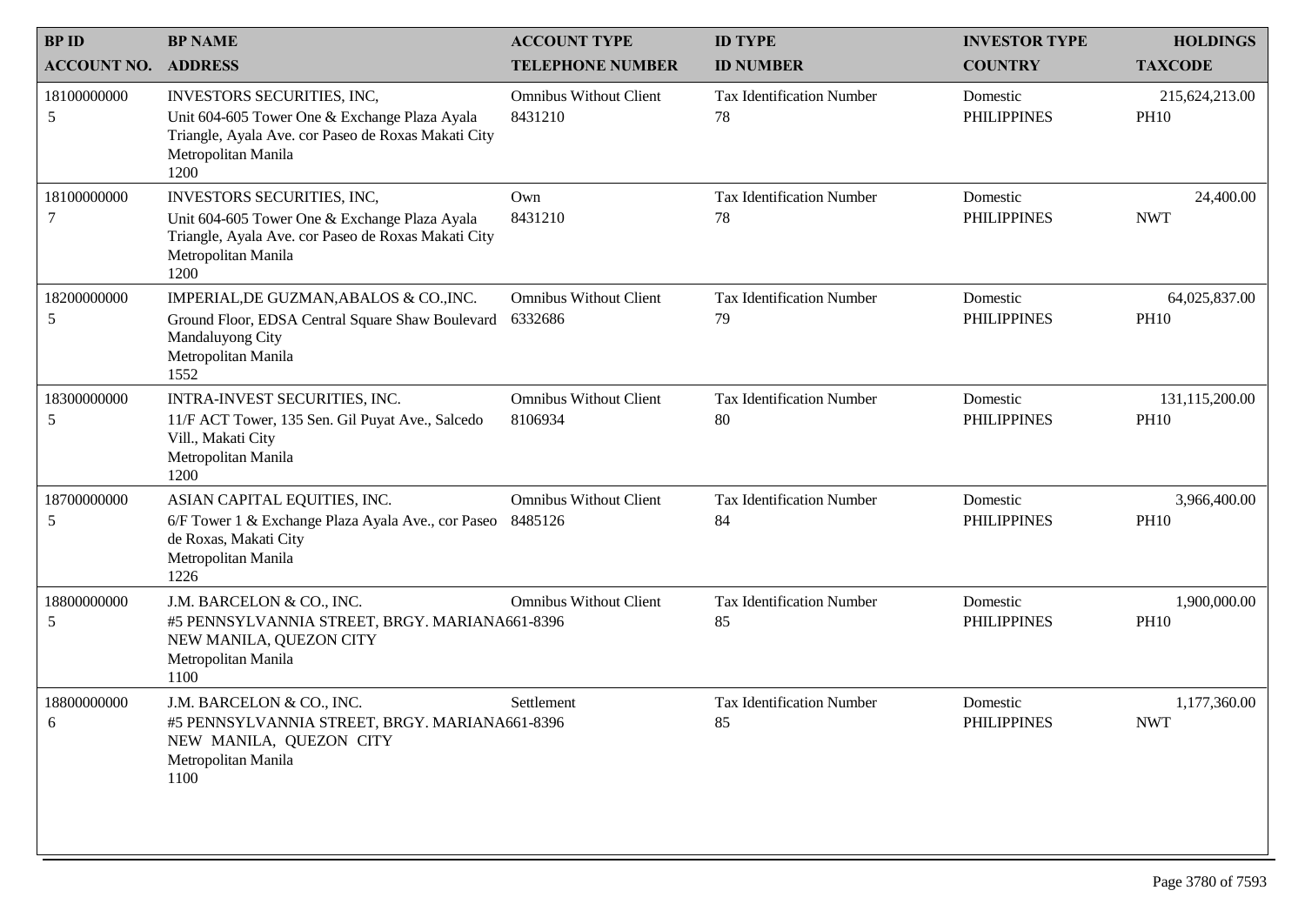| <b>BPID</b>        | <b>BP NAME</b>                                                                                                                                                        | <b>ACCOUNT TYPE</b>                         | <b>ID TYPE</b>                         | <b>INVESTOR TYPE</b>           | <b>HOLDINGS</b>               |
|--------------------|-----------------------------------------------------------------------------------------------------------------------------------------------------------------------|---------------------------------------------|----------------------------------------|--------------------------------|-------------------------------|
| <b>ACCOUNT NO.</b> | <b>ADDRESS</b>                                                                                                                                                        | <b>TELEPHONE NUMBER</b>                     | <b>ID NUMBER</b>                       | <b>COUNTRY</b>                 | <b>TAXCODE</b>                |
| 19000000000<br>5   | VALUE QUEST SECURITIES CORPORATION<br>Unit 1006B West Tower, Philippine Stock Exchange<br>Centre, Exchange Road, Ortigas, Pasig City<br>Metropolitan Manila<br>$00\,$ | <b>Omnibus Without Client</b><br>892-1816   | <b>Tax Identification Number</b><br>87 | Domestic<br><b>PHILIPPINES</b> | 237,680.00<br><b>PH10</b>     |
| 19200000000<br>6   | STRATEGIC EQUITIES CORP.<br>Unit 610-611 PSE Plaza, Tower I, Ayala Triangle,<br>Ayala Ave., Makati City<br>Metropolitan Manila<br>1226                                | Settlement<br>759-4055                      | <b>Tax Identification Number</b><br>89 | Domestic<br><b>PHILIPPINES</b> | 21,443,500.00<br><b>NWT</b>   |
| 19200000000<br>14  | STRATEGIC EQUITIES CORP.<br>Unit 610-611 PSE Plaza, Tower I, Ayala Triangle,<br>Ayala Ave., Makati City<br>Metropolitan Manila<br>1226                                | Settlement<br>759-4055                      | <b>Tax Identification Number</b><br>89 | Domestic<br><b>PHILIPPINES</b> | 5,368,642.00<br><b>PH10</b>   |
| 19300000000<br>5   | LARRGO SECURITIES CO., INC.<br>Rm. 202 2/F Rufino Building, Ayala Avenue, Makati<br>City<br>Metropolitan Manila<br>1226                                               | <b>Omnibus Without Client</b><br>8101353    | <b>Tax Identification Number</b><br>90 | Domestic<br><b>PHILIPPINES</b> | 150,334,791.00<br><b>PH10</b> |
| 19300000000<br>6   | LARRGO SECURITIES CO., INC.<br>Rm. 202 2/F Rufino Building, Ayala Avenue, Makati<br>City<br>Metropolitan Manila<br>1226                                               | Settlement<br>8101353                       | <b>Tax Identification Number</b><br>90 | Domestic<br><b>PHILIPPINES</b> | 1,196,997.00<br><b>NWT</b>    |
| 19700000000<br>5   | LOPEZ, LOCSIN, LEDESMA & CO., INC.<br>405 URBAN BUILDING, SEN. GIL. PUYAT AVEN 8127482<br><b>MAKATI CITY</b><br>Metropolitan Manila<br>1226                           | <b>Omnibus Without Client</b>               | <b>Tax Identification Number</b><br>94 | Domestic<br><b>PHILIPPINES</b> | 7,728,800.00<br><b>PH10</b>   |
| 19800000000<br>5   | LUCKY SECURITIES, INC.<br>Unit 1402-B PSE Center Exchange Road, Ortigas<br>Center Pasig City<br>Metropolitan Manila<br>1600                                           | <b>Omnibus Without Client</b><br>6346747/60 | <b>Tax Identification Number</b><br>95 | Domestic<br><b>PHILIPPINES</b> | 296,662,039.00<br><b>NWT</b>  |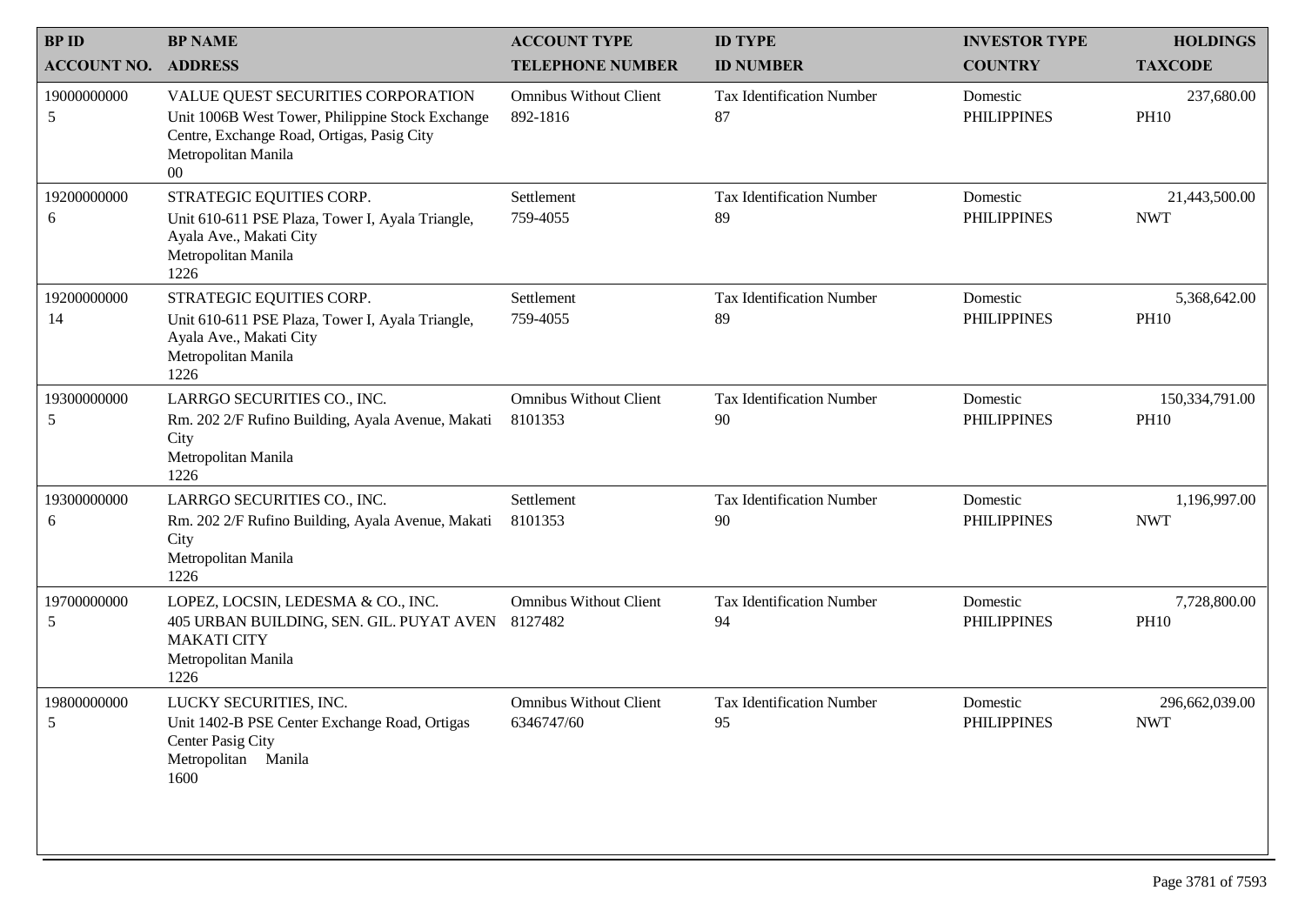| <b>BPID</b>                | <b>BP NAME</b>                                                                                                                        | <b>ACCOUNT TYPE</b>                          | <b>ID TYPE</b>                                 | <b>INVESTOR TYPE</b>           | <b>HOLDINGS</b>               |
|----------------------------|---------------------------------------------------------------------------------------------------------------------------------------|----------------------------------------------|------------------------------------------------|--------------------------------|-------------------------------|
| <b>ACCOUNT NO. ADDRESS</b> |                                                                                                                                       | <b>TELEPHONE NUMBER</b>                      | <b>ID NUMBER</b>                               | <b>COUNTRY</b>                 | <b>TAXCODE</b>                |
| 19900000000<br>5           | LUYS SECURITIES COMPANY, INC.<br>28/F LKG Tower 6801 Ayala Ave. Makati City<br>Metropolitan Manila<br>1200                            | <b>Omnibus Without Client</b><br>5231040     | <b>Tax Identification Number</b><br>96         | Domestic<br><b>PHILIPPINES</b> | 200,166,315.00<br><b>PH10</b> |
| 19900000000<br>7           | LUYS SECURITIES COMPANY, INC.<br>28/F LKG Tower 6801 Ayala Ave. Makati City<br>Metropolitan Manila<br>1200                            | Own<br>5231040                               | <b>Tax Identification Number</b><br>96         | Domestic<br><b>PHILIPPINES</b> | 40,000,000.00<br><b>NWT</b>   |
| 20000000000<br>5           | MANDARIN SECURITIES CORPORATION<br>28/F LKG Tower 6801 Ayala Ave. Makati City<br>Metropolitan Manila<br>1200                          | <b>Omnibus Without Client</b><br>523-8311/16 | <b>Tax Identification Number</b><br>97         | Domestic<br><b>PHILIPPINES</b> | 85,585,633.00<br><b>PH10</b>  |
| 20000000000<br>7           | MANDARIN SECURITIES CORPORATION<br>28/F LKG Tower 6801 Ayala Ave. Makati City<br>Metropolitan Manila<br>1200                          | Own<br>523-8311/16                           | <b>Tax Identification Number</b><br>97         | Domestic<br><b>PHILIPPINES</b> | 30,000,000.00<br><b>NWT</b>   |
| 20000000002                | R&B INSURANCE CORPORATION<br>28F LKG TOWER, AYALA AVENUE, MAKATI CI<br>Metropolitan Manila                                            | Client<br>8841155                            | <b>Commercial Registration Number</b><br>15346 | Domestic<br><b>PHILIPPINES</b> | 500,000.00<br><b>NWT</b>      |
| 20200000000<br>5           | MARINO OLONDRIZ Y CIA<br>#20 Arguilla St. San Lorenzo Village, Makati City<br>Metropolitan Manila<br>$\overline{0}$                   | <b>Omnibus Without Client</b><br>2415280     | <b>Tax Identification Number</b><br>99         | Domestic<br><b>PHILIPPINES</b> | 1.00<br><b>PH10</b>           |
| 20300000000                | COL Financial Group, Inc.<br>2401-B EAST TOWER, PSE CENTRE EXCHANGE<br>ROAD, ORTIGAS CENTER PASIG CITY<br>Metropolitan Manila<br>1605 | <b>Omnibus Without Client</b><br>635-5735    | <b>Tax Identification Number</b><br>100        | Foreign<br><b>PHILIPPINES</b>  | 30,000.00<br>FMX1             |
| 20300000000<br>5           | COL Financial Group, Inc.<br>2401-B EAST TOWER, PSE CENTRE EXCHANGE<br>ROAD, ORTIGAS CENTER PASIG CITY<br>Metropolitan Manila<br>1605 | <b>Omnibus Without Client</b><br>635-5735    | <b>Tax Identification Number</b><br>100        | Domestic<br><b>PHILIPPINES</b> | 984,425,164.00<br><b>PH10</b> |
|                            |                                                                                                                                       |                                              |                                                |                                |                               |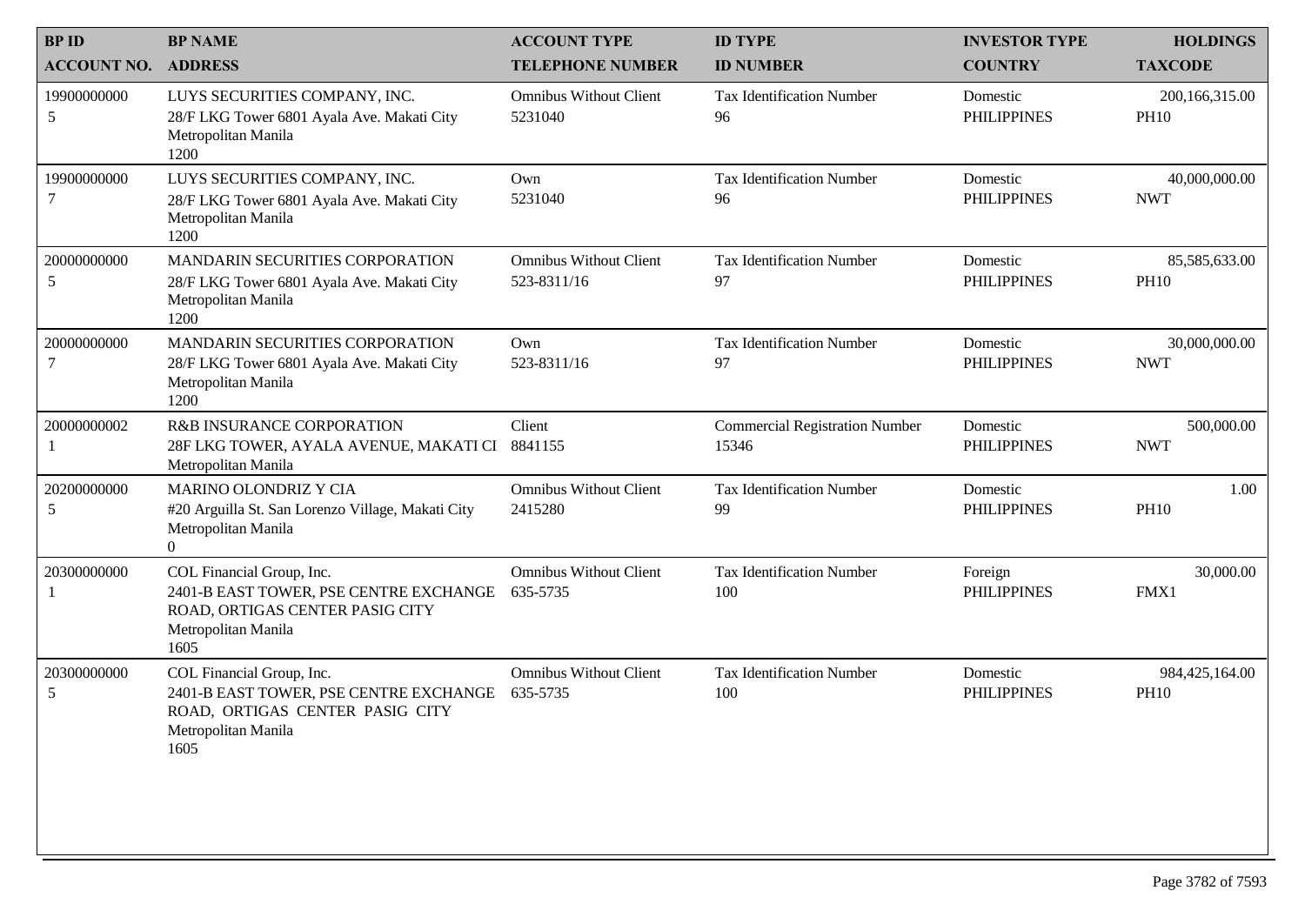| <b>BPID</b>        | <b>BP NAME</b>                                                                                                                              | <b>ACCOUNT TYPE</b>                          | <b>ID TYPE</b>                          | <b>INVESTOR TYPE</b>           | <b>HOLDINGS</b>               |
|--------------------|---------------------------------------------------------------------------------------------------------------------------------------------|----------------------------------------------|-----------------------------------------|--------------------------------|-------------------------------|
| <b>ACCOUNT NO.</b> | <b>ADDRESS</b>                                                                                                                              | <b>TELEPHONE NUMBER</b>                      | <b>ID NUMBER</b>                        | <b>COUNTRY</b>                 | <b>TAXCODE</b>                |
| 20400000000<br>6   | DA MARKET SECURITIES, INC.<br>Unit 2402-B West Tower, PSE Center Exchange Road<br>Ortigas Center Pasig City<br>Metropolitan Manila<br>1600  | Settlement<br>637-42-42                      | <b>Tax Identification Number</b><br>101 | Domestic<br><b>PHILIPPINES</b> | 70,000.00<br><b>NWT</b>       |
| 20400000000<br>14  | DA MARKET SECURITIES, INC.<br>Unit 2402-B West Tower, PSE Center Exchange Road<br>Ortigas Center Pasig City<br>Metropolitan Manila<br>1600  | Settlement<br>637-42-42                      | <b>Tax Identification Number</b><br>101 | Domestic<br><b>PHILIPPINES</b> | 25,065,367.00<br><b>PH10</b>  |
| 20500000000<br>5   | MERCANTILE SECURITIES CORP.<br>3RD FLOOR GOODWILL BUILDING<br>393 SE. GIL PUYAT AVENUE<br><b>MAKATI CITY</b><br>Metropolitan Manila<br>1226 | <b>Omnibus Without Client</b><br>898-2984    | <b>Tax Identification Number</b><br>102 | Domestic<br><b>PHILIPPINES</b> | 18,031,108.00<br><b>PH10</b>  |
| 20600000000<br>5   | MERIDIAN SECURITIES, INC.<br>Suite 2702B&C Tektite Tower I Ortigas Centre, Pasig<br>City<br>Metropolitan Manila<br>1600                     | <b>Omnibus Without Client</b><br>634-6931/36 | <b>Tax Identification Number</b><br>103 | Domestic<br><b>PHILIPPINES</b> | 229,784,867.00<br><b>PH10</b> |
| 20800000000<br>5   | MDR SECURITIES, INC.<br>Unit 1806, 8/F Medical Plaza Ortigas Bldg., Pasig Cit<br>Metropolitan Manila<br>1226                                | <b>Omnibus Without Client</b><br>891-9225    | <b>Tax Identification Number</b><br>105 | Domestic<br><b>PHILIPPINES</b> | 210,749,562.00<br><b>PH10</b> |
| 20800000000<br>7   | MDR SECURITIES, INC.<br>Unit 1806, 8/F Medical Plaza Ortigas Bldg., Pasig Cit<br>Metropolitan Manila<br>1226                                | Own<br>891-9225                              | <b>Tax Identification Number</b><br>105 | Domestic<br><b>PHILIPPINES</b> | 10,000,000.00<br><b>NWT</b>   |
| 20900000000<br>14  | DEUTSCHE REGIS PARTNERS, INC.<br>23/F Tower I, Ayala Triangle, Makati City<br>Metropolitan Manila<br>1226                                   | Settlement<br>894-6620                       | <b>Tax Identification Number</b><br>106 | Domestic<br><b>PHILIPPINES</b> | 30,814,018.00<br><b>PH10</b>  |
| 20900000001        | DEUTSCHE REGIS PARTNERS, INC.<br>23/F Tower I, Ayala Triangle, Makati City<br>Metropolitan Manila<br>1226                                   | Client<br>894-6620                           | <b>Tax Identification Number</b><br>381 | Domestic<br><b>PHILIPPINES</b> | 681,719.00<br><b>NWT</b>      |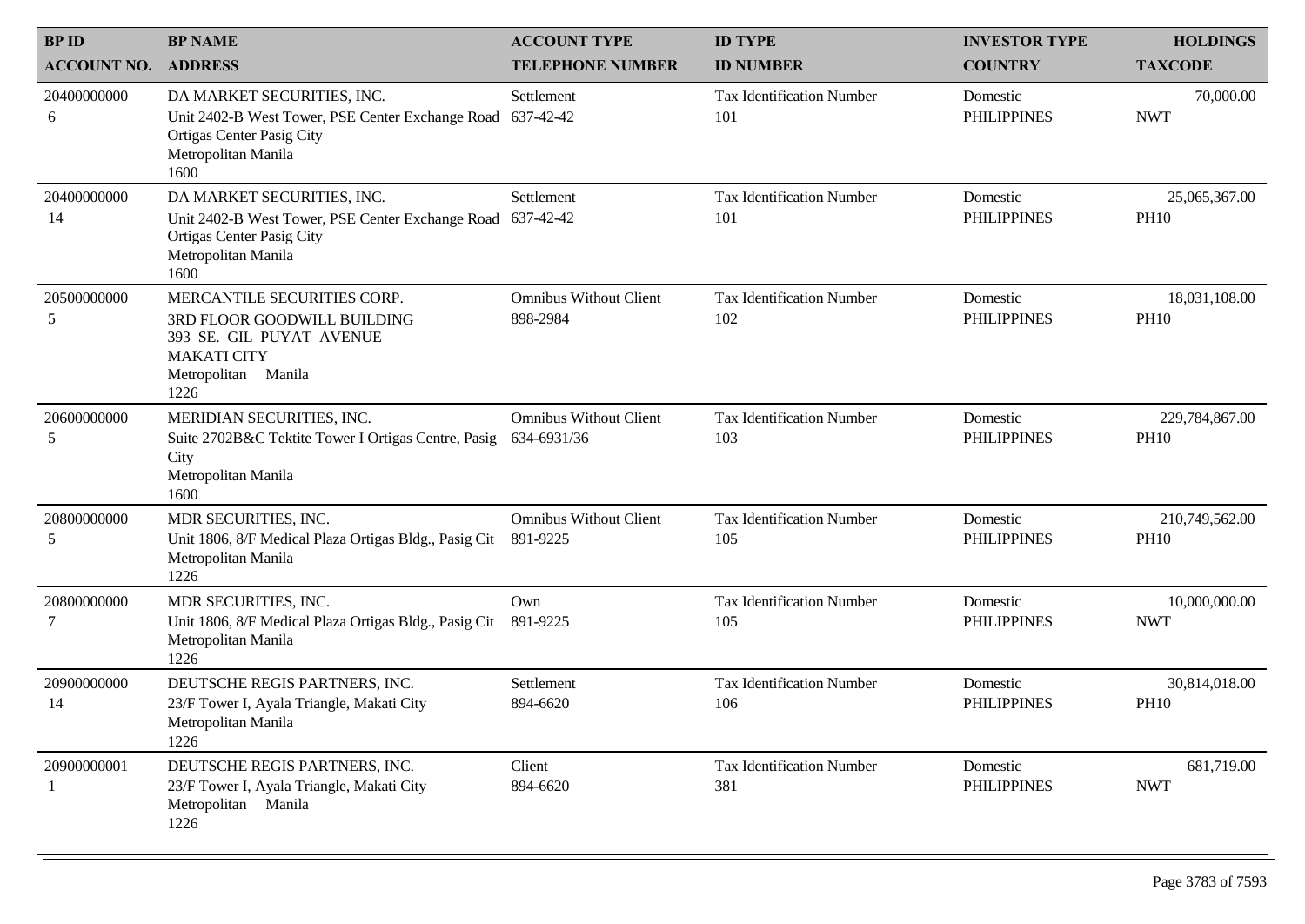| <b>BPID</b>                | <b>BP NAME</b>                                                                                                                                                              | <b>ACCOUNT TYPE</b>                          | <b>ID TYPE</b>                          | <b>INVESTOR TYPE</b>           | <b>HOLDINGS</b>               |
|----------------------------|-----------------------------------------------------------------------------------------------------------------------------------------------------------------------------|----------------------------------------------|-----------------------------------------|--------------------------------|-------------------------------|
| <b>ACCOUNT NO. ADDRESS</b> |                                                                                                                                                                             | <b>TELEPHONE NUMBER</b>                      | <b>ID NUMBER</b>                        | <b>COUNTRY</b>                 | <b>TAXCODE</b>                |
| 21000000000<br>5           | MOUNT PEAK SECURITIES, INC.<br>#748 C.K. Bldg., Juan Luna St., Binondo, Manila<br>Metropolitan Manila<br>1006                                                               | <b>Omnibus Without Client</b><br>241-8043    | <b>Tax Identification Number</b><br>107 | Domestic<br><b>PHILIPPINES</b> | 11,430,105.00<br><b>PH10</b>  |
| 21100000000<br>5           | NEW WORLD SECURITIES CO., INC.<br>Rm. 202 Fil-Am Resources Bldg. 231 Juan Luna St.<br>Binondo, Manila<br>Metropolitan Manila<br>1006                                        | <b>Omnibus Without Client</b><br>2421767     | <b>Tax Identification Number</b><br>108 | Domestic<br><b>PHILIPPINES</b> | 185,049,500.00<br><b>PH10</b> |
| 21300000000<br>5           | NIEVES SECURITIES, INC.<br>UNIT 106, G/F TYTANA PLAZA V. TYTANA COR 4777888<br>INSULAR STS. PLAZA LORENZO RUIZ, BINOND<br><b>MANILA CITY</b><br>Metropolitan Manila<br>1006 | <b>Omnibus Without Client</b>                | <b>Tax Identification Number</b><br>110 | Domestic<br><b>PHILIPPINES</b> | 52,970,523.00<br><b>PH10</b>  |
| 21500000000<br>5           | OPTIMUM SECURITIES CORPORATION<br>No. 11 E. O. Bldg., United St. cor. 2nd St. Bo.<br>Kapitolyo, Pasig City<br>Metropolitan Manila<br>1650                                   | <b>Omnibus Without Client</b><br>631-7831/36 | <b>Tax Identification Number</b><br>112 | Domestic<br><b>PHILIPPINES</b> | 41,272,265.00<br><b>PH10</b>  |
| 21500000000<br>6           | OPTIMUM SECURITIES CORPORATION<br>No. 11 E. O. Bldg., United St. cor. 2nd St. Bo.<br>Kapitolyo, Pasig City<br>Metropolitan Manila<br>1650                                   | Settlement<br>631-7831/36                    | <b>Tax Identification Number</b><br>112 | Domestic<br><b>PHILIPPINES</b> | 96,039.00<br><b>NWT</b>       |
| 21700000000<br>5           | RCBC SECURITIES, INC.<br>Unit 1008 Tower I & Exchange Plaza Ayala Avenue,<br>Makati City<br>Metropolitan Manila<br>1200                                                     | <b>Omnibus Without Client</b><br>8485183     | <b>Tax Identification Number</b><br>113 | Domestic<br><b>PHILIPPINES</b> | 107,590,638.00<br><b>PH10</b> |
| 21700000000<br>6           | RCBC SECURITIES, INC.<br>Unit 1008 Tower I & Exchange Plaza Ayala Avenue, 8485183<br>Makati City<br>Metropolitan Manila<br>1200                                             | Settlement                                   | <b>Tax Identification Number</b><br>113 | Domestic<br><b>PHILIPPINES</b> | 298,804.00<br><b>NWT</b>      |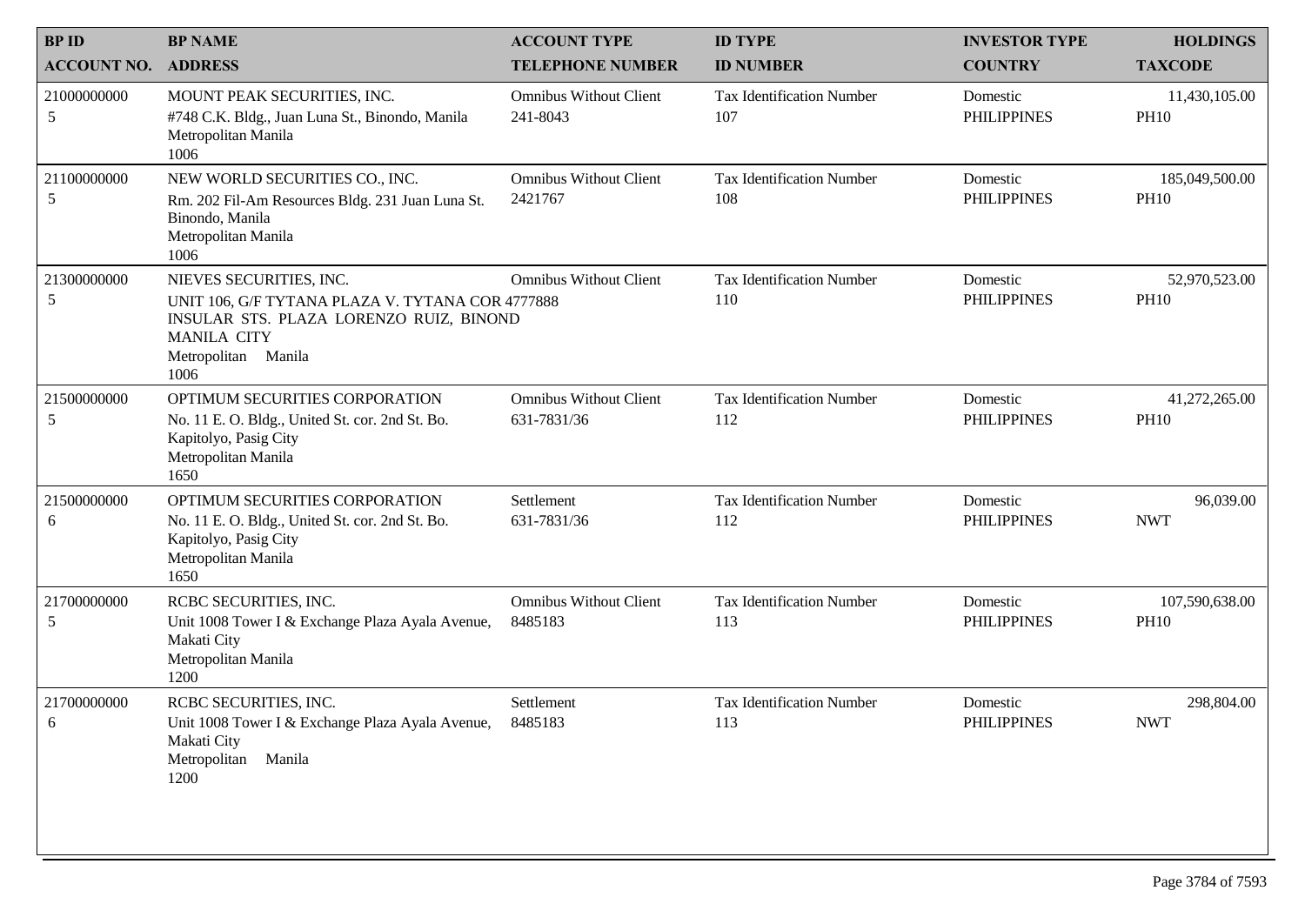| <b>BPID</b>        | <b>BP NAME</b>                                                                                                                                      | <b>ACCOUNT TYPE</b>                        | <b>ID TYPE</b>                          | <b>INVESTOR TYPE</b>           | <b>HOLDINGS</b>               |
|--------------------|-----------------------------------------------------------------------------------------------------------------------------------------------------|--------------------------------------------|-----------------------------------------|--------------------------------|-------------------------------|
| <b>ACCOUNT NO.</b> | <b>ADDRESS</b>                                                                                                                                      | <b>TELEPHONE NUMBER</b>                    | <b>ID NUMBER</b>                        | <b>COUNTRY</b>                 | <b>TAXCODE</b>                |
| 21800000000<br>5   | PAN ASIA SECURITIES CORP.<br>910 Tower One & Exchange Plaza Ayala Avenue,<br>Makati City<br>Metropolitan Manila<br>1200                             | <b>Omnibus Without Client</b><br>8919173   | <b>Tax Identification Number</b><br>114 | Domestic<br><b>PHILIPPINES</b> | 30,579,862.00<br><b>PH10</b>  |
| 21900000000<br>5   | PAPA SECURITIES CORPORATION<br>6/F, S & L Building Dela Rosa cor. Esteban Sts.<br>Legaspi Village, Makati City<br>Metropolitan Manila<br>1200       | <b>Omnibus Without Client</b><br>817-8433  | <b>Tax Identification Number</b><br>115 | Domestic<br><b>PHILIPPINES</b> | 424,316,318.00<br><b>PH10</b> |
| 21900000000<br>6   | PAPA SECURITIES CORPORATION<br>6/F, S & L Building Dela Rosa cor. Esteban Sts.<br>Legaspi Village, Makati City<br>Metropolitan Manila<br>1200       | Settlement<br>817-8433                     | <b>Tax Identification Number</b><br>115 | Domestic<br><b>PHILIPPINES</b> | 5,710,169.00<br><b>NWT</b>    |
| 22000000000<br>6   | MAYBANK ATR KIM ENG SECURITIES, INC.<br>17/F Tower One & Exchange Plaza, Ayala Triangle,<br>Ayala Avenue Makati City<br>Metropolitan Manila<br>1226 | Settlement<br>849-8855                     | <b>Tax Identification Number</b><br>116 | Domestic<br><b>PHILIPPINES</b> | 93,066,077.00<br><b>NWT</b>   |
| 22000000000<br>14  | MAYBANK ATR KIM ENG SECURITIES, INC.<br>17/F Tower One & Exchange Plaza, Ayala Triangle,<br>Ayala Avenue Makati City<br>Metropolitan Manila<br>1226 | Settlement<br>849-8855                     | <b>Tax Identification Number</b><br>116 | Domestic<br><b>PHILIPPINES</b> | 352,937,104.00<br><b>PH10</b> |
| 22300000000<br>5   | PLATINUM SECURITIES, INC.<br>Unit 801, Antel Corporate Ctr., 121 Valero St., Salced<br>Village Makati City<br>Metropolitan Manila<br>1200           | <b>Omnibus Without Client</b><br>887-11-78 | <b>Tax Identification Number</b><br>119 | Domestic<br><b>PHILIPPINES</b> | 22,467,147.00<br><b>PH10</b>  |
| 22400000000<br>5   | PNB SECURITIES, INC.<br>3/F PNB Financial Center Roxas Blvd., Pasay City<br>Metropolitan Manila<br>1300                                             | <b>Omnibus Without Client</b><br>526-3466  | <b>Tax Identification Number</b><br>120 | Domestic<br><b>PHILIPPINES</b> | 244,352,216.00<br><b>PH10</b> |
|                    |                                                                                                                                                     |                                            |                                         |                                |                               |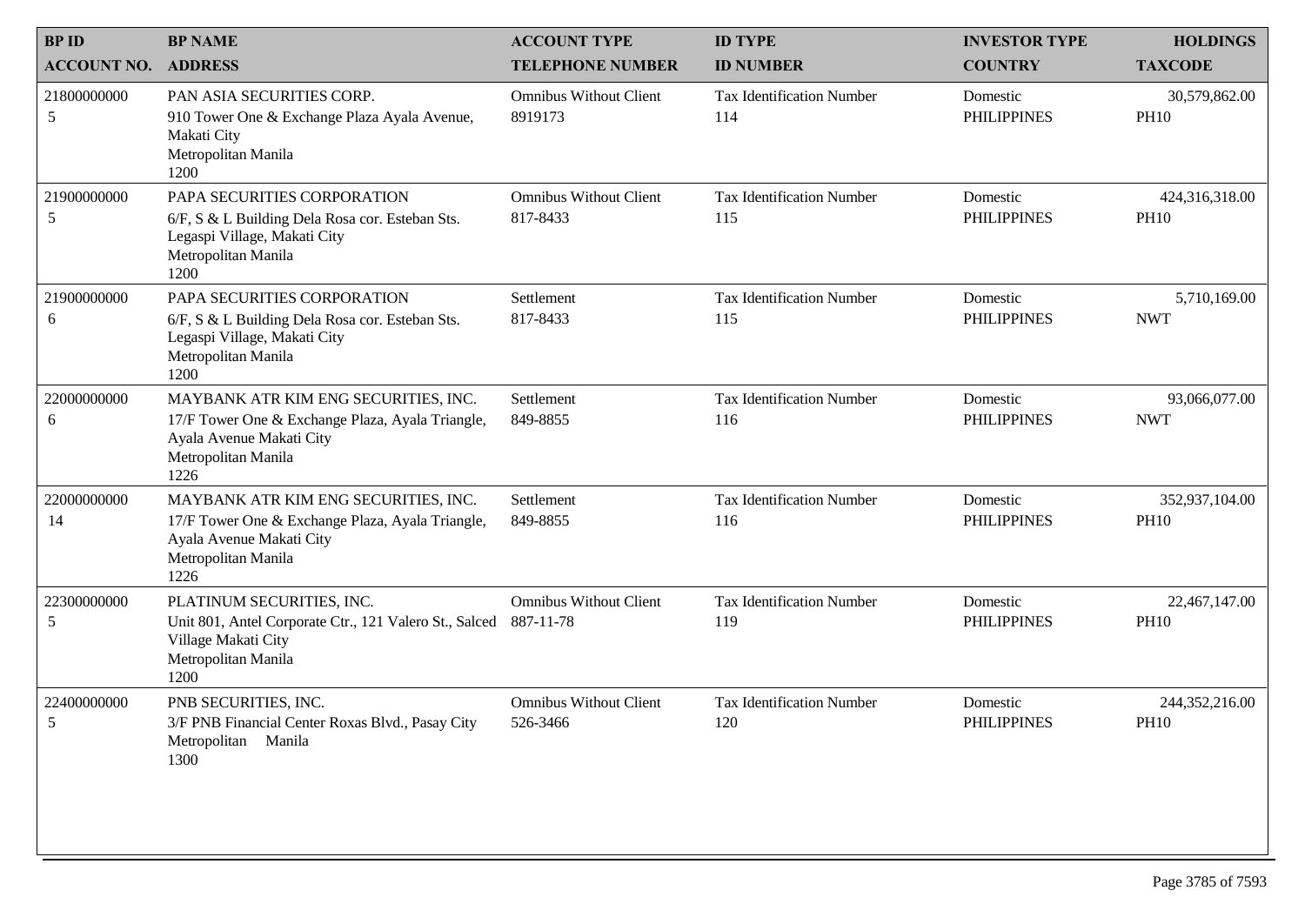| <b>BPID</b>                | <b>BP NAME</b>                                                                                                                                                             | <b>ACCOUNT TYPE</b>                             | <b>ID TYPE</b>                          | <b>INVESTOR TYPE</b>           | <b>HOLDINGS</b>               |
|----------------------------|----------------------------------------------------------------------------------------------------------------------------------------------------------------------------|-------------------------------------------------|-----------------------------------------|--------------------------------|-------------------------------|
| <b>ACCOUNT NO. ADDRESS</b> |                                                                                                                                                                            | <b>TELEPHONE NUMBER</b>                         | <b>ID NUMBER</b>                        | <b>COUNTRY</b>                 | <b>TAXCODE</b>                |
| 22500000000<br>5           | PREMIUM SECURITIES, INC.<br>Unit 1415, Tower 1 & Exchange Plaza Ayala Avenue 848-5915/17<br>cor. Paseo de Roxas Makati City<br>Metropolitan Manila<br>1259                 | <b>Omnibus Without Client</b>                   | <b>Tax Identification Number</b><br>121 | Domestic<br><b>PHILIPPINES</b> | 126,670,350.00<br><b>PH10</b> |
| 22800000000<br>5           | PRYCE SECURITIES, INC.<br>15/F PRYCE CENTER BUILDING, 1179 CHINO RO816-2426/27<br><b>AVENUE</b><br>BAGTIKAN, MAKATI CITY<br>Metropolitan Manila<br>1226                    | <b>Omnibus Without Client</b>                   | <b>Tax Identification Number</b><br>124 | Domestic<br><b>PHILIPPINES</b> | 310,863.00<br><b>PH10</b>     |
| 22900000000<br>5           | SALISBURY BKT SECURITIES CORPORATION<br>Unit 207 Cityland Condominium 10 - Tower 2 6817<br>H.V. De La Costa St. cor. Ayala Ave. Makati City<br>Metropolitan Manila<br>1200 | <b>Omnibus Without Client</b><br>892-88-34      | <b>Tax Identification Number</b><br>125 | Domestic<br><b>PHILIPPINES</b> | 82,028,000.00<br><b>PH10</b>  |
| 23000000000                | <b>QUALITY INVESTMENTS &amp; SECURITIES</b><br><b>CORPORATION</b>                                                                                                          | <b>Omnibus Without Client</b>                   | <b>Tax Identification Number</b>        | Domestic                       | 1,422,276,327.00              |
| 5                          | Suite 1602 Tytana Plaza Oriente St, Binondo Manila<br>Metropolitan Manila<br>1006                                                                                          | 241-0547                                        | 126                                     | <b>PHILIPPINES</b>             | <b>PH10</b>                   |
| 23000000000                | <b>QUALITY INVESTMENTS &amp; SECURITIES</b><br><b>CORPORATION</b>                                                                                                          | Settlement                                      | <b>Tax Identification Number</b>        | Domestic                       | 62,200,000.00                 |
| 6                          | Suite 1602 Tytana Plaza Oriente St, Binondo Manila<br>Metropolitan Manila<br>1006                                                                                          | 241-0547                                        | 126                                     | <b>PHILIPPINES</b>             | <b>NWT</b>                    |
| 23100000000<br>5           | R & L INVESTMENTS, INC.<br>675 Lee St., Mandaluyong City<br>Metropolitan Manila<br>1501                                                                                    | <b>Omnibus Without Client</b><br>7247210/705207 | <b>Tax Identification Number</b><br>127 | Domestic<br><b>PHILIPPINES</b> | 93,077,574.00<br><b>PH10</b>  |
| 23200000000<br>5           | ALAKOR SECURITIES CORPORATION<br>9/F Quad Alpha Centrum, 125 Pioneer St.<br>Mandaluyong<br>City<br>Manila<br>Metropolitan<br>1550                                          | <b>Omnibus Without Client</b><br>631-8041/42    | <b>Tax Identification Number</b><br>128 | Domestic<br><b>PHILIPPINES</b> | 8,598,416.00<br><b>PH10</b>   |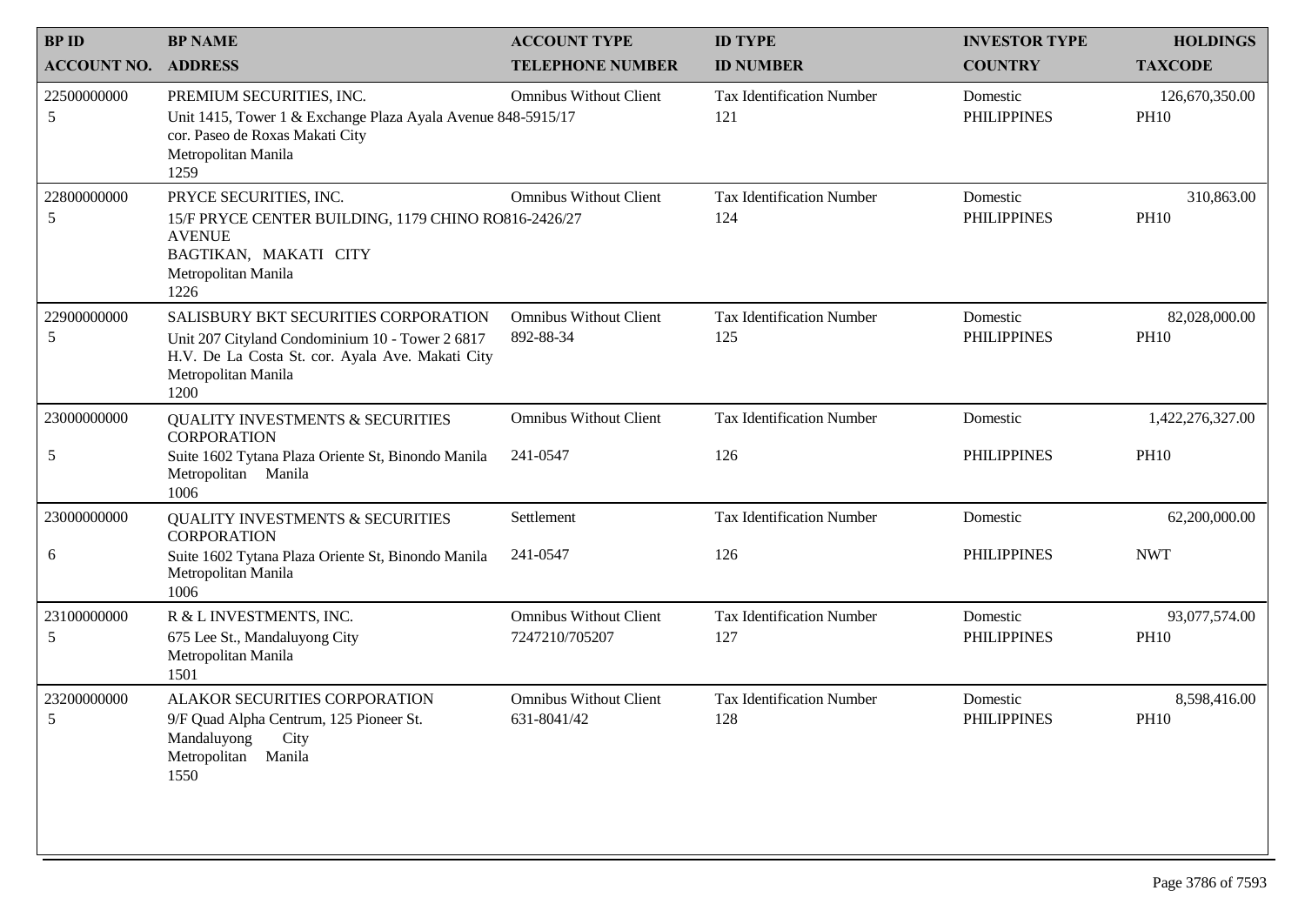| <b>BPID</b>           | <b>BP NAME</b>                                                                                                                                                              | <b>ACCOUNT TYPE</b>                       | <b>ID TYPE</b>                          | <b>INVESTOR TYPE</b>           | <b>HOLDINGS</b>               |
|-----------------------|-----------------------------------------------------------------------------------------------------------------------------------------------------------------------------|-------------------------------------------|-----------------------------------------|--------------------------------|-------------------------------|
| <b>ACCOUNT NO.</b>    | <b>ADDRESS</b>                                                                                                                                                              | <b>TELEPHONE NUMBER</b>                   | <b>ID NUMBER</b>                        | <b>COUNTRY</b>                 | <b>TAXCODE</b>                |
| 23200000000<br>6      | ALAKOR SECURITIES CORPORATION<br>9/F Quad Alpha Centrum, 125 Pioneer St.<br>Mandaluyong City<br>Metropolitan Manila<br>1550                                                 | Settlement<br>631-8041/42                 | <b>Tax Identification Number</b><br>128 | Domestic<br><b>PHILIPPINES</b> | 5,551,048.00<br><b>NWT</b>    |
| 23300000000<br>5      | R. COYIUTO SECURITIES, INC.<br>5/F Corinthian Plaza, Paseo de Roxas, Legaspi Village<br>Makati City<br>Metropolitan Manila<br>$\overline{0}$                                | <b>Omnibus Without Client</b><br>811-3064 | <b>Tax Identification Number</b><br>129 | Domestic<br><b>PHILIPPINES</b> | 306,152,547.00<br><b>PH10</b> |
| 23300000000<br>6      | R. COYIUTO SECURITIES, INC.<br>5/F Corinthian Plaza, Paseo de Roxas, Legaspi Village<br>Makati City<br>Metropolitan Manila<br>$\Omega$                                      | Settlement<br>811-3064                    | <b>Tax Identification Number</b><br>129 | Domestic<br><b>PHILIPPINES</b> | 120,162,080.00<br><b>NWT</b>  |
| 23500000000<br>5      | REGINA CAPITAL DEVELOPMENT CORPORATI Omnibus Without Client<br>Unit 806 Tower 1 & Exchange Plaza Ayala Triangle,<br>Ayala Avenue Makati City<br>Metropolitan Manila<br>1226 | 848-5482/84                               | <b>Tax Identification Number</b><br>131 | Domestic<br><b>PHILIPPINES</b> | 351,080,509.00<br><b>PH10</b> |
| 23500000000<br>6      | REGINA CAPITAL DEVELOPMENT CORPORATI Settlement<br>Unit 806 Tower 1 & Exchange Plaza Ayala Triangle,<br>Ayala Avenue Makati City<br>Metropolitan Manila<br>1226             | 848-5482/84                               | <b>Tax Identification Number</b><br>131 | Domestic<br><b>PHILIPPINES</b> | 26,700,000.00<br><b>NWT</b>   |
| 23600000000<br>5      | R. NUBLA SECURITIES, INC.<br>Room 604, Fil-Am Resources Bldg., 231 Juan Luna S<br>Binondo, Manila<br>Metropolitan Manila<br>1006                                            | <b>Omnibus Without Client</b><br>242-1596 | <b>Tax Identification Number</b><br>132 | Domestic<br><b>PHILIPPINES</b> | 64,160,408.00<br><b>PH10</b>  |
| 23700000000<br>$\leq$ | AAA SOUTHEAST EQUITIES, INCORPORATED<br>Ground Floor, Fortune Life Building #162 Legaspi St. 816-2918<br>Legaspi Village Makati City<br>Metropolitan Manila<br>1229         | <b>Omnibus Without Client</b>             | <b>Tax Identification Number</b><br>133 | Domestic<br><b>PHILIPPINES</b> | 100,204,563.00<br><b>PH10</b> |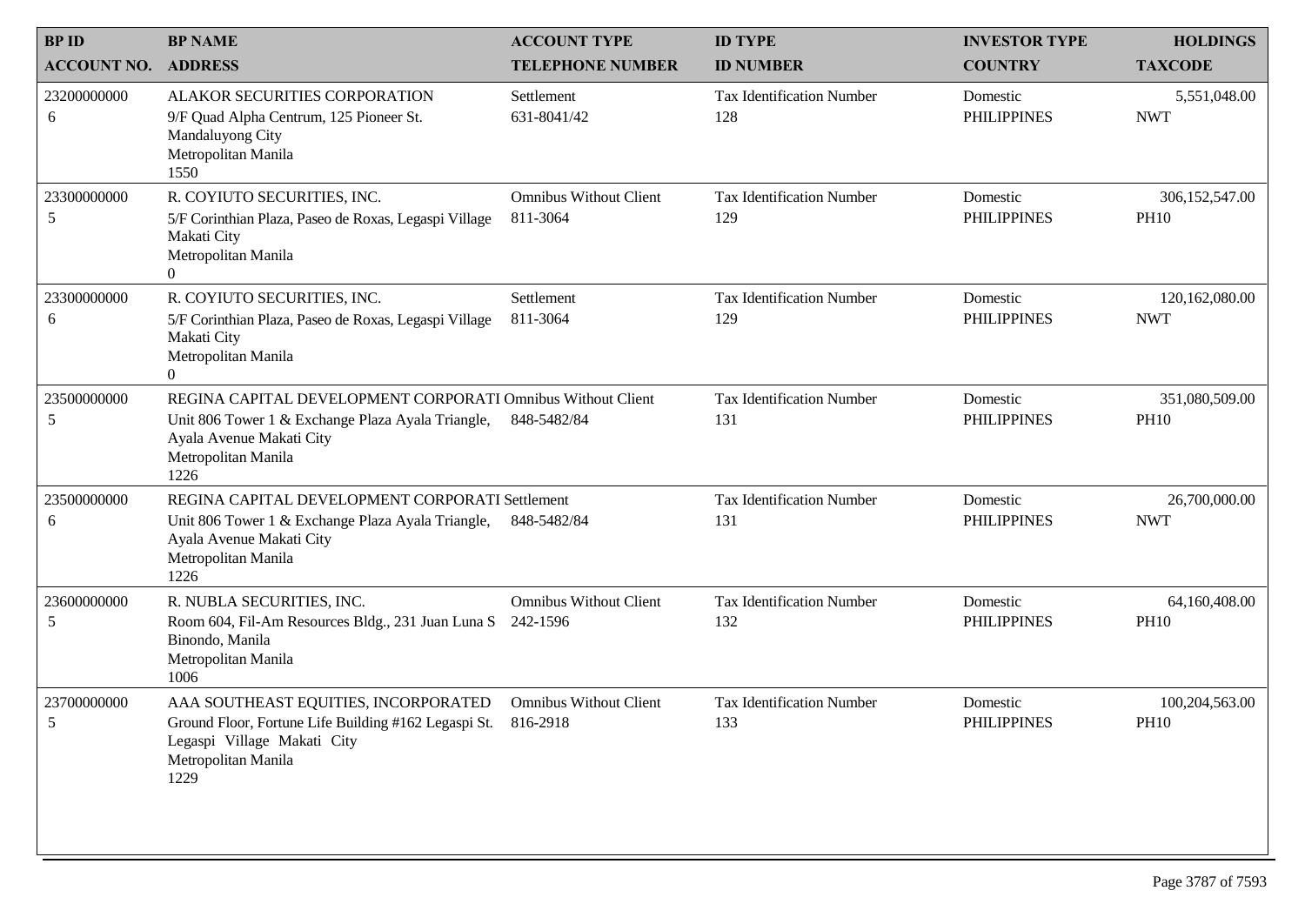| <b>BPID</b>        | <b>BP NAME</b>                                                                                                                                          | <b>ACCOUNT TYPE</b>                       | <b>ID TYPE</b>                                    | <b>INVESTOR TYPE</b>           | <b>HOLDINGS</b>               |
|--------------------|---------------------------------------------------------------------------------------------------------------------------------------------------------|-------------------------------------------|---------------------------------------------------|--------------------------------|-------------------------------|
| <b>ACCOUNT NO.</b> | <b>ADDRESS</b>                                                                                                                                          | <b>TELEPHONE NUMBER</b>                   | <b>ID NUMBER</b>                                  | <b>COUNTRY</b>                 | <b>TAXCODE</b>                |
| 23700000002        | FORTUNE GENERAL INSURANCE CORPORATIOClient<br>4TH/F CITYSTATE CENTRE, 709 SHAW<br><b>BOULEVARD, PASIG CITY</b><br>Metropolitan Manila<br>1600           | 706-3959                                  | <b>Tax Identification Number</b><br>220.          | Domestic<br><b>PHILIPPINES</b> | 2,528,000.00<br><b>NWT</b>    |
| 23700000003        | FORTUNE LIFE INSURANCE CO., INC.<br>162 LEGAZPI ST., LEGAZPI VILLAGE MAKATI<br><b>CITY</b><br>Metropolitan Manila<br>1229                               | Client<br>812-2702                        | <b>Tax Identification Number</b><br>$220^{\circ}$ | Domestic<br><b>PHILIPPINES</b> | 1,984,500.00<br><b>NWT</b>    |
| 23800000000<br>5   | R. S. LIM & CO., INC.<br>1509 Galvani Street San Isidro, Makati City<br>Metropolitan Manila<br>1234                                                     | <b>Omnibus Without Client</b><br>8919670  | <b>Tax Identification Number</b><br>134           | Domestic<br><b>PHILIPPINES</b> | 37,469,822.00<br><b>PH10</b>  |
| 23900000000<br>5   | RTG & COMPANY, INC.<br>Unit 602 Tower 1 & Exchange Plaza Ayala Triangle,<br>Makati City<br>Metropolitan Manila<br>1200                                  | <b>Omnibus Without Client</b><br>8919482  | <b>Tax Identification Number</b><br>135           | Domestic<br><b>PHILIPPINES</b> | 136,166,339.00<br><b>PH10</b> |
| 23900000000<br>6   | RTG & COMPANY, INC.<br>Unit 602 Tower 1 & Exchange Plaza Ayala Triangle,<br>Makati City<br>Metropolitan Manila<br>1200                                  | Settlement<br>8919482                     | <b>Tax Identification Number</b><br>135           | Domestic<br><b>PHILIPPINES</b> | 1,125,000.00<br><b>NWT</b>    |
| 24000000000<br>5   | S.J. ROXAS & CO., INC.<br>Unit 612 Tower One, & Exchange Plaza, Ayala<br>Triangle, Ayala Avenue, Makati City<br>Metropolitan Manila<br>$\boldsymbol{0}$ | <b>Omnibus Without Client</b><br>848-5065 | <b>Tax Identification Number</b><br>136           | Domestic<br><b>PHILIPPINES</b> | 2,233,895.00<br><b>PH10</b>   |
| 24000000000<br>6   | S.J. ROXAS & CO., INC.<br>Unit 612 Tower One, & Exchange Plaza, Ayala<br>Triangle, Ayala Avenue, Makati City<br>Metropolitan Manila<br>$\overline{0}$   | Settlement<br>848-5065                    | <b>Tax Identification Number</b><br>136           | Domestic<br><b>PHILIPPINES</b> | 1,292.00<br><b>NWT</b>        |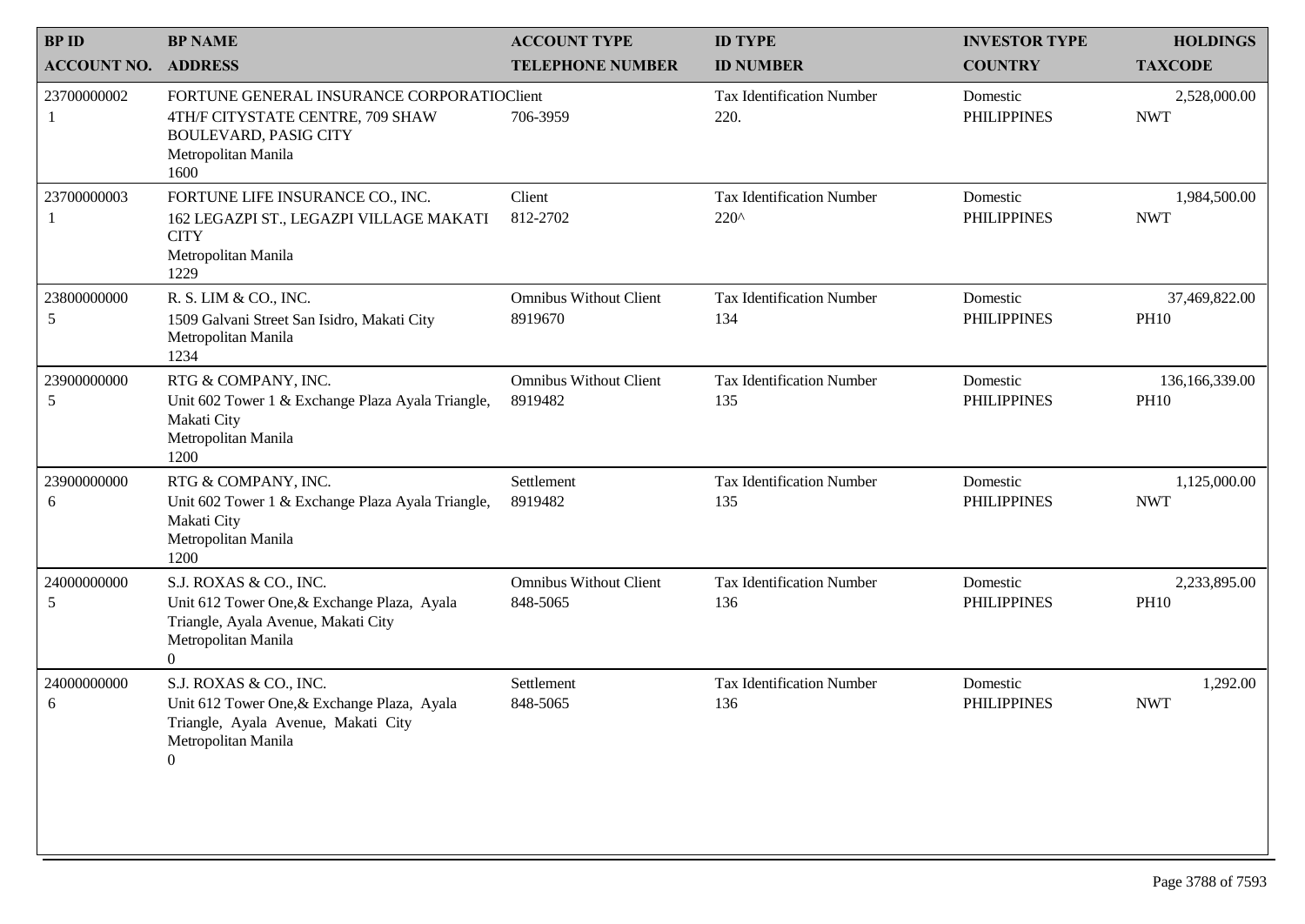| <b>BPID</b>        | <b>BP NAME</b>                                                                                                                                    | <b>ACCOUNT TYPE</b>                            | <b>ID TYPE</b>                          | <b>INVESTOR TYPE</b>           | <b>HOLDINGS</b>               |
|--------------------|---------------------------------------------------------------------------------------------------------------------------------------------------|------------------------------------------------|-----------------------------------------|--------------------------------|-------------------------------|
| <b>ACCOUNT NO.</b> | <b>ADDRESS</b>                                                                                                                                    | <b>TELEPHONE NUMBER</b>                        | <b>ID NUMBER</b>                        | <b>COUNTRY</b>                 | <b>TAXCODE</b>                |
| 24000000002        | S.J. ROXAS & CO., INC.<br>Unit 612 Tower One, Ayala Triangle, Ayala Avenue,<br>Makati City<br>Metropolitan Manila<br>$\Omega$                     | Client<br>8485065 TO 69                        | <b>Tax Identification Number</b><br>546 | Domestic<br><b>PHILIPPINES</b> | 157,250.00<br><b>NWT</b>      |
| 24200000000<br>5   | SECURITIES SPECIALISTS, INC.<br>Unit 903 National Life Insurance Building,<br>6762 Ayala Avenue, Makati City<br>Metropolitan Manila<br>1000       | <b>Omnibus Without Client</b><br>523-5595      | <b>Tax Identification Number</b><br>138 | Domestic<br><b>PHILIPPINES</b> | 4,866,429.00<br><b>PH10</b>   |
| 24300000000<br>5   | FIDELITY SECURITIES, INC.<br>2103-B PSE Centre, Exchange Road, Ortigas, Pasig<br>City<br>Metropolitan Manila<br>1600                              | <b>Omnibus Without Client</b><br>6345038       | <b>Tax Identification Number</b><br>139 | Domestic<br><b>PHILIPPINES</b> | 47,383,650.00<br><b>PH10</b>  |
| 24600000000<br>5   | SUMMIT SECURITIES, INC.<br>Unit 2102 B/C PSE Center Tektite Tower East<br>Exchange Road, Ortigas Center Pasig City<br>Metropolitan Manila<br>1600 | <b>Omnibus Without Client</b><br>6311032 to 37 | <b>Tax Identification Number</b><br>141 | Domestic<br><b>PHILIPPINES</b> | 170,681,425.00<br><b>PH10</b> |
| 24600000000<br>6   | SUMMIT SECURITIES, INC.<br>Unit 2102 B/C PSE Center Tektite Tower East<br>Exchange Road, Ortigas Center Pasig City<br>Metropolitan Manila<br>1600 | Settlement<br>6311032 to 37                    | <b>Tax Identification Number</b><br>141 | Domestic<br><b>PHILIPPINES</b> | 4,040,000.00<br><b>NWT</b>    |
| 24700000000<br>5   | STANDARD SECURITIES CORPORATION<br>#34 Jefferson St., GHW, San Juan Metro Manila<br>Metropolitan Manila<br>$00\,$                                 | <b>Omnibus Without Client</b><br>8486149       | <b>Tax Identification Number</b><br>142 | Domestic<br><b>PHILIPPINES</b> | 154,557,699.00<br><b>PH10</b> |
| 25100000000<br>5   | TANSENGCO & CO., INC.<br>U-2308 World Trade Exchange Condominium 215 Jua 241-7155<br>Luna St., Binondo, Manila<br>Metropolitan Manila<br>1006     | <b>Omnibus Without Client</b>                  | <b>Tax Identification Number</b><br>146 | Domestic<br><b>PHILIPPINES</b> | 138,721,447.00<br><b>PH10</b> |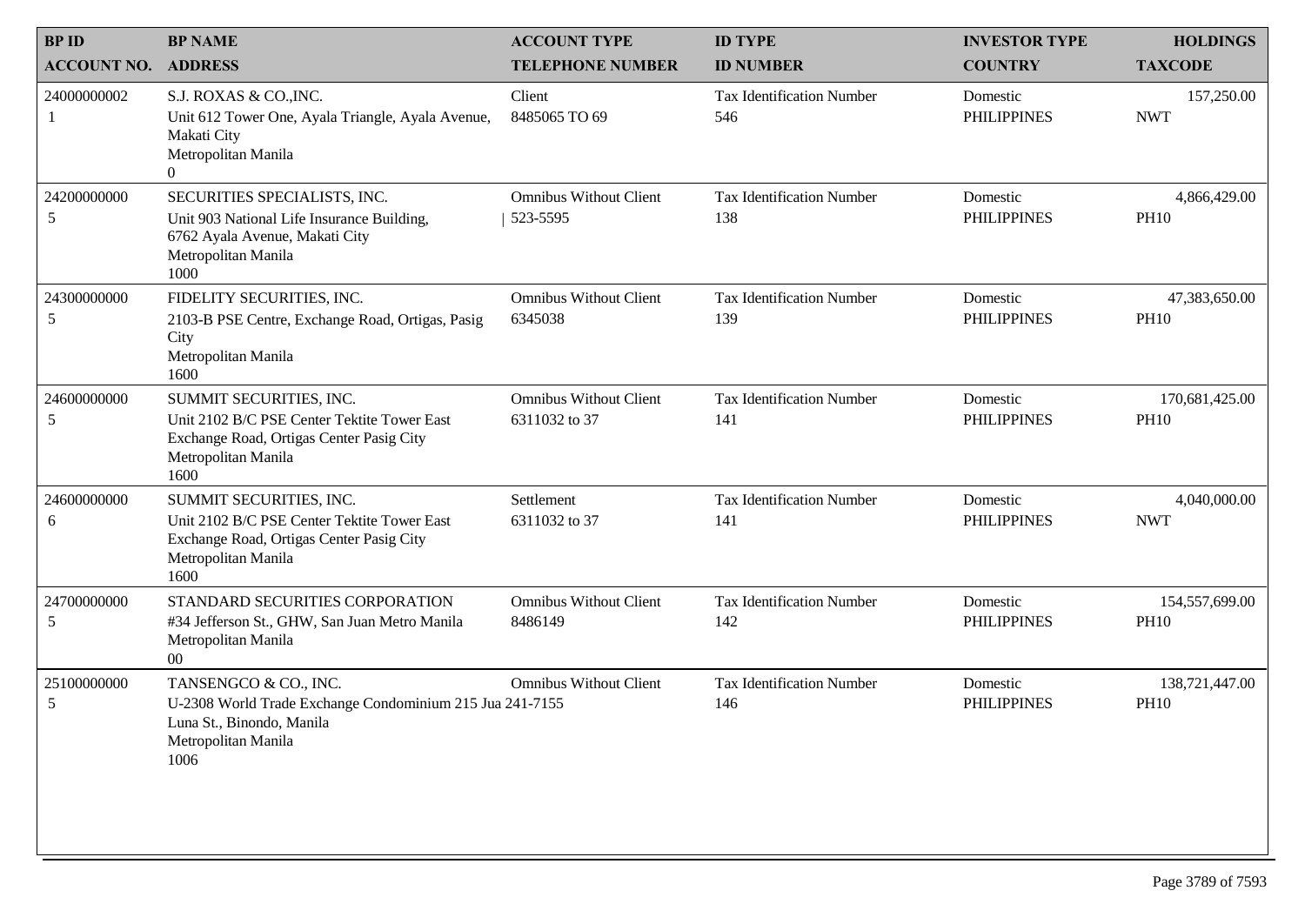| <b>BPID</b>        | <b>BP NAME</b>                                                                                                                                              | <b>ACCOUNT TYPE</b>                        | <b>ID TYPE</b>                          | <b>INVESTOR TYPE</b>           | <b>HOLDINGS</b>               |
|--------------------|-------------------------------------------------------------------------------------------------------------------------------------------------------------|--------------------------------------------|-----------------------------------------|--------------------------------|-------------------------------|
| <b>ACCOUNT NO.</b> | <b>ADDRESS</b>                                                                                                                                              | <b>TELEPHONE NUMBER</b>                    | <b>ID NUMBER</b>                        | <b>COUNTRY</b>                 | <b>TAXCODE</b>                |
| 25200000000        | THE FIRST RESOURCES MANAGEMENT &<br><b>SECURITIES CORP.</b>                                                                                                 | <b>Omnibus Without Client</b>              | <b>Tax Identification Number</b>        | Domestic                       | 182,510,975.00                |
| 5                  | Rms. 801-802, PSE Tower 1 Ayala Ave., cor. Paseo d 8486311 to 18<br>Roxas, Ayala Triangle, Makati City<br>Metropolitan Manila<br>1200                       |                                            | 147                                     | <b>PHILIPPINES</b>             | <b>PH10</b>                   |
| 25200000000        | THE FIRST RESOURCES MANAGEMENT &<br><b>SECURITIES CORP.</b>                                                                                                 | Settlement                                 | <b>Tax Identification Number</b>        | Domestic                       | 71,937,500.00                 |
| 6                  | Rms. 801-802, PSE Tower 1 Ayala Ave., cor. Paseo d<br>Roxas, Ayala Triangle, Makati City<br>Metropolitan Manila<br>1200                                     | 8486311 to 18                              | 147                                     | <b>PHILIPPINES</b>             | <b>NWT</b>                    |
| 25300000000<br>5   | TOWER SECURITIES, INC.<br>1802-C Tektite Tower I Exchange Road, Ortigas Cent 6354448<br>Pasig City<br>Metropolitan Manila<br>1600                           | <b>Omnibus Without Client</b>              | <b>Tax Identification Number</b><br>148 | Domestic<br><b>PHILIPPINES</b> | 363,153,870.00<br><b>PH10</b> |
| 25300000000<br>7   | TOWER SECURITIES, INC.<br>1802-C Tektite Tower I Exchange Road, Ortigas Cent<br>Pasig City<br>Metropolitan Manila<br>1600                                   | Own<br>6354448                             | <b>Tax Identification Number</b><br>148 | Domestic<br><b>PHILIPPINES</b> | 163,013.00<br><b>NWT</b>      |
| 25400000000<br>5   | TRANS-ASIA SECURITIES, INC.<br>Rm. 601-S, State Centre 333 Juan Luna St., Binondo,<br>Manila<br>Metropolitan Manila<br>1006                                 | <b>Omnibus Without Client</b><br>242-28-23 | <b>Tax Identification Number</b><br>149 | Domestic<br><b>PHILIPPINES</b> | 94,000.00<br><b>PH10</b>      |
| 25500000000<br>5   | APEX PHILIPPINES EQUITIES CORPORATION<br>Unit 902, Antel Corporate Center, No. 139 Valero St.,<br>Salcedo Vill., Makati City<br>Metropolitan Manila<br>1227 | <b>Omnibus Without Client</b><br>527-1555  | <b>Tax Identification Number</b><br>150 | Domestic<br><b>PHILIPPINES</b> | 1,001,000.00<br><b>PH10</b>   |
| 25600000000<br>5   | TRENDLINE SECURITIES CORPORATION<br>Rm. 503 Tytana Plaza Lorenzo Ruiz St., Binondo,<br>Manila<br>Metropolitan<br>Manila<br>1006                             | <b>Omnibus Without Client</b><br>241-0387  | <b>Tax Identification Number</b><br>151 | Domestic<br><b>PHILIPPINES</b> | 2,580,563.00<br><b>PH10</b>   |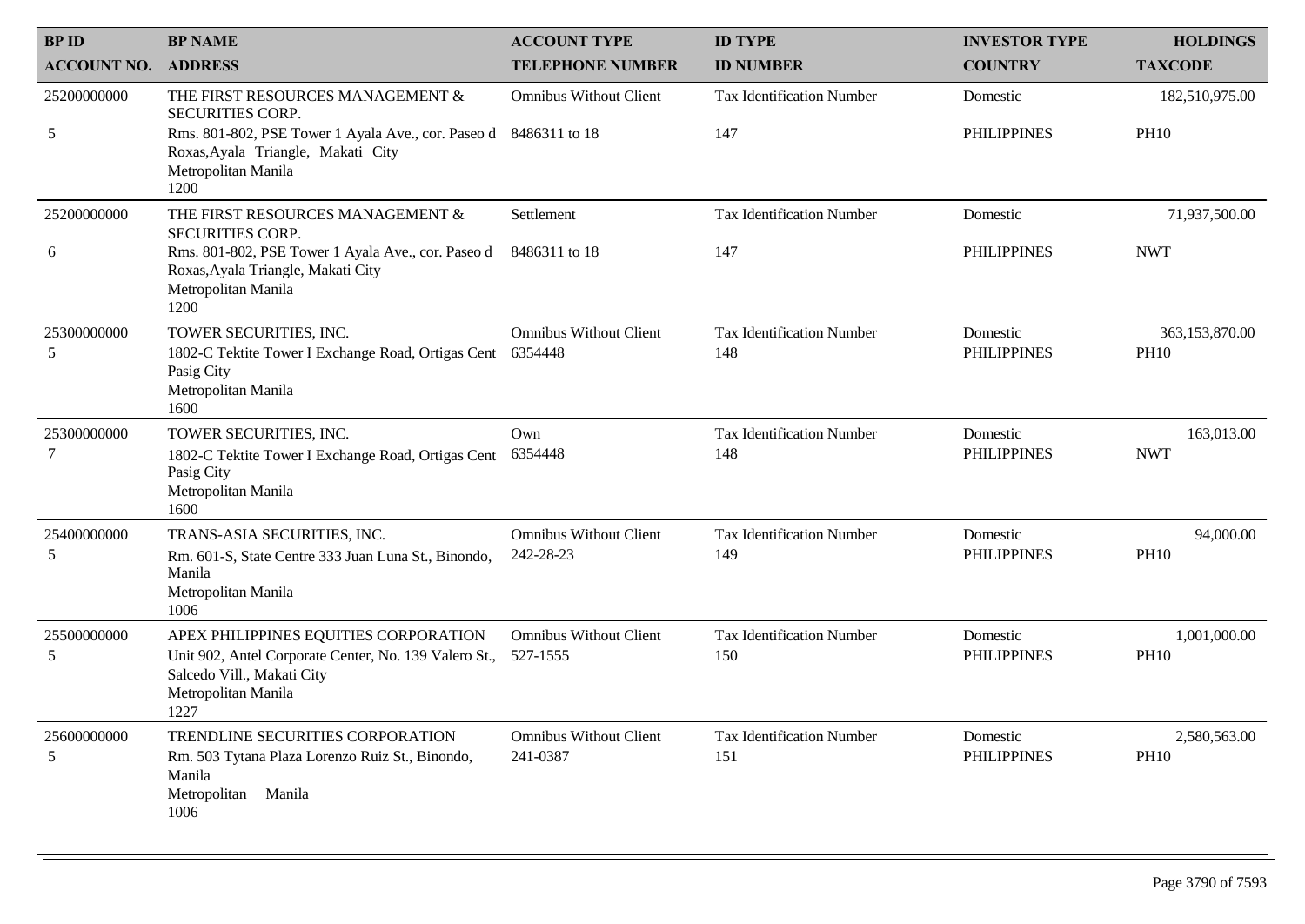| <b>BPID</b>                | <b>BP NAME</b>                                                                                                                                             | <b>ACCOUNT TYPE</b>                      | <b>ID TYPE</b>                                  | <b>INVESTOR TYPE</b>           | <b>HOLDINGS</b>                 |
|----------------------------|------------------------------------------------------------------------------------------------------------------------------------------------------------|------------------------------------------|-------------------------------------------------|--------------------------------|---------------------------------|
| <b>ACCOUNT NO. ADDRESS</b> |                                                                                                                                                            | <b>TELEPHONE NUMBER</b>                  | <b>ID NUMBER</b>                                | <b>COUNTRY</b>                 | <b>TAXCODE</b>                  |
| 25700000000<br>5           | TRI-STATE SECURITIES, INC.<br>Unit 1007, 10/F Ayala Triangle Tower I, Ayala<br>Avenue, Makati City<br>Metropolitan Manila<br>1226                          | <b>Omnibus Without Client</b><br>8485042 | <b>Tax Identification Number</b><br>152         | Domestic<br><b>PHILIPPINES</b> | 139,440,798.00<br><b>PH10</b>   |
| 25700000000<br>6           | TRI-STATE SECURITIES, INC.<br>Unit 1007, 10/F Ayala Triangle Tower I, Ayala<br>Avenue, Makati City<br>Metropolitan Manila<br>1226                          | Settlement<br>8485042                    | <b>Tax Identification Number</b><br>152         | Domestic<br><b>PHILIPPINES</b> | 167,706,800.00<br><b>NWT</b>    |
| 25900000000<br>5           | UCPB SECURITIES, INC.<br>Suite 1612, 16/F Ayala Tower I Exchange Plaza, Ayal<br>Ave. cor. Paseo de Roxas Makati City<br>Metropolitan Manila<br>1226        | <b>Omnibus Without Client</b><br>8485678 | <b>Tax Identification Number</b><br>154         | Domestic<br><b>PHILIPPINES</b> | 1,065,819,354.00<br><b>PH10</b> |
| 25900000000<br>6           | UCPB SECURITIES, INC.<br>Suite 1612, 16/F Ayala Tower I Exchange Plaza, Ayal<br>Ave. cor. Paseo de Roxas Makati City<br>Metropolitan Manila<br>1226        | Settlement<br>8485678                    | <b>Tax Identification Number</b><br>154         | Domestic<br><b>PHILIPPINES</b> | 500,000.00<br><b>NWT</b>        |
| 26100000004                | E.SECURITIES, INC. ITF VARIOUS CLIENTS<br>11/F Exportbank Plaza Chino Roces cor Sen. Gil J.<br>Puyat Ave, Makati City<br>Metropolitan Manila<br>1251       | Client                                   | <b>Tax Identification Number</b><br>560         | Domestic<br><b>PHILIPPINES</b> | 3,199,200.00<br><b>PH10</b>     |
| 26300000000<br>6           | VENTURE SECURITIES, INC.<br>Unit 811 Tower One & Exchange Plaza Ayala Triangl<br>Ayala Ave. cor. Paseo de Roxas Makati City<br>Metropolitan Manila<br>1226 | Settlement<br>8486505                    | <b>Tax Identification Number</b><br>158         | Domestic<br><b>PHILIPPINES</b> | 483,284,488.00<br><b>NWT</b>    |
| 26300000005                | VENTURE SECURITIES, INC.<br>7/F PHILS. FIRST BLDG., 6764 AYALA AVE.,<br><b>MAKATI CITY</b><br>Metropolitan Manila<br>STMT-D                                | Client<br>864-0471                       | Certificate Of Incorporation<br>000-810-760-000 | Domestic<br><b>PHILIPPINES</b> | 78,662,500.00<br><b>NWT</b>     |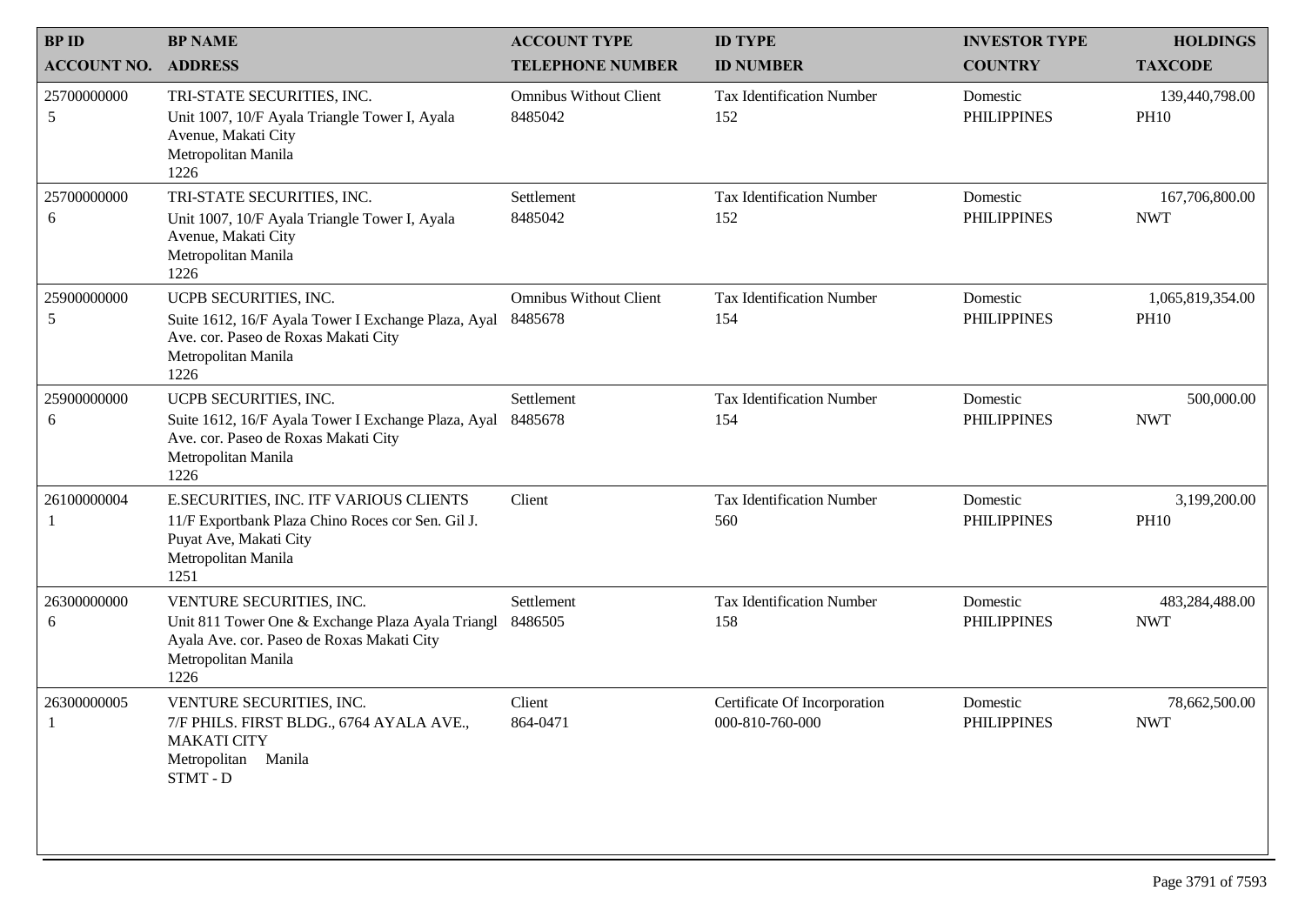| <b>BPID</b>        | <b>BP NAME</b>                                                                                                                                                                               | <b>ACCOUNT TYPE</b>                       | <b>ID TYPE</b>                          | <b>INVESTOR TYPE</b>           | <b>HOLDINGS</b>                |
|--------------------|----------------------------------------------------------------------------------------------------------------------------------------------------------------------------------------------|-------------------------------------------|-----------------------------------------|--------------------------------|--------------------------------|
| <b>ACCOUNT NO.</b> | <b>ADDRESS</b>                                                                                                                                                                               | <b>TELEPHONE NUMBER</b>                   | <b>ID NUMBER</b>                        | <b>COUNTRY</b>                 | <b>TAXCODE</b>                 |
| 26600000000<br>5   | VICSAL SECURITIES & STOCK BROKERAGE, IN Omnibus Without Client<br>658 C. Palanca St., Quiapo, Manila<br>Metropolitan Manila<br>1001                                                          | 7349771                                   | <b>Tax Identification Number</b><br>161 | Domestic<br><b>PHILIPPINES</b> | 607,252,407.00<br><b>PH10</b>  |
| 26600000000<br>6   | VICSAL SECURITIES & STOCK BROKERAGE, IN Settlement<br>658 C. Palanca St., Quiapo, Manila<br>Metropolitan Manila<br>1001                                                                      | 7349771                                   | <b>Tax Identification Number</b><br>161 | Domestic<br><b>PHILIPPINES</b> | 2,756,610,000.00<br><b>NWT</b> |
| 26600000000<br>7   | VICSAL SECURITIES & STOCK BROKERAGE, IN Own<br>658 C. Palanca St., Quiapo, Manila<br>Metropolitan Manila<br>1001                                                                             | 7349771                                   | <b>Tax Identification Number</b><br>161 | Domestic<br><b>PHILIPPINES</b> | 43,000,000.00<br><b>NWT</b>    |
| 26700000000<br>5   | FIRST METRO SECURITIES BROKERAGE CORP. Omnibus Without Client<br>Unit 1515, 15/F Ayala Tower One Ayala Triangle,<br>Ayala Ave. cor Paseo de Roxas Makati City<br>Metropolitan Manila<br>1226 | 759-4133/34                               | <b>Tax Identification Number</b><br>162 | Domestic<br><b>PHILIPPINES</b> | 266,991,109.00<br><b>PH10</b>  |
| 26700000000<br>6   | FIRST METRO SECURITIES BROKERAGE CORP. Settlement<br>Unit 1515, 15/F Ayala Tower One Ayala Triangle,<br>Ayala Ave. cor Paseo de Roxas Makati City<br>Metropolitan Manila<br>1226             | 759-4133/34                               | <b>Tax Identification Number</b><br>162 | Domestic<br><b>PHILIPPINES</b> | 809,751,867.00<br><b>NWT</b>   |
| 26900000000<br>5   | WEALTH SECURITIES, INC.<br>2103 PSE Centre, Exchange Road Ortigas Centre, Pas 634-5038<br>City<br>Metropolitan Manila<br>1600                                                                | <b>Omnibus Without Client</b>             | <b>Tax Identification Number</b><br>164 | Domestic<br><b>PHILIPPINES</b> | 5,828,955.00<br><b>PH10</b>    |
| 26900000000<br>7   | WEALTH SECURITIES, INC.<br>2103 PSE Centre, Exchange Road Ortigas Centre, Pas 634-5038<br>City<br>Metropolitan Manila<br>1600                                                                | Own                                       | <b>Tax Identification Number</b><br>164 | Domestic<br><b>PHILIPPINES</b> | 5,791,013.00<br><b>NWT</b>     |
| 27000000000<br>5   | WESTLINK GLOBAL EQUITIES, INC.<br>6/F Philippine Stock Exchange Plaza Ayala Avenue,<br>Makati City<br>Manila<br>Metropolitan<br>1200                                                         | <b>Omnibus Without Client</b><br>848-6231 | <b>Tax Identification Number</b><br>165 | Domestic<br><b>PHILIPPINES</b> | 7,438,896.00<br><b>PH10</b>    |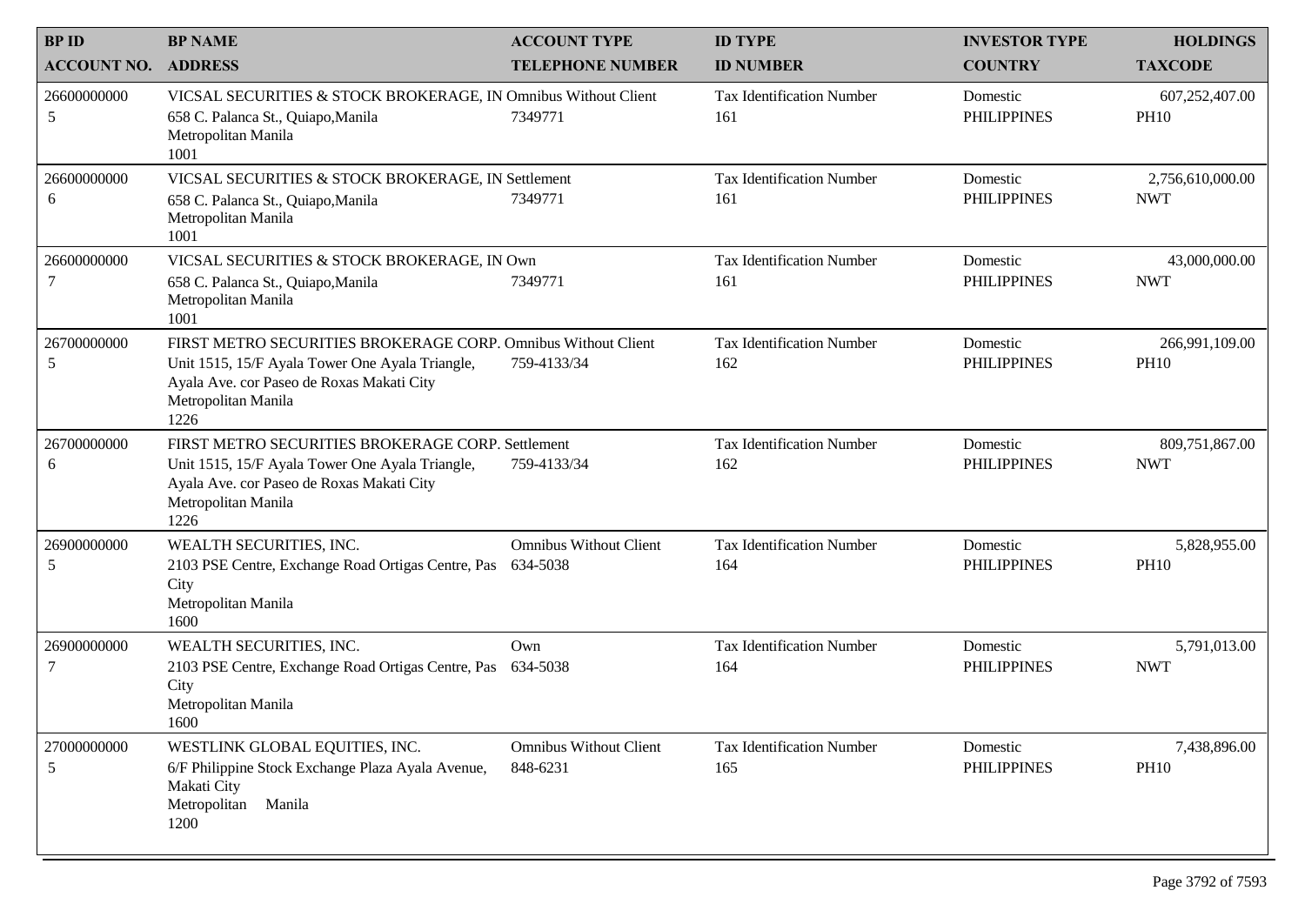| <b>BPID</b>        | <b>BP NAME</b>                                                                                                                                                 | <b>ACCOUNT TYPE</b>                      | <b>ID TYPE</b>                          | <b>INVESTOR TYPE</b>           | <b>HOLDINGS</b>               |
|--------------------|----------------------------------------------------------------------------------------------------------------------------------------------------------------|------------------------------------------|-----------------------------------------|--------------------------------|-------------------------------|
| <b>ACCOUNT NO.</b> | <b>ADDRESS</b>                                                                                                                                                 | <b>TELEPHONE NUMBER</b>                  | <b>ID NUMBER</b>                        | <b>COUNTRY</b>                 | <b>TAXCODE</b>                |
| 27000000000<br>6   | WESTLINK GLOBAL EQUITIES, INC.<br>6/F Philippine Stock Exchange Plaza Ayala Avenue,<br>Makati City<br>Metropolitan Manila<br>1200                              | Settlement<br>848-6231                   | <b>Tax Identification Number</b><br>165 | Domestic<br><b>PHILIPPINES</b> | 2,925,000.00<br><b>NWT</b>    |
| 27200000000<br>5   | BERNAD SECURITIES, INC.<br>3/F 1033 M.H. del Pilar St. Ermita, Manila<br>Metropolitan Manila<br>1000                                                           | <b>Omnibus Without Client</b><br>5245186 | <b>Tax Identification Number</b><br>167 | Domestic<br><b>PHILIPPINES</b> | 158,918,010.00<br><b>PH10</b> |
| 27200000000<br>6   | BERNAD SECURITIES, INC.<br>3/F 1033 M.H. del Pilar St. Ermita, Manila<br>Metropolitan Manila<br>1000                                                           | Settlement<br>5245186                    | <b>Tax Identification Number</b><br>167 | Domestic<br><b>PHILIPPINES</b> | 416,300,000.00<br><b>NWT</b>  |
| 27200000000<br>7   | BERNAD SECURITIES, INC.<br>3/F 1033 M.H. del Pilar St. Ermita, Manila<br>Metropolitan Manila<br>1000                                                           | Own<br>5245186                           | <b>Tax Identification Number</b><br>167 | Domestic<br><b>PHILIPPINES</b> | 79,700,000.00<br><b>NWT</b>   |
| 27300000000<br>5   | WONG SECURITIES CORPORATION<br>1402-B A. Mabini St., cor. Sta. Monica St., Ermita,<br>Manila<br>Metropolitan Manila<br>1000                                    | <b>Omnibus Without Client</b><br>5217794 | <b>Tax Identification Number</b><br>168 | Domestic<br><b>PHILIPPINES</b> | 5,600,000.00<br><b>PH10</b>   |
| 27500000000<br>5   | YAO & ZIALCITA, INC.<br>Yao & Zialcita, Inc., 5G Vernida I Condominium, 120 5274019 to 21<br>Amorsolo St., Legaspi Village, Makati City<br>Metropolitan Manila | <b>Omnibus Without Client</b>            | <b>Tax Identification Number</b><br>170 | Domestic<br><b>PHILIPPINES</b> | 490,663,889.00<br><b>PH10</b> |
| 27500000000<br>7   | YAO & ZIALCITA, INC.<br>Yao & Zialcita, Inc., 5G Vernida I Condominium, 120 5274019 to 21<br>Amorsolo St., Legaspi Village, Makati City<br>Metropolitan Manila | Own                                      | <b>Tax Identification Number</b><br>170 | Domestic<br><b>PHILIPPINES</b> | 25,312,500.00<br><b>NWT</b>   |
| 27800000000<br>5   | YU & COMPANY, INC.<br>Unit E 1606-B Tektite Tower 1 Exhange Road, Ortiga 634-6248<br>Center Pasig City<br>Metropolitan Manila<br>1600                          | <b>Omnibus Without Client</b>            | <b>Tax Identification Number</b><br>173 | Domestic<br><b>PHILIPPINES</b> | 397,891,838.00<br><b>PH10</b> |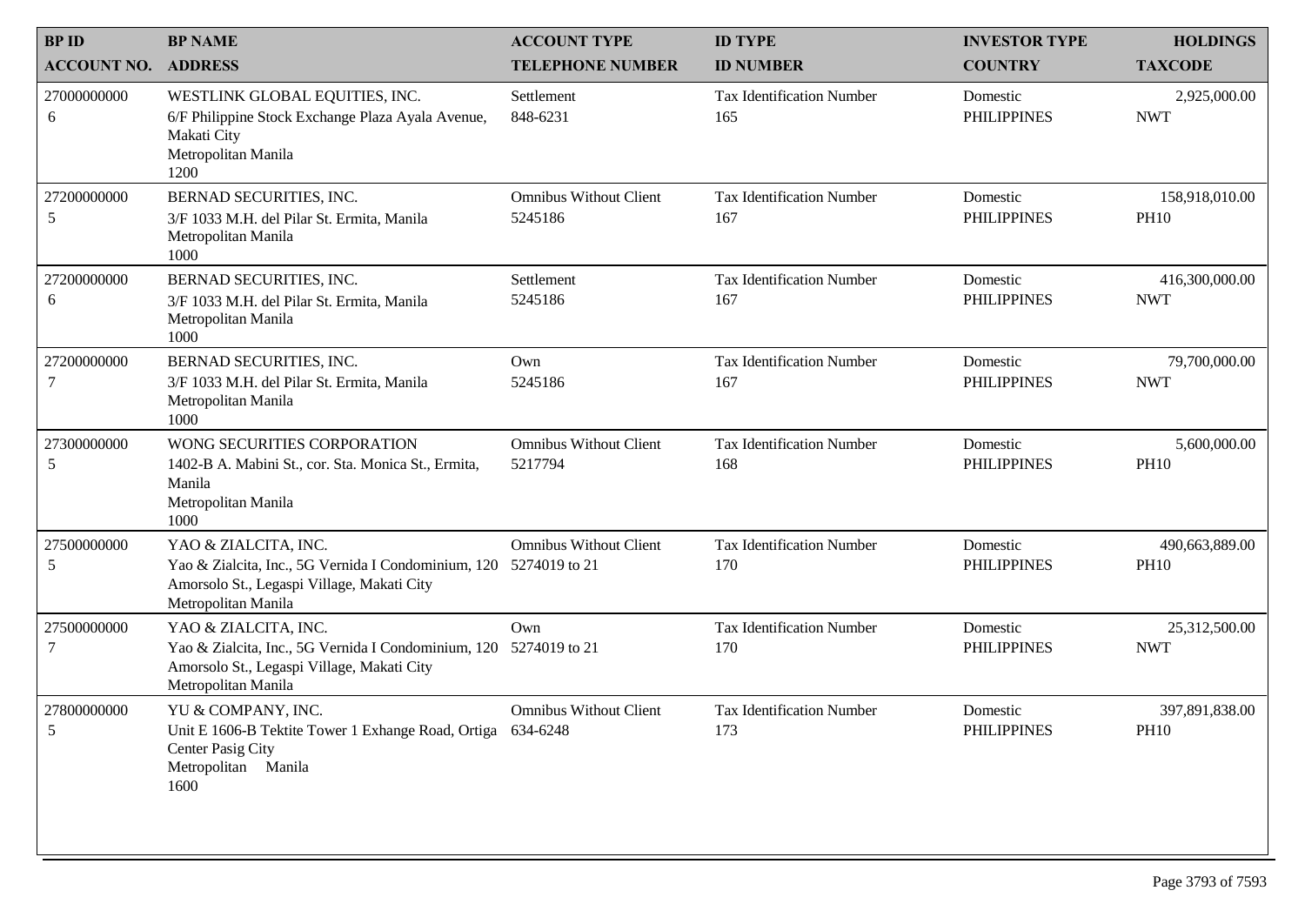| <b>BPID</b>        | <b>BP NAME</b>                                                                                                                                                               | <b>ACCOUNT TYPE</b>                            | <b>ID TYPE</b>                          | <b>INVESTOR TYPE</b>           | <b>HOLDINGS</b>                 |
|--------------------|------------------------------------------------------------------------------------------------------------------------------------------------------------------------------|------------------------------------------------|-----------------------------------------|--------------------------------|---------------------------------|
| <b>ACCOUNT NO.</b> | <b>ADDRESS</b>                                                                                                                                                               | <b>TELEPHONE NUMBER</b>                        | <b>ID NUMBER</b>                        | <b>COUNTRY</b>                 | <b>TAXCODE</b>                  |
| 27900000000<br>5   | <b>BDO SECURITIES CORPORATION</b><br>27/F Tower I & Exchange Plaza Ayala Ave., Makati<br>City<br>Metropolitan Manila<br>1226                                                 | <b>Omnibus Without Client</b><br>759-41-44     | <b>Tax Identification Number</b><br>174 | Domestic<br><b>PHILIPPINES</b> | 1,192,104,684.00<br><b>PH10</b> |
| 28200000000<br>6   | PCCI SECURITIES BROKERS CORP.<br>3/F PCCI Corporate Centre 118 Alfaro St, Salcedo<br>Village Makati City<br>Metropolitan Manila<br>1227                                      | Settlement<br>893-3920                         | <b>Tax Identification Number</b><br>177 | Domestic<br><b>PHILIPPINES</b> | 288,999,604.00<br><b>NWT</b>    |
| 28300000000<br>5   | EAGLE EQUITIES, INC.<br>179 Kaimito St. Valle Verde II, Pasig City<br>Metropolitan Manila<br>1600                                                                            | <b>Omnibus Without Client</b><br>6363637 to 39 | <b>Tax Identification Number</b><br>178 | Domestic<br><b>PHILIPPINES</b> | 332,360,971.00<br><b>PH10</b>   |
| 28500000000<br>5   | GOLDEN TOWER SECURITIES & HOLDINGS, IN Omnibus Without Client<br>4-B Vernida I Condominium, 120 Amorsolo St.,<br>Legaspi Village, Makati City<br>Metropolitan Manila<br>1229 | 8132839                                        | <b>Tax Identification Number</b><br>179 | Domestic<br><b>PHILIPPINES</b> | 50,655,456.00<br><b>PH10</b>    |
| 28600000000<br>5   | SOLAR SECURITIES, INC.<br>Unit 3002-A East Tower, Phil. Stock Exchange Centre<br>Exchange Road, Ortigas Complex, Pasig City<br>Metropolitan Manila<br>1605                   | <b>Omnibus Without Client</b><br>6366301       | <b>Tax Identification Number</b><br>180 | Domestic<br><b>PHILIPPINES</b> | 773,626,272.00<br><b>PH10</b>   |
| 28800000000<br>5   | G.D. TAN & COMPANY, INC.<br>Unit 2203-A East Tower, PSE Center Exchange Road, 6339989<br>Ortigas Center, Pasig City<br>Metropolitan Manila<br>1600                           | <b>Omnibus Without Client</b>                  | <b>Tax Identification Number</b><br>181 | Domestic<br><b>PHILIPPINES</b> | 68,361,060.00<br><b>PH10</b>    |
| 28800000000<br>6   | G.D. TAN & COMPANY, INC.<br>Unit 2203-A East Tower, PSE Center Exchange Road, 6339989<br>Ortigas Center, Pasig City<br>Metropolitan Manila<br>1600                           | Settlement                                     | <b>Tax Identification Number</b><br>181 | Domestic<br><b>PHILIPPINES</b> | 8,936,952.00<br><b>NWT</b>      |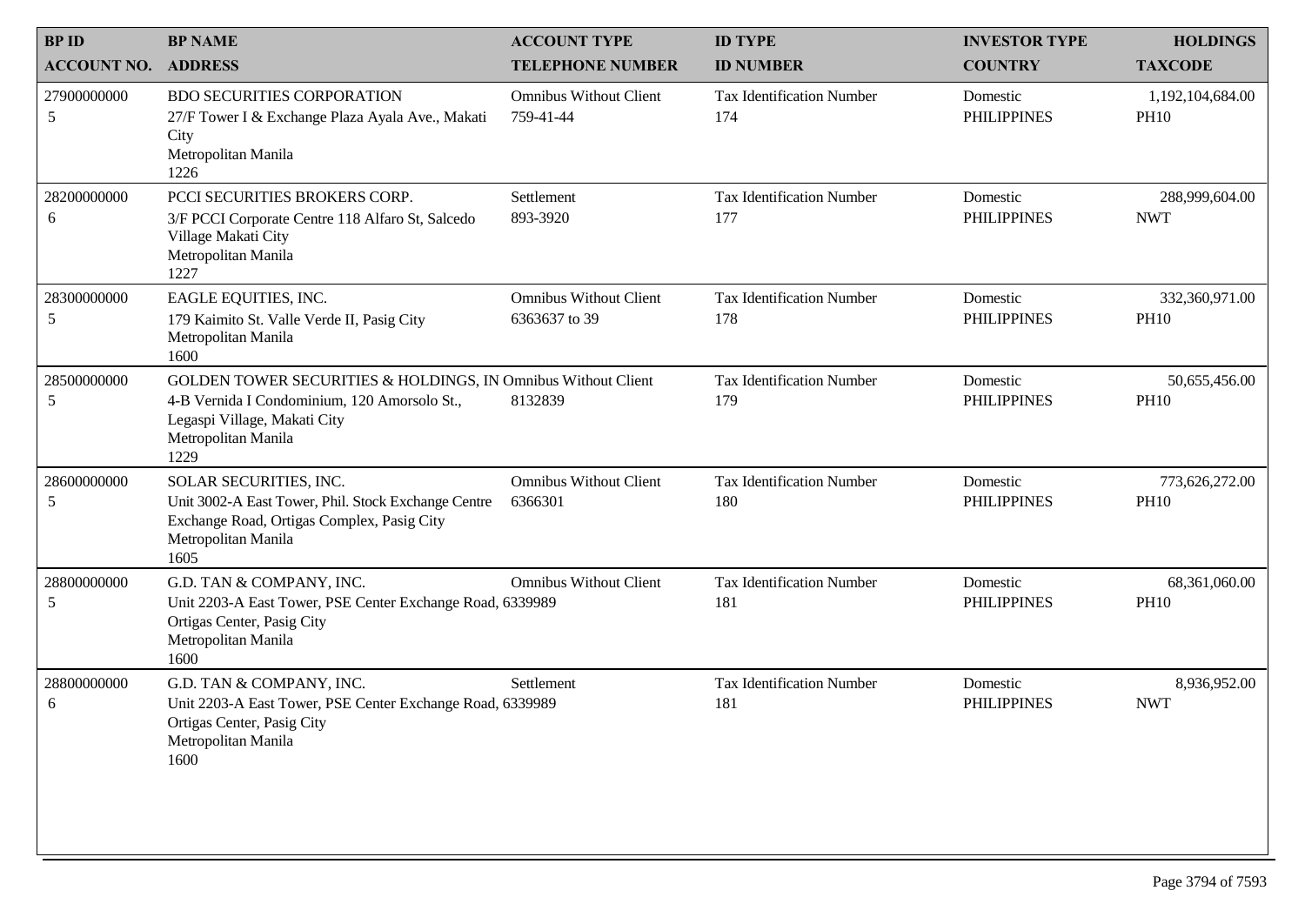| <b>BPID</b>        | <b>BP NAME</b>                                                                                                                                                  | <b>ACCOUNT TYPE</b>                       | <b>ID TYPE</b>                           | <b>INVESTOR TYPE</b>           | <b>HOLDINGS</b>               |
|--------------------|-----------------------------------------------------------------------------------------------------------------------------------------------------------------|-------------------------------------------|------------------------------------------|--------------------------------|-------------------------------|
| <b>ACCOUNT NO.</b> | <b>ADDRESS</b>                                                                                                                                                  | <b>TELEPHONE NUMBER</b>                   | <b>ID NUMBER</b>                         | <b>COUNTRY</b>                 | <b>TAXCODE</b>                |
| 32800000000<br>5   | DW CAPITAL INC.<br>UNIT 1610-1611 TOWER ONE & EXCHANGE<br>PLAZA, AYALA TRIANGLE, AYALA AVENUE,<br><b>MAKATI CITY 1226</b><br>Metropolitan Manila<br>$\theta$    | <b>Omnibus Without Client</b><br>8369633  | <b>Tax Identification Number</b><br>184  | Domestic<br><b>PHILIPPINES</b> | 377,057,500.00<br><b>PH10</b> |
| 33800000000<br>8   | PHILIPPINE EQUITY PARTNERS, INC.<br>Unit 19C Citibank Tower Citibank Plaza 8741 Paseo d 8145788<br>Roxas Makati City<br>Metropolitan Manila<br>1226             | Settlement                                | <b>Tax Identification Number</b><br>186  | Domestic<br><b>PHILIPPINES</b> | 9,760.00<br><b>NWT</b>        |
| 33800000002<br>1   | PHILIPPINE EQUITY PARTNERS, INC.<br>Unit 19C Citibank Tower Citibank Plaza 8741 Paseo d<br>Roxas Makati City<br>Metropolitan Manila<br>1226                     | Client                                    | <b>Tax Identification Number</b><br>426  | Domestic<br><b>PHILIPPINES</b> | 3,375,000.00<br><b>PH10</b>   |
| 34500000000<br>5   | UNICAPITAL SECURITIES INC.<br>4F Majalco Bldg Benavidez cor Trasierra Sts Legaspi<br>Vill., Makati City<br>Metropolitan Manila<br>1200                          | <b>Omnibus Without Client</b><br>750-2030 | <b>Tax Identification Number</b><br>187  | Domestic<br><b>PHILIPPINES</b> | 67,356,018.00<br><b>PH10</b>  |
| 34500000000<br>6   | UNICAPITAL SECURITIES INC.<br>4F Majalco Bldg Benavidez cor Trasierra Sts Legaspi<br>Vill., Makati City<br>Metropolitan Manila<br>1200                          | Settlement<br>750-2030                    | <b>Tax Identification Number</b><br>187  | Domestic<br><b>PHILIPPINES</b> | 5,000,000.00<br><b>NWT</b>    |
| 34500000000<br>7   | UNICAPITAL SECURITIES INC.<br>4F Majalco Bldg Benavidez cor Trasierra Sts Legaspi<br>Vill., Makati City<br>Metropolitan Manila<br>1200                          | Own<br>750-2030                           | <b>Tax Identification Number</b><br>187  | Domestic<br><b>PHILIPPINES</b> | 16,000,000.00<br><b>NWT</b>   |
| 36800000000<br>5   | SunSecurities, Inc.<br>2703 27th Floor One Corporate Center, J. Vargas Cor. 477-6001<br>Meralco Ave., Ortigas Center, Pasig City<br>Metropolitan Manila<br>1605 | <b>Omnibus Without Client</b>             | Tax Identification Number<br>007-258-688 | Domestic<br><b>PHILIPPINES</b> | 94,710,000.00<br><b>PH10</b>  |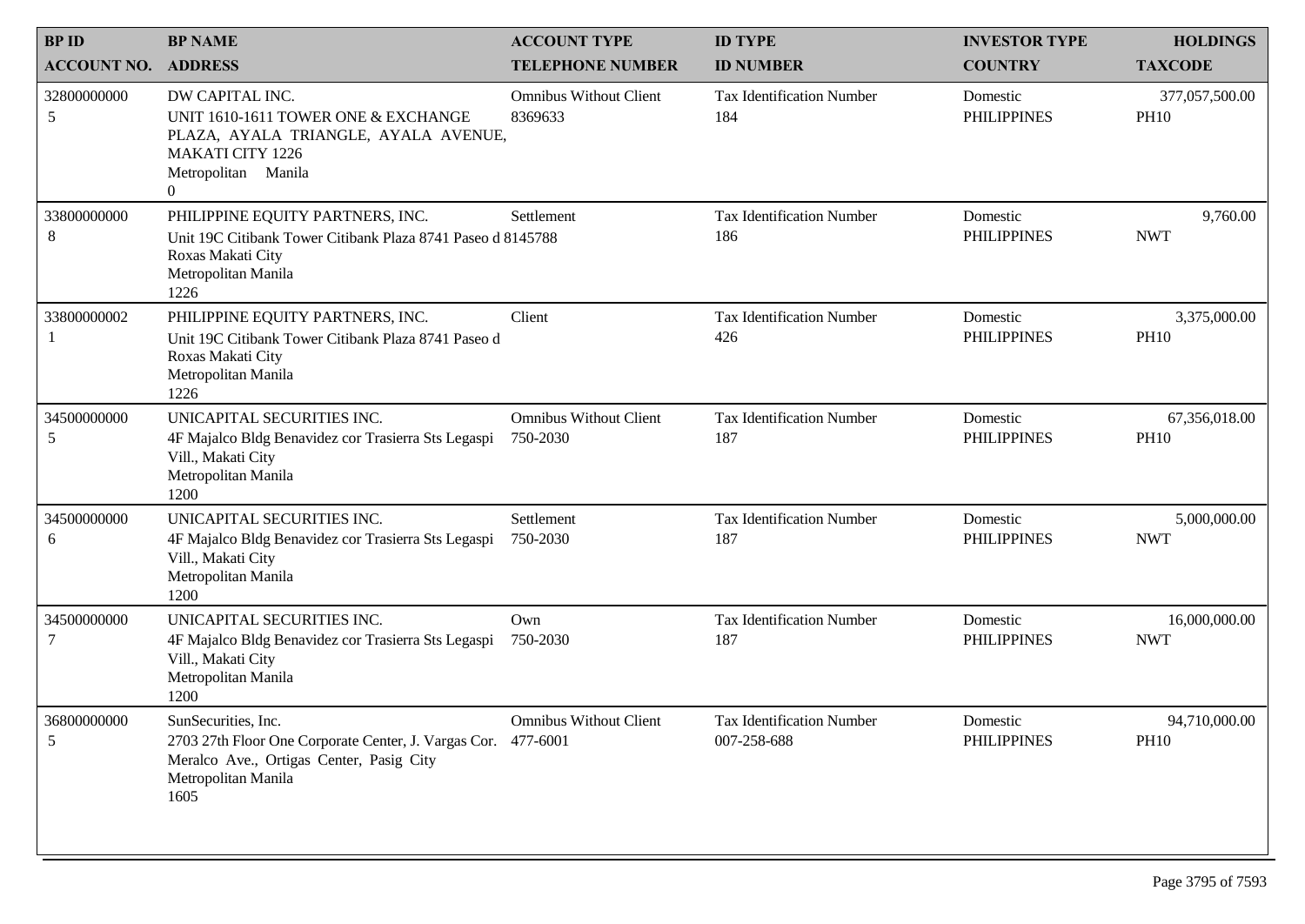| <b>BPID</b>        | <b>BP NAME</b>                                                                                                                                      | <b>ACCOUNT TYPE</b>           | <b>ID TYPE</b>                          | <b>INVESTOR TYPE</b>           | <b>HOLDINGS</b>                 |
|--------------------|-----------------------------------------------------------------------------------------------------------------------------------------------------|-------------------------------|-----------------------------------------|--------------------------------|---------------------------------|
| <b>ACCOUNT NO.</b> | <b>ADDRESS</b>                                                                                                                                      | <b>TELEPHONE NUMBER</b>       | <b>ID NUMBER</b>                        | <b>COUNTRY</b>                 | <b>TAXCODE</b>                  |
| 38800000000<br>5   | ARMSTRONG SECURITIES, INC.<br>Unit 2205-A, 22/F PSE Centre Exchange Road, Ortiga 6346337 to 39<br>Centre, Pasig City<br>Metropolitan Manila<br>1600 | <b>Omnibus Without Client</b> | <b>Tax Identification Number</b><br>191 | Domestic<br><b>PHILIPPINES</b> | 4,115,162.00<br><b>PH10</b>     |
| 38900000000<br>5   | KING'S POWER SECURITIES, INC.<br>RM 1602 FEDERAL TOWER DASMARINAS ST.,<br>BINONDO, MANILA<br>Manila<br>Metropolitan<br>$\overline{0}$               | <b>Omnibus Without Client</b> | <b>Tax Identification Number</b><br>192 | Domestic<br><b>PHILIPPINES</b> | 1,456,250,000.00<br><b>PH10</b> |
| B1620002489        | PHILIPPINE FIRE & MARINE INSURANCE                                                                                                                  | Client                        | <b>Tax Identification Number</b>        | Domestic                       | 435,363,933.00                  |
|                    | CORPORATION, INC.<br>5TH FLR. LEPANTO BLDG., 8747 PASEO DE<br>ROXAS, MAKATI CITY<br>Metropolitan Manila<br>1226                                     | 892-2981                      | 565***                                  | <b>PHILIPPINES</b>             | <b>PH10</b>                     |
| CITI1000010        | CITIBANK N.A.                                                                                                                                       | Client                        | <b>Tax Identification Number</b>        | Domestic                       | 92,250,000.00                   |
| 1                  | 11/F Citibank Tower Villar corner Valero Sts. Makati<br>City, MM<br>Metropolitan<br>Manila<br>1200                                                  | 8947841                       | 1100                                    | <b>PHILIPPINES</b>             | <b>NWT</b>                      |
| CITI1000015        | CITIBANK FAO PHILIPPINE AXA CHINESE<br><b>TYCOON</b>                                                                                                | Client                        | Certificate Of Incorporation            | Domestic                       | 6,000,000.00                    |
|                    | 2ND FLOOR CITIBANK TOWER SECURITIES AN<br>FUNDS SERVICES MAKATI CITY<br>Metropolitan Manila<br>1226                                                 | 894-7200                      | ID2                                     | <b>PHILIPPINES</b>             | <b>NWT</b>                      |
| DEUB2000005        | DEUTSCHE BANK MANILA-CLIENTS A/C                                                                                                                    | Client                        | <b>Tax Identification Number</b>        | Domestic                       | 68,037,500.00                   |
|                    | 26/F ayala Tower One, Ayala Triangle, Makati City<br>Metropolitan Manila<br>1226                                                                    | 894-6970                      | 1087                                    | <b>PHILIPPINES</b>             | <b>NWT</b>                      |
| DEUB2000007        | DEUTSCHE BANK AG MANILA BRANCH A/C<br><b>CLIENTS DEUB20</b>                                                                                         | Client                        | Certificate Of Incorporation            | Domestic                       | 107,400,000.00                  |
|                    | 23F AYALA TOWER ONE AYALA AVE. MAKAT 8946989<br><b>CITY</b><br>Metropolitan Manila                                                                  |                               | 000-449-586-000                         | <b>PHILIPPINES</b>             | <b>PH10</b>                     |
|                    |                                                                                                                                                     |                               |                                         |                                |                                 |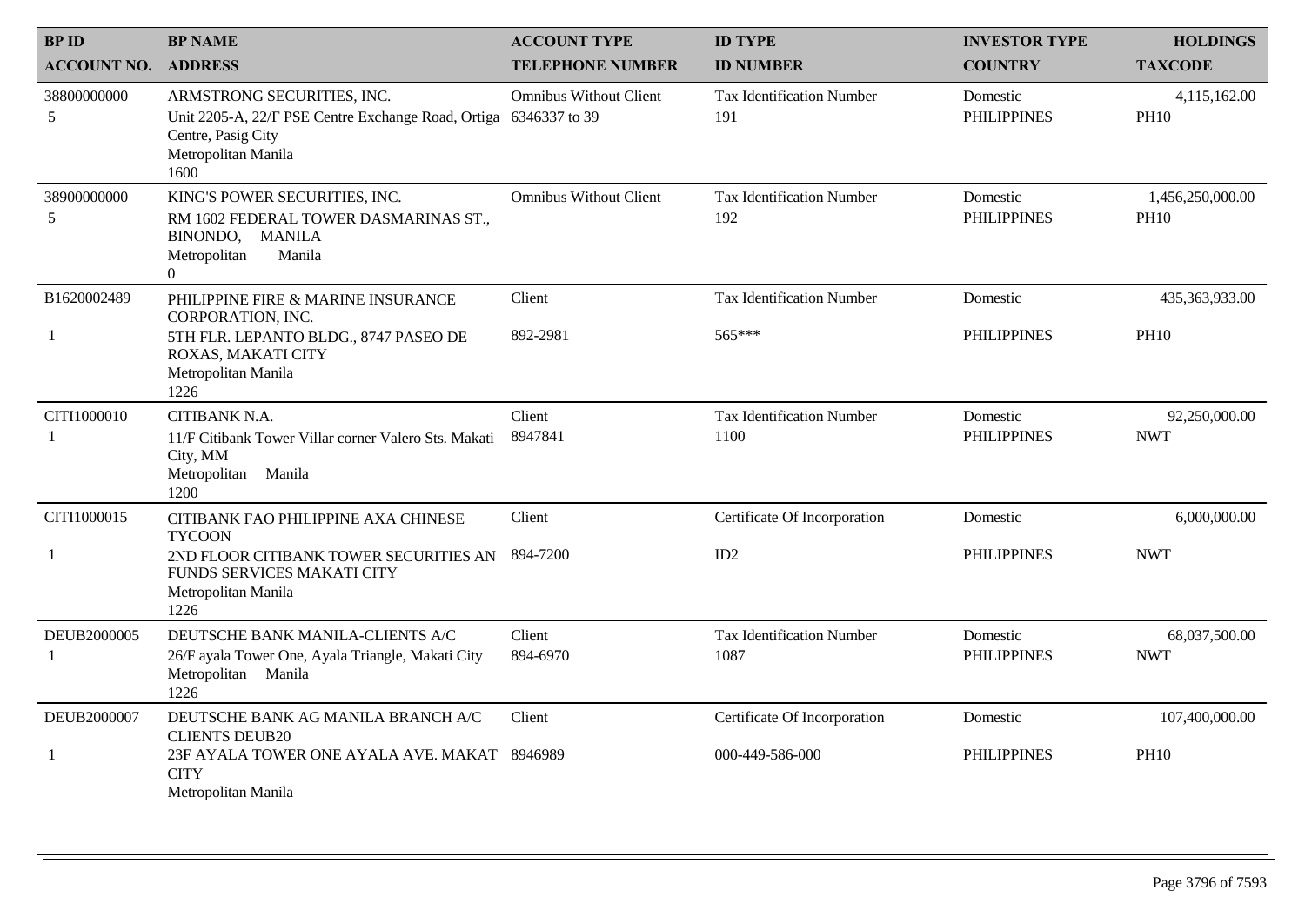| <b>BPID</b>        | <b>BP NAME</b>                                                                                                                                               | <b>ACCOUNT TYPE</b>     | <b>ID TYPE</b>                   | <b>INVESTOR TYPE</b> | <b>HOLDINGS</b>   |
|--------------------|--------------------------------------------------------------------------------------------------------------------------------------------------------------|-------------------------|----------------------------------|----------------------|-------------------|
| <b>ACCOUNT NO.</b> | <b>ADDRESS</b>                                                                                                                                               | <b>TELEPHONE NUMBER</b> | <b>ID NUMBER</b>                 | <b>COUNTRY</b>       | <b>TAXCODE</b>    |
| HSBC2000000        | THE HONGKONG AND SHANGHAI BANKING<br>CORP. LTD. - CLIENTS' ACCT.                                                                                             | Own                     | <b>Tax Identification Number</b> | Domestic             | 16,190,234,610.00 |
|                    | HSBC Securities Services 12th Floor, The Enterprise<br>Center, Tower I 6766 Ayala Avenue corner Paseo de<br>Roxas Makati City<br>Metropolitan Manila<br>1200 | 814-5200                | 952                              | <b>PHILIPPINES</b>   | <b>NWT</b>        |
| PABC1000000        | AB CAPITAL & INVESTMENT CORP. - TRUST & Own<br>INVESTMENT DIV.                                                                                               |                         | <b>Tax Identification Number</b> | Domestic             | 19,764,872.00     |
|                    | G/F, Asianbank Centre Bldg., Sen. Gil Puyat Extensio 8930373<br>cor. Tordesillas St., Salcedo Village Makati City<br>Metropolitan Manila<br>$\Omega$         |                         | 899                              | <b>PHILIPPINES</b>   | <b>NWT</b>        |
| PCPL1000000        | UNITED COCONUT PLANTERS LIFE ASSURANCOwn<br><b>CORPORATION</b>                                                                                               |                         | <b>Tax Identification Number</b> | Domestic             | 149,000,000.00    |
|                    | 6774 Cocolife Building, Ayala Avenue, Makati City<br>Metropolitan Manila<br>1200                                                                             | 812-9070                | 903                              | <b>PHILIPPINES</b>   | <b>NWT</b>        |
| PSMC2000000        | SAN MIGUEL CORPORATION RETIREMENT<br><b>PLAN-STP</b>                                                                                                         | Own                     | <b>Tax Identification Number</b> | Domestic             | 169,910,000.00    |
|                    | San Miguel Corporation Retirement Plan 40 San<br>Miguel Avenue, Ortigas Center Mandaluyong City<br>Metropolitan Manila<br>1550                               | 632-3000                | 929                              | <b>PHILIPPINES</b>   | <b>NWT</b>        |
| RCBC3000000        | RCBC TRUST & INVESTMENT DIVISION -<br><b>VARIOUS TAXABLE ACCTS</b>                                                                                           | $Qw$ n                  | <b>Tax Identification Number</b> | Domestic             | 1,000,000.00      |
|                    | 333 SEN. GIL J. PUYAT AVE., MAKATI CITY<br>Metropolitan Manila                                                                                               | 8783326                 | 987.                             | <b>PHILIPPINES</b>   | <b>PH10</b>       |
|                    |                                                                                                                                                              |                         | <b>Total Holdings</b>            |                      | 58,480,163,995.00 |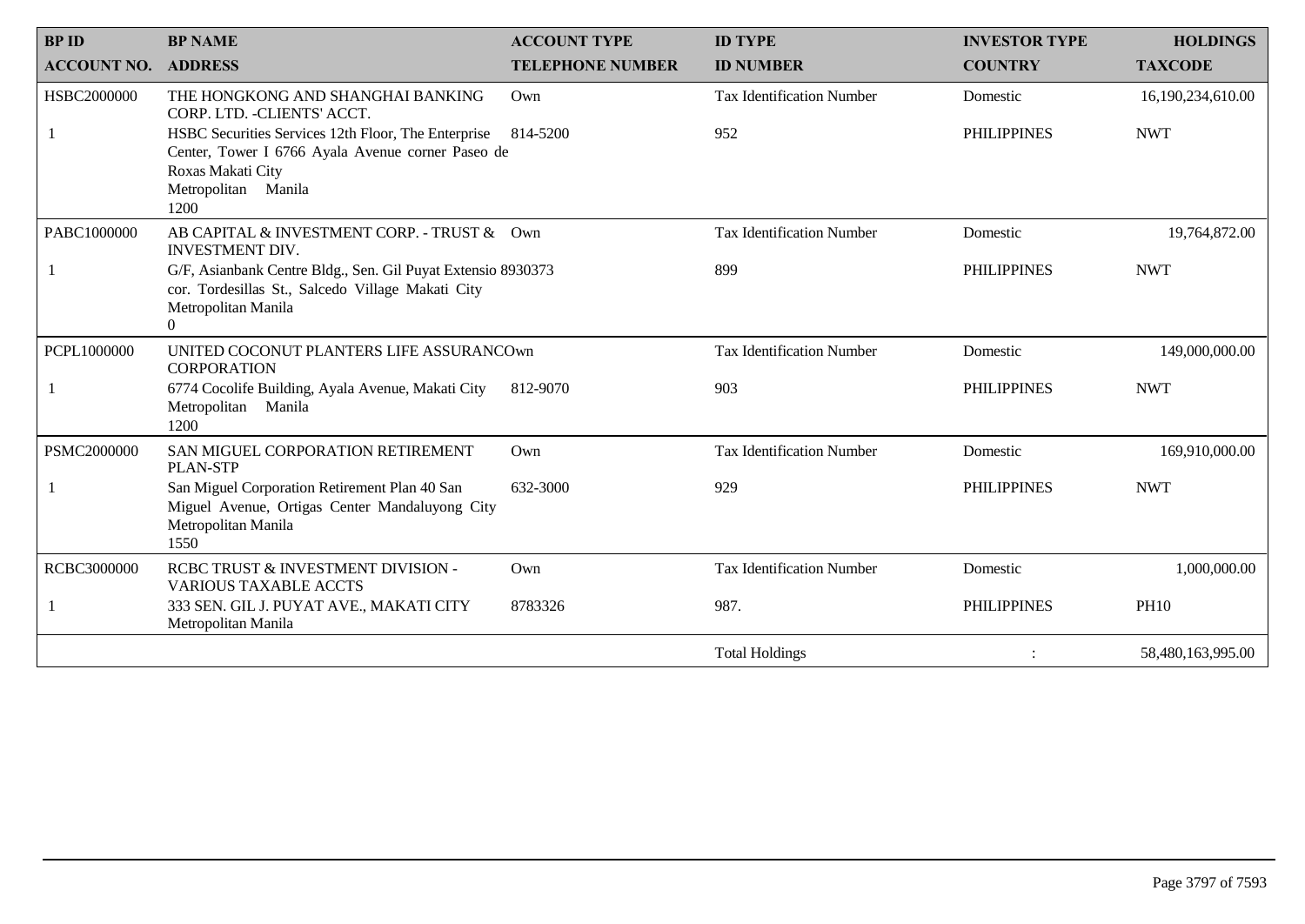

**RBKPS006 PCDUSER1** Philippine Depository & Trust Corp.

#### **OUTSTANDING BALANCES FOR A SPECIFIC COMPANY**

#### Company Code - MAB000000000 & Company Name - MANILA MINING B

**Business Date** 06/28/2013

| <b>BPID</b><br><b>ACCOUNT NO.</b> | <b>BP NAME</b><br><b>ADDRESS</b>                                                                                                                                      | <b>ACCOUNT TYPE</b><br><b>TELEPHONE NUMBER</b> | <b>ID TYPE</b><br><b>ID NUMBER</b>    | <b>INVESTOR TYPE</b><br><b>COUNTRY</b> | <b>HOLDINGS</b><br><b>TAXCODE</b> |
|-----------------------------------|-----------------------------------------------------------------------------------------------------------------------------------------------------------------------|------------------------------------------------|---------------------------------------|----------------------------------------|-----------------------------------|
| 10000000000<br>5                  | UPCC SECURITIES CORP.<br>UNIT 1202 TOWER ONE AND EXCHANGE PLAZ<br>AYALA AVENUE, MAKATI CITY<br>Metropolitan Manila<br>$\Omega$                                        | <b>Omnibus Without Client</b><br>8921174       | <b>Tax Identification Number</b>      | Domestic<br><b>PHILIPPINES</b>         | 8,800,000.00<br><b>PH10</b>       |
| 10100000000                       | A & A SECURITIES, INC.<br>Rm. 1906 Ayala Ave. Condominium 6776 Ayala Ave.<br>Makati City<br>Metropolitan Manila<br>1200                                               | <b>Omnibus Without Client</b><br>810-54-01     | <b>Tax Identification Number</b><br>2 | Foreign<br><b>PHILIPPINES</b>          | 650,000.00<br>FMX1                |
| 10100000000<br>5                  | A & A SECURITIES, INC.<br>Rm. 1906 Ayala Ave. Condominium 6776 Ayala Ave.<br>Makati City<br>Metropolitan Manila<br>1200                                               | <b>Omnibus Without Client</b><br>810-54-01     | <b>Tax Identification Number</b><br>2 | Domestic<br><b>PHILIPPINES</b>         | 127,324,550.00<br><b>PH10</b>     |
| 10200000000<br>5                  | ABACUS SECURITIES CORPORATION<br>Unit 2904-A East Tower, PSE Centre Exchange Road, 634-2105<br><b>Ortigas Center Pasig City</b><br>Metropolitan Manila<br>1600        | <b>Omnibus Without Client</b>                  | <b>Tax Identification Number</b><br>3 | Domestic<br><b>PHILIPPINES</b>         | 1,015,194,389.00<br><b>PH10</b>   |
| 10200000000                       | <b>ABACUS SECURITIES CORPORATION</b><br>Unit 2904-A East Tower, PSE Centre Exchange Road, 634-2105<br><b>Ortigas Center Pasig City</b><br>Metropolitan Manila<br>1600 | $Qw$ n                                         | <b>Tax Identification Number</b><br>3 | Domestic<br><b>PHILIPPINES</b>         | 65,970,313.00<br><b>NWT</b>       |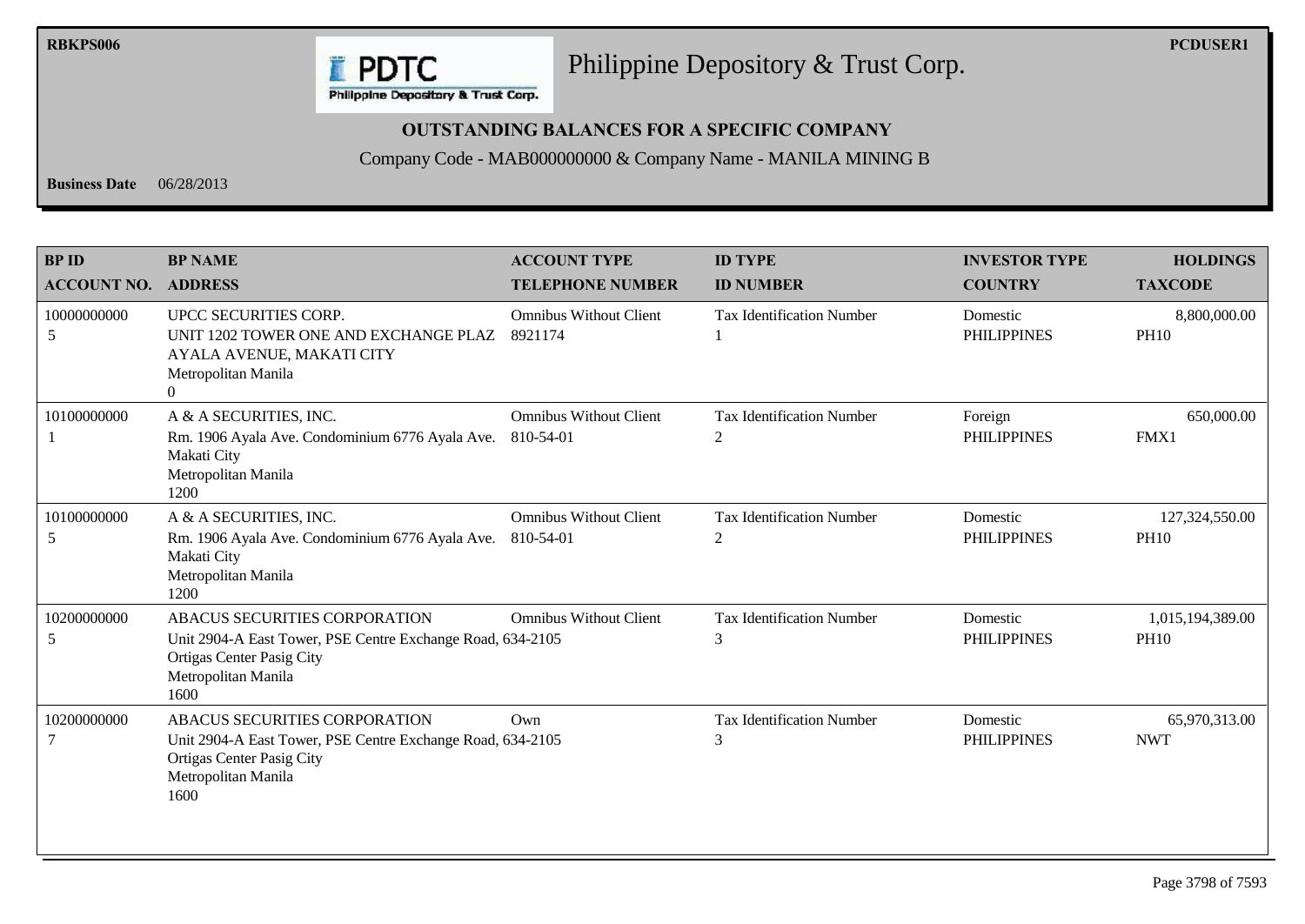| <b>BPID</b>        | <b>BP NAME</b>                                                                                                                                                                      | <b>ACCOUNT TYPE</b>                             | <b>ID TYPE</b>                         | <b>INVESTOR TYPE</b>           | <b>HOLDINGS</b>               |
|--------------------|-------------------------------------------------------------------------------------------------------------------------------------------------------------------------------------|-------------------------------------------------|----------------------------------------|--------------------------------|-------------------------------|
| <b>ACCOUNT NO.</b> | <b>ADDRESS</b>                                                                                                                                                                      | <b>TELEPHONE NUMBER</b>                         | <b>ID NUMBER</b>                       | <b>COUNTRY</b>                 | <b>TAXCODE</b>                |
| 10300000000        | ACCORD CAPITAL EQUITIES CORPORATION<br>Unit 1101 Orient Square Building Emerald Avenue<br>Ortigas Center, Pasig City<br>Metropolitan Manila<br>1600                                 | <b>Omnibus Without Client</b><br>687-5071 to 74 | <b>Tax Identification Number</b><br>4  | Foreign<br><b>PHILIPPINES</b>  | 101,000,000.00<br>FMX1        |
| 10300000000<br>5   | ACCORD CAPITAL EQUITIES CORPORATION<br>Unit 1101 Orient Square Building Emerald Avenue<br>Ortigas Center, Pasig City<br>Metropolitan Manila<br>1600                                 | <b>Omnibus Without Client</b><br>687-5071 to 74 | <b>Tax Identification Number</b><br>4  | Domestic<br><b>PHILIPPINES</b> | 246,966,676.00<br><b>PH10</b> |
| 10400000000<br>5   | A. T. DE CASTRO SECURITIES CORP.<br>Suite 701, 7/F Ayala Tower I, Exchange Plaza, Ayala<br>Triangle, Ayala Ave., Makati City<br>Metropolitan Manila<br>1226                         | <b>Omnibus Without Client</b><br>848-7160 to 65 | <b>Tax Identification Number</b><br>5  | Domestic<br><b>PHILIPPINES</b> | 36,212,694.00<br><b>PH10</b>  |
| 10500000000<br>5   | ALL ASIA SECURITIES MANAGEMENT CORP.<br>All Asia Capital Center 105 Paseo de Roxas St. Makat 818-3211<br>City<br>Metropolitan Manila<br>1200                                        | <b>Omnibus Without Client</b>                   | <b>Tax Identification Number</b><br>6  | Domestic<br><b>PHILIPPINES</b> | 856,000.00<br><b>PH10</b>     |
| 10600000000<br>5   | ALPHA SECURITIES CORP.<br>UNIT 3003, ONE CORPORATE CENTRE, 30TH<br>FLOOR, JULIA VARGAS STREET, COR MERALC<br>AVENUE STREET, ORTIGAS CENTER, PASIG CI<br>Metropolitan Manila<br>1200 | <b>Omnibus Without Client</b><br>6546806        | <b>Tax Identification Number</b>       | Domestic<br><b>PHILIPPINES</b> | 10,042,809.00<br><b>PH10</b>  |
| 10600000000<br>18  | ALPHA SECURITIES CORP.<br>UNIT 3003, ONE CORPORATE CENTRE, 30TH<br>FLOOR, JULIA VARGAS STREET, COR MERALC<br>AVENUE STREET, ORTIGAS CENTER, PASIG CI<br>Metropolitan Manila<br>1200 | Settlement<br>6546806                           | <b>Tax Identification Number</b><br>7  | Foreign<br><b>PHILIPPINES</b>  | 3,000,000.00<br><b>RA10</b>   |
| 10900000000<br>5   | BA SECURITIES, INC.<br>Rm 401-403 CLMC Bldg, 256-259 EDSA Greenhills<br>Mandaluyong<br>City<br>Metropolitan<br>Manila<br>1550                                                       | <b>Omnibus Without Client</b><br>727-5374       | <b>Tax Identification Number</b><br>10 | Domestic<br><b>PHILIPPINES</b> | 1,094,214.00<br><b>PH10</b>   |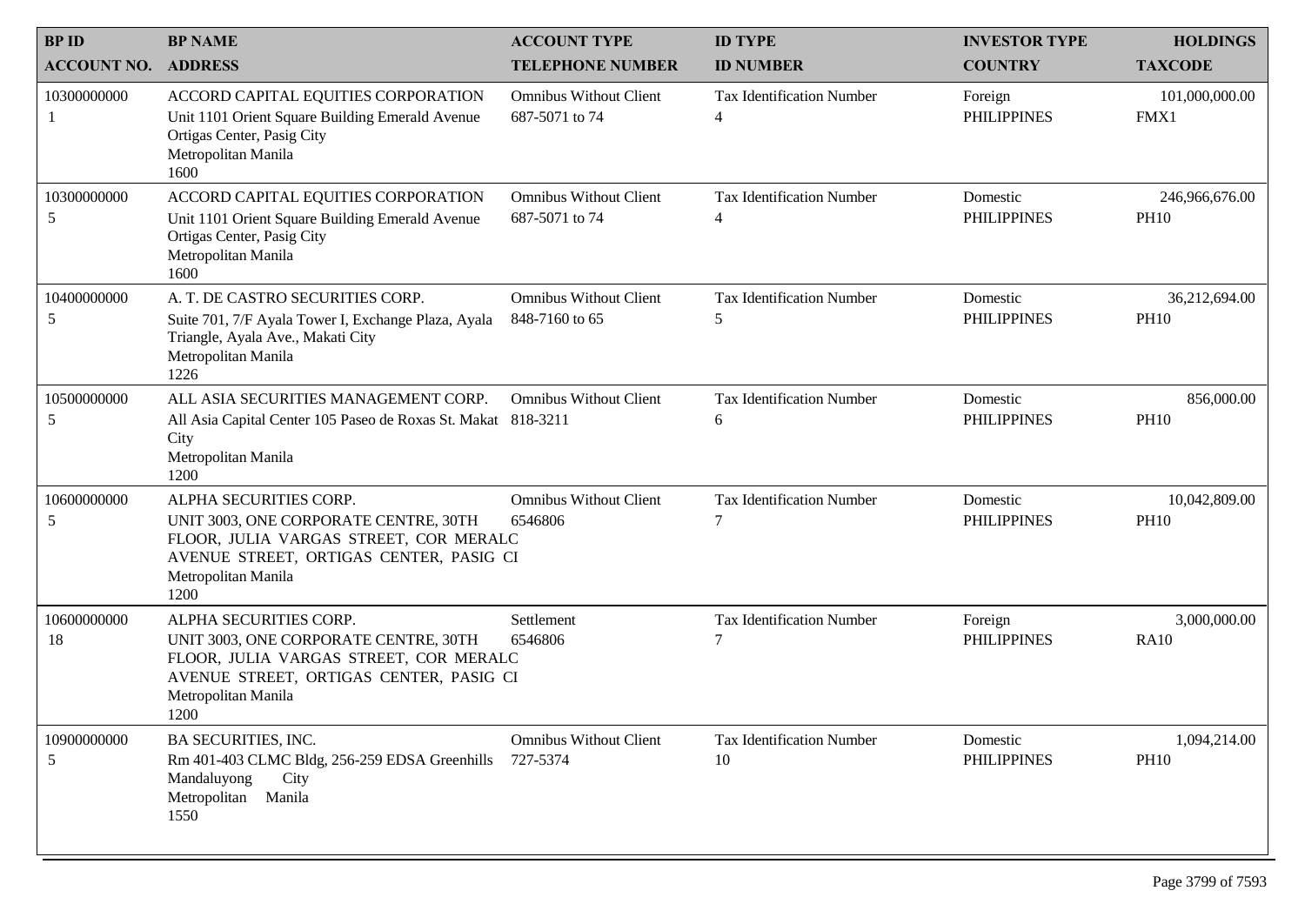| <b>BP NAME</b>                                                                                                                                      | <b>ACCOUNT TYPE</b>                       | <b>ID TYPE</b>                         | <b>INVESTOR TYPE</b>           | <b>HOLDINGS</b>               |
|-----------------------------------------------------------------------------------------------------------------------------------------------------|-------------------------------------------|----------------------------------------|--------------------------------|-------------------------------|
| <b>ADDRESS</b>                                                                                                                                      | <b>TELEPHONE NUMBER</b>                   | <b>ID NUMBER</b>                       | <b>COUNTRY</b>                 | <b>TAXCODE</b>                |
| <b>BA SECURITIES, INC.</b><br>Rm 401-403 CLMC Bldg, 256-259 EDSA Greenhills<br>Mandaluyong City<br>Metropolitan Manila<br>1550                      | Settlement<br>727-5374                    | <b>Tax Identification Number</b><br>10 | Domestic<br><b>PHILIPPINES</b> | 136,992.00<br><b>NWT</b>      |
| <b>BA SECURITIES, INC.</b><br>Rm 401-403 CLMC Bldg, 256-259 EDSA Greenhills<br>Mandaluyong City<br>Metropolitan Manila<br>1550                      | Settlement<br>727-5374                    | <b>Tax Identification Number</b><br>10 | Domestic<br><b>PHILIPPINES</b> | 30,476,690.00<br><b>PH10</b>  |
| <b>BA SECURITIES, INC.</b><br>Rm 401-403 CLMC Bldg, 256-259 EDSA Greenhills<br>Mandaluyong City<br>Metropolitan Manila<br>1550                      | Settlement<br>727-5374                    | <b>Tax Identification Number</b><br>10 | Foreign<br><b>PHILIPPINES</b>  | 2,045,818.00<br><b>RA10</b>   |
| ANGPING & ASSOCIATES SECURITIES, INC.<br>Suites 2002/2004, The Peak, 107 Alfaro St., Salcedo<br>Village, Makati City<br>Metropolitan Manila<br>1227 | <b>Omnibus Without Client</b><br>8482915  | <b>Tax Identification Number</b><br>11 | Domestic<br><b>PHILIPPINES</b> | 141,645,530.00<br><b>PH10</b> |
| ANSALDO, GODINEZ & CO., INC.<br>340 Nueva St., Binondo Manila<br>Metropolitan Manila<br>1006                                                        | <b>Omnibus Without Client</b><br>242-5127 | <b>Tax Identification Number</b><br>12 | Domestic<br><b>PHILIPPINES</b> | 105,922,662.00<br><b>PH10</b> |
| AB CAPITAL SECURITIES, INC.<br>8/F Phinma Plaza 39 Plaza Drive, Rockwell Center<br>Makati City<br>Metropolitan Manila<br>1200                       | <b>Omnibus Without Client</b><br>814-5601 | <b>Tax Identification Number</b><br>13 | Domestic<br><b>PHILIPPINES</b> | 46,836,035.00<br><b>PH10</b>  |
| AB CAPITAL SECURITIES, INC.<br>8/F Phinma Plaza 39 Plaza Drive, Rockwell Center<br>Makati City<br>Metropolitan Manila<br>1200                       | Settlement<br>814-5601                    | <b>Tax Identification Number</b><br>13 | Domestic<br><b>PHILIPPINES</b> | 84,299,374.00<br><b>NWT</b>   |
|                                                                                                                                                     |                                           |                                        |                                |                               |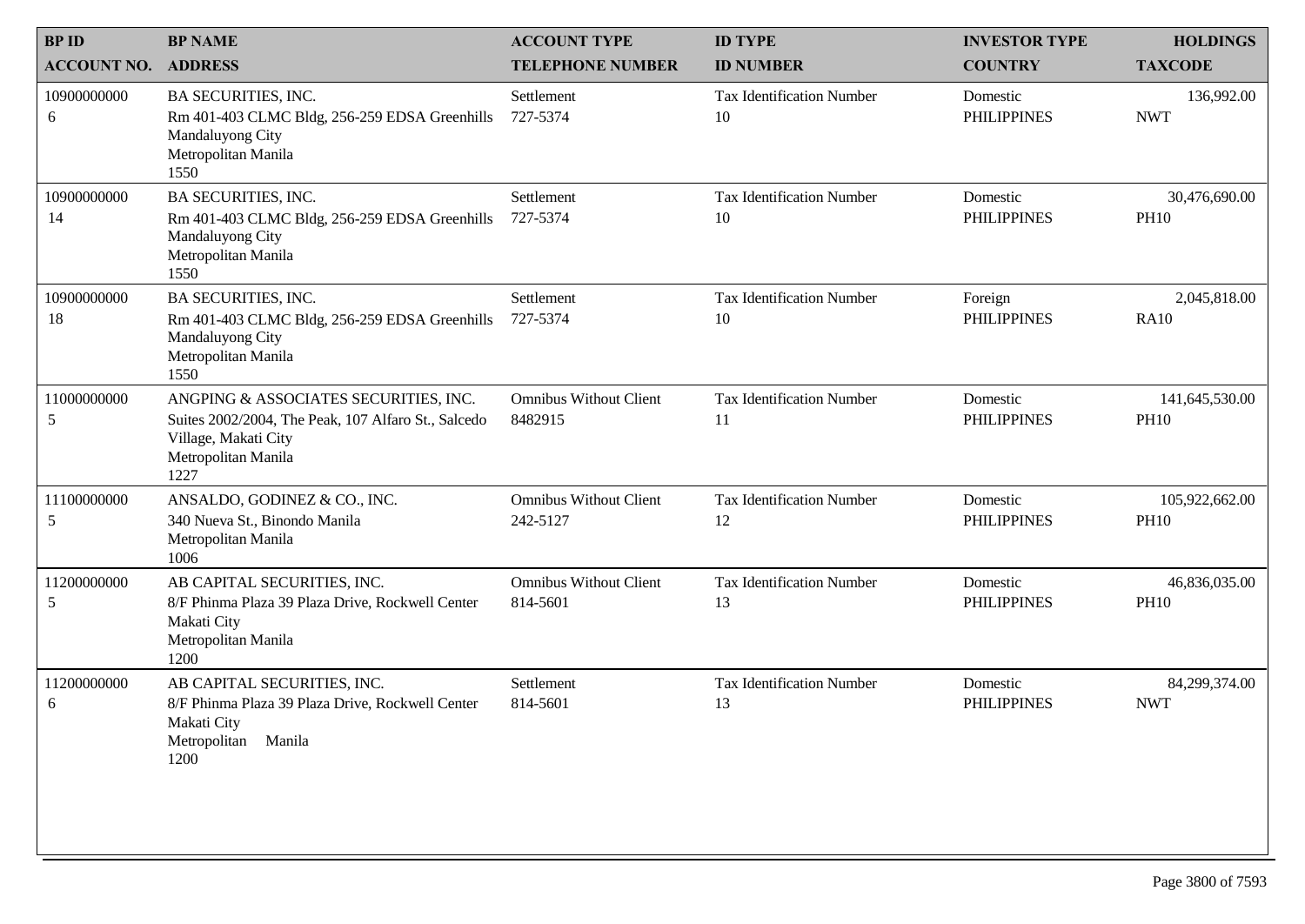| <b>BPID</b>        | <b>BP NAME</b>                                                                                                                                              | <b>ACCOUNT TYPE</b>                       | <b>ID TYPE</b>                         | <b>INVESTOR TYPE</b>           | <b>HOLDINGS</b>                 |
|--------------------|-------------------------------------------------------------------------------------------------------------------------------------------------------------|-------------------------------------------|----------------------------------------|--------------------------------|---------------------------------|
| <b>ACCOUNT NO.</b> | <b>ADDRESS</b>                                                                                                                                              | <b>TELEPHONE NUMBER</b>                   | <b>ID NUMBER</b>                       | <b>COUNTRY</b>                 | <b>TAXCODE</b>                  |
| 11200000000<br>14  | AB CAPITAL SECURITIES, INC.<br>8/F Phinma Plaza 39 Plaza Drive, Rockwell Center<br>Makati City<br>Metropolitan Manila<br>1200                               | Settlement<br>814-5601                    | <b>Tax Identification Number</b><br>13 | Domestic<br><b>PHILIPPINES</b> | 10,625,000.00<br><b>PH10</b>    |
| 11300000000<br>5   | SARANGANI SECURITIES, INC.<br>UNIT 2 D1 VERNIDA I CONDOMINIUM 120<br>AMORSOLO ST., LEGASPI VILLAGE, MAKATI<br><b>CITY</b><br>Manila<br>Metropolitan<br>1229 | <b>Omnibus Without Client</b><br>817-5806 | <b>Tax Identification Number</b><br>14 | Domestic<br><b>PHILIPPINES</b> | 2,000,000.00<br><b>PH10</b>     |
| 11500000000        | SB EQUITIES, INC.<br>18/F, Security Bank Centre 6776 Ayala Avenue,<br>Makati City<br>Metropolitan Manila<br>1226                                            | <b>Omnibus Without Client</b><br>8911037  | <b>Tax Identification Number</b><br>15 | Foreign<br><b>PHILIPPINES</b>  | 360,752,959.00<br>FMX1          |
| 11500000000<br>2   | SB EQUITIES, INC.<br>18/F, Security Bank Centre 6776 Ayala Avenue,<br>Makati City<br>Metropolitan Manila<br>1226                                            | Settlement<br>8911037                     | <b>Tax Identification Number</b><br>15 | Foreign<br><b>PHILIPPINES</b>  | 60,000,000.00<br>FMX1           |
| 11500000000<br>5   | SB EQUITIES, INC.<br>18/F, Security Bank Centre 6776 Ayala Avenue,<br>Makati City<br>Metropolitan<br>Manila<br>1226                                         | <b>Omnibus Without Client</b><br>8911037  | <b>Tax Identification Number</b><br>15 | Domestic<br><b>PHILIPPINES</b> | 232,082,059.00<br><b>PH10</b>   |
| 11600000000        | ASIA PACIFIC CAPITAL EQUITIES & SECURITIEOmnibus Without Client<br>CORP.                                                                                    |                                           | <b>Tax Identification Number</b>       | Domestic                       | 30,123,970.00                   |
| 5                  | 24/F Galleria Corporate Center EDSA corner Ortigas<br>Avenue, Pasig City<br>Metropolitan Manila<br>1605                                                     | 6345621 to 26                             | 16                                     | <b>PHILIPPINES</b>             | <b>PH10</b>                     |
| 11800000000<br>5   | ASIASEC EQUITIES, INC.<br>8/F Chatham House<br>116 Valero cor. V.A. Rufino Sts<br>Salcedo Village, Makati City 1227<br>Metropolitan Manila<br>1227          | <b>Omnibus Without Client</b><br>8937981  | <b>Tax Identification Number</b><br>18 | Domestic<br><b>PHILIPPINES</b> | 3,478,286,220.00<br><b>PH10</b> |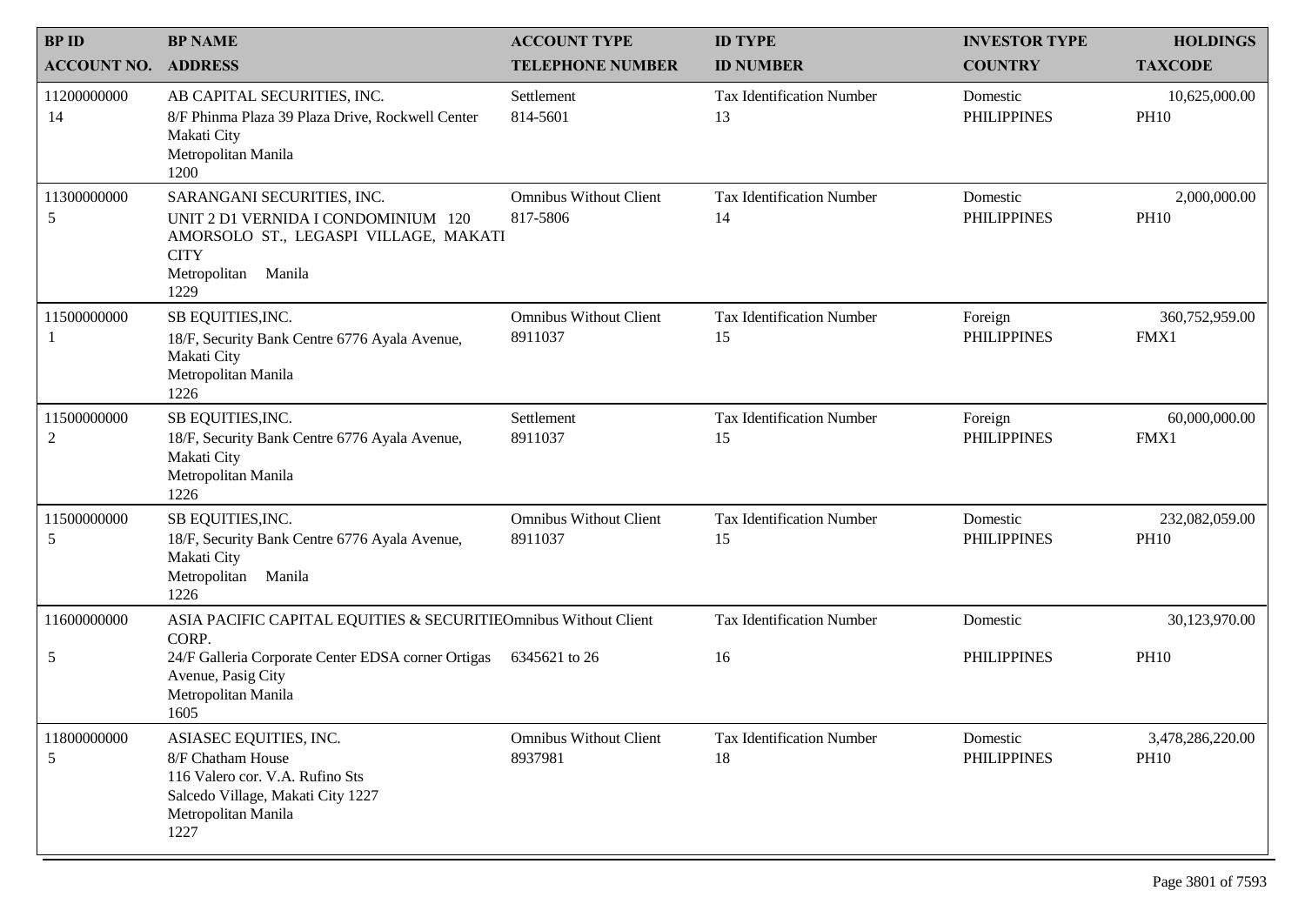| <b>BPID</b>        | <b>BP NAME</b>                                                                                                                               | <b>ACCOUNT TYPE</b>                          | <b>ID TYPE</b>                         | <b>INVESTOR TYPE</b>           | <b>HOLDINGS</b>               |
|--------------------|----------------------------------------------------------------------------------------------------------------------------------------------|----------------------------------------------|----------------------------------------|--------------------------------|-------------------------------|
| <b>ACCOUNT NO.</b> | <b>ADDRESS</b>                                                                                                                               | <b>TELEPHONE NUMBER</b>                      | <b>ID NUMBER</b>                       | <b>COUNTRY</b>                 | <b>TAXCODE</b>                |
| 11900000000<br>5   | ASTRA SECURITIES CORPORATION<br>Units 1204-1205 Ayala Tower One Ayala Ave. cor.<br>Paseo de Roxas Makati City<br>Metropolitan Manila<br>1200 | <b>Omnibus Without Client</b><br>848-6421/27 | <b>Tax Identification Number</b><br>19 | Domestic<br><b>PHILIPPINES</b> | 420,232,400.00<br><b>PH10</b> |
| 12000000000<br>5   | ATC SECURITIES, INC.<br>Unit 6f, 6th Floor 8101 Pearl Plaza, Pearl Drive Ortiga<br>Center, Pasig City<br>Metropolitan Manila<br>12           | <b>Omnibus Without Client</b><br>687-1768    | <b>Tax Identification Number</b><br>20 | Domestic<br><b>PHILIPPINES</b> | 2,810.00<br><b>PH10</b>       |
| 12100000003        | MACQUARIE CAPITAL SECURITIES (PHILIPPIN<br>INC.                                                                                              | Client                                       | <b>Tax Identification Number</b>       | Foreign                        | 2,706,319.00                  |
|                    | 22F 6750 AYALA AVENUE BUILDING AYALA<br><b>AVENUE MAKATI CITY</b><br>Metropolitan Manila<br>1226                                             | 857-0838                                     | 515                                    | <b>PHILIPPINES</b>             | <b>RA02</b>                   |
| 12200000000        | BELSON SECURITIES, INC.                                                                                                                      | <b>Omnibus Without Client</b>                | <b>Tax Identification Number</b>       | Domestic                       | 269,272,296.00                |
| 5                  | 4th Floor Belson House 271 Edsa, Mandaluyong City<br>Metropolitan Manila<br>1554                                                             | 724-7586loc21                                | 22                                     | <b>PHILIPPINES</b>             | <b>PH10</b>                   |
| 12200000000        | BELSON SECURITIES, INC.                                                                                                                      | Own                                          | <b>Tax Identification Number</b>       | Domestic                       | 328,437.00                    |
|                    | 4th Floor Belson House 271 Edsa, Mandaluyong City<br>Metropolitan Manila<br>1554                                                             | 724-7586loc21                                | 22                                     | <b>PHILIPPINES</b>             | <b>NWT</b>                    |
| 12300000000<br>5   | BENJAMIN CO CA & CO., INC.<br>Rm. 301 Downtown Ctr Bldg., 516 Quintin Paredes St 6345186<br>Binondo, Manila<br>Metropolitan Manila<br>1006   | <b>Omnibus Without Client</b>                | <b>Tax Identification Number</b><br>23 | Domestic<br><b>PHILIPPINES</b> | 4,746,352.00<br><b>PH10</b>   |
| 12300000000<br>7   | BENJAMIN CO CA & CO., INC.<br>Rm. 301 Downtown Ctr Bldg., 516 Quintin Paredes St 6345186<br>Binondo, Manila<br>Metropolitan Manila<br>1006   | Own                                          | <b>Tax Identification Number</b><br>23 | Domestic<br><b>PHILIPPINES</b> | 18,889.00<br><b>NWT</b>       |
| 12400000000<br>5   | <b>B. H. CHUA SECURITIES CORPORATION</b><br>872 G. Araneta Avenue, Quezon City<br>Metropolitan Manila<br>1135                                | <b>Omnibus Without Client</b><br>412-3444    | <b>Tax Identification Number</b><br>24 | Domestic<br><b>PHILIPPINES</b> | 135,833,000.00<br><b>PH10</b> |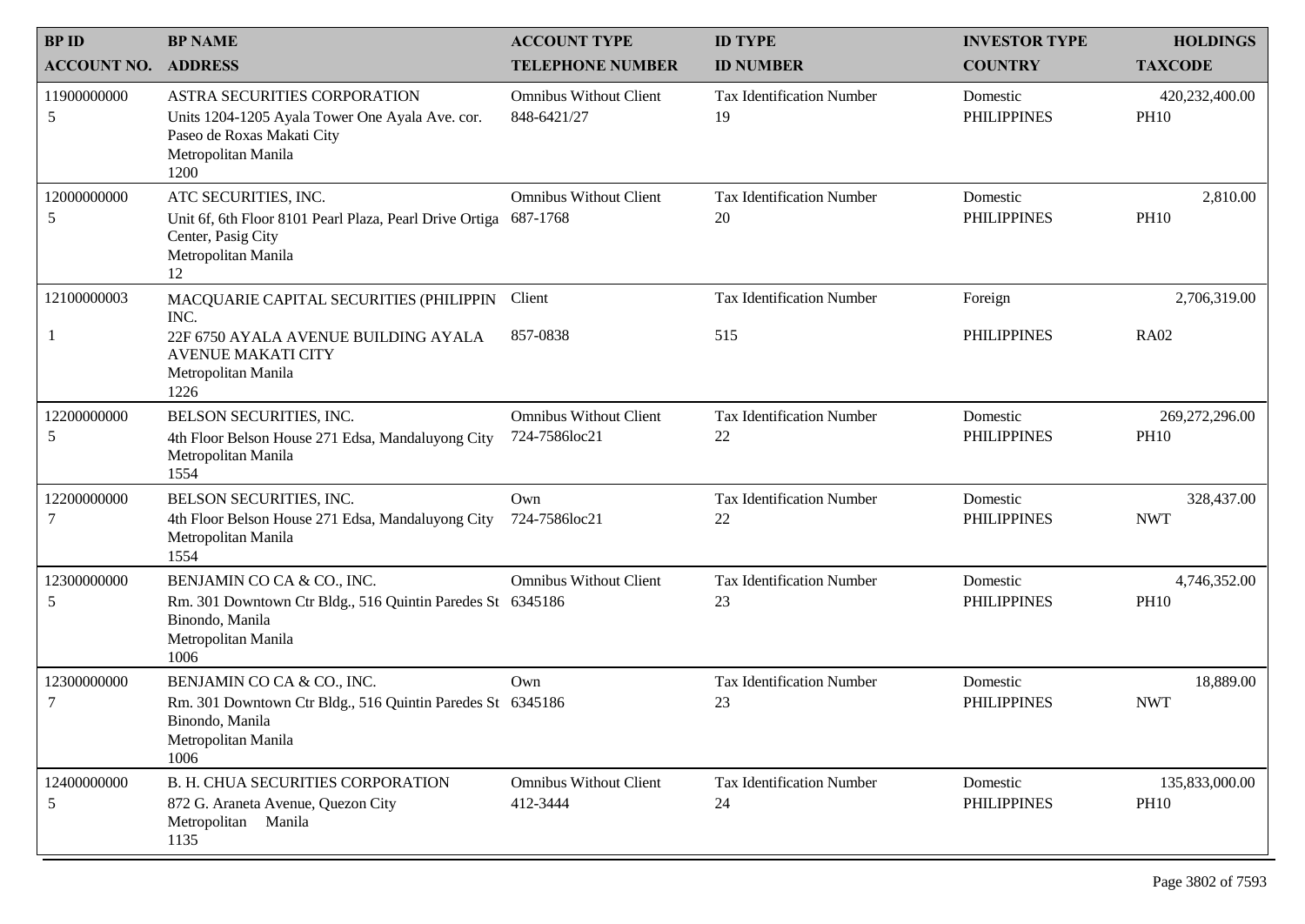| <b>BPID</b>        | <b>BP NAME</b>                                                                                                                                           | <b>ACCOUNT TYPE</b>                          | <b>ID TYPE</b>                         | <b>INVESTOR TYPE</b>           | <b>HOLDINGS</b>               |
|--------------------|----------------------------------------------------------------------------------------------------------------------------------------------------------|----------------------------------------------|----------------------------------------|--------------------------------|-------------------------------|
| <b>ACCOUNT NO.</b> | <b>ADDRESS</b>                                                                                                                                           | <b>TELEPHONE NUMBER</b>                      | <b>ID NUMBER</b>                       | <b>COUNTRY</b>                 | <b>TAXCODE</b>                |
| 12400000000<br>7   | <b>B. H. CHUA SECURITIES CORPORATION</b><br>872 G. Araneta Avenue, Quezon City<br>Metropolitan Manila<br>1135                                            | Own<br>412-3444                              | <b>Tax Identification Number</b><br>24 | Domestic<br><b>PHILIPPINES</b> | 2,800.00<br><b>NWT</b>        |
| 12500000000<br>5   | <b>JAKA SECURITIES CORP.</b><br>Unit 814, Ayala Tower I Ayala Ave., Makati City<br>Metropolitan Manila<br>1226                                           | <b>Omnibus Without Client</b><br>8487123     | <b>Tax Identification Number</b><br>25 | Domestic<br><b>PHILIPPINES</b> | 43,540,000.00<br><b>PH10</b>  |
| 12500000000<br>6   | <b>JAKA SECURITIES CORP.</b><br>Unit 814, Ayala Tower I Ayala Ave., Makati City<br>Metropolitan Manila<br>1226                                           | Settlement<br>8487123                        | <b>Tax Identification Number</b><br>25 | Domestic<br><b>PHILIPPINES</b> | 5,490,000.00<br><b>NWT</b>    |
| 12600000000<br>1   | BPI SECURITIES CORPORATION<br>8/F BPI Head Office Bldg., Ayala Ave., cor. Paseo de<br>Roxas Makati City<br>Metropolitan Manila<br>1226                   | <b>Omnibus Without Client</b><br>8196535     | <b>Tax Identification Number</b><br>26 | Foreign<br><b>PHILIPPINES</b>  | 21,560,000.00<br>FMX1         |
| 12600000000<br>5   | <b>BPI SECURITIES CORPORATION</b><br>8/F BPI Head Office Bldg., Ayala Ave., cor. Paseo de<br>Roxas Makati City<br>Metropolitan Manila<br>1226            | <b>Omnibus Without Client</b><br>8196535     | <b>Tax Identification Number</b><br>26 | Domestic<br><b>PHILIPPINES</b> | 347,722,398.00<br><b>PH10</b> |
| 12800000000<br>5   | CAMPOS, LANUZA & COMPANY, INC.<br>Unit 2003B East Tower, PSE Center Exchange Road,<br>Ortigas Center Pasig City<br>Metropolitan Manila<br>1605           | <b>Omnibus Without Client</b><br>634-6881/87 | <b>Tax Identification Number</b><br>27 | Domestic<br><b>PHILIPPINES</b> | 31,780,378.00<br><b>PH10</b>  |
| 12800000000<br>7   | CAMPOS, LANUZA & COMPANY, INC.<br>Unit 2003B East Tower, PSE Center Exchange Road,<br>Ortigas Center Pasig City<br>Metropolitan Manila<br>1605           | Own<br>634-6881/87                           | <b>Tax Identification Number</b><br>27 | Domestic<br><b>PHILIPPINES</b> | 1,000,000.00<br><b>NWT</b>    |
| 12900000000<br>5   | SINCERE SECURITIES CORPORATION<br>1203-A East Tower, PSE Centre, Exchange Road,<br>Ortigas Center, Pasig City<br>Metropolitan Manila<br>$\boldsymbol{0}$ | <b>Omnibus Without Client</b><br>638-3549    | <b>Tax Identification Number</b><br>28 | Domestic<br><b>PHILIPPINES</b> | 8,000,000.00<br><b>PH10</b>   |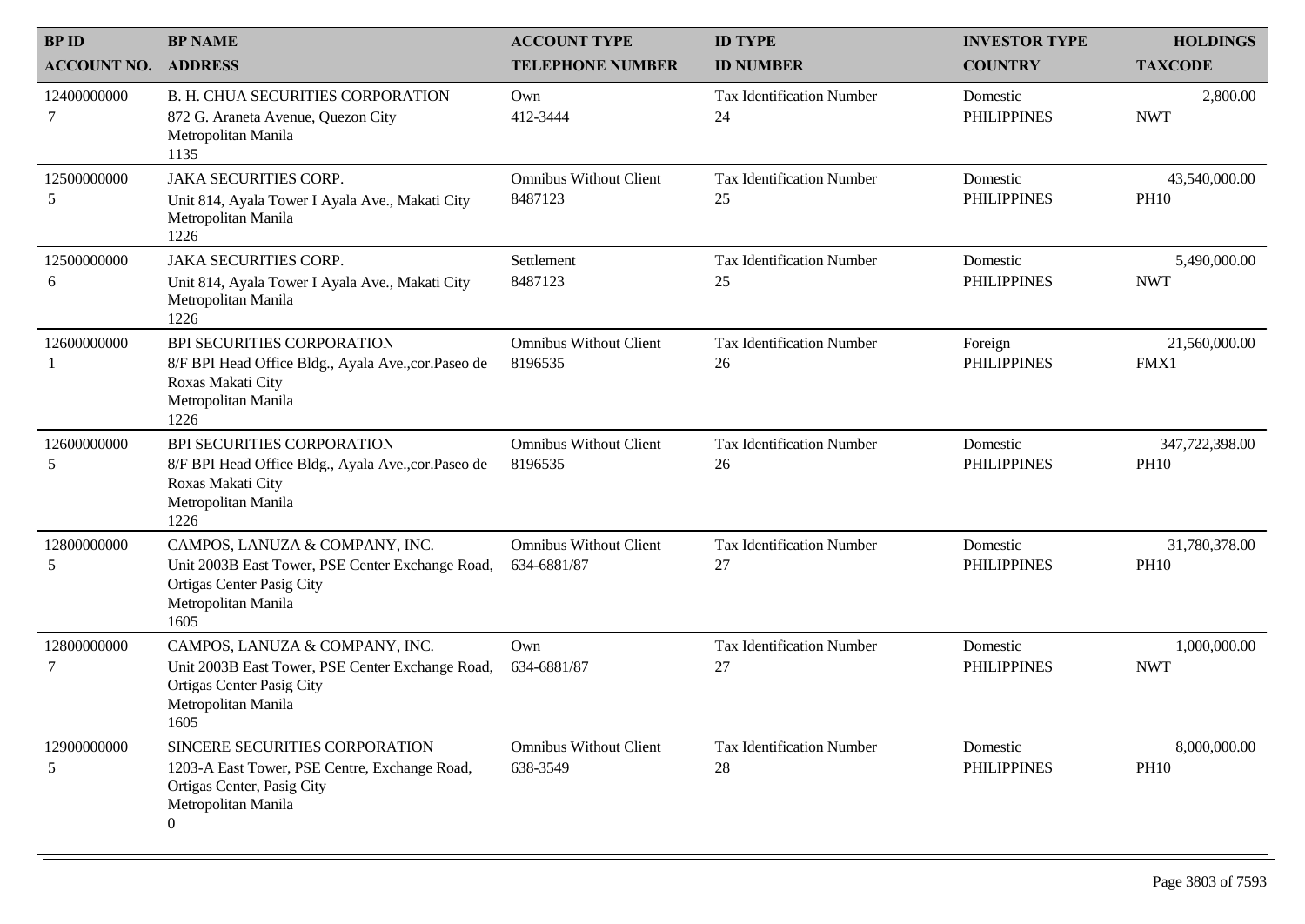| <b>BPID</b>        | <b>BP NAME</b>                                                                                                                                  | <b>ACCOUNT TYPE</b>                       | <b>ID TYPE</b>                         | <b>INVESTOR TYPE</b>           | <b>HOLDINGS</b>               |
|--------------------|-------------------------------------------------------------------------------------------------------------------------------------------------|-------------------------------------------|----------------------------------------|--------------------------------|-------------------------------|
| <b>ACCOUNT NO.</b> | <b>ADDRESS</b>                                                                                                                                  | <b>TELEPHONE NUMBER</b>                   | <b>ID NUMBER</b>                       | <b>COUNTRY</b>                 | <b>TAXCODE</b>                |
| 13100000000<br>5   | PCIB SECURITIES, INC.<br>8/F PCIB Tower 2, Dela Costa St., Makati City<br>Metropolitan Manila<br>1002                                           | <b>Omnibus Without Client</b><br>8912028  | <b>Tax Identification Number</b><br>30 | Domestic<br><b>PHILIPPINES</b> | 30,245,150.00<br><b>PH10</b>  |
| 13100000000<br>6   | PCIB SECURITIES, INC.<br>8/F PCIB Tower 2, Dela Costa St., Makati City<br>Metropolitan Manila<br>1002                                           | Settlement<br>8912028                     | <b>Tax Identification Number</b><br>30 | Domestic<br><b>PHILIPPINES</b> | 1,720,000.00<br><b>NWT</b>    |
| 13300000000<br>5   | CITISECURITIES, INC.<br>Rm. 2701-B Tektite Tower Center Exchange Rd, Pasi<br>City<br>Metropolitan Manila<br>1600                                | <b>Omnibus Without Client</b><br>635-5735 | <b>Tax Identification Number</b><br>31 | Domestic<br><b>PHILIPPINES</b> | 34,222,599.00<br><b>PH10</b>  |
| 13300000000<br>7   | CITISECURITIES, INC.<br>Rm. 2701-B Tektite Tower Center Exchange Rd, Pasi<br>City<br>Metropolitan Manila<br>1600                                | Own<br>635-5735                           | <b>Tax Identification Number</b><br>31 | Domestic<br><b>PHILIPPINES</b> | 11,501,954.00<br><b>NWT</b>   |
| 13600000000<br>5   | TRITON SECURITIES CORP.<br>26/F LKG Tower, 6801 Ayala Avenue Makati City<br>Metropolitan Manila<br>$\Omega$                                     | <b>Omnibus Without Client</b><br>5238311  | <b>Tax Identification Number</b><br>34 | Domestic<br><b>PHILIPPINES</b> | 125,604,999.00<br><b>PH10</b> |
| 14000000000        | IGC SECURITIES INC.<br>Suite 1006, Tower I & Exchange Plaza Ayala Triangle 816-39-86<br>Ayala Avenue Makati City<br>Metropolitan Manila<br>1200 | <b>Omnibus Without Client</b>             | <b>Tax Identification Number</b><br>38 | Foreign<br><b>PHILIPPINES</b>  | 500,000.00<br>FMX1            |
| 14000000000<br>5   | IGC SECURITIES INC.<br>Suite 1006, Tower I & Exchange Plaza Ayala Triangle 816-39-86<br>Ayala Avenue Makati City<br>Metropolitan Manila<br>1200 | <b>Omnibus Without Client</b>             | <b>Tax Identification Number</b><br>38 | Domestic<br><b>PHILIPPINES</b> | 115,884,663.00<br><b>PH10</b> |
| 14000000000<br>7   | IGC SECURITIES INC.<br>Suite 1006, Tower I & Exchange Plaza Ayala Triangle 816-39-86<br>Ayala Avenue Makati City<br>Metropolitan Manila<br>1200 | Own                                       | <b>Tax Identification Number</b><br>38 | Domestic<br><b>PHILIPPINES</b> | 85,445,215.00<br><b>NWT</b>   |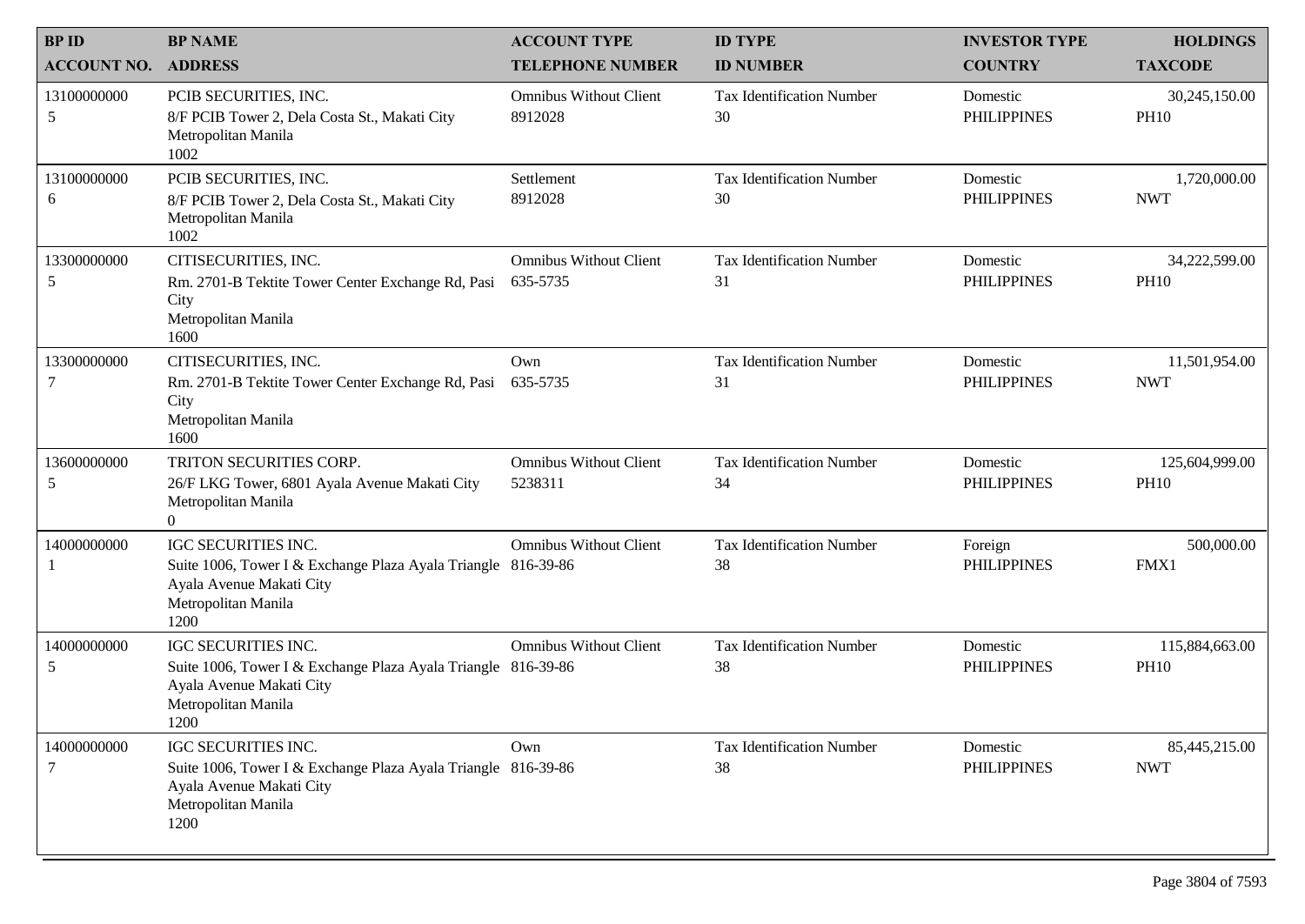| <b>BPID</b>           | <b>BP NAME</b>                                                                                                                                                   | <b>ACCOUNT TYPE</b>                          | <b>ID TYPE</b>                         | <b>INVESTOR TYPE</b>           | <b>HOLDINGS</b>               |
|-----------------------|------------------------------------------------------------------------------------------------------------------------------------------------------------------|----------------------------------------------|----------------------------------------|--------------------------------|-------------------------------|
| <b>ACCOUNT NO.</b>    | <b>ADDRESS</b>                                                                                                                                                   | <b>TELEPHONE NUMBER</b>                      | <b>ID NUMBER</b>                       | <b>COUNTRY</b>                 | <b>TAXCODE</b>                |
| 14100000000<br>5      | <b>CUALOPING SECURITIES CORPORATION</b><br>Suite 1801 Tytana Centre Condominium Plaza Lorenz 241-0262<br>Ruiz, Binondo, Manila<br>Metropolitan<br>Manila<br>1006 | <b>Omnibus Without Client</b>                | <b>Tax Identification Number</b><br>39 | Domestic<br><b>PHILIPPINES</b> | 35,404,775.00<br><b>PH10</b>  |
| 14200000000<br>14     | DBP-DAIWA CAPITAL MARKETS PHILPPINES,<br>INC.<br>18/F Citibank Tower 8741 Paseo de Roxas Makati Cit 813-73-44<br>Metropolitan Manila<br>1200                     | Settlement                                   | <b>Tax Identification Number</b><br>40 | Domestic<br><b>PHILIPPINES</b> | 12,868,750.00<br><b>PH10</b>  |
| 14300000000<br>5      | DAVID GO SECURITIES CORP.<br>Rm. 309 Federation Center Bldg. Muelle de Binondo,<br>Binondo, Manila<br>Metropolitan Manila<br>1006                                | <b>Omnibus Without Client</b><br>242-2379    | <b>Tax Identification Number</b><br>41 | Domestic<br><b>PHILIPPINES</b> | 681,525,388.00<br><b>PH10</b> |
| 14500000000<br>5      | DIVERSIFIED SECURITIES, INC.<br>5/F PDCP Bank Centre, Herrera cor. Alfaro Sts.,<br>Salcedo Village, Makati City<br>Metropolitan Manila<br>1600                   | <b>Omnibus Without Client</b><br>634-6630/31 | <b>Tax Identification Number</b><br>43 | Domestic<br><b>PHILIPPINES</b> | 3,954,250.00<br><b>PH10</b>   |
| 14500000000<br>6      | DIVERSIFIED SECURITIES, INC.<br>5/F PDCP Bank Centre, Herrera cor. Alfaro Sts.,<br>Salcedo Village, Makati City<br>Metropolitan Manila<br>1600                   | Settlement<br>634-6630/31                    | <b>Tax Identification Number</b><br>43 | Domestic<br><b>PHILIPPINES</b> | 6,896,925.00<br><b>NWT</b>    |
| 14700000000           | E. CHUA CHIACO SECURITIES, INC.<br>113 Renta St., Binondo, Manila<br>Metropolitan Manila<br>1006                                                                 | <b>Omnibus Without Client</b><br>242-5145    | <b>Tax Identification Number</b><br>45 | Foreign<br><b>PHILIPPINES</b>  | 1,000,000.00<br>FMX1          |
| 14700000000<br>5      | E. CHUA CHIACO SECURITIES, INC.<br>113 Renta St., Binondo, Manila<br>Metropolitan Manila<br>1006                                                                 | <b>Omnibus Without Client</b><br>242-5145    | <b>Tax Identification Number</b><br>45 | Domestic<br><b>PHILIPPINES</b> | 95,901,583.00<br><b>PH10</b>  |
| 14700000000<br>$\tau$ | E. CHUA CHIACO SECURITIES, INC.<br>113 Renta St., Binondo, Manila<br>Metropolitan Manila<br>1006                                                                 | Own<br>242-5145                              | <b>Tax Identification Number</b><br>45 | Domestic<br><b>PHILIPPINES</b> | 4,272.00<br><b>NWT</b>        |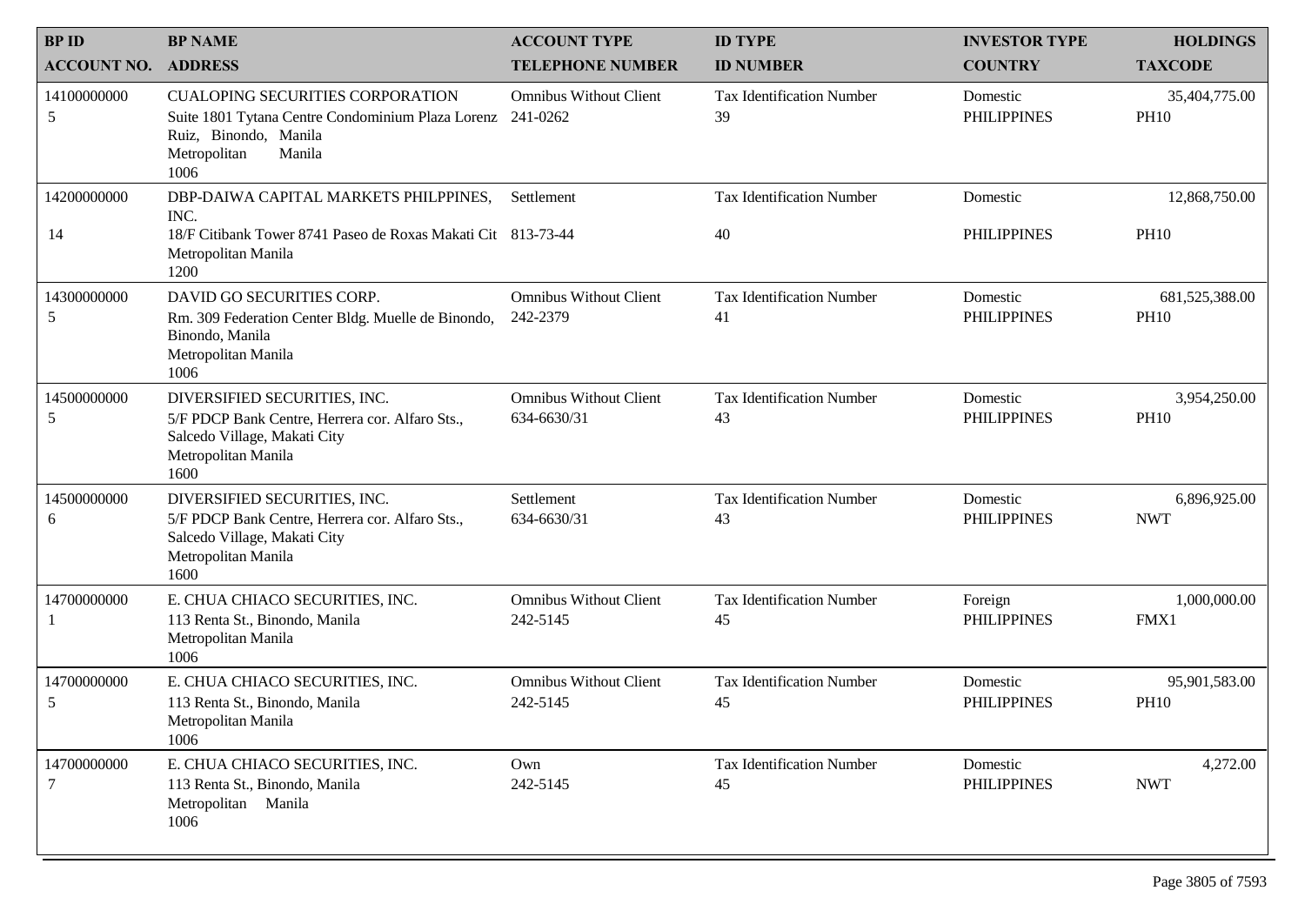| <b>BPID</b>                | <b>BP NAME</b>                                                                                                                                          | <b>ACCOUNT TYPE</b>                          | <b>ID TYPE</b>                         | <b>INVESTOR TYPE</b>           | <b>HOLDINGS</b>              |
|----------------------------|---------------------------------------------------------------------------------------------------------------------------------------------------------|----------------------------------------------|----------------------------------------|--------------------------------|------------------------------|
| <b>ACCOUNT NO. ADDRESS</b> |                                                                                                                                                         | <b>TELEPHONE NUMBER</b>                      | <b>ID NUMBER</b>                       | <b>COUNTRY</b>                 | <b>TAXCODE</b>               |
| 14700000000<br>18          | E. CHUA CHIACO SECURITIES, INC.<br>113 Renta St., Binondo, Manila<br>Metropolitan Manila<br>1006                                                        | Settlement<br>242-5145                       | <b>Tax Identification Number</b><br>45 | Foreign<br><b>PHILIPPINES</b>  | 5,005,000.00<br><b>RA10</b>  |
| 14800000000<br>5           | EQUITABLE SECURIITES (PHILS.) INC.<br>3/F Cacho-Gonzalez Bldg, Aguirre cor. Trasierra St,<br>Legaspi Village Makati City<br>Metropolitan Manila<br>1229 | <b>Omnibus Without Client</b><br>810-4801/04 | <b>Tax Identification Number</b><br>46 | Domestic<br><b>PHILIPPINES</b> | 2,044,756.00<br><b>PH10</b>  |
| 14900000000<br>5           | EAST WEST CAPITAL CORPORATION<br>2/F U-Bix Building 1331 Angono St., Makati City<br>Metropolitan Manila<br>1208                                         | <b>Omnibus Without Client</b><br>891-98901   | <b>Tax Identification Number</b><br>47 | Domestic<br><b>PHILIPPINES</b> | 192,434.00<br><b>PH10</b>    |
| 15000000000                | EASTERN SECURITIES DEVELOPMENT<br><b>CORPORATION</b>                                                                                                    | <b>Omnibus Without Client</b>                | <b>Tax Identification Number</b>       | Domestic                       | 155,166,863.00               |
| 5                          | 1701 Tytana Ctr. Bldg, Binondo, Manila<br>Metropolitan Manila<br>1006                                                                                   | 242-4006/11                                  | 48                                     | <b>PHILIPPINES</b>             | <b>PH10</b>                  |
| 15300000000                | EQUITIWORLD SECURITIES, INC.<br>807-809 Philippine Stock Exchange Ayala Tower 1,<br>Ayala Avenue Makati City<br>Metropolitan Manila<br>1226             | <b>Omnibus Without Client</b><br>848-5401/09 | <b>Tax Identification Number</b><br>51 | Foreign<br><b>PHILIPPINES</b>  | 540,000.00<br>FMX1           |
| 15300000000<br>5           | EQUITIWORLD SECURITIES, INC.<br>807-809 Philippine Stock Exchange Ayala Tower 1,<br>Ayala Avenue Makati City<br>Metropolitan Manila<br>1226             | <b>Omnibus Without Client</b><br>848-5401/09 | <b>Tax Identification Number</b><br>51 | Domestic<br><b>PHILIPPINES</b> | 63,434,990.00<br><b>PH10</b> |
| 15300000000<br>7           | EQUITIWORLD SECURITIES, INC.<br>807-809 Philippine Stock Exchange Ayala Tower 1,<br>Ayala Avenue Makati City<br>Metropolitan Manila<br>1226             | Own<br>848-5401/09                           | <b>Tax Identification Number</b><br>51 | Domestic<br><b>PHILIPPINES</b> | 5,380,000.00<br><b>NWT</b>   |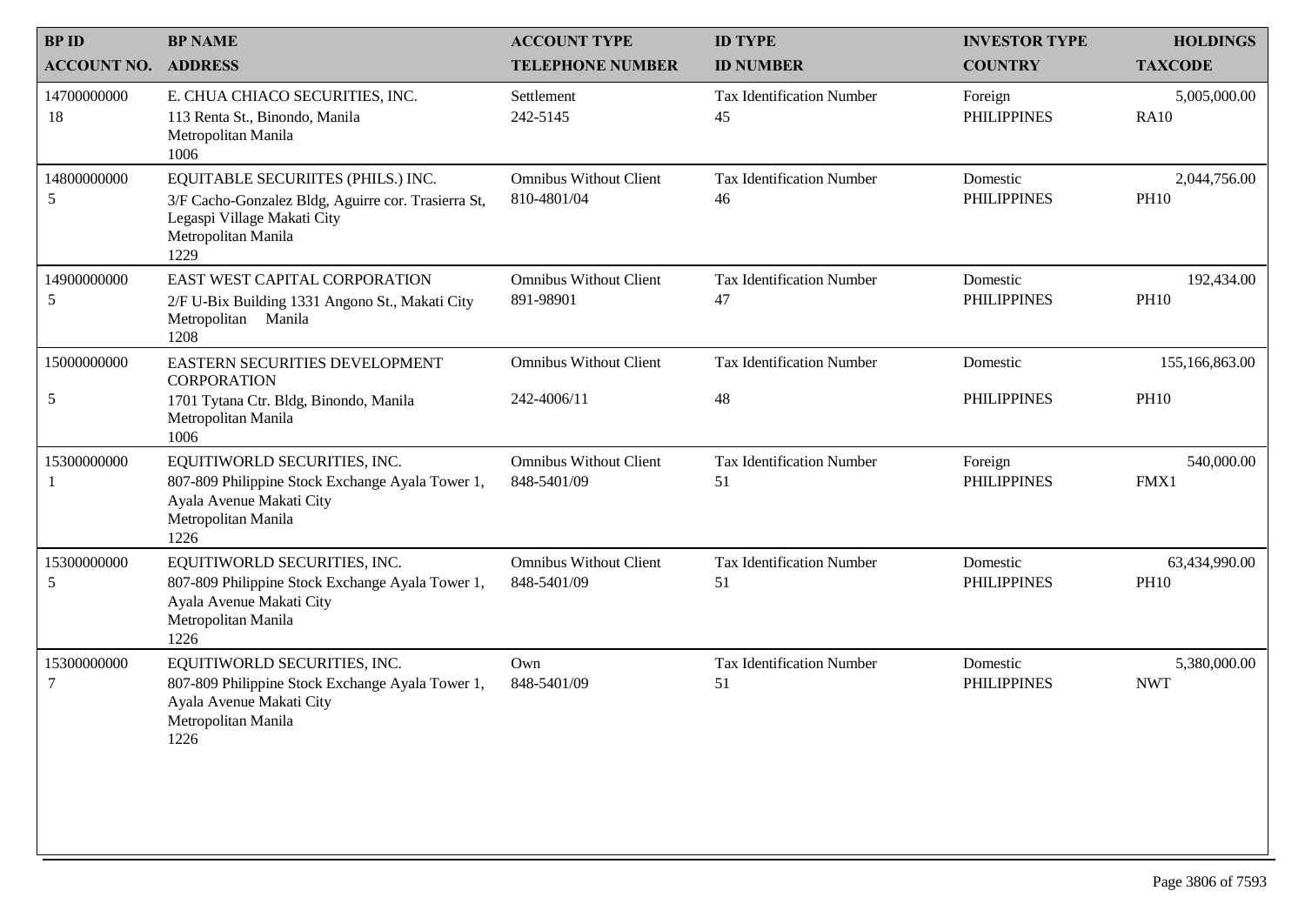| <b>BPID</b>           | <b>BP NAME</b>                                                                                                                                                                                                    | <b>ACCOUNT TYPE</b>                          | <b>ID TYPE</b>                         | <b>INVESTOR TYPE</b>           | <b>HOLDINGS</b>                 |
|-----------------------|-------------------------------------------------------------------------------------------------------------------------------------------------------------------------------------------------------------------|----------------------------------------------|----------------------------------------|--------------------------------|---------------------------------|
| <b>ACCOUNT NO.</b>    | <b>ADDRESS</b>                                                                                                                                                                                                    | <b>TELEPHONE NUMBER</b>                      | <b>ID NUMBER</b>                       | <b>COUNTRY</b>                 | <b>TAXCODE</b>                  |
| 15400000000<br>5      | EVERGREEN STOCK BROKERAGE & SEC., INC. Omnibus Without Client<br>Suite 606 - 607, 6th Floor, Tower One Phil. Stock<br>Exchange Plaza, Ayala Triangle, Ayala Ave. Makati<br>City<br>Metropolitan<br>Manila<br>1200 | 891-9451                                     | <b>Tax Identification Number</b><br>52 | Domestic<br><b>PHILIPPINES</b> | 247,572,466.00<br><b>PH10</b>   |
| 15400000000<br>7      | EVERGREEN STOCK BROKERAGE & SEC., INC. Own<br>Suite 606 - 607, 6th Floor, Tower One Phil. Stock<br>Exchange Plaza, Ayala Triangle, Ayala Ave. Makati<br>City<br>Metropolitan Manila<br>1200                       | 891-9451                                     | <b>Tax Identification Number</b><br>52 | Domestic<br><b>PHILIPPINES</b> | 96,947.00<br><b>NWT</b>         |
| 15700000000<br>5      | FIRST ORIENT SECURITIES, INC.<br>Unit 1201 Ayala Triangle Tower One Ayala Avenue,<br>Makati City<br>Metropolitan Manila<br>1226                                                                                   | <b>Omnibus Without Client</b><br>891-9240/45 | <b>Tax Identification Number</b><br>55 | Domestic<br><b>PHILIPPINES</b> | 3,077,500.00<br><b>PH10</b>     |
| 16100000000<br>5      | FRANCISCO ORTIGAS SECURITIES, INC.<br>10/F Ortigas Bldg. Ortigas Ave, Pasig City<br>Metropolitan Manila<br>1600                                                                                                   | <b>Omnibus Without Client</b><br>631-26-74   | <b>Tax Identification Number</b><br>59 | Domestic<br><b>PHILIPPINES</b> | 15,068,698.00<br><b>PH10</b>    |
| 16100000000<br>18     | FRANCISCO ORTIGAS SECURITIES, INC.<br>10/F Ortigas Bldg. Ortigas Ave, Pasig City<br>Metropolitan Manila<br>1600                                                                                                   | Settlement<br>631-26-74                      | <b>Tax Identification Number</b><br>59 | Foreign<br><b>PHILIPPINES</b>  | 1,000,000.00<br><b>RA10</b>     |
| 16200000000           | F. YAP SECURITIES, INC.<br>Unit 2301 PSE Center (East Tower) Exchange Rd.,<br><b>Ortigas Center Pasig City</b><br>Metropolitan Manila<br>1603                                                                     | <b>Omnibus Without Client</b><br>635-4126    | <b>Tax Identification Number</b><br>60 | Foreign<br><b>PHILIPPINES</b>  | 45,536,727.00<br>FMX1           |
| 16200000000<br>$\leq$ | F. YAP SECURITIES, INC.<br>Unit 2301 PSE Center (East Tower) Exchange Rd.,<br><b>Ortigas Center Pasig City</b><br>Metropolitan Manila<br>1603                                                                     | <b>Omnibus Without Client</b><br>635-4126    | <b>Tax Identification Number</b><br>60 | Domestic<br><b>PHILIPPINES</b> | 1,186,217,484.00<br><b>PH10</b> |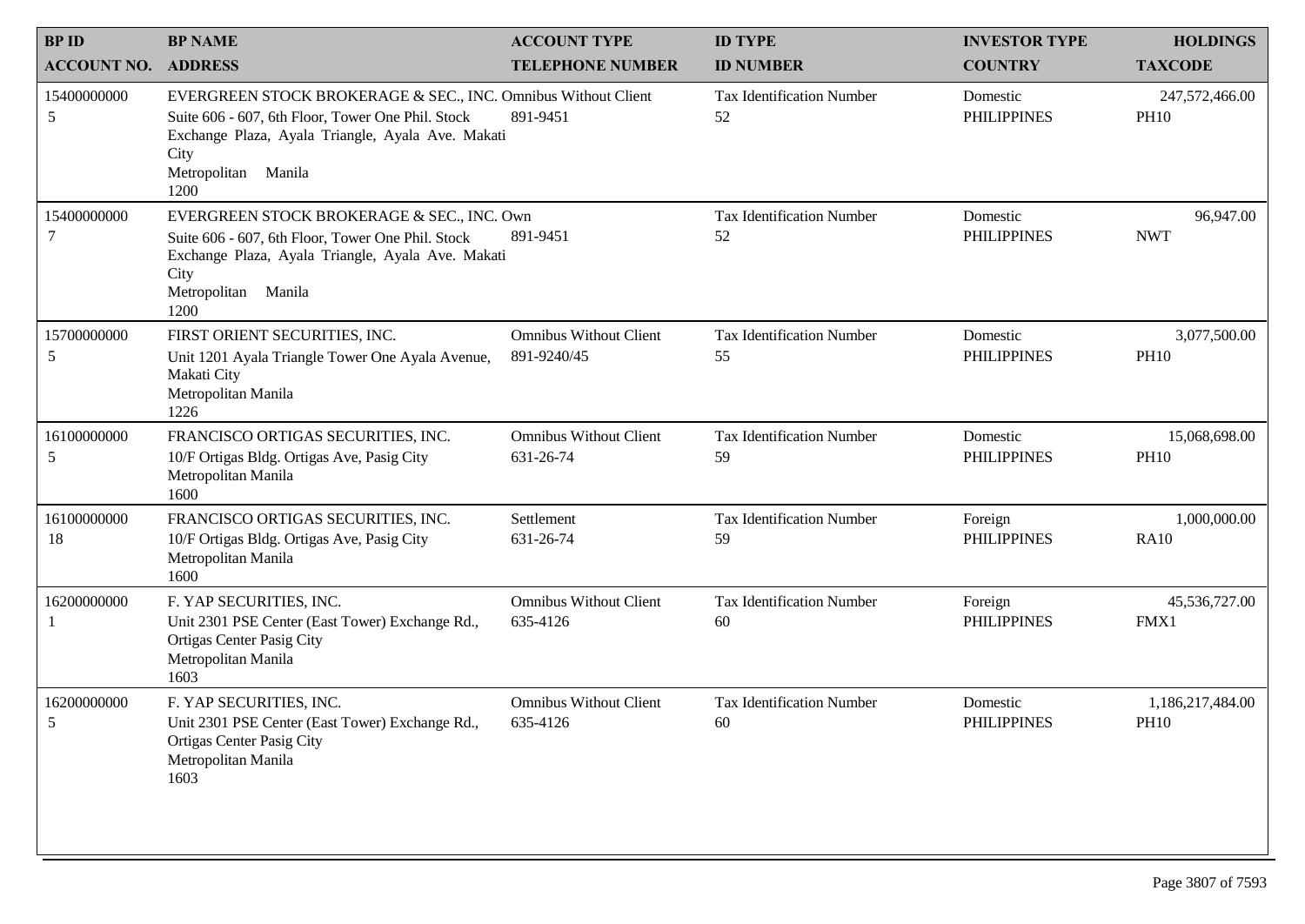| <b>BPID</b>        | <b>BP NAME</b>                                                                                                                                        | <b>ACCOUNT TYPE</b>                       | <b>ID TYPE</b>                         | <b>INVESTOR TYPE</b>           | <b>HOLDINGS</b>               |
|--------------------|-------------------------------------------------------------------------------------------------------------------------------------------------------|-------------------------------------------|----------------------------------------|--------------------------------|-------------------------------|
| <b>ACCOUNT NO.</b> | <b>ADDRESS</b>                                                                                                                                        | <b>TELEPHONE NUMBER</b>                   | <b>ID NUMBER</b>                       | <b>COUNTRY</b>                 | <b>TAXCODE</b>                |
| 16200000000<br>18  | F. YAP SECURITIES, INC.<br>Unit 2301 PSE Center (East Tower) Exchange Rd.,<br><b>Ortigas Center Pasig City</b><br>Metropolitan Manila<br>1603         | Settlement<br>635-4126                    | <b>Tax Identification Number</b><br>60 | Foreign<br><b>PHILIPPINES</b>  | 233,999,467.00<br><b>RA10</b> |
| 16700000000<br>5   | AURORA SECURITIES, INC.<br>UNIT 2405A WEST TOWER PHILIPPINE STOCK<br>EXCHANGE CENTRE ORTIGAS, PASIG CITY<br>Metropolitan Manila<br>1605               | <b>Omnibus Without Client</b><br>633-5892 | <b>Tax Identification Number</b><br>64 | Domestic<br><b>PHILIPPINES</b> | 18,400,000.00<br><b>PH10</b>  |
| 16800000000<br>5   | GLOBALINKS SECURITIES & STOCKS, INC.<br>#706 Ayala Tower One Ayala Avenue Cor. Paseo de<br>Roxas St. Makati City<br>Metropolitan Manila<br>1226       | <b>Omnibus Without Client</b><br>759-4136 | <b>Tax Identification Number</b><br>65 | Domestic<br><b>PHILIPPINES</b> | 120,003,572.00<br><b>PH10</b> |
| 16800000000<br>6   | GLOBALINKS SECURITIES & STOCKS, INC.<br>#706 Ayala Tower One Ayala Avenue Cor. Paseo de<br>Roxas St. Makati City<br>Metropolitan Manila<br>1226       | Settlement<br>759-4136                    | <b>Tax Identification Number</b><br>65 | Domestic<br><b>PHILIPPINES</b> | 200,000.00<br><b>NWT</b>      |
| 16800000000<br>7   | GLOBALINKS SECURITIES & STOCKS, INC.<br>#706 Ayala Tower One Ayala Avenue Cor. Paseo de<br>Roxas St. Makati City<br>Metropolitan Manila<br>1226       | Own<br>759-4136                           | <b>Tax Identification Number</b><br>65 | Domestic<br><b>PHILIPPINES</b> | 547.00<br><b>NWT</b>          |
| 16900000000<br>5   | JSG SECURITIES, INC.<br>4th Floor, A&T Building, 244 Escolta Street, Binondo 2429414<br>Manila<br>Metropolitan Manila<br>1006                         | <b>Omnibus Without Client</b>             | <b>Tax Identification Number</b><br>66 | Domestic<br><b>PHILIPPINES</b> | 31,558,172.00<br><b>PH10</b>  |
| 17000000000<br>5   | <b>GOLDSTAR SECURITIES, INC.</b><br>2201-B East Tower, PSE Centre Exchange Rd, Ortiga 633-7485/86<br>Center Pasig City<br>Metropolitan Manila<br>1600 | <b>Omnibus Without Client</b>             | <b>Tax Identification Number</b><br>67 | Domestic<br><b>PHILIPPINES</b> | 92,998,605.00<br><b>PH10</b>  |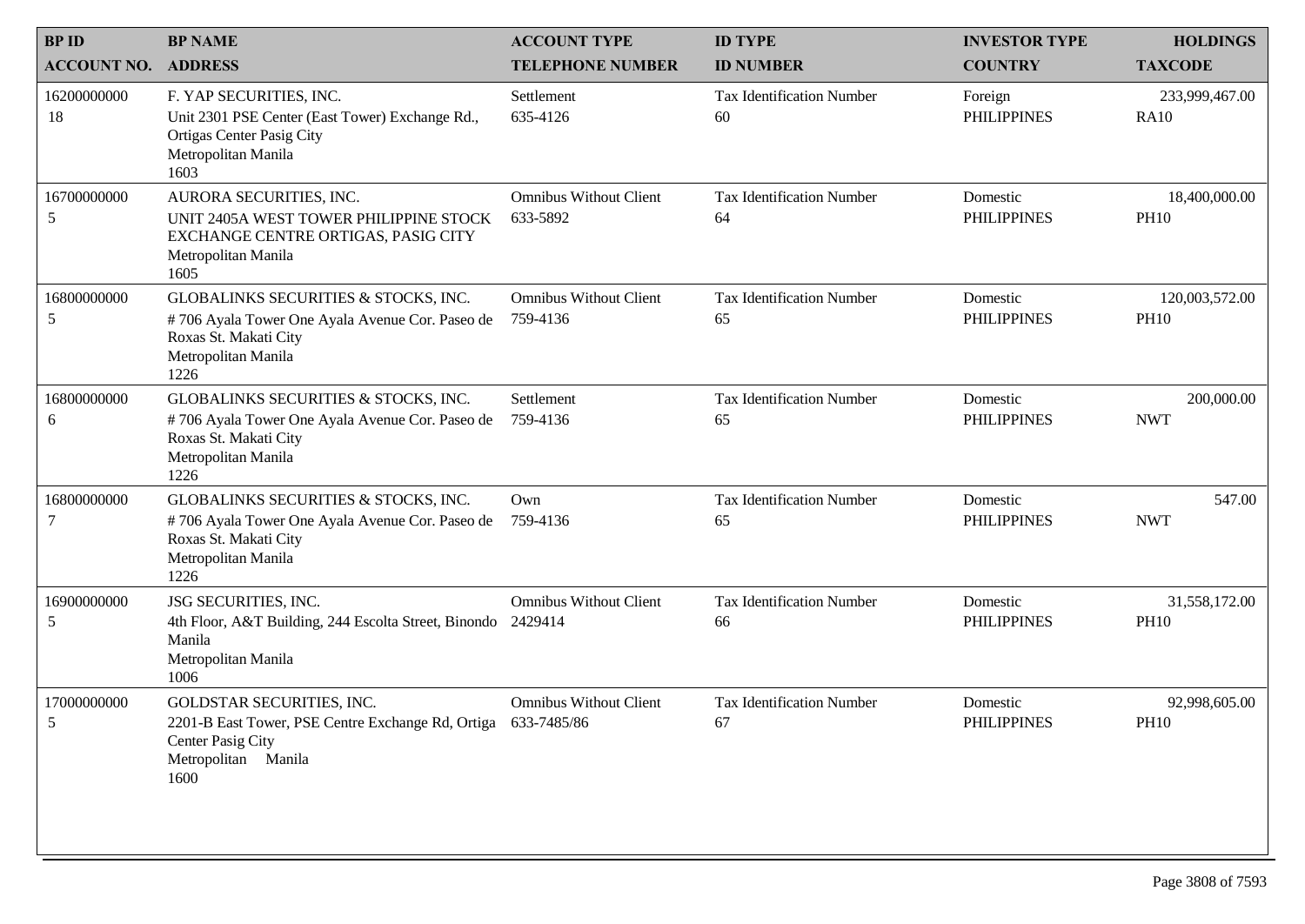| <b>BPID</b>        | <b>BP NAME</b>                                                                                                                                               | <b>ACCOUNT TYPE</b>                       | <b>ID TYPE</b>                         | <b>INVESTOR TYPE</b>           | <b>HOLDINGS</b>               |
|--------------------|--------------------------------------------------------------------------------------------------------------------------------------------------------------|-------------------------------------------|----------------------------------------|--------------------------------|-------------------------------|
| <b>ACCOUNT NO.</b> | <b>ADDRESS</b>                                                                                                                                               | <b>TELEPHONE NUMBER</b>                   | <b>ID NUMBER</b>                       | <b>COUNTRY</b>                 | <b>TAXCODE</b>                |
| 17000000000<br>14  | GOLDSTAR SECURITIES, INC.<br>2201-B East Tower, PSE Centre Exchange Rd, Ortiga<br>Center Pasig City<br>Metropolitan Manila<br>1600                           | Settlement<br>633-7485/86                 | <b>Tax Identification Number</b><br>67 | Domestic<br><b>PHILIPPINES</b> | 22,991,000.00<br><b>PH10</b>  |
| 17200000000<br>5   | GUILD SECURITIES, INC.<br>Unit 1215 Tower One & Exchange Plaza Ayala Ave.,<br>Makati City<br>Metropolitan Manila<br>1226                                     | <b>Omnibus Without Client</b><br>8919232  | <b>Tax Identification Number</b><br>69 | Domestic<br><b>PHILIPPINES</b> | 92,166,761.00<br><b>PH10</b>  |
| 17400000000<br>5   | HDI SECURITIES, INC.<br>UNIT 2305-B 23/F ORIENT SQUARE BLDG., F.<br>ORTIGAS, JR. ROAD, ORTIGAS CENTRE, PASIG<br>CITY, 1605<br>Metropolitan<br>Manila<br>1605 | <b>Omnibus Without Client</b><br>891-9598 | <b>Tax Identification Number</b><br>71 | Domestic<br><b>PHILIPPINES</b> | 106,222,077.00<br><b>PH10</b> |
| 17400000000<br>18  | HDI SECURITIES, INC.<br>UNIT 2305-B 23/F ORIENT SQUARE BLDG., F.<br>ORTIGAS, JR. ROAD, ORTIGAS CENTRE, PASIG<br>CITY, 1605<br>Manila<br>Metropolitan<br>1605 | Settlement<br>891-9598                    | <b>Tax Identification Number</b><br>71 | Foreign<br><b>PHILIPPINES</b>  | 8,000,000.00<br><b>RA10</b>   |
| 17500000000<br>5   | H. E. BENNETT SECURITIES, INC.<br>Rm. 1704 World Trade Exchange Bldg., 215 Juan Lun 242-5733<br>St., Binondo, Manila<br>Metropolitan Manila<br>1006          | <b>Omnibus Without Client</b>             | Tax Identification Number<br>72        | Domestic<br><b>PHILIPPINES</b> | 3,151,885.00<br><b>PH10</b>   |
| 17500000000<br>7   | H. E. BENNETT SECURITIES, INC.<br>Rm. 1704 World Trade Exchange Bldg., 215 Juan Lun 242-5733<br>St., Binondo, Manila<br>Metropolitan Manila<br>1006          | Own                                       | <b>Tax Identification Number</b><br>72 | Domestic<br><b>PHILIPPINES</b> | 6,938.00<br><b>NWT</b>        |
| 17800000000<br>7   | HK SECURITIES, INC.<br>Suite 102 Columbia Tower, Ortigas Ave.,<br>Mandaluyong<br>City<br>Metropolitan<br>Manila<br>1600                                      | Own<br>6336991 to 96                      | <b>Tax Identification Number</b><br>75 | Domestic<br><b>PHILIPPINES</b> | 4,470.00<br><b>NWT</b>        |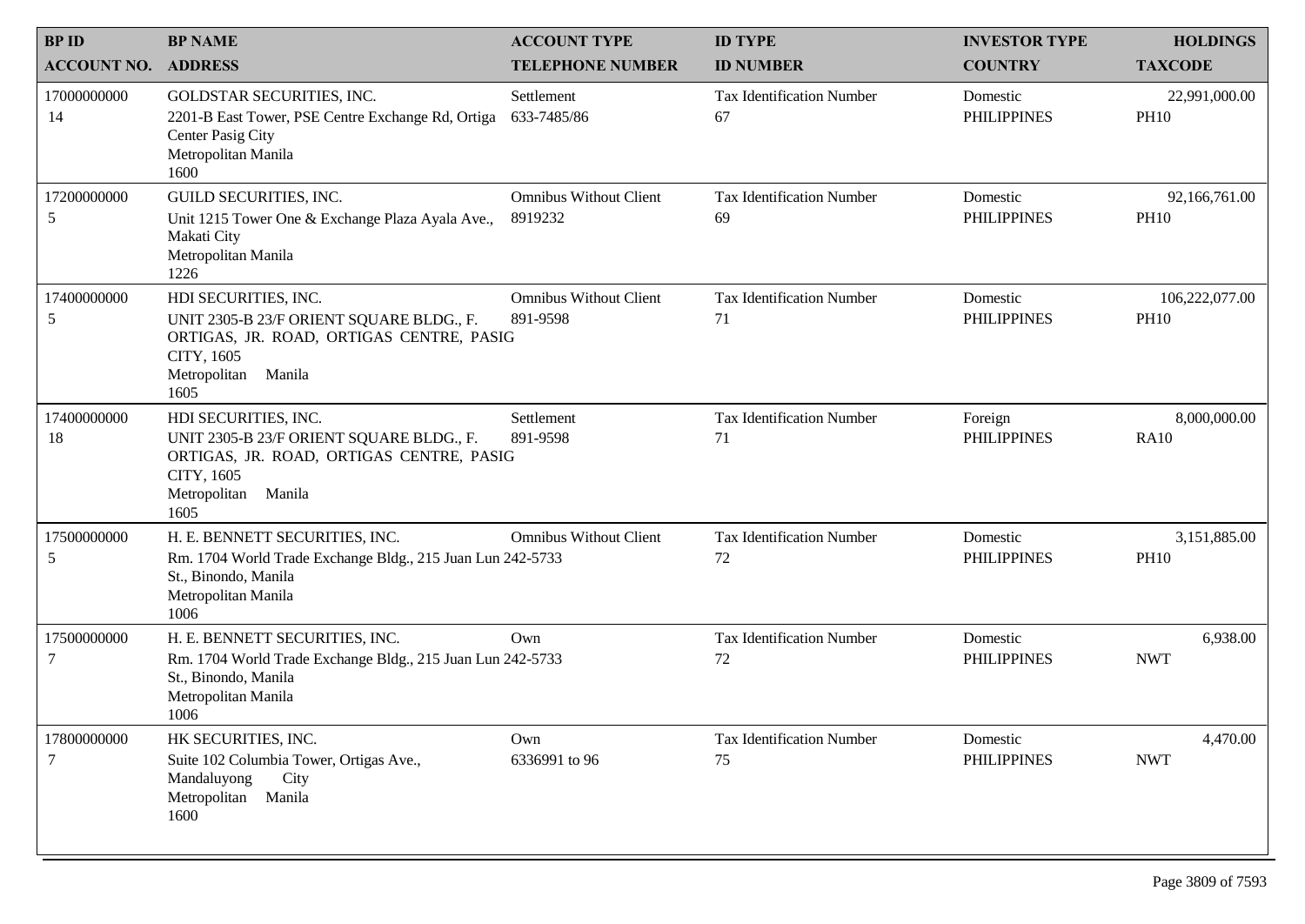| <b>BPID</b>        | <b>BP NAME</b>                                                                                                                                                    | <b>ACCOUNT TYPE</b>                          | <b>ID TYPE</b>                         | <b>INVESTOR TYPE</b>           | <b>HOLDINGS</b>               |
|--------------------|-------------------------------------------------------------------------------------------------------------------------------------------------------------------|----------------------------------------------|----------------------------------------|--------------------------------|-------------------------------|
| <b>ACCOUNT NO.</b> | <b>ADDRESS</b>                                                                                                                                                    | <b>TELEPHONE NUMBER</b>                      | <b>ID NUMBER</b>                       | <b>COUNTRY</b>                 | <b>TAXCODE</b>                |
| 17900000000<br>5   | I. ACKERMAN & CO., INC.<br>Suite 705, Tower I Bldg. PSE Plaza, Ayala Triangle<br>Ayala Ave., Makati City<br>Metropolitan Manila<br>1226                           | <b>Omnibus Without Client</b><br>891-9071    | <b>Tax Identification Number</b><br>76 | Domestic<br><b>PHILIPPINES</b> | 8,375,851.00<br><b>PH10</b>   |
| 18000000000<br>5   | I. B. GIMENEZ SECURITIES, INC.<br>NO. 42 3/F NEW ROSARIO ORTIGAS ARCADE,<br>ROSARIO ORTIGAS EXTENSION, PASIG CITY<br>Metropolitan Manila<br>1600                  | <b>Omnibus Without Client</b><br>634-2344/48 | <b>Tax Identification Number</b><br>77 | Domestic<br><b>PHILIPPINES</b> | 262,153,443.00<br><b>PH10</b> |
| 18100000000<br>5   | INVESTORS SECURITIES, INC,<br>Unit 604-605 Tower One & Exchange Plaza Ayala<br>Triangle, Ayala Ave. cor Paseo de Roxas Makati City<br>Metropolitan Manila<br>1200 | <b>Omnibus Without Client</b><br>8431210     | <b>Tax Identification Number</b><br>78 | Domestic<br><b>PHILIPPINES</b> | 33,602,462.00<br><b>PH10</b>  |
| 18200000000<br>5   | IMPERIAL, DE GUZMAN, ABALOS & CO., INC.<br>Ground Floor, EDSA Central Square Shaw Boulevard<br>Mandaluyong City<br>Metropolitan Manila<br>1552                    | <b>Omnibus Without Client</b><br>6332686     | <b>Tax Identification Number</b><br>79 | Domestic<br><b>PHILIPPINES</b> | 13,563,535.00<br><b>PH10</b>  |
| 18300000000        | INTRA-INVEST SECURITIES, INC.<br>11/F ACT Tower, 135 Sen. Gil Puyat Ave., Salcedo<br>Vill., Makati City<br>Metropolitan Manila<br>1200                            | <b>Omnibus Without Client</b><br>8106934     | <b>Tax Identification Number</b><br>80 | Foreign<br><b>PHILIPPINES</b>  | 200,000.00<br>FMX1            |
| 18300000000<br>5   | INTRA-INVEST SECURITIES, INC.<br>11/F ACT Tower, 135 Sen. Gil Puyat Ave., Salcedo<br>Vill., Makati City<br>Metropolitan Manila<br>1200                            | <b>Omnibus Without Client</b><br>8106934     | <b>Tax Identification Number</b><br>80 | Domestic<br><b>PHILIPPINES</b> | 11,103,436.00<br><b>PH10</b>  |
| 18700000000<br>5   | ASIAN CAPITAL EQUITIES, INC.<br>6/F Tower 1 & Exchange Plaza Ayala Ave., cor Paseo 8485126<br>de Roxas, Makati City<br>Metropolitan<br>Manila<br>1226             | <b>Omnibus Without Client</b>                | <b>Tax Identification Number</b><br>84 | Domestic<br><b>PHILIPPINES</b> | 1,052,448.00<br><b>PH10</b>   |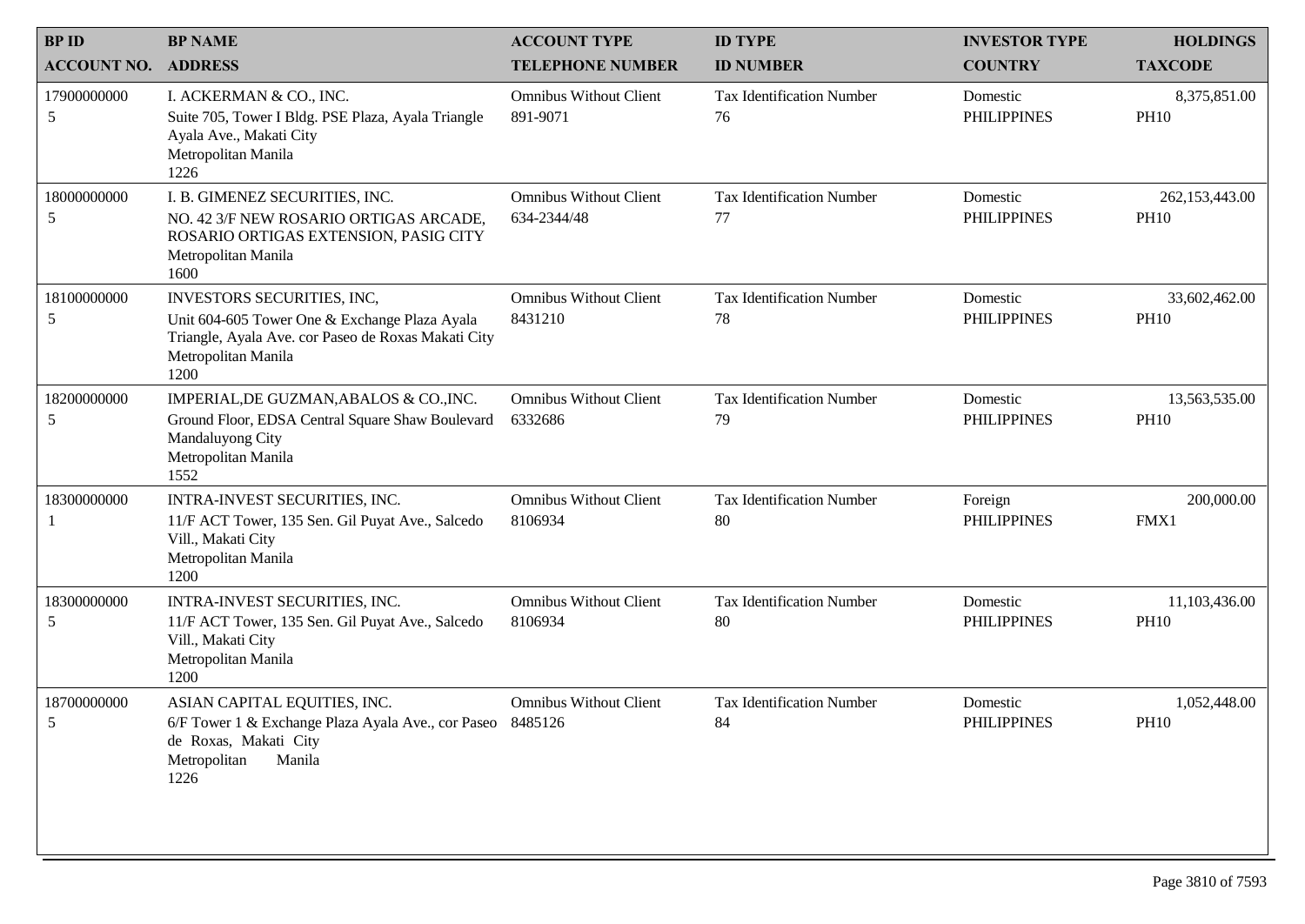| <b>BPID</b>                | <b>BP NAME</b>                                                                                                                                                        | <b>ACCOUNT TYPE</b>                       | <b>ID TYPE</b>                         | <b>INVESTOR TYPE</b>           | <b>HOLDINGS</b>              |
|----------------------------|-----------------------------------------------------------------------------------------------------------------------------------------------------------------------|-------------------------------------------|----------------------------------------|--------------------------------|------------------------------|
| <b>ACCOUNT NO. ADDRESS</b> |                                                                                                                                                                       | <b>TELEPHONE NUMBER</b>                   | <b>ID NUMBER</b>                       | <b>COUNTRY</b>                 | <b>TAXCODE</b>               |
| 18800000000<br>5           | J.M. BARCELON & CO., INC.<br>#5 PENNSYLVANNIA STREET, BRGY. MARIANA661-8396<br>NEW MANILA, QUEZON CITY<br>Metropolitan Manila<br>1100                                 | <b>Omnibus Without Client</b>             | <b>Tax Identification Number</b><br>85 | Domestic<br><b>PHILIPPINES</b> | 2,022,000.00<br><b>PH10</b>  |
| 18800000000<br>6           | J.M. BARCELON & CO., INC.<br>#5 PENNSYLVANNIA STREET, BRGY. MARIANA661-8396<br>NEW MANILA, QUEZON CITY<br>Metropolitan Manila<br>1100                                 | Settlement                                | <b>Tax Identification Number</b><br>85 | Domestic<br><b>PHILIPPINES</b> | 150,000.00<br><b>NWT</b>     |
| 19000000000<br>5           | VALUE QUEST SECURITIES CORPORATION<br>Unit 1006B West Tower, Philippine Stock Exchange<br>Centre, Exchange Road, Ortigas, Pasig City<br>Metropolitan Manila<br>$00\,$ | <b>Omnibus Without Client</b><br>892-1816 | <b>Tax Identification Number</b><br>87 | Domestic<br><b>PHILIPPINES</b> | 32,340.00<br><b>PH10</b>     |
| 19200000000<br>6           | STRATEGIC EQUITIES CORP.<br>Unit 610-611 PSE Plaza, Tower I, Ayala Triangle,<br>Ayala Ave., Makati City<br>Metropolitan Manila<br>1226                                | Settlement<br>759-4055                    | <b>Tax Identification Number</b><br>89 | Domestic<br><b>PHILIPPINES</b> | 30,724,100.00<br><b>NWT</b>  |
| 19200000000<br>14          | STRATEGIC EQUITIES CORP.<br>Unit 610-611 PSE Plaza, Tower I, Ayala Triangle,<br>Ayala Ave., Makati City<br>Metropolitan Manila<br>1226                                | Settlement<br>759-4055                    | <b>Tax Identification Number</b><br>89 | Domestic<br><b>PHILIPPINES</b> | 2,537,858.00<br><b>PH10</b>  |
| 19300000000<br>5           | LARRGO SECURITIES CO., INC.<br>Rm. 202 2/F Rufino Building, Ayala Avenue, Makati<br>City<br>Metropolitan Manila<br>1226                                               | <b>Omnibus Without Client</b><br>8101353  | <b>Tax Identification Number</b><br>90 | Domestic<br><b>PHILIPPINES</b> | 26,500,000.00<br><b>PH10</b> |
| 19700000000<br>5           | LOPEZ, LOCSIN, LEDESMA & CO., INC.<br>405 URBAN BUILDING, SEN. GIL. PUYAT AVEN 8127482<br><b>MAKATI CITY</b><br>Metropolitan Manila<br>1226                           | <b>Omnibus Without Client</b>             | <b>Tax Identification Number</b><br>94 | Domestic<br><b>PHILIPPINES</b> | 2,903,804.00<br><b>PH10</b>  |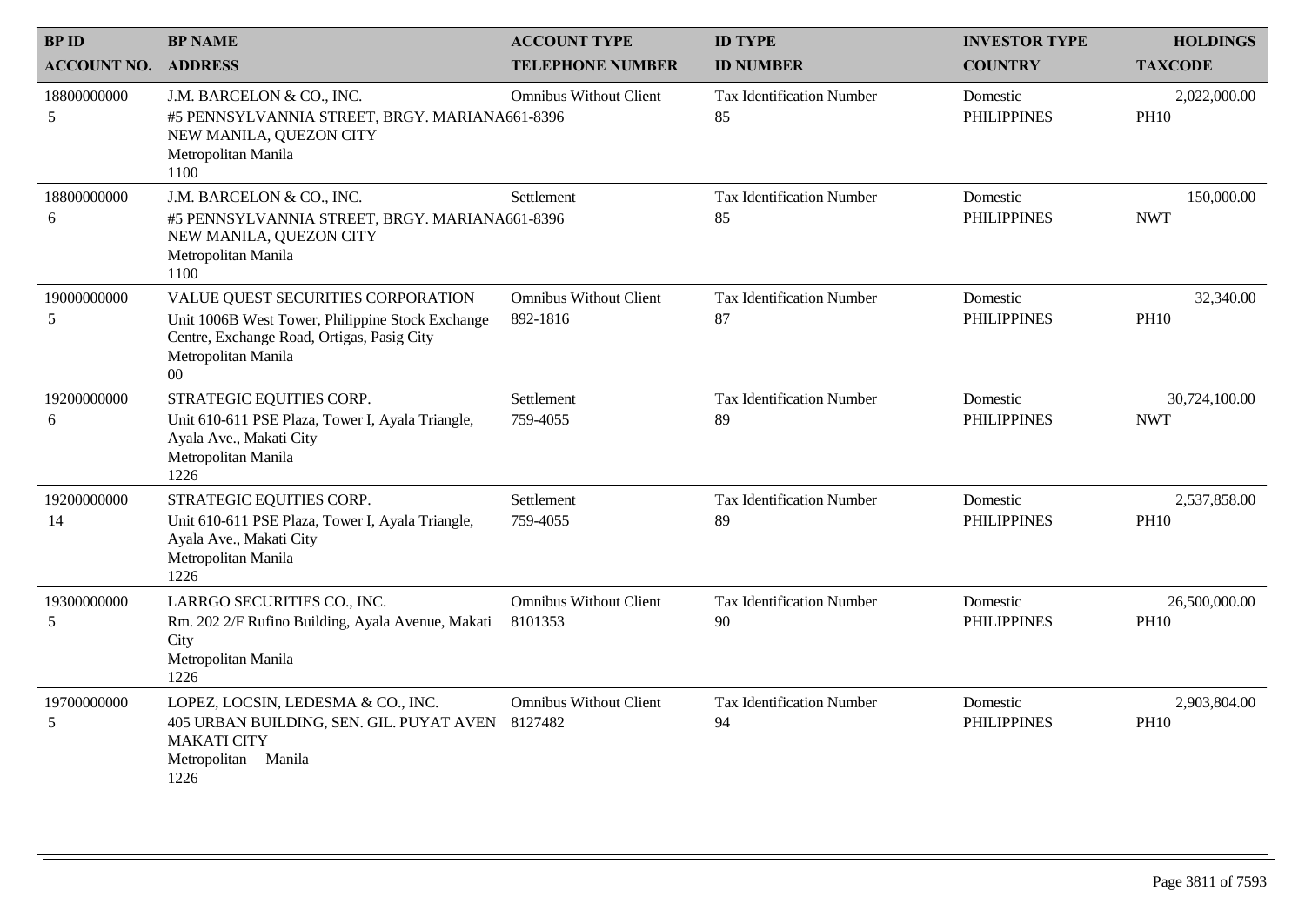| <b>BPID</b>        | <b>BP NAME</b>                                                                                                                        | <b>ACCOUNT TYPE</b>                          | <b>ID TYPE</b>                         | <b>INVESTOR TYPE</b>           | <b>HOLDINGS</b>                 |
|--------------------|---------------------------------------------------------------------------------------------------------------------------------------|----------------------------------------------|----------------------------------------|--------------------------------|---------------------------------|
| <b>ACCOUNT NO.</b> | <b>ADDRESS</b>                                                                                                                        | <b>TELEPHONE NUMBER</b>                      | <b>ID NUMBER</b>                       | <b>COUNTRY</b>                 | <b>TAXCODE</b>                  |
| 19800000000<br>5   | LUCKY SECURITIES, INC.<br>Unit 1402-B PSE Center Exchange Road, Ortigas<br>Center Pasig City<br>Metropolitan Manila<br>1600           | <b>Omnibus Without Client</b><br>6346747/60  | <b>Tax Identification Number</b><br>95 | Domestic<br><b>PHILIPPINES</b> | 31,125,001.00<br><b>NWT</b>     |
| 19800000000<br>6   | LUCKY SECURITIES, INC.<br>Unit 1402-B PSE Center Exchange Road, Ortigas<br>Center Pasig City<br>Metropolitan Manila<br>1600           | Settlement<br>6346747/60                     | <b>Tax Identification Number</b><br>95 | Domestic<br><b>PHILIPPINES</b> | 28,925.00<br><b>NWT</b>         |
| 19800000000<br>7   | LUCKY SECURITIES, INC.<br>Unit 1402-B PSE Center Exchange Road, Ortigas<br>Center Pasig City<br>Metropolitan Manila<br>1600           | Own<br>6346747/60                            | <b>Tax Identification Number</b><br>95 | Domestic<br><b>PHILIPPINES</b> | 50,762.00<br><b>NWT</b>         |
| 19900000000<br>5   | LUYS SECURITIES COMPANY, INC.<br>28/F LKG Tower 6801 Ayala Ave. Makati City<br>Metropolitan Manila<br>1200                            | <b>Omnibus Without Client</b><br>5231040     | <b>Tax Identification Number</b><br>96 | Domestic<br><b>PHILIPPINES</b> | 183, 265, 717.00<br><b>PH10</b> |
| 19900000000        | LUYS SECURITIES COMPANY, INC.<br>28/F LKG Tower 6801 Ayala Ave. Makati City<br>Metropolitan Manila<br>1200                            | Own<br>5231040                               | <b>Tax Identification Number</b><br>96 | Domestic<br><b>PHILIPPINES</b> | 73,030,000.00<br><b>NWT</b>     |
| 20000000000<br>5   | <b>MANDARIN SECURITIES CORPORATION</b><br>28/F LKG Tower 6801 Ayala Ave. Makati City<br>Metropolitan Manila<br>1200                   | <b>Omnibus Without Client</b><br>523-8311/16 | <b>Tax Identification Number</b><br>97 | Domestic<br><b>PHILIPPINES</b> | 208,030,296.00<br><b>PH10</b>   |
| 20200000000<br>5   | <b>MARINO OLONDRIZ Y CIA</b><br>#20 Arguilla St. San Lorenzo Village, Makati City<br>Metropolitan Manila<br>$\overline{0}$            | <b>Omnibus Without Client</b><br>2415280     | <b>Tax Identification Number</b><br>99 | Domestic<br><b>PHILIPPINES</b> | 796,833.00<br><b>PH10</b>       |
| 20300000000        | COL Financial Group, Inc.<br>2401-B EAST TOWER, PSE CENTRE EXCHANGE<br>ROAD, ORTIGAS CENTER PASIG CITY<br>Metropolitan Manila<br>1605 | <b>Omnibus Without Client</b><br>635-5735    | Tax Identification Number<br>100       | Foreign<br><b>PHILIPPINES</b>  | 45,580,075.00<br>FMX1           |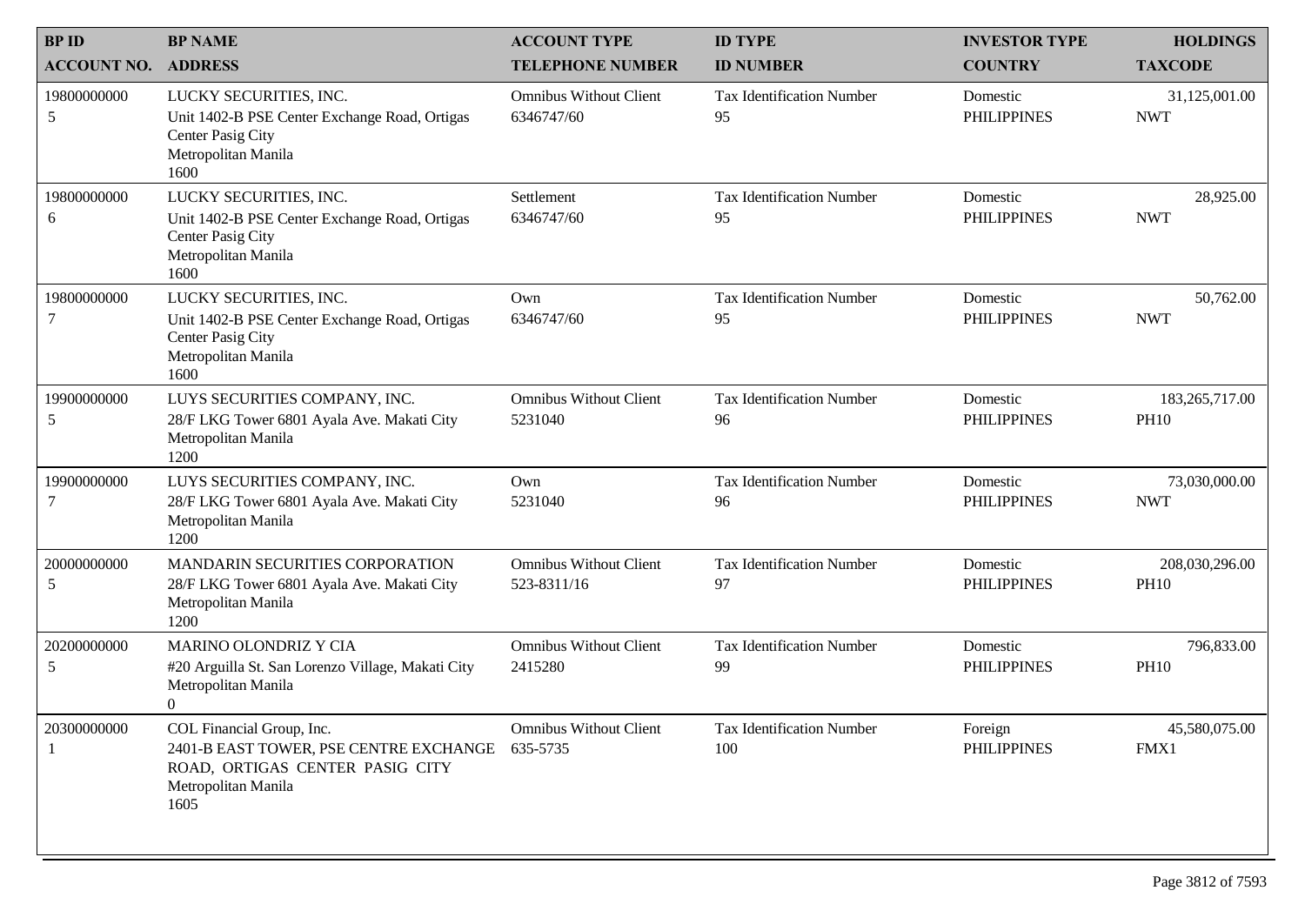| <b>BPID</b>        | <b>BP NAME</b>                                                                                                                              | <b>ACCOUNT TYPE</b>                          | <b>ID TYPE</b>                          | <b>INVESTOR TYPE</b>           | <b>HOLDINGS</b>               |
|--------------------|---------------------------------------------------------------------------------------------------------------------------------------------|----------------------------------------------|-----------------------------------------|--------------------------------|-------------------------------|
| <b>ACCOUNT NO.</b> | <b>ADDRESS</b>                                                                                                                              | <b>TELEPHONE NUMBER</b>                      | <b>ID NUMBER</b>                        | <b>COUNTRY</b>                 | <b>TAXCODE</b>                |
| 20300000000<br>5   | COL Financial Group, Inc.<br>2401-B EAST TOWER, PSE CENTRE EXCHANGE<br>ROAD, ORTIGAS CENTER PASIG CITY<br>Metropolitan Manila<br>1605       | <b>Omnibus Without Client</b><br>635-5735    | <b>Tax Identification Number</b><br>100 | Domestic<br><b>PHILIPPINES</b> | 610,641,161.00<br><b>PH10</b> |
| 20400000000<br>14  | DA MARKET SECURITIES, INC.<br>Unit 2402-B West Tower, PSE Center Exchange Road<br>Ortigas Center Pasig City<br>Metropolitan Manila<br>1600  | Settlement<br>637-42-42                      | <b>Tax Identification Number</b><br>101 | Domestic<br><b>PHILIPPINES</b> | 9,445,200.00<br><b>PH10</b>   |
| 20500000000<br>5   | MERCANTILE SECURITIES CORP.<br>3RD FLOOR GOODWILL BUILDING<br>393 SE. GIL PUYAT AVENUE<br><b>MAKATI CITY</b><br>Metropolitan Manila<br>1226 | <b>Omnibus Without Client</b><br>898-2984    | <b>Tax Identification Number</b><br>102 | Domestic<br><b>PHILIPPINES</b> | 46,095,921.00<br><b>PH10</b>  |
| 20600000000<br>5   | MERIDIAN SECURITIES, INC.<br>Suite 2702B&C Tektite Tower I Ortigas Centre, Pasig<br>City<br>Metropolitan Manila<br>1600                     | <b>Omnibus Without Client</b><br>634-6931/36 | <b>Tax Identification Number</b><br>103 | Domestic<br><b>PHILIPPINES</b> | 41,179,121.00<br><b>PH10</b>  |
| 20800000000<br>5   | MDR SECURITIES, INC.<br>Unit 1806, 8/F Medical Plaza Ortigas Bldg., Pasig Cit<br>Metropolitan Manila<br>1226                                | <b>Omnibus Without Client</b><br>891-9225    | <b>Tax Identification Number</b><br>105 | Domestic<br><b>PHILIPPINES</b> | 528,478,477.00<br><b>PH10</b> |
| 20900000000<br>4   | DEUTSCHE REGIS PARTNERS, INC.<br>23/F Tower I, Ayala Triangle, Makati City<br>Metropolitan Manila<br>1226                                   | Settlement<br>894-6620                       | <b>Tax Identification Number</b><br>106 | Foreign<br><b>PHILIPPINES</b>  | 502,774.00<br><b>RA02</b>     |
| 20900000001        | DEUTSCHE REGIS PARTNERS, INC.<br>23/F Tower I, Ayala Triangle, Makati City<br>Metropolitan Manila<br>1226                                   | Client<br>894-6620                           | <b>Tax Identification Number</b><br>381 | Domestic<br><b>PHILIPPINES</b> | 3,106,600.00<br><b>NWT</b>    |
| 20900000008        | DEUTSCHE REGIS PARTNERS, INC.<br>23/F Tower I, Ayala Triangle, Makati City<br>Metropolitan Manila<br>1226                                   | Client<br>894-6620                           | <b>Tax Identification Number</b><br>486 | Foreign<br><b>PHILIPPINES</b>  | 51,800,000.00<br>FMX1         |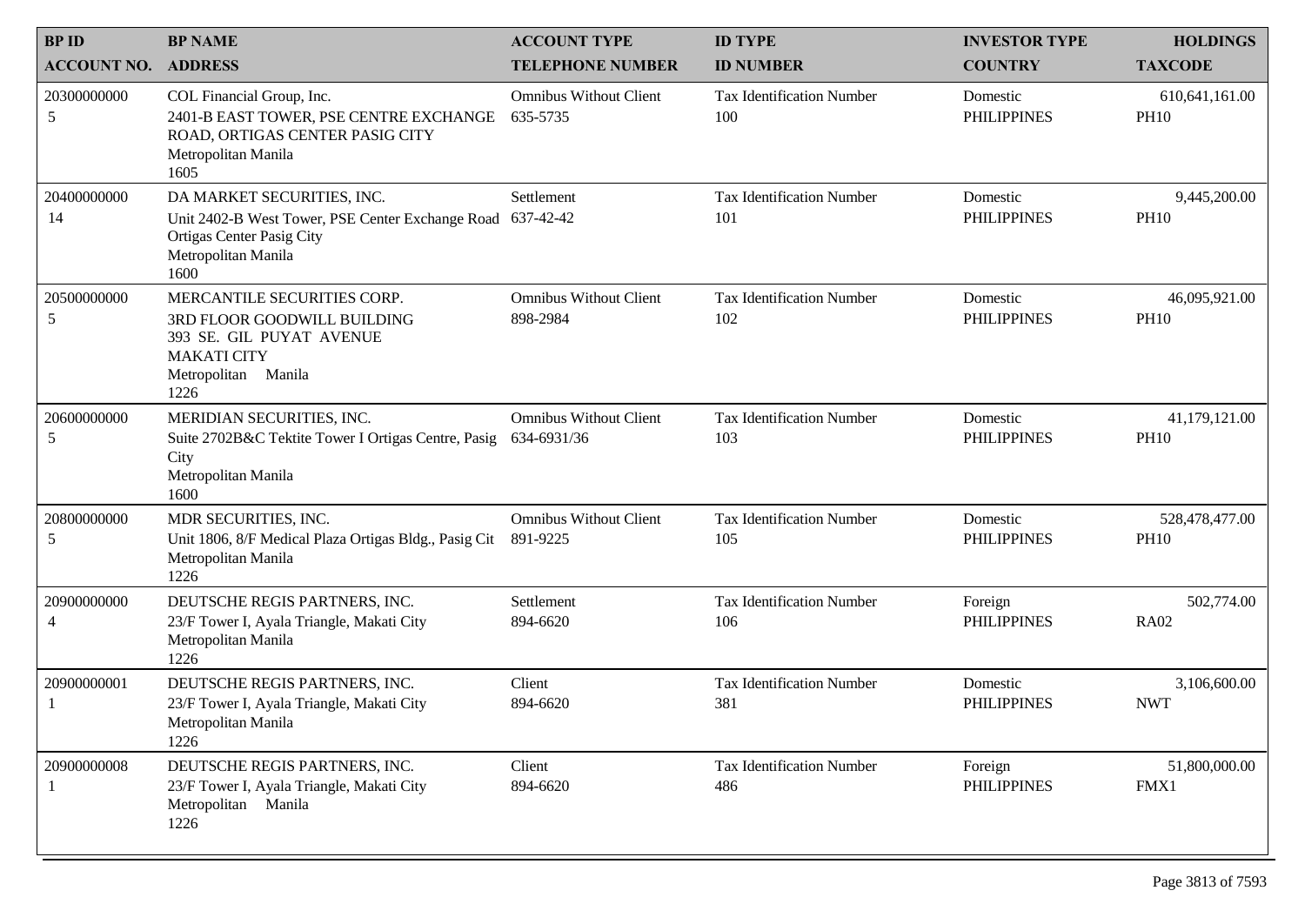| <b>BPID</b>                | <b>BP NAME</b>                                                                                                                                                              | <b>ACCOUNT TYPE</b>                          | <b>ID TYPE</b>                          | <b>INVESTOR TYPE</b>           | <b>HOLDINGS</b>              |
|----------------------------|-----------------------------------------------------------------------------------------------------------------------------------------------------------------------------|----------------------------------------------|-----------------------------------------|--------------------------------|------------------------------|
| <b>ACCOUNT NO. ADDRESS</b> |                                                                                                                                                                             | <b>TELEPHONE NUMBER</b>                      | <b>ID NUMBER</b>                        | <b>COUNTRY</b>                 | <b>TAXCODE</b>               |
| 21000000000<br>5           | MOUNT PEAK SECURITIES, INC.<br>#748 C.K. Bldg., Juan Luna St., Binondo, Manila<br>Metropolitan Manila<br>1006                                                               | <b>Omnibus Without Client</b><br>241-8043    | <b>Tax Identification Number</b><br>107 | Domestic<br><b>PHILIPPINES</b> | 9,413,550.00<br><b>PH10</b>  |
| 21100000000<br>5           | NEW WORLD SECURITIES CO., INC.<br>Rm. 202 Fil-Am Resources Bldg. 231 Juan Luna St.<br>Binondo, Manila<br>Metropolitan Manila<br>1006                                        | <b>Omnibus Without Client</b><br>2421767     | <b>Tax Identification Number</b><br>108 | Domestic<br><b>PHILIPPINES</b> | 88,401,000.00<br><b>PH10</b> |
| 21300000000<br>5           | NIEVES SECURITIES, INC.<br>UNIT 106, G/F TYTANA PLAZA V. TYTANA COR 4777888<br>INSULAR STS. PLAZA LORENZO RUIZ, BINOND<br><b>MANILA CITY</b><br>Metropolitan Manila<br>1006 | <b>Omnibus Without Client</b>                | <b>Tax Identification Number</b><br>110 | Domestic<br><b>PHILIPPINES</b> | 91,688,759.00<br><b>PH10</b> |
| 21500000000<br>5           | OPTIMUM SECURITIES CORPORATION<br>No. 11 E. O. Bldg., United St. cor. 2nd St. Bo.<br>Kapitolyo, Pasig City<br>Metropolitan Manila<br>1650                                   | <b>Omnibus Without Client</b><br>631-7831/36 | <b>Tax Identification Number</b><br>112 | Domestic<br><b>PHILIPPINES</b> | 20,236,696.00<br><b>PH10</b> |
| 21700000000                | RCBC SECURITIES, INC.<br>Unit 1008 Tower I & Exchange Plaza Ayala Avenue,<br>Makati City<br>Metropolitan Manila<br>1200                                                     | <b>Omnibus Without Client</b><br>8485183     | <b>Tax Identification Number</b><br>113 | Foreign<br><b>PHILIPPINES</b>  | 9,000,000.00<br>FMX1         |
| 21700000000<br>5           | RCBC SECURITIES, INC.<br>Unit 1008 Tower I & Exchange Plaza Ayala Avenue,<br>Makati City<br>Metropolitan Manila<br>1200                                                     | <b>Omnibus Without Client</b><br>8485183     | <b>Tax Identification Number</b><br>113 | Domestic<br><b>PHILIPPINES</b> | 16,341,240.00<br><b>PH10</b> |
| 21700000000<br>6           | RCBC SECURITIES, INC.<br>Unit 1008 Tower I & Exchange Plaza Ayala Avenue, 8485183<br>Makati City<br>Metropolitan Manila<br>1200                                             | Settlement                                   | <b>Tax Identification Number</b><br>113 | Domestic<br><b>PHILIPPINES</b> | 11,317,600.00<br><b>NWT</b>  |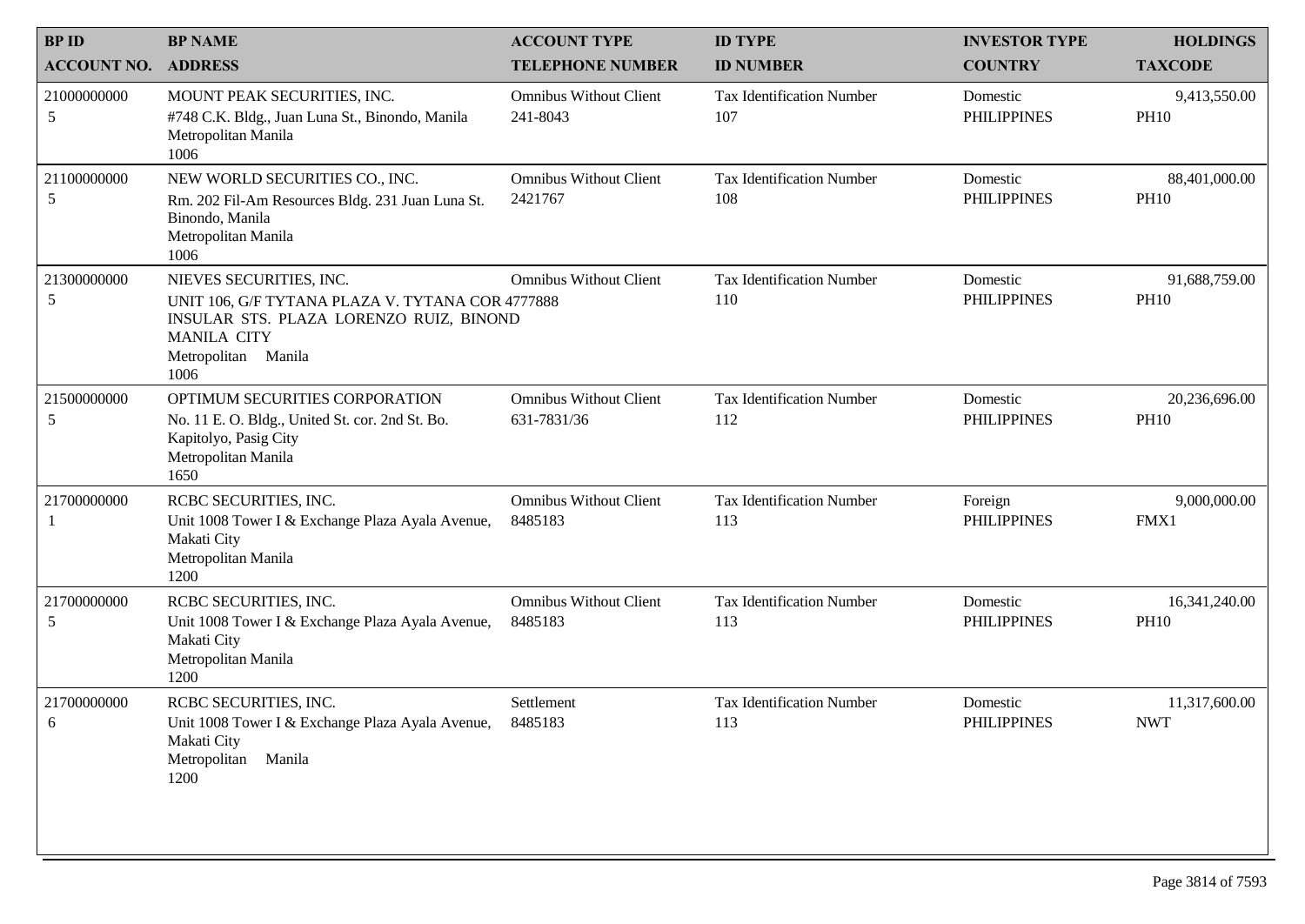| <b>BPID</b>        | <b>BP NAME</b>                                                                                                                                      | <b>ACCOUNT TYPE</b>                       | <b>ID TYPE</b>                          | <b>INVESTOR TYPE</b>           | <b>HOLDINGS</b>               |
|--------------------|-----------------------------------------------------------------------------------------------------------------------------------------------------|-------------------------------------------|-----------------------------------------|--------------------------------|-------------------------------|
| <b>ACCOUNT NO.</b> | <b>ADDRESS</b>                                                                                                                                      | <b>TELEPHONE NUMBER</b>                   | <b>ID NUMBER</b>                        | <b>COUNTRY</b>                 | <b>TAXCODE</b>                |
| 21800000000<br>5   | PAN ASIA SECURITIES CORP.<br>910 Tower One & Exchange Plaza Ayala Avenue,<br>Makati City<br>Metropolitan Manila<br>1200                             | <b>Omnibus Without Client</b><br>8919173  | <b>Tax Identification Number</b><br>114 | Domestic<br><b>PHILIPPINES</b> | 10,572,170.00<br><b>PH10</b>  |
| 21900000000<br>5   | PAPA SECURITIES CORPORATION<br>6/F, S & L Building Dela Rosa cor. Esteban Sts.<br>Legaspi Village, Makati City<br>Metropolitan Manila<br>1200       | <b>Omnibus Without Client</b><br>817-8433 | <b>Tax Identification Number</b><br>115 | Domestic<br><b>PHILIPPINES</b> | 135,876,463.00<br><b>PH10</b> |
| 21900000000<br>6   | PAPA SECURITIES CORPORATION<br>6/F, S & L Building Dela Rosa cor. Esteban Sts.<br>Legaspi Village, Makati City<br>Metropolitan Manila<br>1200       | Settlement<br>817-8433                    | <b>Tax Identification Number</b><br>115 | Domestic<br><b>PHILIPPINES</b> | 1,312,500.00<br><b>NWT</b>    |
| 21900000000<br>18  | PAPA SECURITIES CORPORATION<br>6/F, S & L Building Dela Rosa cor. Esteban Sts.<br>Legaspi Village, Makati City<br>Metropolitan Manila<br>1200       | Settlement<br>817-8433                    | <b>Tax Identification Number</b><br>115 | Foreign<br><b>PHILIPPINES</b>  | 11,972,912.00<br><b>RA10</b>  |
| 22000000000<br>2   | MAYBANK ATR KIM ENG SECURITIES, INC.<br>17/F Tower One & Exchange Plaza, Ayala Triangle,<br>Ayala Avenue Makati City<br>Metropolitan Manila<br>1226 | Settlement<br>849-8855                    | <b>Tax Identification Number</b><br>116 | Foreign<br><b>PHILIPPINES</b>  | 45,696,600.00<br>FMX1         |
| 22000000000<br>4   | MAYBANK ATR KIM ENG SECURITIES, INC.<br>17/F Tower One & Exchange Plaza, Ayala Triangle,<br>Ayala Avenue Makati City<br>Metropolitan Manila<br>1226 | Settlement<br>849-8855                    | <b>Tax Identification Number</b><br>116 | Foreign<br><b>PHILIPPINES</b>  | 773.00<br><b>RA02</b>         |
| 22000000000<br>6   | MAYBANK ATR KIM ENG SECURITIES, INC.<br>17/F Tower One & Exchange Plaza, Ayala Triangle,<br>Ayala Avenue Makati City<br>Metropolitan Manila<br>1226 | Settlement<br>849-8855                    | <b>Tax Identification Number</b><br>116 | Domestic<br><b>PHILIPPINES</b> | 133,420,685.00<br><b>NWT</b>  |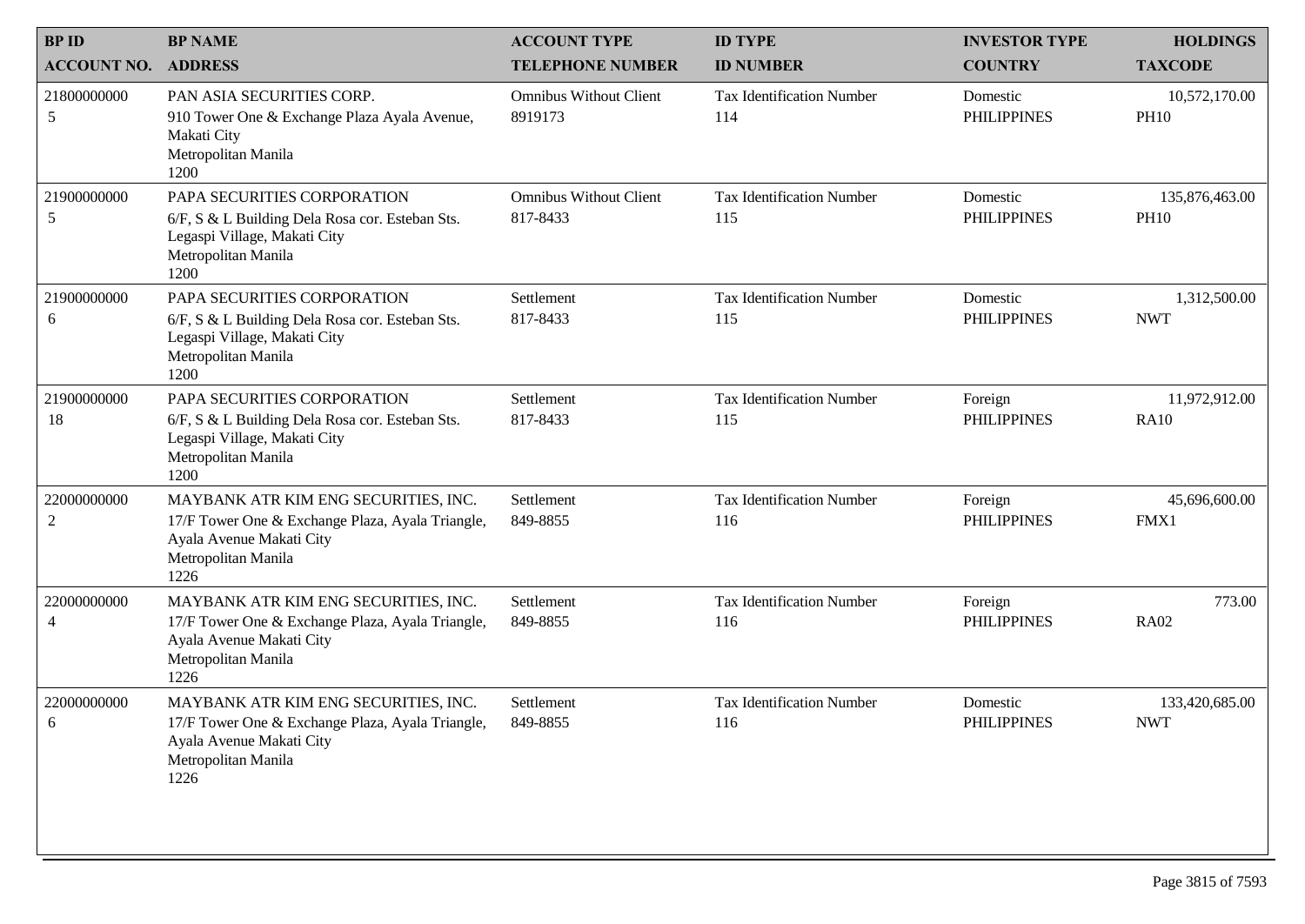| <b>BPID</b>        | <b>BP NAME</b>                                                                                                                                                             | <b>ACCOUNT TYPE</b>                        | <b>ID TYPE</b>                          | <b>INVESTOR TYPE</b>           | <b>HOLDINGS</b>                  |
|--------------------|----------------------------------------------------------------------------------------------------------------------------------------------------------------------------|--------------------------------------------|-----------------------------------------|--------------------------------|----------------------------------|
| <b>ACCOUNT NO.</b> | <b>ADDRESS</b>                                                                                                                                                             | <b>TELEPHONE NUMBER</b>                    | <b>ID NUMBER</b>                        | <b>COUNTRY</b>                 | <b>TAXCODE</b>                   |
| 22000000000<br>14  | MAYBANK ATR KIM ENG SECURITIES, INC. Settlement<br>17/F Tower One & Exchange Plaza, Ayala Triangle,<br>Ayala Avenue Makati City<br>Metropolitan Manila<br>1226             | 849-8855                                   | <b>Tax Identification Number</b><br>116 | Domestic<br><b>PHILIPPINES</b> | 148,579,212.00<br><b>PH10</b>    |
| 22400000000<br>5   | PNB SECURITIES, INC.<br>3/F PNB Financial Center Roxas Blvd., Pasay City<br>Metropolitan Manila<br>1300                                                                    | <b>Omnibus Without Client</b><br>526-3466  | <b>Tax Identification Number</b><br>120 | Domestic<br><b>PHILIPPINES</b> | 184, 107, 800. 00<br><b>PH10</b> |
| 22500000000<br>5   | PREMIUM SECURITIES, INC.<br>Unit 1415, Tower 1 & Exchange Plaza Ayala Avenue 848-5915/17<br>cor. Paseo de Roxas Makati City<br>Metropolitan Manila<br>1259                 | <b>Omnibus Without Client</b>              | <b>Tax Identification Number</b><br>121 | Domestic<br><b>PHILIPPINES</b> | 39,017,500.00<br><b>PH10</b>     |
| 22800000000<br>5   | PRYCE SECURITIES, INC.<br>15/F PRYCE CENTER BUILDING, 1179 CHINO RO816-2426/27<br><b>AVENUE</b><br>BAGTIKAN, MAKATI CITY<br>Metropolitan Manila<br>1226                    | <b>Omnibus Without Client</b>              | <b>Tax Identification Number</b><br>124 | Domestic<br><b>PHILIPPINES</b> | 731,572.00<br><b>PH10</b>        |
| 22900000000<br>5   | SALISBURY BKT SECURITIES CORPORATION<br>Unit 207 Cityland Condominium 10 - Tower 2 6817<br>H.V. De La Costa St. cor. Ayala Ave. Makati City<br>Metropolitan Manila<br>1200 | <b>Omnibus Without Client</b><br>892-88-34 | <b>Tax Identification Number</b><br>125 | Domestic<br><b>PHILIPPINES</b> | 21,000,000.00<br><b>PH10</b>     |
| 22900000000<br>18  | SALISBURY BKT SECURITIES CORPORATION<br>Unit 207 Cityland Condominium 10 - Tower 2 6817<br>H.V. De La Costa St. cor. Ayala Ave. Makati City<br>Metropolitan Manila<br>1200 | Settlement<br>892-88-34                    | <b>Tax Identification Number</b><br>125 | Foreign<br><b>PHILIPPINES</b>  | 1,500,000.00<br><b>RA10</b>      |
| 23000000000        | <b>QUALITY INVESTMENTS &amp; SECURITIES</b><br><b>CORPORATION</b><br>Suite 1602 Tytana Plaza Oriente St, Binondo Manila 241-0547<br>Metropolitan Manila<br>1006            | <b>Omnibus Without Client</b>              | <b>Tax Identification Number</b><br>126 | Foreign<br><b>PHILIPPINES</b>  | 454,856,250.00<br>FMX1           |
|                    |                                                                                                                                                                            |                                            |                                         |                                |                                  |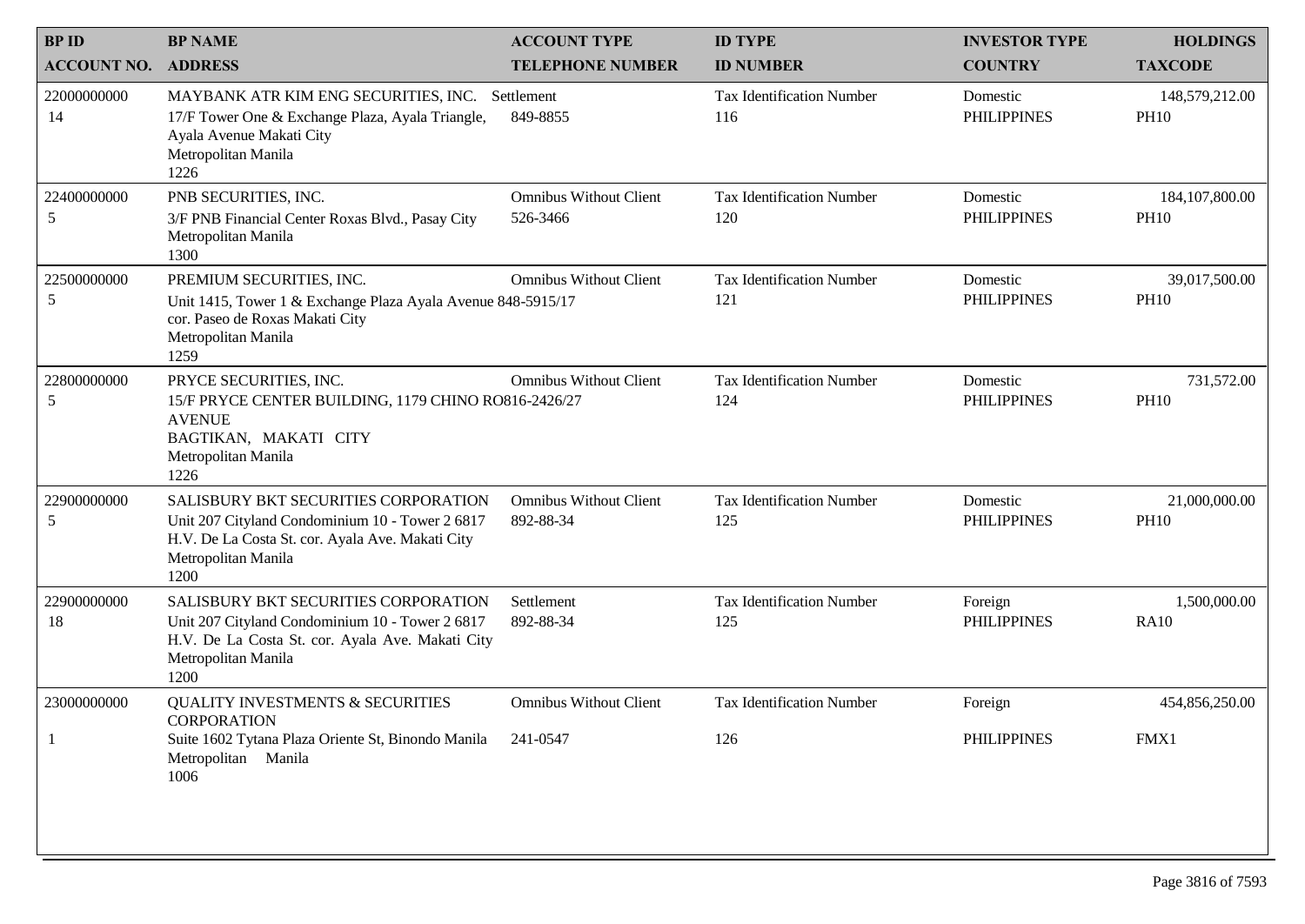| <b>BPID</b>                | <b>BP NAME</b>                                                                                               | <b>ACCOUNT TYPE</b>           | <b>ID TYPE</b>                   | <b>INVESTOR TYPE</b> | <b>HOLDINGS</b>  |
|----------------------------|--------------------------------------------------------------------------------------------------------------|-------------------------------|----------------------------------|----------------------|------------------|
| <b>ACCOUNT NO. ADDRESS</b> |                                                                                                              | <b>TELEPHONE NUMBER</b>       | <b>ID NUMBER</b>                 | <b>COUNTRY</b>       | <b>TAXCODE</b>   |
| 23000000000                | <b>QUALITY INVESTMENTS &amp; SECURITIES</b><br><b>CORPORATION</b>                                            | <b>Omnibus Without Client</b> | <b>Tax Identification Number</b> | Domestic             | 4,485,223,108.00 |
| 5                          | Suite 1602 Tytana Plaza Oriente St, Binondo Manila<br>Metropolitan Manila<br>1006                            | 241-0547                      | 126                              | <b>PHILIPPINES</b>   | <b>PH10</b>      |
| 23000000000                | <b>QUALITY INVESTMENTS &amp; SECURITIES</b><br><b>CORPORATION</b>                                            | Settlement                    | <b>Tax Identification Number</b> | Domestic             | 20,000,000.00    |
| 6                          | Suite 1602 Tytana Plaza Oriente St, Binondo Manila<br>Metropolitan Manila<br>1006                            | 241-0547                      | 126                              | <b>PHILIPPINES</b>   | <b>NWT</b>       |
| 23100000000                | R & L INVESTMENTS, INC.                                                                                      | <b>Omnibus Without Client</b> | <b>Tax Identification Number</b> | Domestic             | 94, 207, 875.00  |
| 5                          | 675 Lee St., Mandaluyong City<br>Metropolitan Manila<br>1501                                                 | 7247210/705207                | 127                              | <b>PHILIPPINES</b>   | <b>PH10</b>      |
| 23300000000                | R. COYIUTO SECURITIES, INC.                                                                                  | <b>Omnibus Without Client</b> | <b>Tax Identification Number</b> | Domestic             | 258,396,187.00   |
| 5                          | 5/F Corinthian Plaza, Paseo de Roxas, Legaspi Village<br>Makati City                                         | 811-3064                      | 129                              | <b>PHILIPPINES</b>   | <b>PH10</b>      |
|                            | Metropolitan Manila<br>$\overline{0}$                                                                        |                               |                                  |                      |                  |
| 23500000000                | REGINA CAPITAL DEVELOPMENT CORPORATI Omnibus Without Client                                                  |                               | <b>Tax Identification Number</b> | Domestic             | 127,261,290.00   |
| 5                          | Unit 806 Tower 1 & Exchange Plaza Ayala Triangle,<br>Ayala Avenue Makati City<br>Metropolitan Manila<br>1226 | 848-5482/84                   | 131                              | <b>PHILIPPINES</b>   | <b>PH10</b>      |
| 23500000000                | REGINA CAPITAL DEVELOPMENT CORPORATI Settlement                                                              |                               | <b>Tax Identification Number</b> | Domestic             | 6,000,000.00     |
| 6                          | Unit 806 Tower 1 & Exchange Plaza Ayala Triangle,<br>Ayala Avenue Makati City<br>Metropolitan Manila<br>1226 | 848-5482/84                   | 131                              | <b>PHILIPPINES</b>   | <b>NWT</b>       |
| 23600000000                | R. NUBLA SECURITIES, INC.                                                                                    | <b>Omnibus Without Client</b> | <b>Tax Identification Number</b> | Domestic             | 14,439,982.00    |
| 5                          | Room 604, Fil-Am Resources Bldg., 231 Juan Luna S 242-1596<br>Binondo, Manila<br>Metropolitan Manila<br>1006 |                               | 132                              | <b>PHILIPPINES</b>   | <b>PH10</b>      |
|                            |                                                                                                              |                               |                                  |                      |                  |
|                            |                                                                                                              |                               |                                  |                      |                  |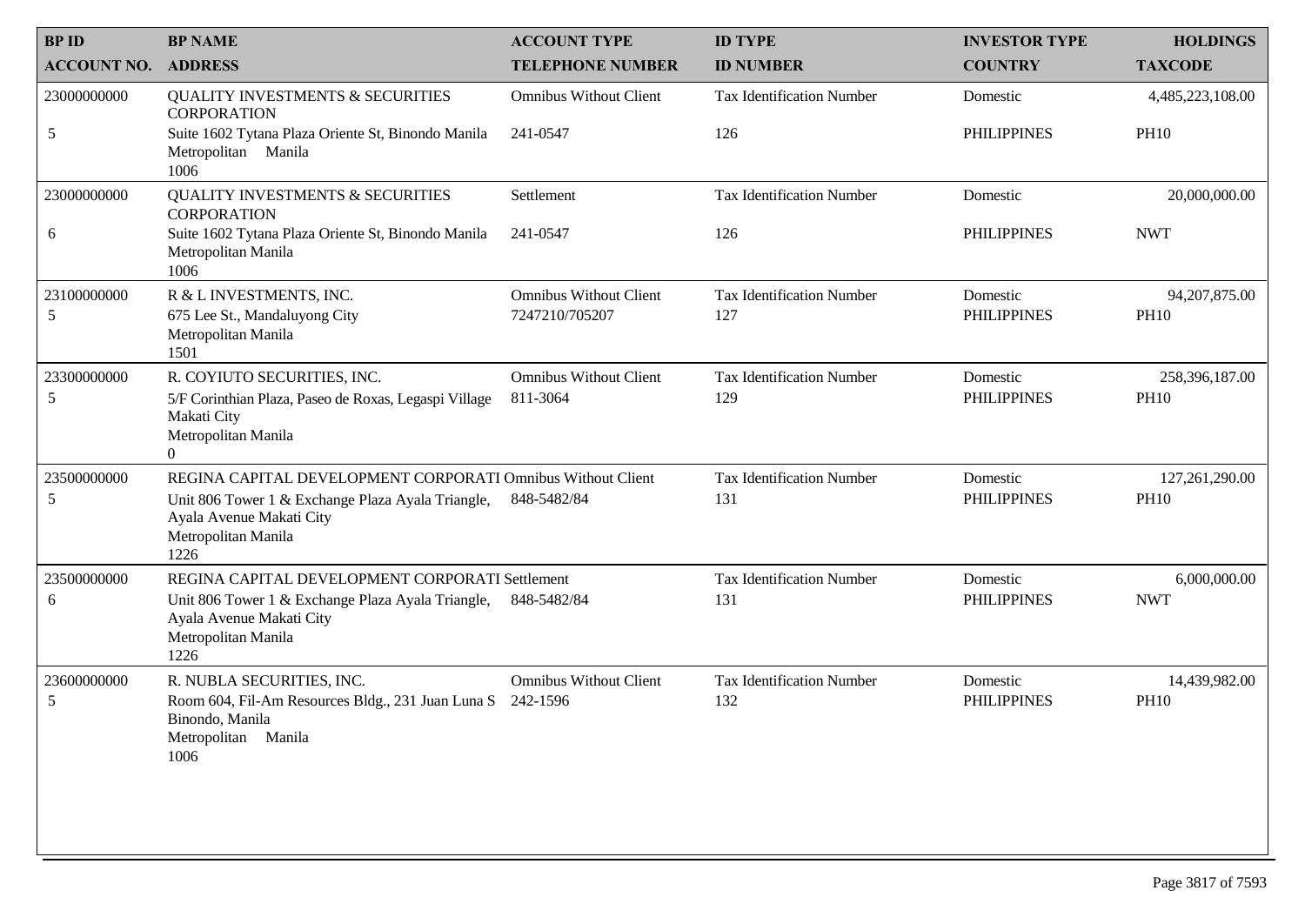| <b>ADDRESS</b>                                                                                                                                             | <b>TELEPHONE NUMBER</b>                   |                                         |                                |                              |
|------------------------------------------------------------------------------------------------------------------------------------------------------------|-------------------------------------------|-----------------------------------------|--------------------------------|------------------------------|
|                                                                                                                                                            |                                           | <b>ID NUMBER</b>                        | <b>COUNTRY</b>                 | <b>TAXCODE</b>               |
| AAA SOUTHEAST EQUITIES, INCORPORATED<br>Ground Floor, Fortune Life Building #162 Legaspi St.<br>Legaspi Village Makati City<br>Metropolitan Manila<br>1229 | <b>Omnibus Without Client</b><br>816-2918 | <b>Tax Identification Number</b><br>133 | Domestic<br><b>PHILIPPINES</b> | 35,503,887.00<br><b>PH10</b> |
| R. S. LIM & CO., INC.<br>1509 Galvani Street San Isidro, Makati City<br>Metropolitan Manila<br>1234                                                        | <b>Omnibus Without Client</b><br>8919670  | <b>Tax Identification Number</b><br>134 | Domestic<br><b>PHILIPPINES</b> | 34,500,000.00<br><b>PH10</b> |
| RTG & COMPANY, INC.<br>Unit 602 Tower 1 & Exchange Plaza Ayala Triangle,<br>Makati City<br>Metropolitan Manila<br>1200                                     | <b>Omnibus Without Client</b><br>8919482  | <b>Tax Identification Number</b><br>135 | Domestic<br><b>PHILIPPINES</b> | 980,825.00<br><b>PH10</b>    |
| S.J. ROXAS & CO., INC.<br>Unit 612 Tower One, & Exchange Plaza, Ayala<br>Triangle, Ayala Avenue, Makati City<br>Metropolitan Manila<br>$\overline{0}$      | <b>Omnibus Without Client</b><br>848-5065 | <b>Tax Identification Number</b><br>136 | Foreign<br><b>PHILIPPINES</b>  | 2,000,000.00<br>FMX1         |
| S.J. ROXAS & CO., INC.<br>Unit 612 Tower One, & Exchange Plaza, Ayala<br>Triangle, Ayala Avenue, Makati City<br>Metropolitan Manila<br>$\Omega$            | <b>Omnibus Without Client</b><br>848-5065 | <b>Tax Identification Number</b><br>136 | Domestic<br><b>PHILIPPINES</b> | 67,802,249.00<br><b>PH10</b> |
| S.J. ROXAS & CO., INC.<br>Unit 612 Tower One, Ayala Triangle, Ayala Avenue,<br>Makati City<br>Metropolitan Manila<br>$\boldsymbol{0}$                      | Client<br>8485065 TO 69                   | <b>Tax Identification Number</b><br>546 | Domestic<br><b>PHILIPPINES</b> | 842,697.00<br><b>NWT</b>     |
| SECURITIES SPECIALISTS, INC.<br>Unit 903 National Life Insurance Building,<br>6762 Ayala Avenue, Makati City<br>Metropolitan Manila<br>1000                | <b>Omnibus Without Client</b><br>523-5595 | <b>Tax Identification Number</b><br>138 | Domestic<br><b>PHILIPPINES</b> | 3,000,556.00<br><b>PH10</b>  |
|                                                                                                                                                            |                                           |                                         |                                |                              |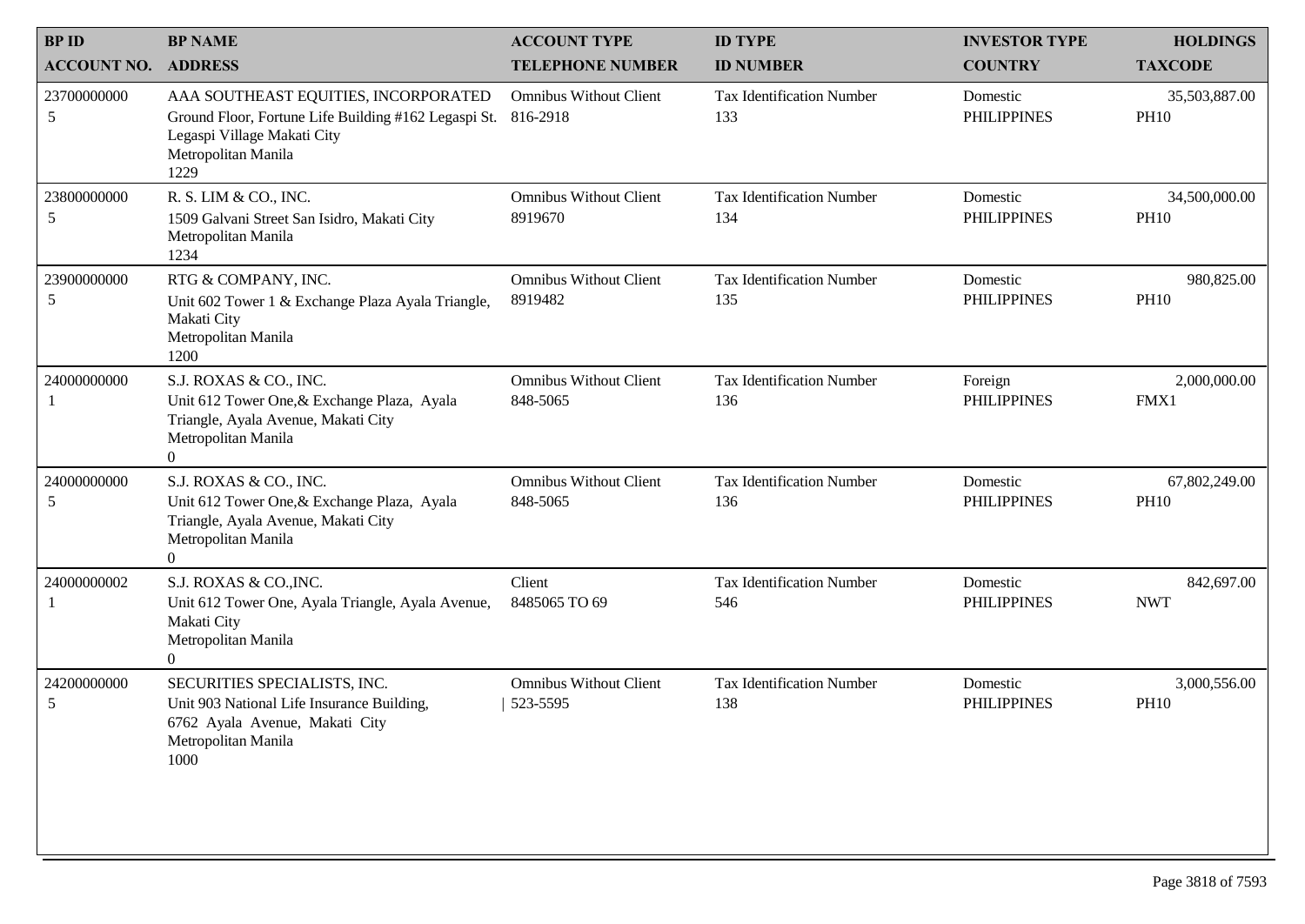| <b>BPID</b>        | <b>BP NAME</b>                                                                                                                                    | <b>ACCOUNT TYPE</b>                            | <b>ID TYPE</b>                          | <b>INVESTOR TYPE</b>           | <b>HOLDINGS</b>              |
|--------------------|---------------------------------------------------------------------------------------------------------------------------------------------------|------------------------------------------------|-----------------------------------------|--------------------------------|------------------------------|
| <b>ACCOUNT NO.</b> | <b>ADDRESS</b>                                                                                                                                    | <b>TELEPHONE NUMBER</b>                        | <b>ID NUMBER</b>                        | <b>COUNTRY</b>                 | <b>TAXCODE</b>               |
| 24300000000<br>5   | FIDELITY SECURITIES, INC.<br>2103-B PSE Centre, Exchange Road, Ortigas, Pasig<br>City<br>Metropolitan Manila<br>1600                              | <b>Omnibus Without Client</b><br>6345038       | Tax Identification Number<br>139        | Domestic<br><b>PHILIPPINES</b> | 11,162,500.00<br><b>PH10</b> |
| 24600000000<br>5   | SUMMIT SECURITIES, INC.<br>Unit 2102 B/C PSE Center Tektite Tower East<br>Exchange Road, Ortigas Center Pasig City<br>Metropolitan Manila<br>1600 | <b>Omnibus Without Client</b><br>6311032 to 37 | <b>Tax Identification Number</b><br>141 | Domestic<br><b>PHILIPPINES</b> | 27,908,600.00<br><b>PH10</b> |
| 24700000000<br>5   | STANDARD SECURITIES CORPORATION<br>#34 Jefferson St., GHW, San Juan Metro Manila<br>Metropolitan Manila<br>$00\,$                                 | <b>Omnibus Without Client</b><br>8486149       | <b>Tax Identification Number</b><br>142 | Domestic<br><b>PHILIPPINES</b> | 46,299,853.00<br><b>PH10</b> |
| 24700000000<br>7   | STANDARD SECURITIES CORPORATION<br>#34 Jefferson St., GHW, San Juan Metro Manila<br>Metropolitan Manila<br>$00\,$                                 | Own<br>8486149                                 | <b>Tax Identification Number</b><br>142 | Domestic<br><b>PHILIPPINES</b> | 5,000,000.00<br><b>NWT</b>   |
| 25100000000<br>5   | TANSENGCO & CO., INC.<br>U-2308 World Trade Exchange Condominium 215 Jua 241-7155<br>Luna St., Binondo, Manila<br>Metropolitan Manila<br>1006     | <b>Omnibus Without Client</b>                  | <b>Tax Identification Number</b><br>146 | Domestic<br><b>PHILIPPINES</b> | 51,072,736.00<br><b>PH10</b> |
| 25200000000        | THE FIRST RESOURCES MANAGEMENT &<br><b>SECURITIES CORP.</b>                                                                                       | <b>Omnibus Without Client</b>                  | <b>Tax Identification Number</b>        | Domestic                       | 89,081,282.00                |
| 5                  | Rms. 801-802, PSE Tower 1 Ayala Ave., cor. Paseo d 8486311 to 18<br>Roxas, Ayala Triangle, Makati City<br>Metropolitan Manila<br>1200             |                                                | 147                                     | <b>PHILIPPINES</b>             | <b>PH10</b>                  |
| 25200000000        | THE FIRST RESOURCES MANAGEMENT &<br><b>SECURITIES CORP.</b>                                                                                       | Settlement                                     | <b>Tax Identification Number</b>        | Domestic                       | 330, 375, 000.00             |
| 6                  | Rms. 801-802, PSE Tower 1 Ayala Ave., cor. Paseo d 8486311 to 18<br>Roxas, Ayala Triangle, Makati City<br>Metropolitan Manila<br>1200             |                                                | 147                                     | <b>PHILIPPINES</b>             | <b>NWT</b>                   |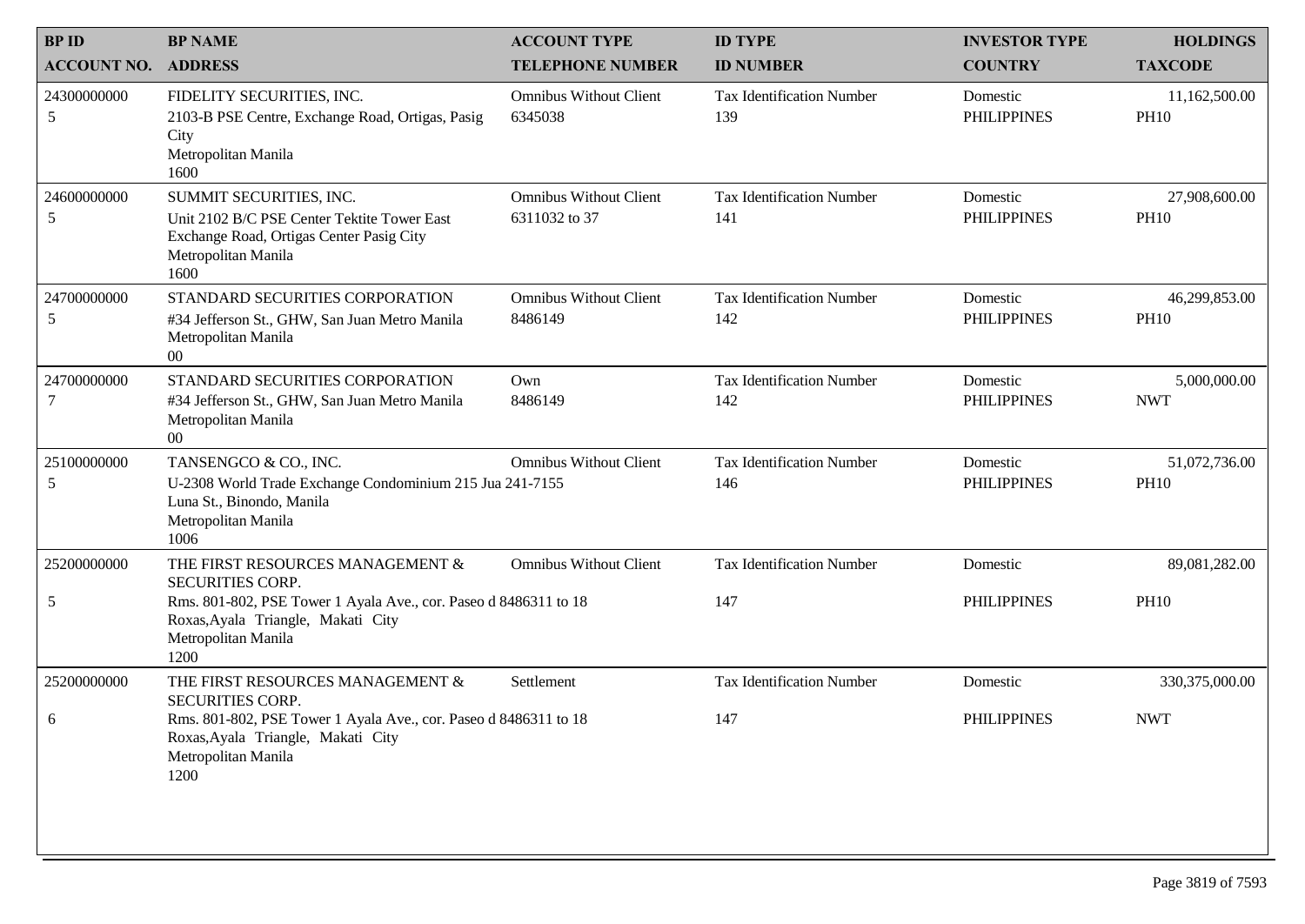| <b>BPID</b>        | <b>BP NAME</b>                                                                                                                    | <b>ACCOUNT TYPE</b>                      | <b>ID TYPE</b>                          | <b>INVESTOR TYPE</b>           | <b>HOLDINGS</b>               |
|--------------------|-----------------------------------------------------------------------------------------------------------------------------------|------------------------------------------|-----------------------------------------|--------------------------------|-------------------------------|
| <b>ACCOUNT NO.</b> | <b>ADDRESS</b>                                                                                                                    | <b>TELEPHONE NUMBER</b>                  | <b>ID NUMBER</b>                        | <b>COUNTRY</b>                 | <b>TAXCODE</b>                |
| 25200000000        | THE FIRST RESOURCES MANAGEMENT &<br><b>SECURITIES CORP.</b>                                                                       | Settlement                               | <b>Tax Identification Number</b>        | Foreign                        | 10,650,000.00                 |
| 18                 | Rms. 801-802, PSE Tower 1 Ayala Ave., cor. Paseo d<br>Roxas, Ayala Triangle, Makati City<br>Metropolitan Manila<br>1200           | 8486311 to 18                            | 147                                     | <b>PHILIPPINES</b>             | <b>RA10</b>                   |
| 25200000000        | THE FIRST RESOURCES MANAGEMENT &<br><b>SECURITIES CORP.</b>                                                                       | Settlement                               | <b>Tax Identification Number</b>        | Foreign                        | 28,775,000.00                 |
| 24                 | Rms. 801-802, PSE Tower 1 Ayala Ave., cor. Paseo d<br>Roxas, Ayala Triangle, Makati City<br>Metropolitan Manila<br>1200           | 8486311 to 18                            | 147                                     | <b>PHILIPPINES</b>             | <b>FTXN</b>                   |
| 25300000000<br>5   | TOWER SECURITIES, INC.<br>1802-C Tektite Tower I Exchange Road, Ortigas Cent 6354448<br>Pasig City<br>Metropolitan Manila<br>1600 | <b>Omnibus Without Client</b>            | <b>Tax Identification Number</b><br>148 | Domestic<br><b>PHILIPPINES</b> | 280,240,596.00<br><b>PH10</b> |
| 25300000000        | TOWER SECURITIES, INC.                                                                                                            | Own                                      | <b>Tax Identification Number</b>        | Domestic                       | 843,750.00                    |
| 7                  | 1802-C Tektite Tower I Exchange Road, Ortigas Cent<br>Pasig City<br>Metropolitan Manila<br>1600                                   | 6354448                                  | 148                                     | <b>PHILIPPINES</b>             | <b>NWT</b>                    |
| 25400000000        | TRANS-ASIA SECURITIES, INC.                                                                                                       | <b>Omnibus Without Client</b>            | <b>Tax Identification Number</b>        | Domestic                       | 25,000.00                     |
| 5                  | Rm. 601-S, State Centre 333 Juan Luna St., Binondo,<br>Manila<br>Metropolitan Manila<br>1006                                      | 242-28-23                                | 149                                     | <b>PHILIPPINES</b>             | <b>PH10</b>                   |
| 25600000000        | TRENDLINE SECURITIES CORPORATION                                                                                                  | <b>Omnibus Without Client</b>            | <b>Tax Identification Number</b>        | Domestic                       | 599,664.00                    |
| 5                  | Rm. 503 Tytana Plaza Lorenzo Ruiz St., Binondo,<br>Manila<br>Metropolitan Manila<br>1006                                          | 241-0387                                 | 151                                     | <b>PHILIPPINES</b>             | <b>PH10</b>                   |
| 25700000000<br>5   | TRI-STATE SECURITIES, INC.<br>Unit 1007, 10/F Ayala Triangle Tower I, Ayala<br>Avenue, Makati City<br>Metropolitan Manila<br>1226 | <b>Omnibus Without Client</b><br>8485042 | <b>Tax Identification Number</b><br>152 | Domestic<br><b>PHILIPPINES</b> | 4,289,473.00<br><b>PH10</b>   |
|                    |                                                                                                                                   |                                          |                                         |                                |                               |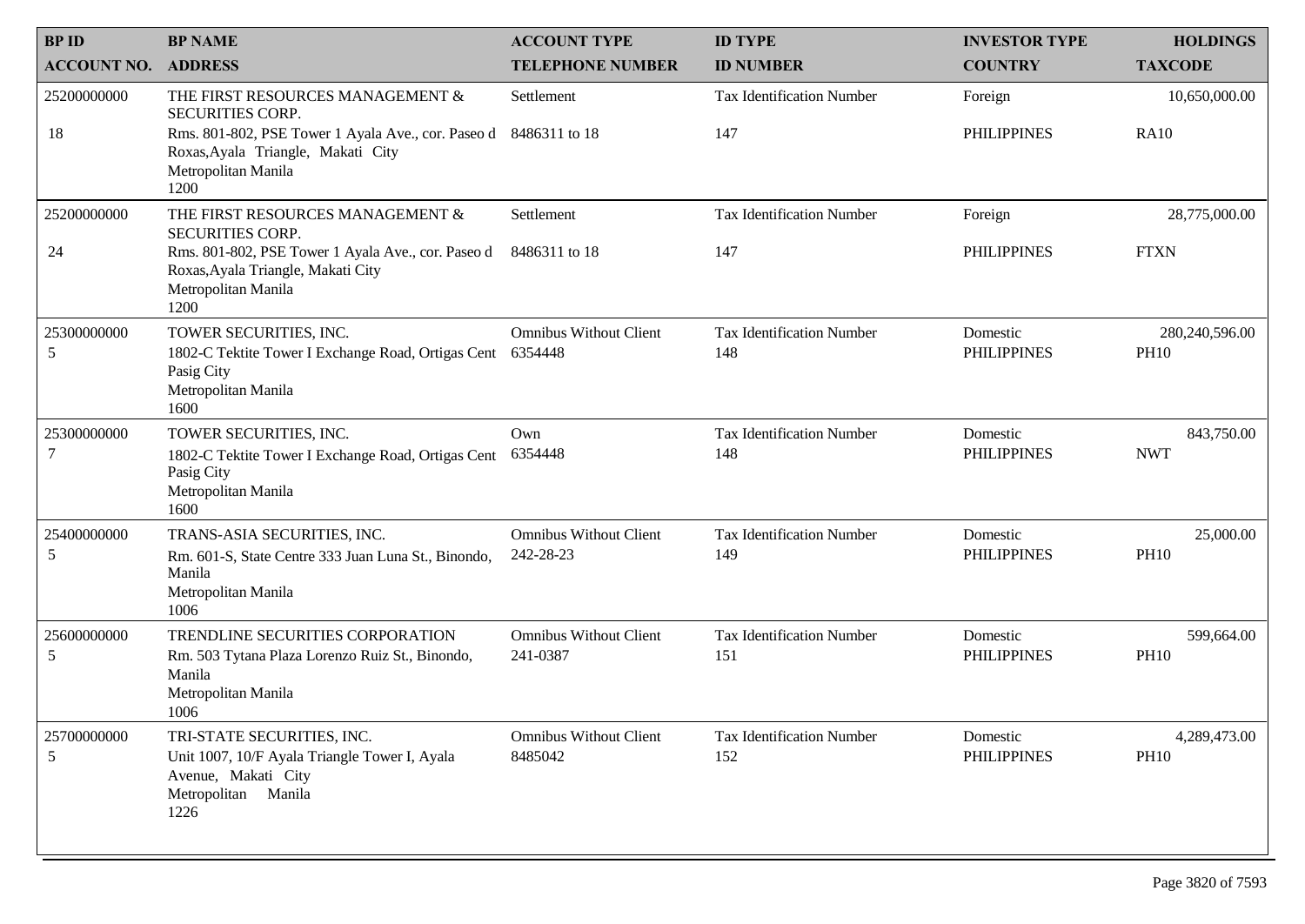| <b>BPID</b>        | <b>BP NAME</b>                                                                                                                                             | <b>ACCOUNT TYPE</b>                      | <b>ID TYPE</b>                                  | <b>INVESTOR TYPE</b>           | <b>HOLDINGS</b>               |
|--------------------|------------------------------------------------------------------------------------------------------------------------------------------------------------|------------------------------------------|-------------------------------------------------|--------------------------------|-------------------------------|
| <b>ACCOUNT NO.</b> | <b>ADDRESS</b>                                                                                                                                             | <b>TELEPHONE NUMBER</b>                  | <b>ID NUMBER</b>                                | <b>COUNTRY</b>                 | <b>TAXCODE</b>                |
| 25700000000<br>6   | TRI-STATE SECURITIES, INC.<br>Unit 1007, 10/F Ayala Triangle Tower I, Ayala<br>Avenue, Makati City<br>Metropolitan Manila<br>1226                          | Settlement<br>8485042                    | <b>Tax Identification Number</b><br>152         | Domestic<br><b>PHILIPPINES</b> | 436,500.00<br><b>NWT</b>      |
| 25900000000<br>5   | UCPB SECURITIES, INC.<br>Suite 1612, 16/F Ayala Tower I Exchange Plaza, Ayal<br>Ave. cor. Paseo de Roxas Makati City<br>Metropolitan Manila<br>1226        | <b>Omnibus Without Client</b><br>8485678 | <b>Tax Identification Number</b><br>154         | Domestic<br><b>PHILIPPINES</b> | 236,020,039.00<br><b>PH10</b> |
| 25900000000<br>6   | UCPB SECURITIES, INC.<br>Suite 1612, 16/F Ayala Tower I Exchange Plaza, Ayal<br>Ave. cor. Paseo de Roxas Makati City<br>Metropolitan Manila<br>1226        | Settlement<br>8485678                    | <b>Tax Identification Number</b><br>154         | Domestic<br><b>PHILIPPINES</b> | 20,000.00<br><b>NWT</b>       |
| 26100000004<br>-1  | E.SECURITIES, INC. ITF VARIOUS CLIENTS<br>11/F Exportbank Plaza Chino Roces cor Sen. Gil J.<br>Puyat Ave, Makati City<br>Metropolitan Manila<br>1251       | Client                                   | <b>Tax Identification Number</b><br>560         | Domestic<br><b>PHILIPPINES</b> | 176,400.00<br><b>PH10</b>     |
| 26300000000<br>2   | VENTURE SECURITIES, INC.<br>Unit 811 Tower One & Exchange Plaza Ayala Triangl<br>Ayala Ave. cor. Paseo de Roxas Makati City<br>Metropolitan Manila<br>1226 | Settlement<br>8486505                    | <b>Tax Identification Number</b><br>158         | Foreign<br><b>PHILIPPINES</b>  | 300,000.00<br>FMX1            |
| 26300000000<br>6   | VENTURE SECURITIES, INC.<br>Unit 811 Tower One & Exchange Plaza Ayala Triangl<br>Ayala Ave. cor. Paseo de Roxas Makati City<br>Metropolitan Manila<br>1226 | Settlement<br>8486505                    | <b>Tax Identification Number</b><br>158         | Domestic<br><b>PHILIPPINES</b> | 710,262.00<br><b>NWT</b>      |
| 26300000005        | VENTURE SECURITIES, INC.<br>7/F PHILS. FIRST BLDG., 6764 AYALA AVE.,<br><b>MAKATI CITY</b><br>Metropolitan Manila<br>STMT-D                                | Client<br>864-0471                       | Certificate Of Incorporation<br>000-810-760-000 | Domestic<br><b>PHILIPPINES</b> | 10,172,500.00<br><b>NWT</b>   |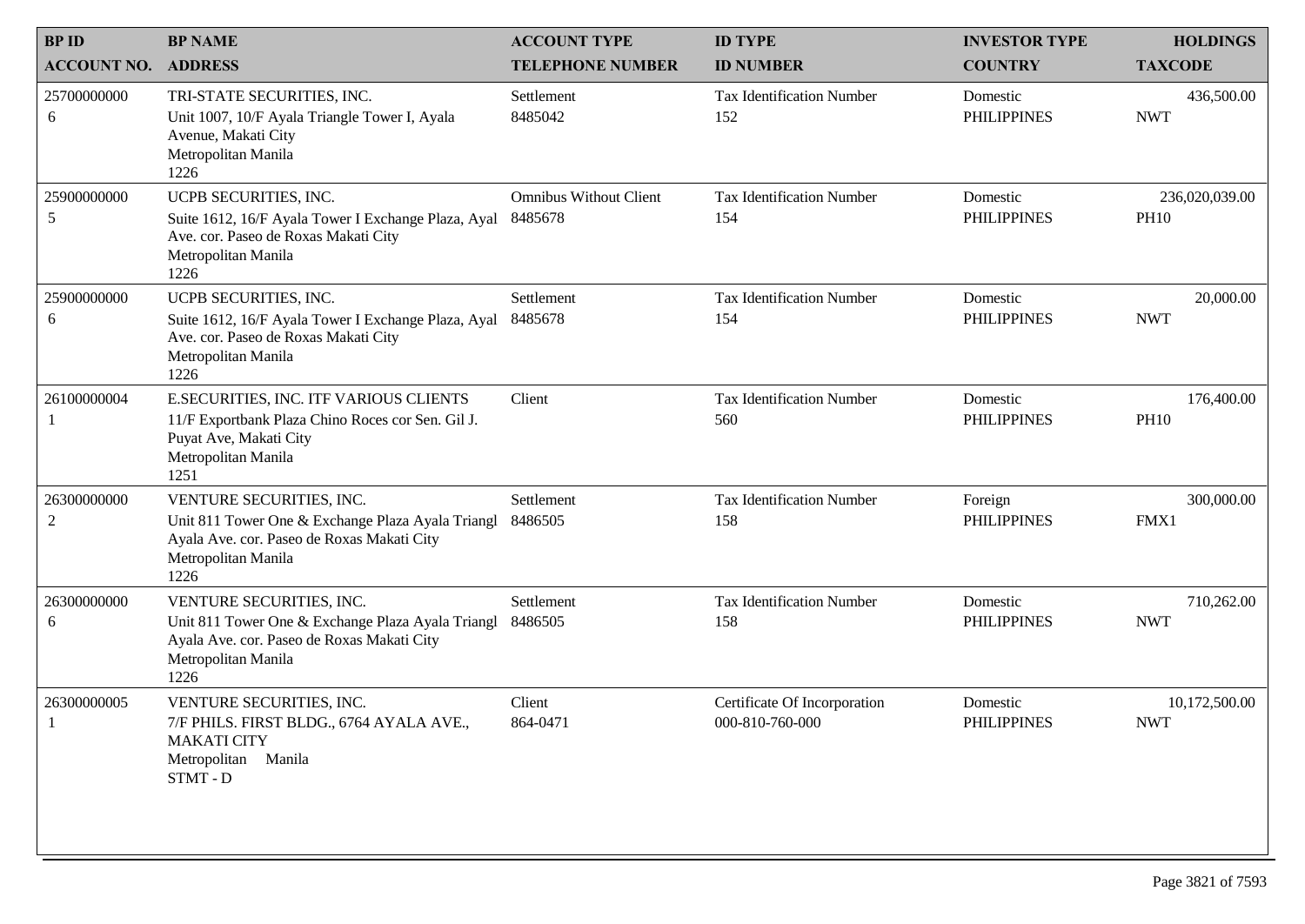| <b>BPID</b>                   | <b>BP NAME</b>                                                                                                                                                                               | <b>ACCOUNT TYPE</b>           | <b>ID TYPE</b>                                         | <b>INVESTOR TYPE</b>           | <b>HOLDINGS</b>               |
|-------------------------------|----------------------------------------------------------------------------------------------------------------------------------------------------------------------------------------------|-------------------------------|--------------------------------------------------------|--------------------------------|-------------------------------|
| <b>ACCOUNT NO. ADDRESS</b>    |                                                                                                                                                                                              | <b>TELEPHONE NUMBER</b>       | <b>ID NUMBER</b>                                       | <b>COUNTRY</b>                 | <b>TAXCODE</b>                |
| 26300000012                   | VENTURE SECURITIES, INC.<br>8/F iACADEMY BLDG. 6764 AYALA AVE.,<br><b>MAKATI CITY</b><br>Metropolitan Manila<br>1226                                                                         | Client<br>848-6505            | Certificate Of Incorporation<br>26300000012            | Domestic<br><b>PHILIPPINES</b> | 100,000,000.00<br><b>NWT</b>  |
| 26600000000<br>5              | VICSAL SECURITIES & STOCK BROKERAGE, IN Omnibus Without Client<br>658 C. Palanca St., Quiapo, Manila<br>Metropolitan Manila<br>1001                                                          | 7349771                       | <b>Tax Identification Number</b><br>161                | Domestic<br><b>PHILIPPINES</b> | 832,982,648.00<br><b>PH10</b> |
| 26700000000<br>$\overline{c}$ | FIRST METRO SECURITIES BROKERAGE CORP. Settlement<br>Unit 1515, 15/F Ayala Tower One Ayala Triangle,<br>Ayala Ave. cor Paseo de Roxas Makati City<br>Metropolitan Manila<br>1226             | 759-4133/34                   | <b>Tax Identification Number</b><br>162                | Foreign<br><b>PHILIPPINES</b>  | 500,000.00<br>FMX1            |
| 26700000000<br>5              | FIRST METRO SECURITIES BROKERAGE CORP. Omnibus Without Client<br>Unit 1515, 15/F Ayala Tower One Ayala Triangle,<br>Ayala Ave. cor Paseo de Roxas Makati City<br>Metropolitan Manila<br>1226 | 759-4133/34                   | <b>Tax Identification Number</b><br>162                | Domestic<br><b>PHILIPPINES</b> | 64,835,120.00<br><b>PH10</b>  |
| 26700000000<br>6              | FIRST METRO SECURITIES BROKERAGE CORP. Settlement<br>Unit 1515, 15/F Ayala Tower One Ayala Triangle,<br>Ayala Ave. cor Paseo de Roxas Makati City<br>Metropolitan Manila<br>1226             | 759-4133/34                   | <b>Tax Identification Number</b><br>162                | Domestic<br><b>PHILIPPINES</b> | 191,916,600.00<br><b>NWT</b>  |
| 26700000005                   | NORTHWEST INSURANCE AND SURETY CO., INClient<br>18/F PS BANK CENTER, 777 PASEO DE ROXAS,<br>COR. SEDENO ST., MAKATI CITY<br>Metropolitan Manila<br>1226                                      | 859-0600                      | <b>Commercial Registration Number</b><br>01-2004-00095 | Domestic<br><b>PHILIPPINES</b> | 33,000,000.00<br><b>NWT</b>   |
| 26900000000<br>5              | WEALTH SECURITIES, INC.<br>2103 PSE Centre, Exchange Road Ortigas Centre, Pas 634-5038<br>City<br>Metropolitan<br>Manila<br>1600                                                             | <b>Omnibus Without Client</b> | <b>Tax Identification Number</b><br>164                | Domestic<br><b>PHILIPPINES</b> | 408,858,061.00<br><b>PH10</b> |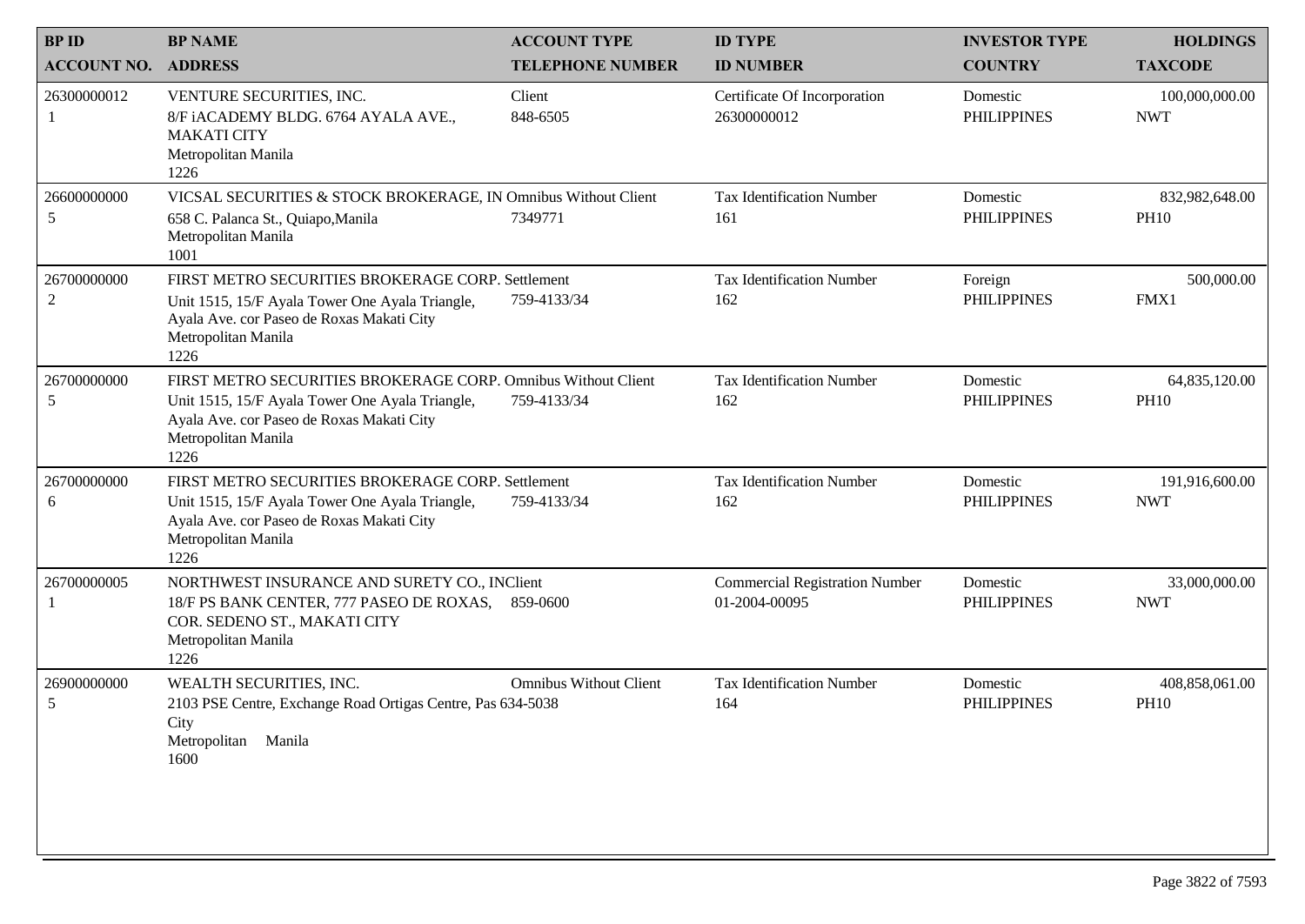| <b>BPID</b>        | <b>BP NAME</b>                                                                                                                                                 | <b>ACCOUNT TYPE</b>                       | <b>ID TYPE</b>                          | <b>INVESTOR TYPE</b>           | <b>HOLDINGS</b>              |
|--------------------|----------------------------------------------------------------------------------------------------------------------------------------------------------------|-------------------------------------------|-----------------------------------------|--------------------------------|------------------------------|
| <b>ACCOUNT NO.</b> | <b>ADDRESS</b>                                                                                                                                                 | <b>TELEPHONE NUMBER</b>                   | <b>ID NUMBER</b>                        | <b>COUNTRY</b>                 | <b>TAXCODE</b>               |
| 26900000000<br>7   | WEALTH SECURITIES, INC.<br>2103 PSE Centre, Exchange Road Ortigas Centre, Pas<br>City<br>Metropolitan Manila<br>1600                                           | Own<br>634-5038                           | <b>Tax Identification Number</b><br>164 | Domestic<br><b>PHILIPPINES</b> | 85,085.00<br><b>NWT</b>      |
| 26900000002        | WEALTH SECURITIES, INC.<br>2103 PSE Centre, Exchange Road Ortigas Centre, Pas<br>City<br>Metropolitan Manila<br>1600                                           | Client<br>689-8080                        | <b>Tax Identification Number</b><br>320 | Domestic<br><b>PHILIPPINES</b> | 223,107,500.00<br><b>NWT</b> |
| 27000000000<br>5   | WESTLINK GLOBAL EQUITIES, INC.<br>6/F Philippine Stock Exchange Plaza Ayala Avenue,<br>Makati City<br>Metropolitan Manila<br>1200                              | <b>Omnibus Without Client</b><br>848-6231 | <b>Tax Identification Number</b><br>165 | Domestic<br><b>PHILIPPINES</b> | 9,512,804.00<br><b>PH10</b>  |
| 27200000000        | BERNAD SECURITIES, INC.<br>3/F 1033 M.H. del Pilar St. Ermita, Manila<br>Metropolitan Manila<br>1000                                                           | <b>Omnibus Without Client</b><br>5245186  | <b>Tax Identification Number</b><br>167 | Foreign<br><b>PHILIPPINES</b>  | 6,000,000.00<br>FMX1         |
| 27200000000<br>5   | BERNAD SECURITIES, INC.<br>3/F 1033 M.H. del Pilar St. Ermita, Manila<br>Metropolitan Manila<br>1000                                                           | <b>Omnibus Without Client</b><br>5245186  | <b>Tax Identification Number</b><br>167 | Domestic<br><b>PHILIPPINES</b> | 23,538,261.00<br><b>PH10</b> |
| 27200000000<br>6   | BERNAD SECURITIES, INC.<br>3/F 1033 M.H. del Pilar St. Ermita, Manila<br>Metropolitan Manila<br>1000                                                           | Settlement<br>5245186                     | <b>Tax Identification Number</b><br>167 | Domestic<br><b>PHILIPPINES</b> | 700,000.00<br><b>NWT</b>     |
| 27300000000<br>5   | WONG SECURITIES CORPORATION<br>1402-B A. Mabini St., cor. Sta. Monica St., Ermita,<br>Manila<br>Metropolitan Manila<br>1000                                    | <b>Omnibus Without Client</b><br>5217794  | <b>Tax Identification Number</b><br>168 | Domestic<br><b>PHILIPPINES</b> | 8,000,000.00<br><b>PH10</b>  |
| 27500000000<br>5   | YAO & ZIALCITA, INC.<br>Yao & Zialcita, Inc., 5G Vernida I Condominium, 120 5274019 to 21<br>Amorsolo St., Legaspi Village, Makati City<br>Metropolitan Manila | <b>Omnibus Without Client</b>             | <b>Tax Identification Number</b><br>170 | Domestic<br><b>PHILIPPINES</b> | 53,523,090.00<br><b>PH10</b> |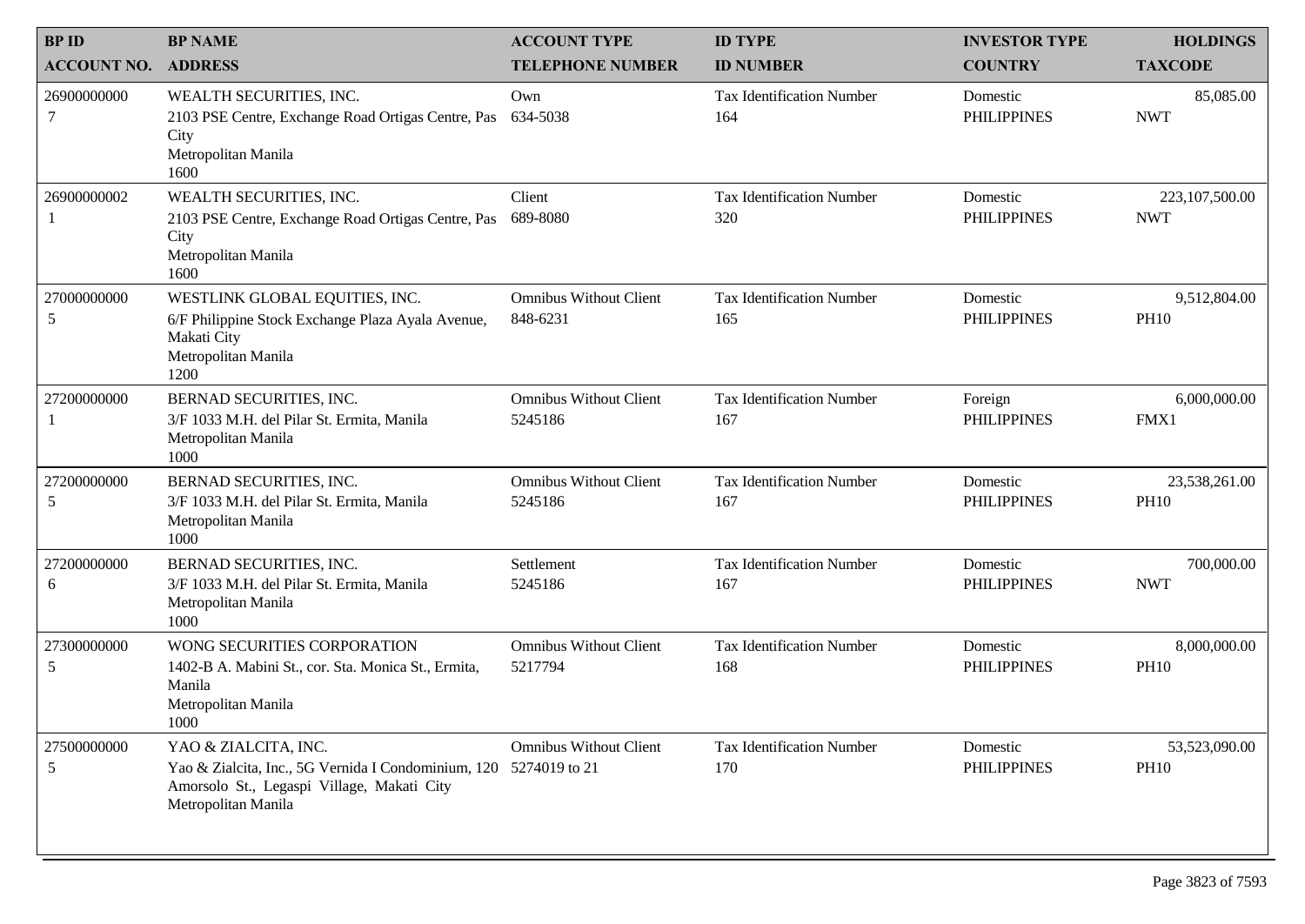| <b>BPID</b>        | <b>BP NAME</b>                                                                                                                                                 | <b>ACCOUNT TYPE</b>                            | <b>ID TYPE</b>                          | <b>INVESTOR TYPE</b>           | <b>HOLDINGS</b>                 |
|--------------------|----------------------------------------------------------------------------------------------------------------------------------------------------------------|------------------------------------------------|-----------------------------------------|--------------------------------|---------------------------------|
| <b>ACCOUNT NO.</b> | <b>ADDRESS</b>                                                                                                                                                 | <b>TELEPHONE NUMBER</b>                        | <b>ID NUMBER</b>                        | <b>COUNTRY</b>                 | <b>TAXCODE</b>                  |
| 27500000000<br>7   | YAO & ZIALCITA, INC.<br>Yao & Zialcita, Inc., 5G Vernida I Condominium, 120 5274019 to 21<br>Amorsolo St., Legaspi Village, Makati City<br>Metropolitan Manila | Own                                            | <b>Tax Identification Number</b><br>170 | Domestic<br><b>PHILIPPINES</b> | 11,812,500.00<br><b>NWT</b>     |
| 27800000000        | YU & COMPANY, INC.<br>Unit E 1606-B Tektite Tower 1 Exhange Road, Ortiga<br>Center Pasig City<br>Metropolitan Manila<br>1600                                   | <b>Omnibus Without Client</b><br>634-6248      | <b>Tax Identification Number</b><br>173 | Foreign<br><b>PHILIPPINES</b>  | 5,000,000.00<br>FMX1            |
| 27800000000<br>5   | YU & COMPANY, INC.<br>Unit E 1606-B Tektite Tower 1 Exhange Road, Ortiga<br>Center Pasig City<br>Metropolitan Manila<br>1600                                   | <b>Omnibus Without Client</b><br>634-6248      | <b>Tax Identification Number</b><br>173 | Domestic<br><b>PHILIPPINES</b> | 265,987,604.00<br><b>PH10</b>   |
| 27800000000<br>7   | YU & COMPANY, INC.<br>Unit E 1606-B Tektite Tower 1 Exhange Road, Ortiga<br>Center Pasig City<br>Metropolitan Manila<br>1600                                   | Own<br>634-6248                                | <b>Tax Identification Number</b><br>173 | Domestic<br><b>PHILIPPINES</b> | 1,000,000.00<br><b>NWT</b>      |
| 27900000000        | <b>BDO SECURITIES CORPORATION</b><br>27/F Tower I & Exchange Plaza Ayala Ave., Makati<br>City<br>Metropolitan Manila<br>1226                                   | <b>Omnibus Without Client</b><br>759-41-44     | <b>Tax Identification Number</b><br>174 | Foreign<br><b>PHILIPPINES</b>  | 90,200,000.00<br>FMX1           |
| 27900000000<br>5   | <b>BDO SECURITIES CORPORATION</b><br>27/F Tower I & Exchange Plaza Ayala Ave., Makati<br>City<br>Metropolitan Manila<br>1226                                   | <b>Omnibus Without Client</b><br>759-41-44     | <b>Tax Identification Number</b><br>174 | Domestic<br><b>PHILIPPINES</b> | 1,038,239,350.00<br><b>PH10</b> |
| 28200000000<br>6   | PCCI SECURITIES BROKERS CORP.<br>3/F PCCI Corporate Centre 118 Alfaro St, Salcedo<br>Village Makati City<br>Metropolitan Manila<br>1227                        | Settlement<br>893-3920                         | <b>Tax Identification Number</b><br>177 | Domestic<br><b>PHILIPPINES</b> | 79,650,000.00<br><b>NWT</b>     |
| 28300000000<br>5   | EAGLE EQUITIES, INC.<br>179 Kaimito St. Valle Verde II, Pasig City<br>Metropolitan<br>Manila<br>1600                                                           | <b>Omnibus Without Client</b><br>6363637 to 39 | <b>Tax Identification Number</b><br>178 | Domestic<br><b>PHILIPPINES</b> | 270,176,537.00<br><b>PH10</b>   |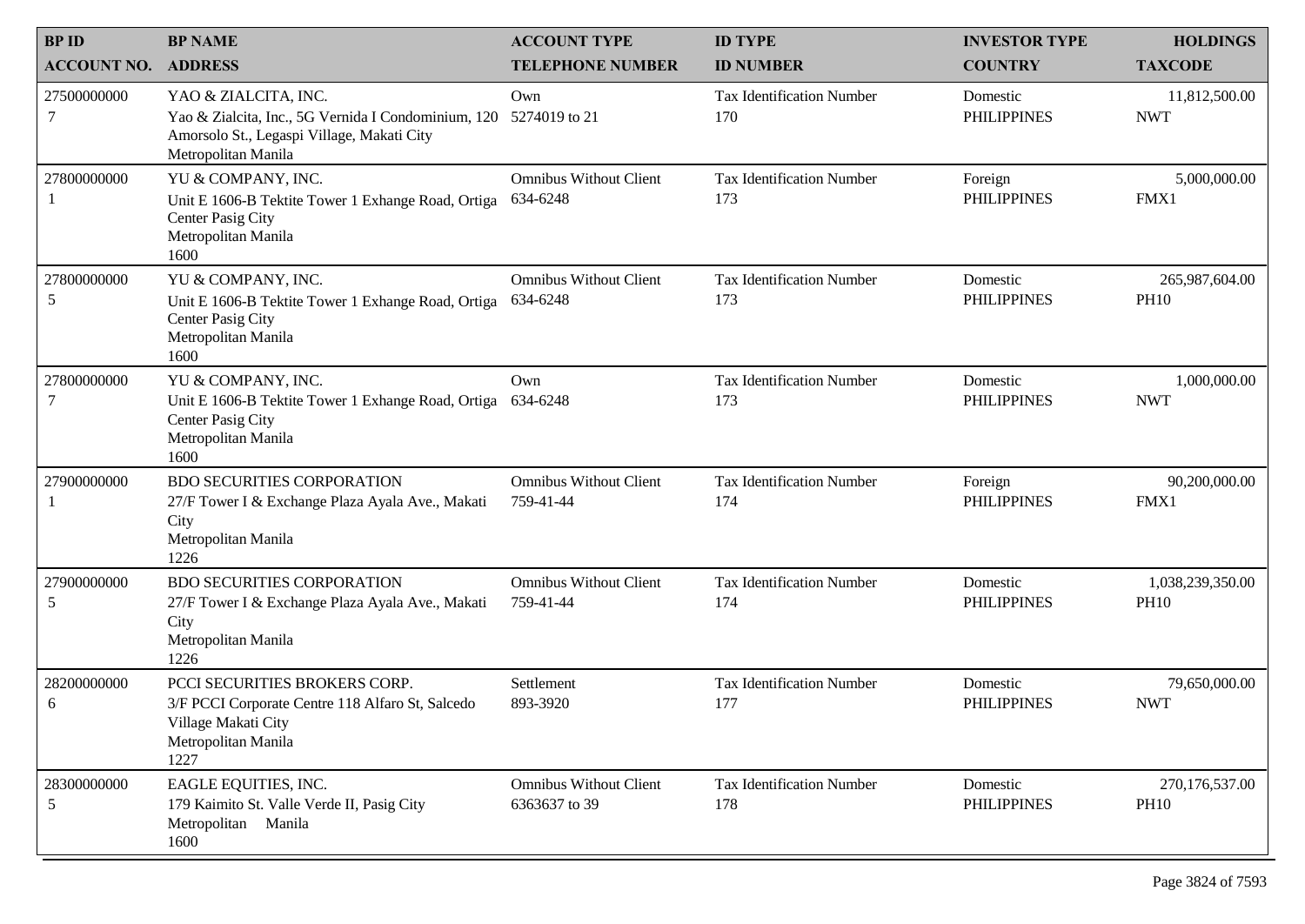| <b>BPID</b>        | <b>BP NAME</b>                                                                                                                                                               | <b>ACCOUNT TYPE</b>           | <b>ID TYPE</b>                          | <b>INVESTOR TYPE</b>           | <b>HOLDINGS</b>                 |
|--------------------|------------------------------------------------------------------------------------------------------------------------------------------------------------------------------|-------------------------------|-----------------------------------------|--------------------------------|---------------------------------|
| <b>ACCOUNT NO.</b> | <b>ADDRESS</b>                                                                                                                                                               | <b>TELEPHONE NUMBER</b>       | <b>ID NUMBER</b>                        | <b>COUNTRY</b>                 | <b>TAXCODE</b>                  |
| 28500000000<br>5   | GOLDEN TOWER SECURITIES & HOLDINGS, IN Omnibus Without Client<br>4-B Vernida I Condominium, 120 Amorsolo St.,<br>Legaspi Village, Makati City<br>Metropolitan Manila<br>1229 | 8132839                       | <b>Tax Identification Number</b><br>179 | Domestic<br><b>PHILIPPINES</b> | 12,083,740.00<br><b>PH10</b>    |
| 28600000000<br>5   | SOLAR SECURITIES, INC.<br>Unit 3002-A East Tower, Phil. Stock Exchange Centre 6366301<br>Exchange Road, Ortigas Complex, Pasig City<br>Metropolitan Manila<br>1605           | <b>Omnibus Without Client</b> | <b>Tax Identification Number</b><br>180 | Domestic<br><b>PHILIPPINES</b> | 135, 187, 398.00<br><b>PH10</b> |
| 28800000000        | G.D. TAN & COMPANY, INC.<br>Unit 2203-A East Tower, PSE Center Exchange Road, 6339989<br>Ortigas Center, Pasig City<br>Metropolitan Manila<br>1600                           | <b>Omnibus Without Client</b> | <b>Tax Identification Number</b><br>181 | Foreign<br><b>PHILIPPINES</b>  | 1,690,000.00<br>FMX1            |
| 28800000000<br>5   | G.D. TAN & COMPANY, INC.<br>Unit 2203-A East Tower, PSE Center Exchange Road, 6339989<br>Ortigas Center, Pasig City<br>Metropolitan Manila<br>1600                           | <b>Omnibus Without Client</b> | <b>Tax Identification Number</b><br>181 | Domestic<br><b>PHILIPPINES</b> | 49,581,867.00<br><b>PH10</b>    |
| 28800000000<br>6   | G.D. TAN & COMPANY, INC.<br>Unit 2203-A East Tower, PSE Center Exchange Road, 6339989<br>Ortigas Center, Pasig City<br>Metropolitan Manila<br>1600                           | Settlement                    | <b>Tax Identification Number</b><br>181 | Domestic<br><b>PHILIPPINES</b> | 6,177,730.00<br><b>NWT</b>      |
| 28800000000<br>7   | G.D. TAN & COMPANY, INC.<br>Unit 2203-A East Tower, PSE Center Exchange Road, 6339989<br>Ortigas Center, Pasig City<br>Metropolitan Manila<br>1600                           | Own                           | <b>Tax Identification Number</b><br>181 | Domestic<br><b>PHILIPPINES</b> | 10,791.00<br><b>NWT</b>         |
| 32300000000        | CLSA PHILIPPINES, INC.<br>Trafalgar Plaza, Unit 17-D, 105 H.V. dela Costa St.,<br>Salcedo Vill., Makati City<br>Metropolitan Manila<br>1227                                  | Settlement<br>848-3699        | <b>Tax Identification Number</b><br>183 | Foreign<br><b>PHILIPPINES</b>  | 14,400.00<br><b>RA02</b>        |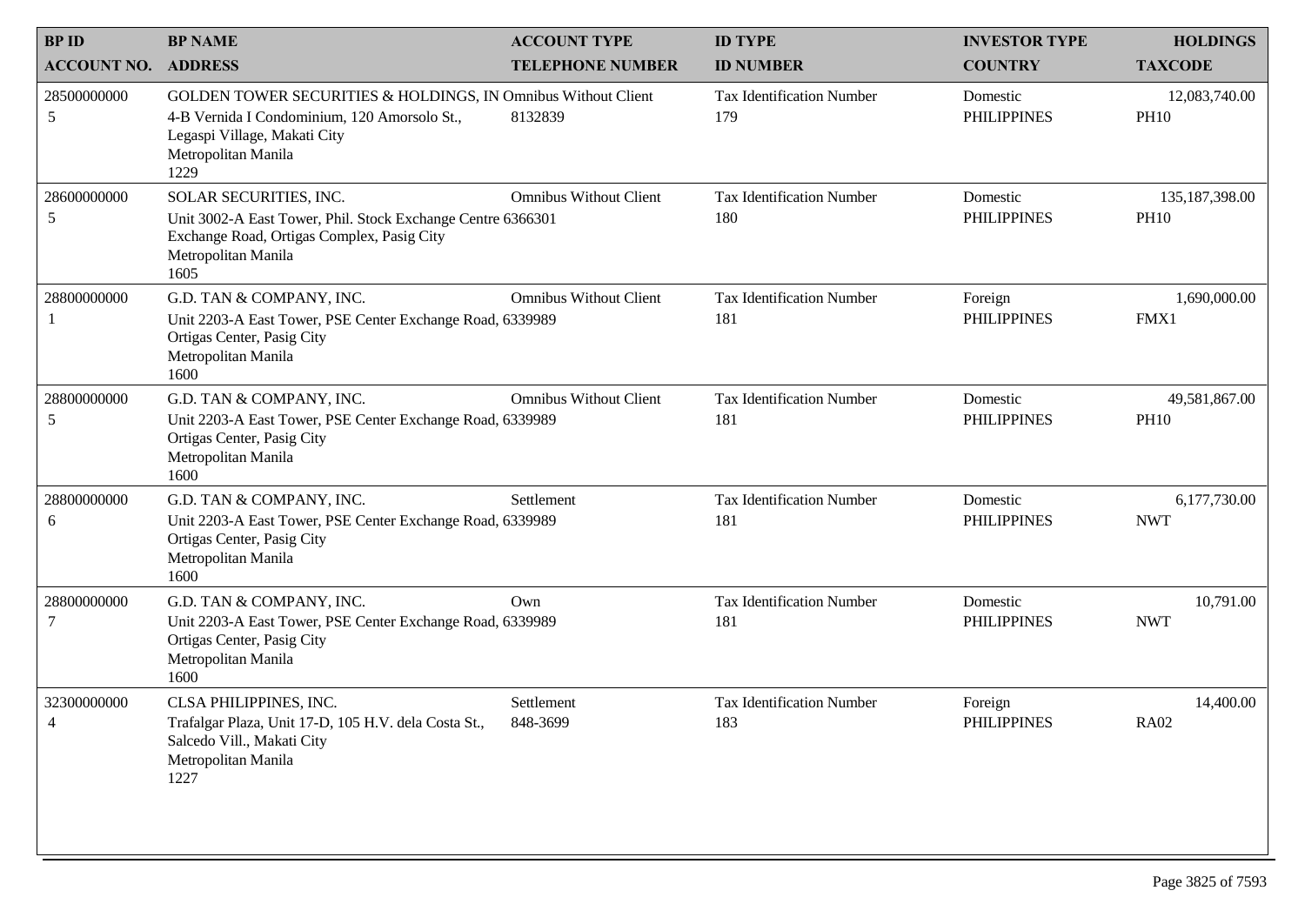| <b>BPID</b>        | <b>BP NAME</b>                                                                                                                                                     | <b>ACCOUNT TYPE</b>                       | <b>ID TYPE</b>                                  | <b>INVESTOR TYPE</b>           | <b>HOLDINGS</b>               |
|--------------------|--------------------------------------------------------------------------------------------------------------------------------------------------------------------|-------------------------------------------|-------------------------------------------------|--------------------------------|-------------------------------|
| <b>ACCOUNT NO.</b> | <b>ADDRESS</b>                                                                                                                                                     | <b>TELEPHONE NUMBER</b>                   | <b>ID NUMBER</b>                                | <b>COUNTRY</b>                 | <b>TAXCODE</b>                |
| 32300000003        | PERLA COMPAÑA DE SEGUROS INC.<br>Trafalgar Plaza, Unit 17-D, 105 H.V. dela Costa St.,<br>Salcedo Vill., Makati City<br>Metropolitan Manila<br>1227                 | Client<br>886-5637                        | <b>Tax Identification Number</b><br>424         | Domestic<br><b>PHILIPPINES</b> | 7,290,000.00<br><b>NWT</b>    |
| 32800000000        | DW CAPITAL INC.<br>UNIT 1610-1611 TOWER ONE & EXCHANGE<br>PLAZA, AYALA TRIANGLE, AYALA AVENUE,<br><b>MAKATI CITY 1226</b><br>Metropolitan Manila<br>$\overline{0}$ | <b>Omnibus Without Client</b><br>8369633  | <b>Tax Identification Number</b><br>184         | Foreign<br><b>PHILIPPINES</b>  | 5,000,000.00<br>FMX1          |
| 32800000000<br>5   | DW CAPITAL INC.<br>UNIT 1610-1611 TOWER ONE & EXCHANGE<br>PLAZA, AYALA TRIANGLE, AYALA AVENUE,<br><b>MAKATI CITY 1226</b><br>Metropolitan Manila<br>$\Omega$       | <b>Omnibus Without Client</b><br>8369633  | <b>Tax Identification Number</b><br>184         | Domestic<br><b>PHILIPPINES</b> | 66,152,000.00<br><b>PH10</b>  |
| 33800000000<br>8   | PHILIPPINE EQUITY PARTNERS, INC.<br>Unit 19C Citibank Tower Citibank Plaza 8741 Paseo d 8145788<br>Roxas Makati City<br>Metropolitan Manila<br>1226                | Settlement                                | <b>Tax Identification Number</b><br>186         | Domestic<br><b>PHILIPPINES</b> | 119,890.00<br><b>NWT</b>      |
| 34500000000<br>5   | UNICAPITAL SECURITIES INC.<br>4F Majalco Bldg Benavidez cor Trasierra Sts Legaspi<br>Vill., Makati City<br>Metropolitan Manila<br>1200                             | <b>Omnibus Without Client</b><br>750-2030 | <b>Tax Identification Number</b><br>187         | Domestic<br><b>PHILIPPINES</b> | 359,539,250.00<br><b>PH10</b> |
| 36800000000<br>5   | SunSecurities, Inc.<br>2703 27th Floor One Corporate Center, J. Vargas Cor. 477-6001<br>Meralco Ave., Ortigas Center, Pasig City<br>Metropolitan Manila<br>1605    | <b>Omnibus Without Client</b>             | <b>Tax Identification Number</b><br>007-258-688 | Domestic<br><b>PHILIPPINES</b> | 45,490,000.00<br><b>PH10</b>  |
| 38800000000<br>5   | ARMSTRONG SECURITIES, INC.<br>Unit 2205-A, 22/F PSE Centre Exchange Road, Ortiga 6346337 to 39<br>Centre, Pasig City<br>Metropolitan Manila<br>1600                | <b>Omnibus Without Client</b>             | <b>Tax Identification Number</b><br>191         | Domestic<br><b>PHILIPPINES</b> | 36,341,840.00<br><b>PH10</b>  |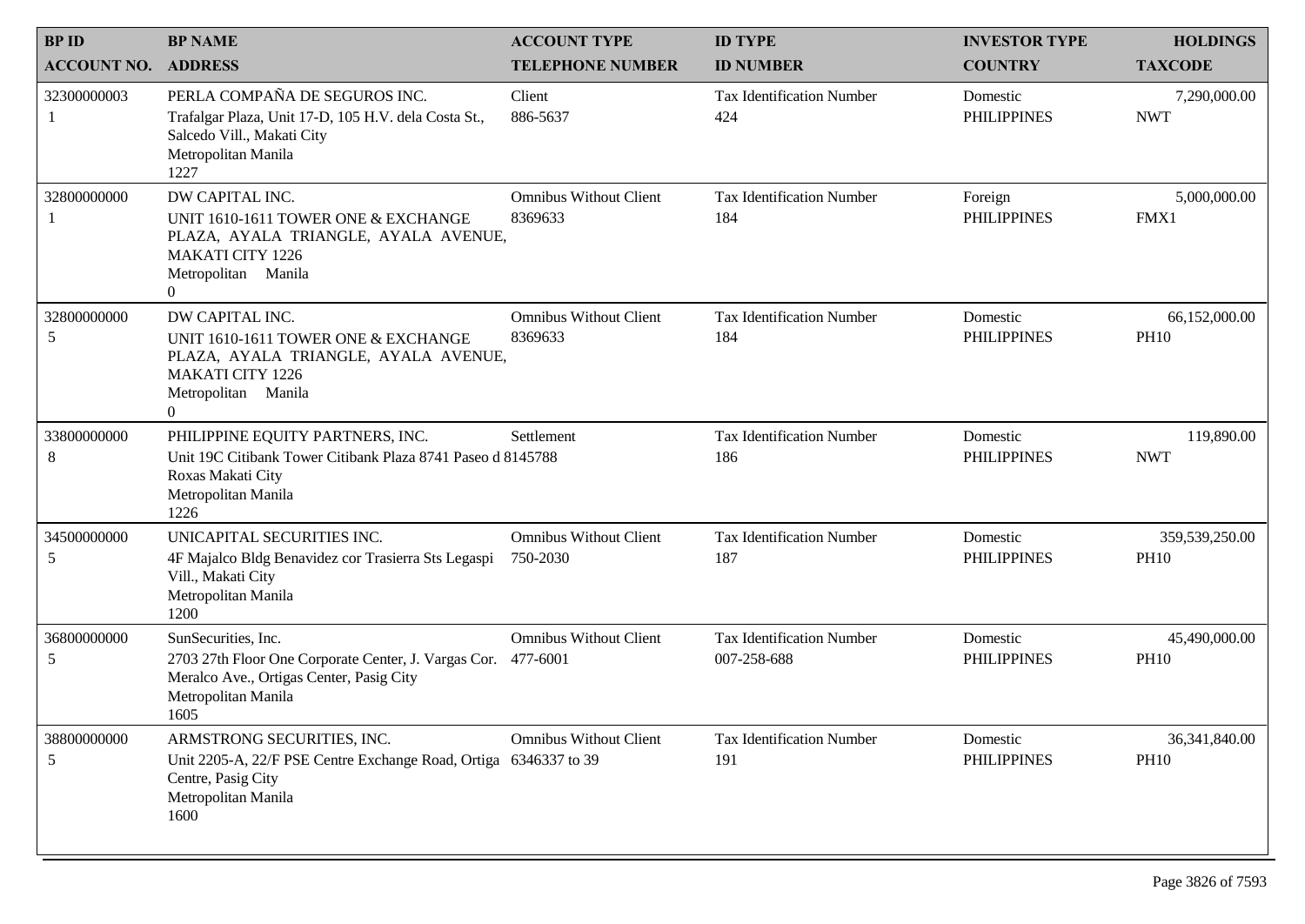| <b>BPID</b>        | <b>BP NAME</b>                                                                                                                                                | <b>ACCOUNT TYPE</b>           | <b>ID TYPE</b>                                      | <b>INVESTOR TYPE</b>           | <b>HOLDINGS</b>                            |
|--------------------|---------------------------------------------------------------------------------------------------------------------------------------------------------------|-------------------------------|-----------------------------------------------------|--------------------------------|--------------------------------------------|
| <b>ACCOUNT NO.</b> | <b>ADDRESS</b>                                                                                                                                                | <b>TELEPHONE NUMBER</b>       | <b>ID NUMBER</b>                                    | <b>COUNTRY</b>                 | <b>TAXCODE</b>                             |
| 38900000000        | KING'S POWER SECURITIES, INC.<br>RM 1602 FEDERAL TOWER DASMARINAS ST.,<br><b>BINONDO, MANILA</b><br>Metropolitan Manila<br>$\overline{0}$                     | <b>Omnibus Without Client</b> | <b>Tax Identification Number</b><br>192             | Foreign<br><b>PHILIPPINES</b>  | 1,000,000.00<br>FMX1                       |
| 38900000000<br>5   | KING'S POWER SECURITIES, INC.<br>RM 1602 FEDERAL TOWER DASMARINAS ST.,<br><b>BINONDO, MANILA</b><br>Metropolitan Manila<br>$\overline{0}$                     | <b>Omnibus Without Client</b> | <b>Tax Identification Number</b><br>192             | Domestic<br><b>PHILIPPINES</b> | 10,550,000.00<br><b>PH10</b>               |
| 52800000000<br>5   | STAR ALLIANCE SECURITIES CORP.<br>1201 ONE GLOBAL PLACE, 5TH AVE. COR. 25TH478-0107<br>ST., BONIFACIO GLOBAL CITY, TAGUIG CITY<br>Metropolitan Manila<br>1634 | <b>Omnibus Without Client</b> | <b>Tax Identification Number</b><br>008-323-446-000 | Domestic<br><b>PHILIPPINES</b> | 490,000.00<br><b>PH10</b>                  |
| B1620002489        | PHILIPPINE FIRE & MARINE INSURANCE<br>CORPORATION, INC.                                                                                                       | Client                        | <b>Tax Identification Number</b>                    | Domestic                       | 2,500.00                                   |
| 1                  | 5TH FLR. LEPANTO BLDG., 8747 PASEO DE<br>ROXAS, MAKATI CITY<br>Metropolitan Manila<br>1226                                                                    | 892-2981                      | 565***                                              | <b>PHILIPPINES</b>             | <b>PH10</b>                                |
| CITI1000000        | CITIBANK N.A.<br>11/F Citibank Tower Villar corner Valero Sts. Makati<br>City, MM<br>Metropolitan Manila<br>1200                                              | Own<br>8947841                | <b>Tax Identification Number</b><br>946             | Foreign<br><b>PHILIPPINES</b>  | 746,646,719.00<br>FMX1                     |
| DEUB1000000        | DEUTSCHE BANK MANILA-CLIENTS A/C<br>26/F Ayala Tower One Ayala Triangle, Makati City<br>Metropolitan Manila<br>1226                                           | Own<br>8946970                | <b>Tax Identification Number</b><br>948             | Foreign<br><b>PHILIPPINES</b>  | 418,000,000.00<br>FMX1                     |
| DEUB2000000        | DEUTSCHE BANK MANILA-CLIENTS A/C<br>26/F ayala Tower One, Ayala Triangle, Makati City<br>Metropolitan Manila<br>1226                                          | Own<br>894-6970               | <b>Tax Identification Number</b><br>949             | Domestic<br><b>PHILIPPINES</b> | 10,000,000.00<br>$\ensuremath{\text{NWT}}$ |
| DEUB2000003        | DEUTSCHE BANK MANILA-CLIENTS A/C<br>26/F ayala Tower One, Ayala Triangle, Makati City<br>Metropolitan Manila<br>1226                                          | Client<br>894-6970            | <b>Tax Identification Number</b><br>1088            | Domestic<br><b>PHILIPPINES</b> | 3,000,000.00<br><b>NWT</b>                 |